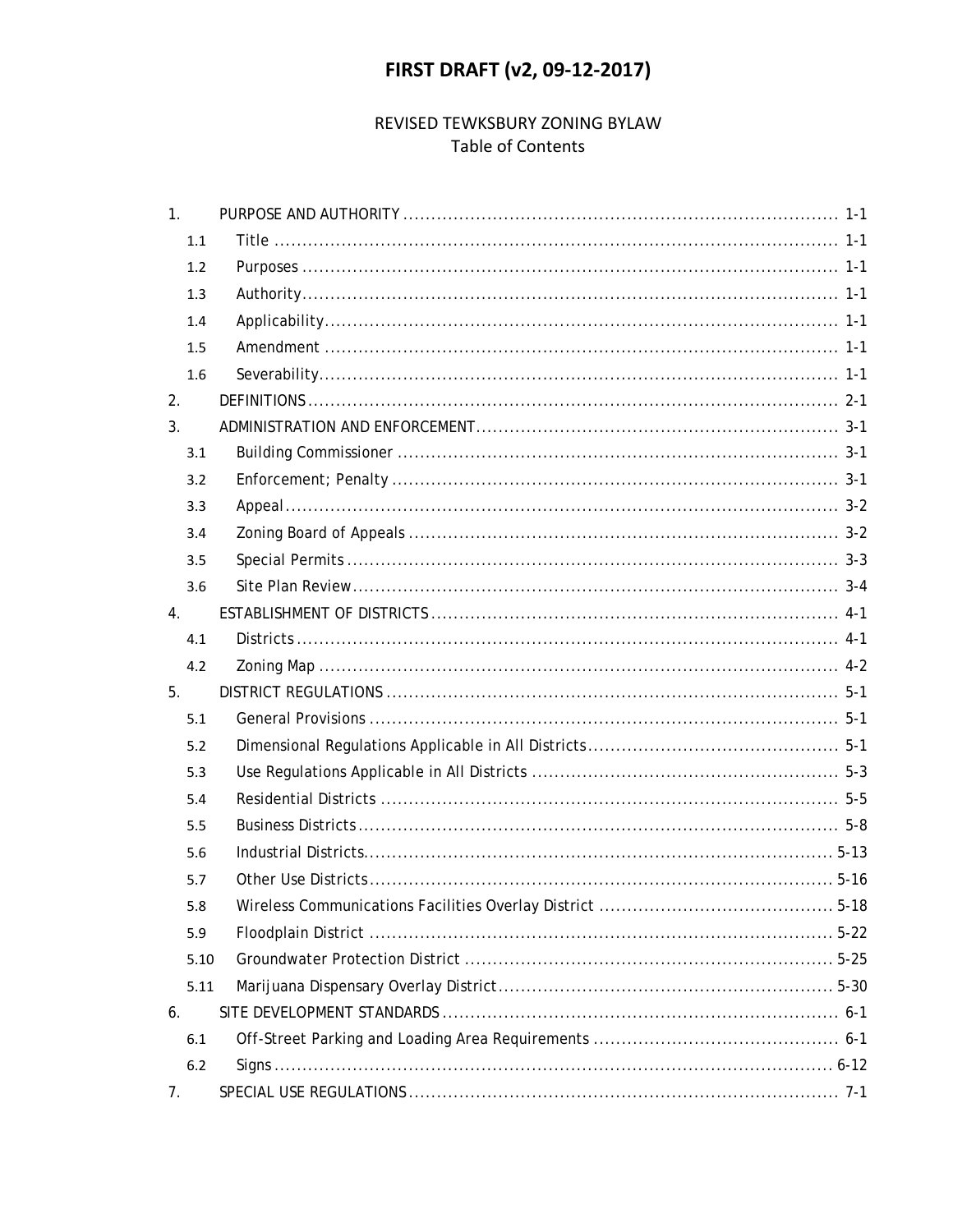| 7.1 |  |
|-----|--|
| 7.2 |  |
| 7.3 |  |
| 7.4 |  |
| 7.5 |  |
| 8.  |  |
| 8.1 |  |
| 8.2 |  |
| 8.3 |  |
| 8.4 |  |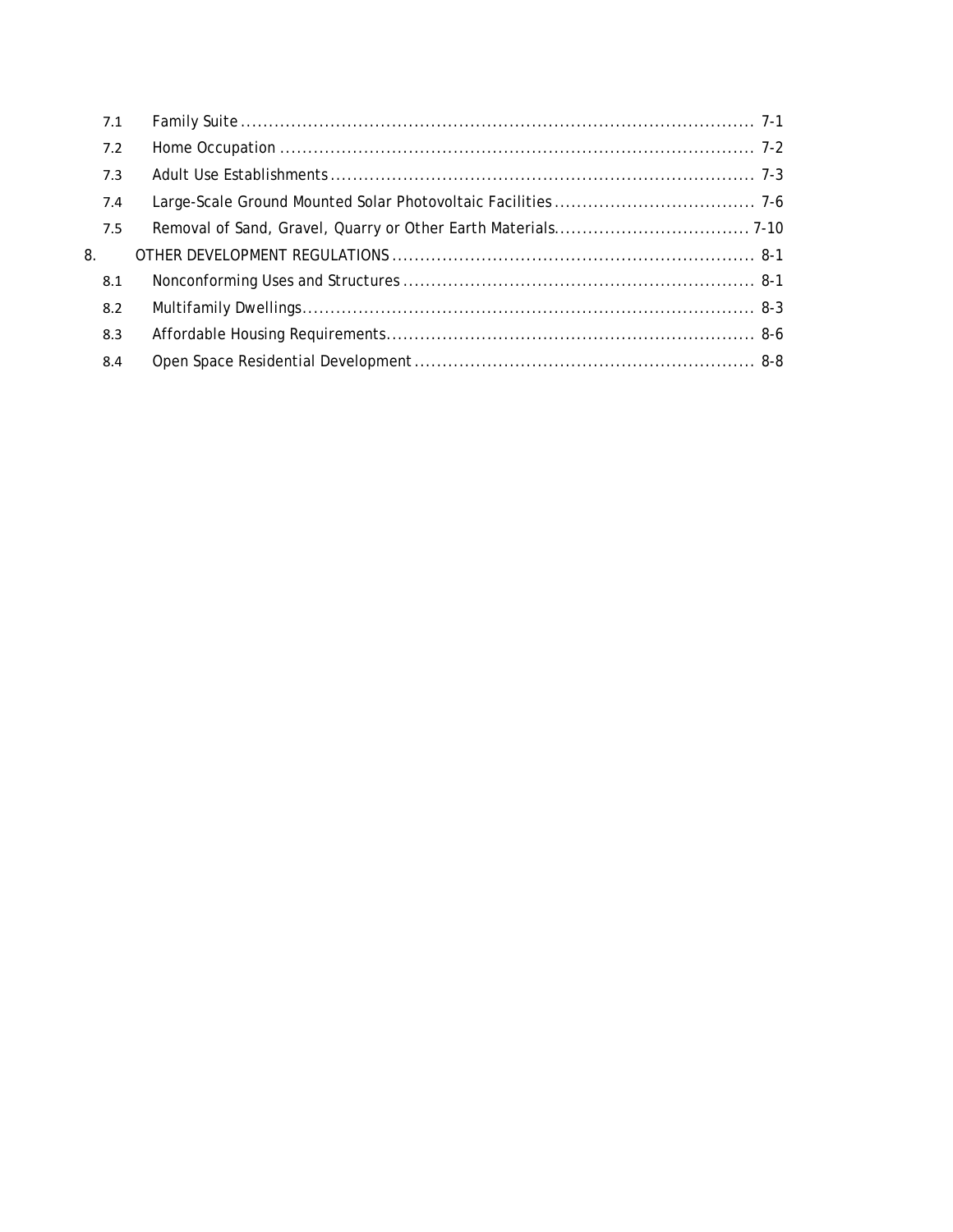# **FIRST DRAFT (v2, 09-12-2017)**

### **HOW TO NAVIGATE AND REVIEW THIS DRAFT**

### **Introduction**

This is a *draft* revision of the Tewksbury Zoning Bylaw. The scope of the revision is primarily a reorganization and update, with some substantive changes to introduce "best practices" in zoning today. The goals are to (1) create a document that is easy for users to navigate, (2) simplify and update the language of the Bylaw wherever possible, and (3) provide a structure that is both predictable and flexible enough to accommodate amendments over time. In addition, it is important to make sure the Bylaw conforms to current legal requirements.

The draft Bylaw has a different structure, format, and layout than the existing Bylaw. The draft divides the document into four parts and uses a color scheme to communicate the division of material:

| <b>BASIC</b><br><b>REQUIREMENTS</b> | Section 1. Purposes and Authority<br>Section 2. Definitions                                                               |
|-------------------------------------|---------------------------------------------------------------------------------------------------------------------------|
| <b>ADMINISTRATIVE</b>               | Section 3. Administration & Enforcement                                                                                   |
| <b>DISTRICTS &amp; USES</b>         | Section 4. Establishment of Districts<br>Section 5. District Regulations                                                  |
| <b>STANDARDS</b>                    | Section 6. Site Development Regulations<br>Section 7. Special Use Regulations<br>Section 8. Other Development Regulations |

A color strip runs the full length of the right margin on each recto page to help readers understand where they are in the document. Tables in each section adopt the same color scheme.

All of the use and dimensional regulations for Tewksbury's zoning districts are in one part of the bylaw – the section in blue. The districts are broken into logical subgroups and for each grouping, the district purposes, dimensional regulations, and use regulations are presented as a unit. This can be seen in the Table of Contents, e.g., Sections 5.4 (Residential Districts), 5.5 (Business Districts), and 5.6 (Other Districts) all follow the same structure. This arrangement should make it a little easier for property owners to find out what they can do with their land and what kinds of changes could happen in their neighborhoods.

All of the definitions that appear in scattered places in the Zoning Bylaw will be moved to Section 2, Definitions. Section 2 will contain the existing definitions (but rewritten and updated) and definitions for several new terms. Definitions that go together, such as the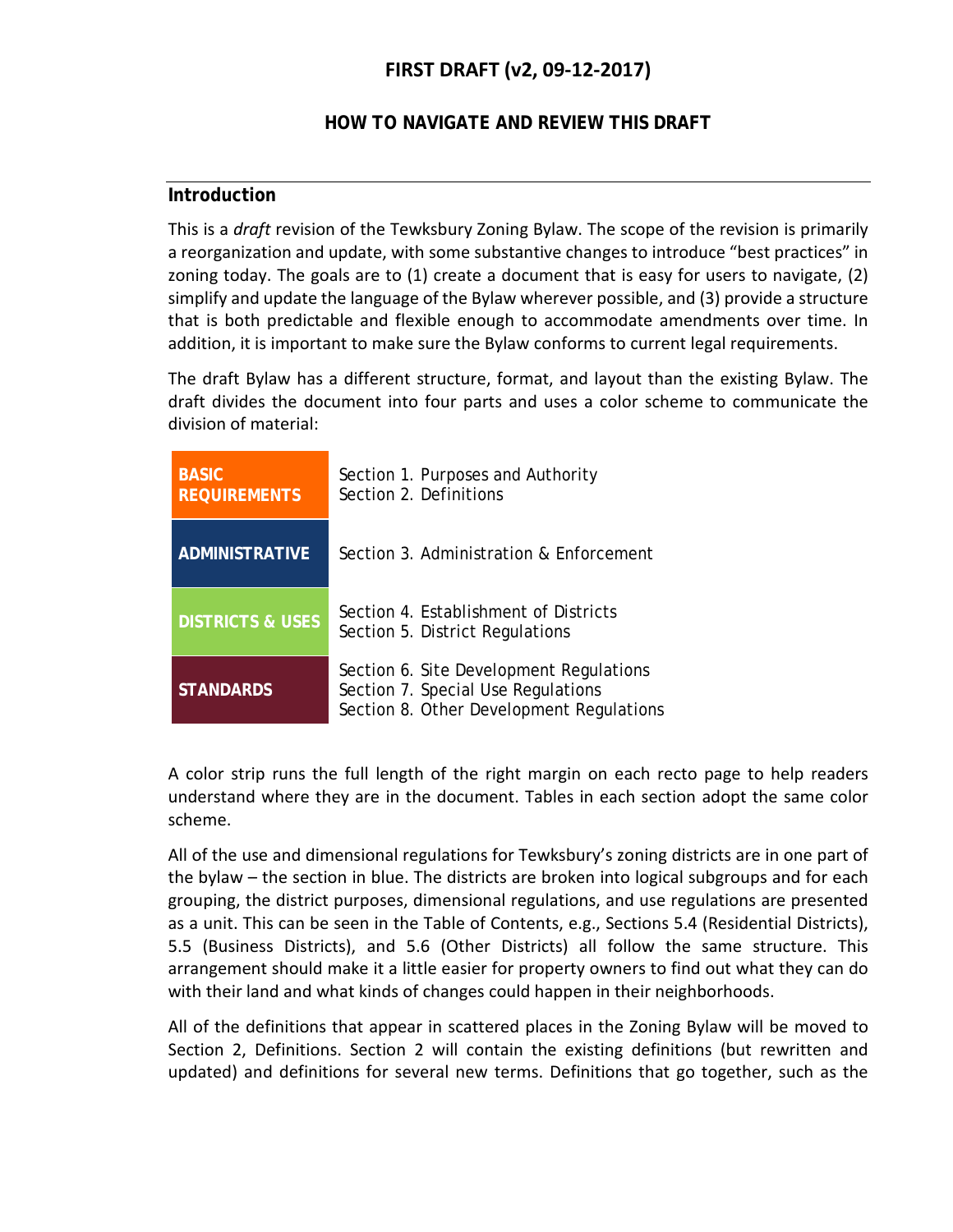terms currently defined in the Affordable Housing bylaw, are grouped in Section 2 and visually identifiable because of color codes.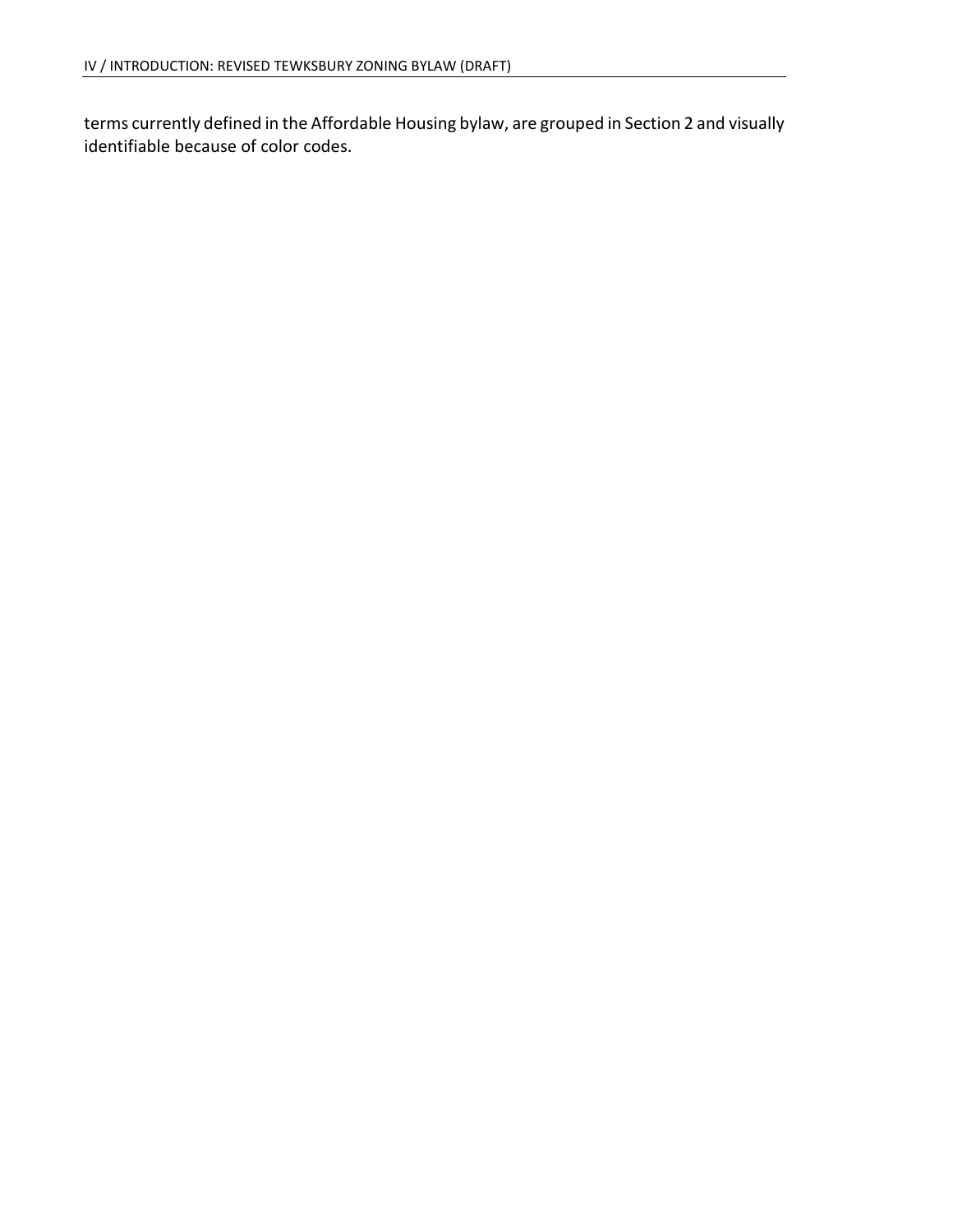# <span id="page-4-0"></span>**1. PURPOSE AND AUTHORITY**

# <span id="page-4-1"></span>**1.1 TITLE**

This Bylaw shall be known and may be cited as the "Zoning Bylaw of the Town of Tewksbury, Massachusetts," hereinafter referred to as "this Bylaw."

# <span id="page-4-2"></span>**1.2 PURPOSES**

This Bylaw is enacted in order to promote the general welfare of the Town of Tewksbury; to protect the health and safety of its inhabitants; to support the most appropriate use of land throughout the town, and to further the goals of the Tewksbury Master Plan, and to preserve and increase the amenities of the town, all as authorized but not limited by the provisions of the Massachusetts Zoning Act, G.L. c. 40A, as amended, and Section 2A of Chapter 808 of the Acts of 1975.

# <span id="page-4-3"></span>**1.3 AUTHORITY**

This Bylaw is enacted under the authority of Article 89 of the Amendments to the Constitution of the Commonwealth of Massachusetts and in accordance with G.L. c 40A, as amended.

# <span id="page-4-4"></span>**1.4 APPLICABILITY**

All buildings or structures erected, constructed, reconstructed, altered, enlarged, or modified, and the use of all premises in the Town, after the effective date of this Bylaw shall conform with the provisions of this Bylaw. No building, structure, or land shall be used for any purpose or in any manner other than as expressly permitted within the district in which it is located. Where this Bylaw imposes greater restrictions than those imposed by any other regulations, permits, restrictions, easements, covenants, or agreements, the provisions of this Bylaw shall control.

## <span id="page-4-5"></span>**1.5 AMENDMENT**

This Bylaw may from time to time be changed by amendment, addition, or repeal by the Town Meeting in the manner provided for in G.L. c. 40A, § 5.

# <span id="page-4-6"></span>**1.6 SEVERABILITY**

The invalidity of any section or provision of this Bylaw shall not invalidate any other section or provision herein.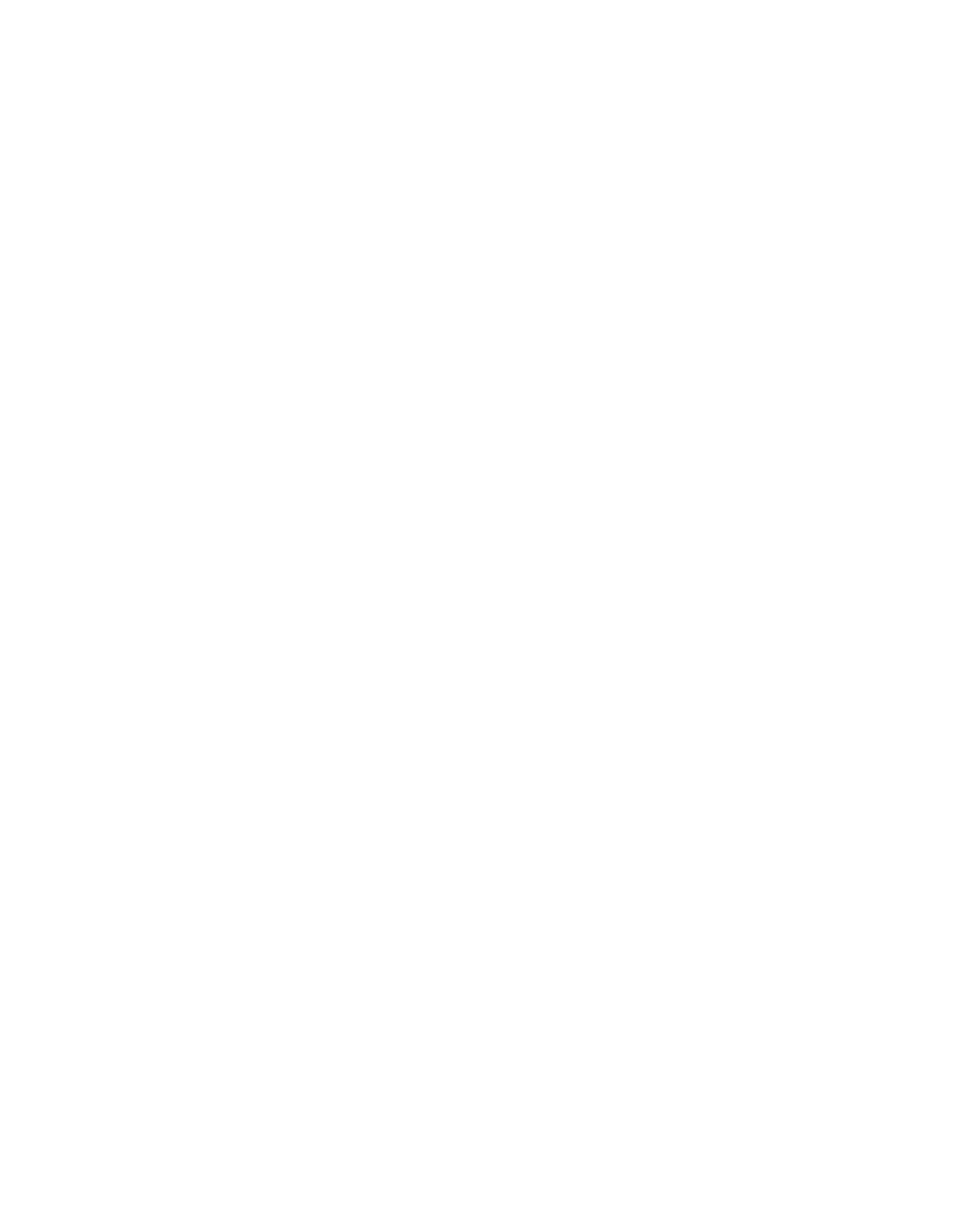# <span id="page-6-0"></span>**2. DEFINITIONS**

For the purpose of this Bylaw and unless the context of usage clearly indicates another meaning, the following terms shall have the meanings indicated herein. Words used in the present tense include the future. The singular includes the plural and the plural includes the singular. The word "and" includes "or" unless the contrary is evident from the text. The word "includes" or "including" shall not limit a term to specified examples, but is intended to extend its meaning to all other instances, circumstances, or items of like character or kind. The words "used" or "occupied" include the words "designed," "arranged," "intended," or "offered," to be used or occupied; the words "building," "structure," "lot," "land," or "premises" shall be construed as though followed by the words "or any portion thereof"; and the words "shall" is always mandatory and not merely directory.

Terms and words not defined herein but defined in the State Building Code shall have meanings given therein unless a contrary intention clearly appears in this Bylaw. Words not defined in either place shall have the meaning given in the most recent edition of Webster's Unabridged Dictionary.

RESERVED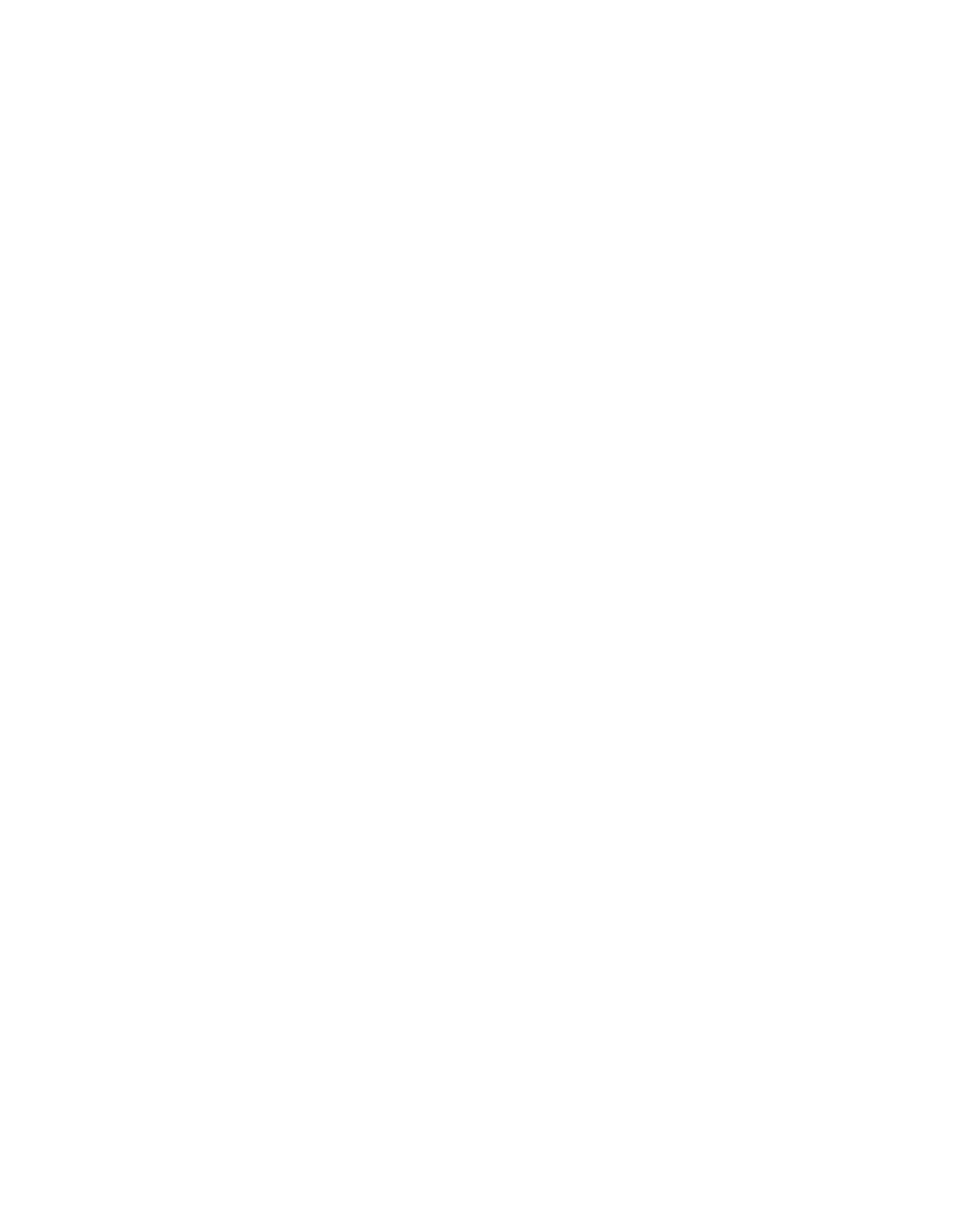# <span id="page-8-0"></span>**3. ADMINISTRATION AND ENFORCEMENT**

# <span id="page-8-1"></span>**3.1 BUILDING COMMISSIONER**

- А. The Building Commissioner shall interpret and enforce this Bylaw.
- В. The Building Commissioner may require such plans and specifications as necessary to determine compliance with all pertinent laws of the Commonwealth and may request advisory reviews by other municipal boards and officials.
- C. Buildings, structures or signs may not be erected, substantially altered, moved, or changed in use and land may not be substantially altered or changed with regard to size or shape or principal use unless in compliance with this Bylaw, and all necessary permits have been received under federal, state, or local law.
- D. No premises, and no building erected, altered, or in any way changed as to construction or use under a permit or otherwise, shall be occupied or used without a certificate of occupancy issued by the Building Commissioner. No certificate of occupancy shall be issued until the premises, structure, and its uses and accessory uses comply in all respects with this Bylaw. If applicable, a site plan certificate of completion shall be issued.

# <span id="page-8-2"></span>**3.2 ENFORCEMENT; PENALTY**

- А. The Building Commissioner or his/her designee shall institute and take any and all such action as may be necessary to enforce full compliance with any and all of the provisions of this Bylaw and of permits, special permits, variances, and site plan approval issued thereunder, including notification of noncompliance and request for legal action through the Board of Selectmen to Town Counsel.
- В. The penalty for violation of any provision of this Bylaw, or of any conditions under which a permit, special permit, or site plan approval decision has been issued, shall be \$300 for each offense. Each day that each violation continues shall constitute a separate offense.
- C. The provisions of this Bylaw may also be enforced by non-criminal disposition, as provided in G.L. c. 40, § 21D. The penalty for each violation shall be \$50.00 for the second offense, \$100.00 for the third offense, and \$200.00 for the fourth and each subsequent offense.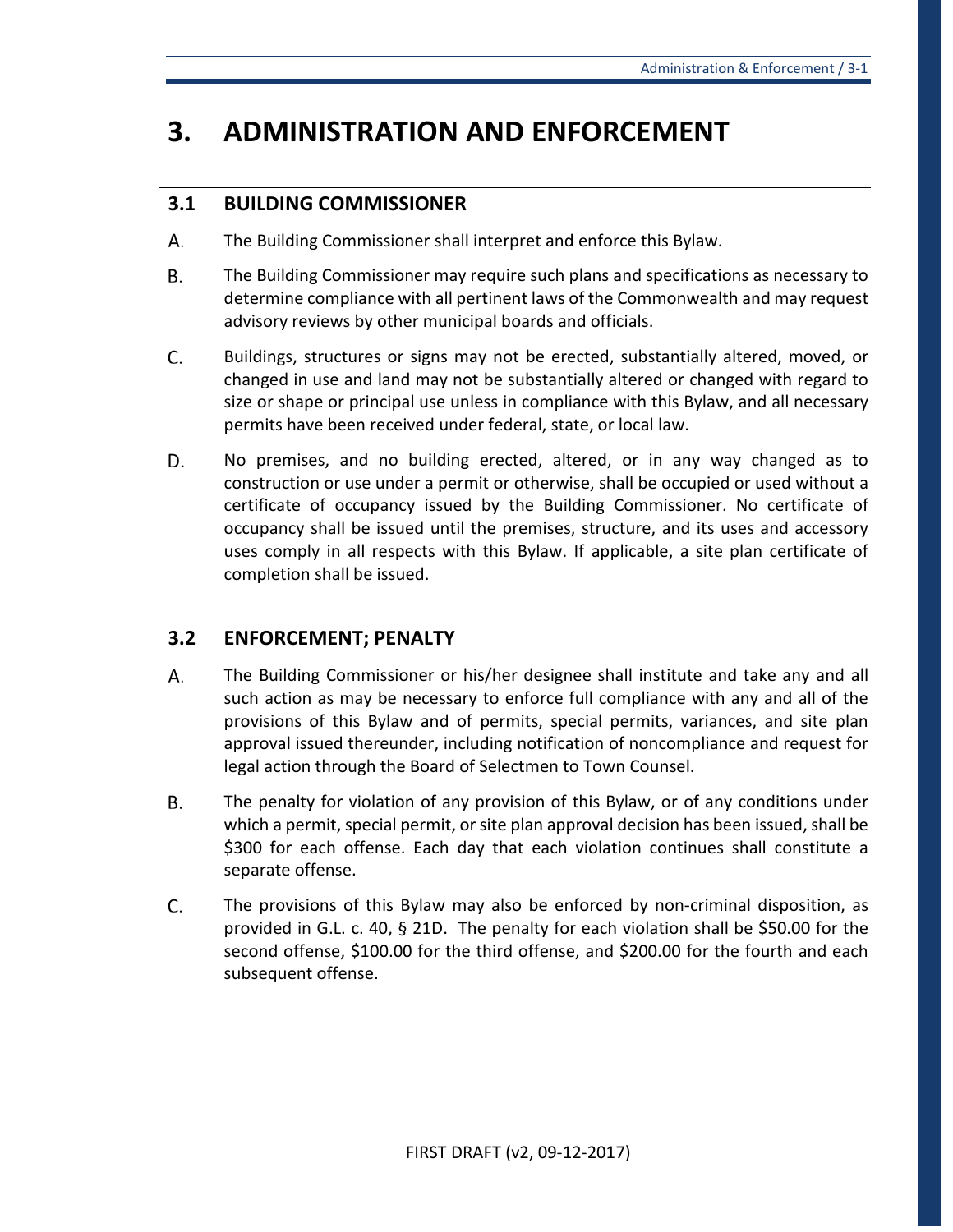## <span id="page-9-0"></span>**3.3 APPEAL**

An appeal to the Board of Appeals may be taken by any person aggrieved by reason of inability to obtain a permit or enforcement action from the Building Commissioner, as provided in G.L. c. 40A, § 8, as amended.

### <span id="page-9-1"></span>**3.4 ZONING BOARD OF APPEALS**

### **3.4.1. Establishment.**

There shall be a Zoning Board of Appeals ("Board of Appeals") consisting of three members and two associate members appointed by the Board of Selectmen. The appointment, service, and removal or replacement of members and associate members and other actions of the Board of Appeals shall be as provided for in G.L. c. 40A.

### **3.4.2. Powers.**

The Board of Appeals shall have the following powers:

- А. To hear and decide appeals in accordance with G.L. c. 40A, § 8, as amended.
- **B.** To hear and decide, in accordance with the provisions of G.L. c. 40A, § 9, applications for special permits when designated as the special permit granting authority herein.
- C. To hear and decide, in accordance with the provisions of G.L. c. 40A, § 6, requests to change, alter, or extend lawfully pre-existing non-conforming uses and structures to the extent allowed by Section 5.5.
- D. To hear and decide petitions for variances in accordance with G.L. c. 40A, § 10.
- E. To hear and decide applications for comprehensive permits for construction of lowor moderate-income housing, as set forth in G.L. c. 40B, §§ 20-23.

#### **3.4.3. Rules and Regulations**

The Board of Appeals shall adopt rules and regulations for the administration of its powers and shall file a copy of such regulations with the Town Clerk. The Board's regulations shall include rules for hiring outside consultants in accordance with G.L. c. 44, § 53G.

#### **3.4.4. Fees**

The Board of Appeals may adopt reasonable administrative fees and fees for employing outside consultants to assist the Board with is review of special permits, variances, administrative appeals, and applications for comprehensive permits in accordance with its regulations.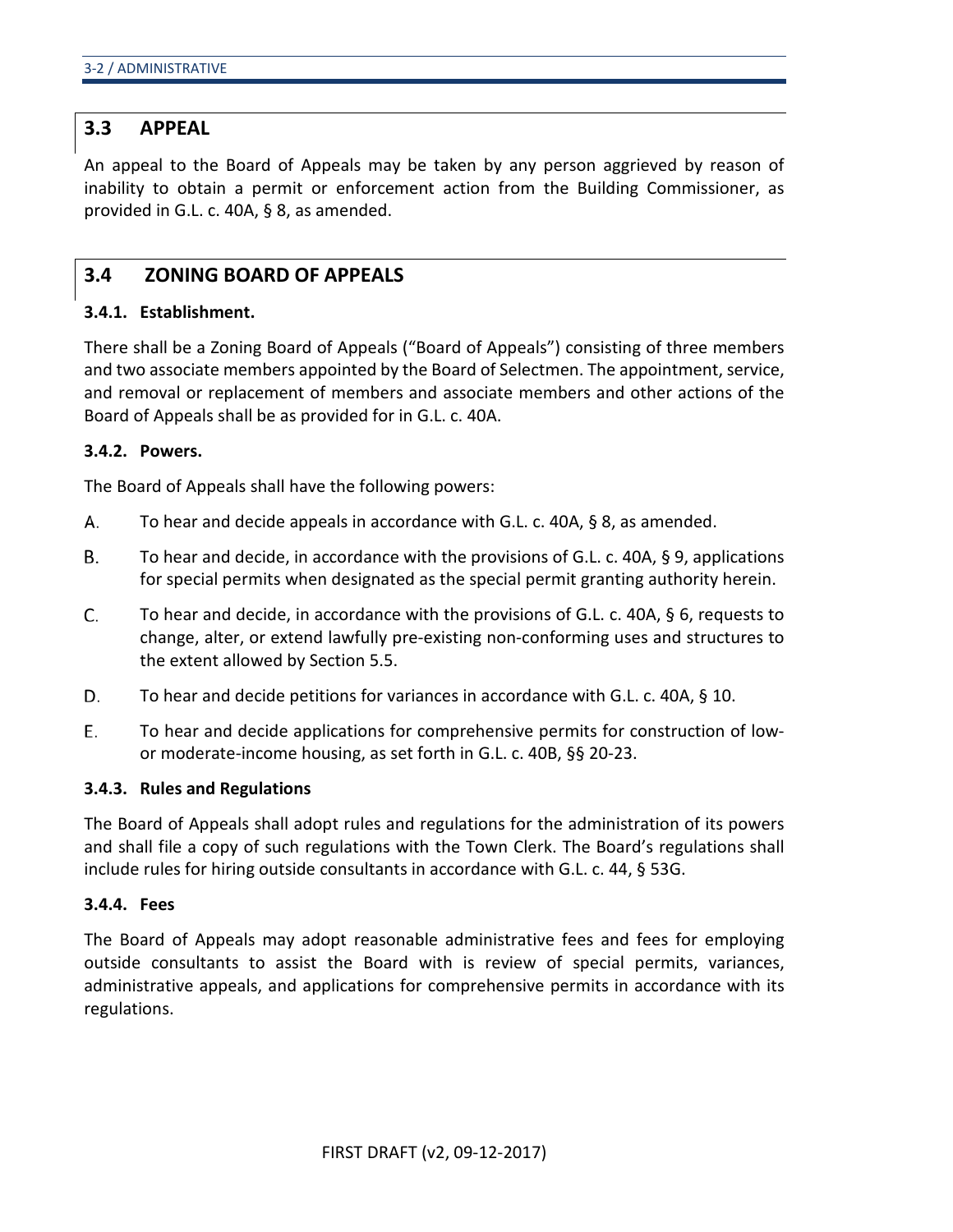# <span id="page-10-0"></span>**3.5 SPECIAL PERMITS**

### **3.5.1. Special Permit Granting Authority**

In this Bylaw, the Planning Board, Board of Appeals, and Board of Selectmen shall have the power to grant special permits. Unless specifically stated otherwise, the special permit granting authority shall be the Planning Board.

### **3.5.2. Procedures**

- А. Application for a special permit and accompanying plans and documentation shall be filed in accordance with the rules and regulations of the special permit granting authority and G.L. c. 40A.
- B. Public Hearing. The special permit granting authority shall hold a public hearing within 65 days of receipt of a special permit application, and shall issue a decision no later than 90 days from the date of the public hearing. Notification requirements for a public hearing shall be in accordance with G.L. c. 40A, § 11.

### **3.5.3. Criteria**

 $\overline{a}$ 

Special permits shall be granted by the special permit granting authority only upon its written determination that the benefit to the town and the neighborhood outweigh the adverse effects of the proposed use, taking into account the characteristics of the site and of the proposal in relation to that site. In addition to any specific factors that may be set forth in this Bylaw, the determination shall include consideration of each of the following:

- А. Social, economic or community needs which are served by the proposal;
- B. Traffic flow and safety, including parking and loading;
- C. Adequacy of utilities and other public services;
- D. Neighborhood character and social structures;
- E. Impacts on the natural environment; and
- F. Potential fiscal impact, including impact on town services, tax base, and employment.

### **3.5.4. Development Impact Statement**

At the discretion of the special permit granting authority, the submittal of a development impact statement (DIS) may be required at the applicant's expense of the applicant.<sup>1</sup> The special permit granting authority may deny a special permit where the DIS discloses that the proposed use does not comply with the provisions of this Bylaw. The DIS shall conform to the special permit granting authority's rules and regulations and shall be prepared by an interdisciplinary team including a Registered Landscape Architect or Architect, a Registered

<span id="page-10-1"></span><sup>1</sup> Has this provision been used? Do you want to retain it? If the Town wants to require a DIS from time to time, the requirement is really administrative/procedural and it doesn't need to be in the ZBL.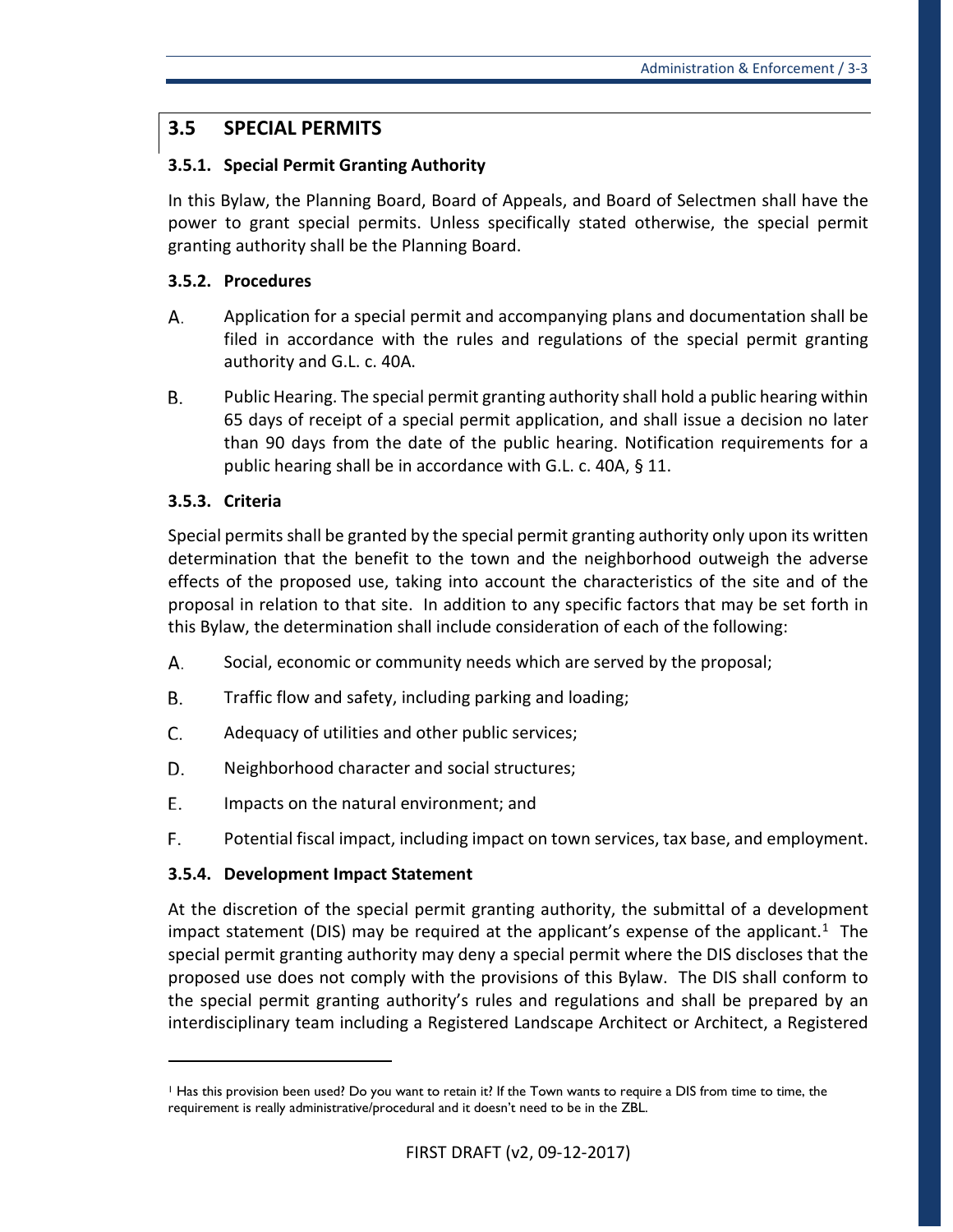Professional or Civil Engineer, and a Registered Surveyor, and may include information to address some or all of the following topics:

- А. Physical environment;
- $\mathsf{B}$ . Surface water and subsurface conditions;
- C. Circulation systems;
- D. Support systems, e.g., municipal infrastructure and services; and
- Е. Phasing.

#### **3.5.5. Special Permit Conditions**

Special permits may be granted with such reasonable conditions, safeguards, or limitations on time or use, including performance guarantees, as the special permit granting authority may deem necessary to serve the purposes of this Bylaw. Recording; Lapse

- А. Special permits shall not take effect until recorded with the Middlesex North Registry of Deeds or Registry District of the Land Court, as applicable, as provided in G.L. c. 40A, § 11. Proof of recording shall be presented to the Building Commissioner.
- Β. Special permits shall lapse within three years, which shall not include such time required to pursue or await the determination of an appeal under G.L. c. 40A, § 17, from the grant thereof, if a substantial use thereof has not sooner commenced except for good cause, or, in the case of a special permit for construction, if construction has not begun by such date except for good cause.

### <span id="page-11-0"></span>**3.6 SITE PLAN REVIEW**

#### **3.6.1. Purposes**

The Site Plan Review procedure is intended to protect the public interest by evaluating А. site plans for uses and structures that are permitted in the applicable zoning district, which may have some impacts within the site and on adjacent properties and streets; on pedestrian, cyclist and vehicular traffic; public services and infrastructure; abutting properties; and similar aspects of the site and adjoining properties.

It is intended to ensure:

- compliance with all applicable requirements of this Bylaw;
- that development proposals are examined in a comprehensive manner while also providing an efficient review process;
- that the design and construction of development will have limited or no impacts on the surrounding areas;
- 4. that development is in harmony with the neighboring area;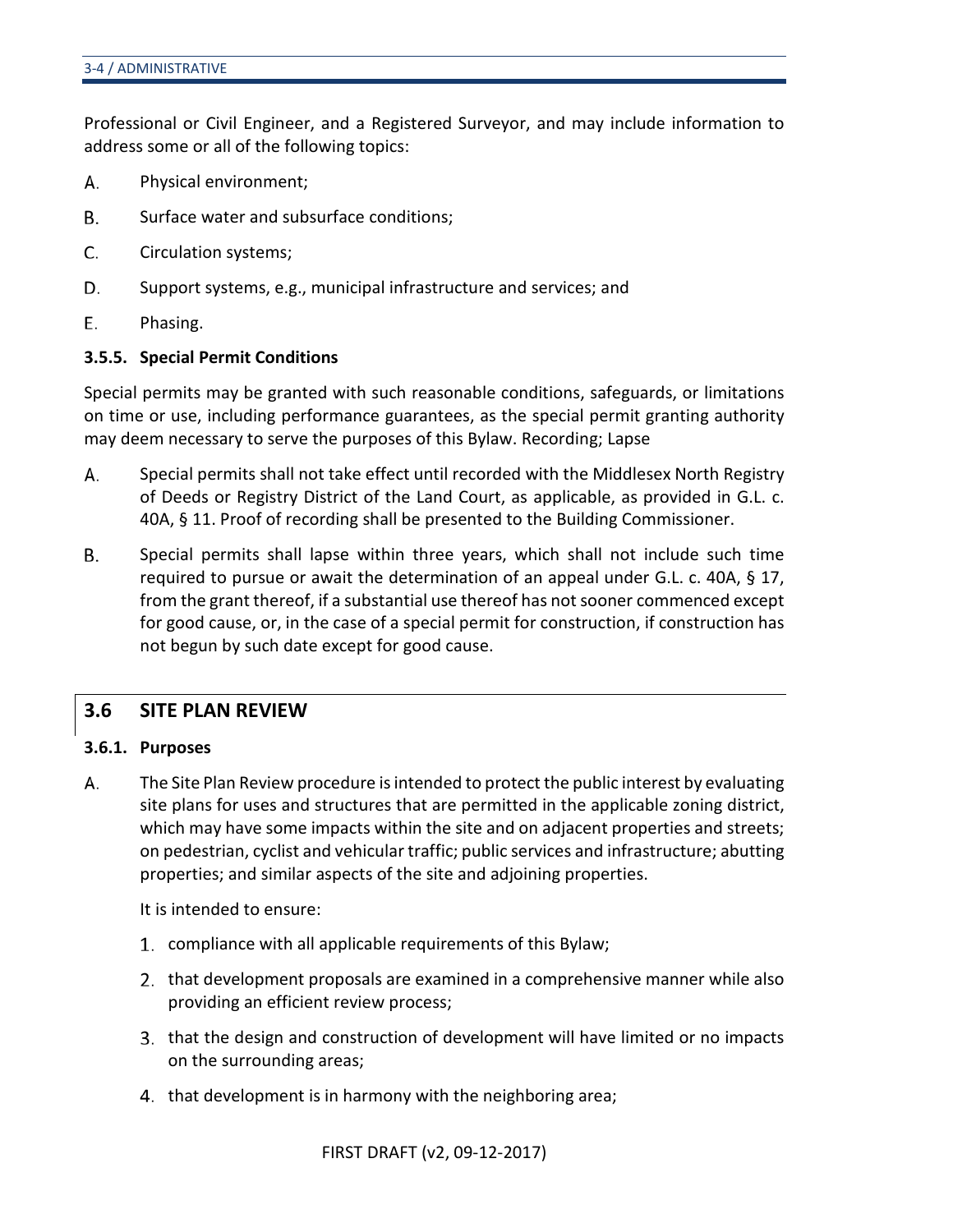- 5. the prevention or minimization of conflicts among uses;
- excellence in site planning practices and desirable site and building design;
- consistency in application of development review regulations and guidelines; and
- 8. appropriate enforcement of the provisions of this Bylaw.
- В. Conditions. The Planning Board may impose reasonable conditions and mitigation measures in order that the proposed use or development meets the purposes of this section.

### **3.6.2. Applicability**

Site Plan Review shall be used for the evaluation of uses, deemed permitted uses, in accordance with Section 5, Use Regulations. No building permit for construction, exterior alteration, relocation, or change in use except where noted, shall be granted for any development or use requiring site plan review until the requirements of this Section 3.6 have been fulfilled and approval has been granted.

- А. Site Plan Review Required. A site plan review approval shall be required for the following:
	- All uses designated as Site Plan Review (SPR) uses in this Bylaw;
	- All developments constructed under SPR approval where the area of any new structure or extension of an existing structure is 1000 square feet or larger, excluding single- and two-family houses, and any related accessory structures; or
	- The construction or expansion of a parking lot of 10 or more spaces or the alteration of any entrance or exit, or any internal drive aisle.
- В. Minor Site Plan Review. A minor site plan review shall be required if the proposed construction or site alteration includes any of the following:
	- Exterior alteration of 1000 square feet or less of horizontal or vertical area that is limited to doors, awnings, railings, steps, handicapped ramps, small additions, landscaping changes, or other similar minor changes.
	- 2. Redevelopment or alteration of less than 1000 square feet that would result in increased trips, noise, site lighting or other actions that would increase impacts on abutting properties.

### **3.6.3. Site Plan Review with a Special Permit**

Where proposed construction, use change, or site alteration requires both a site plan review and a special permit issued by the Planning Board, the applicant shall submit both applications simultaneously and the Planning Board shall conduct its review of the applications contemporaneously.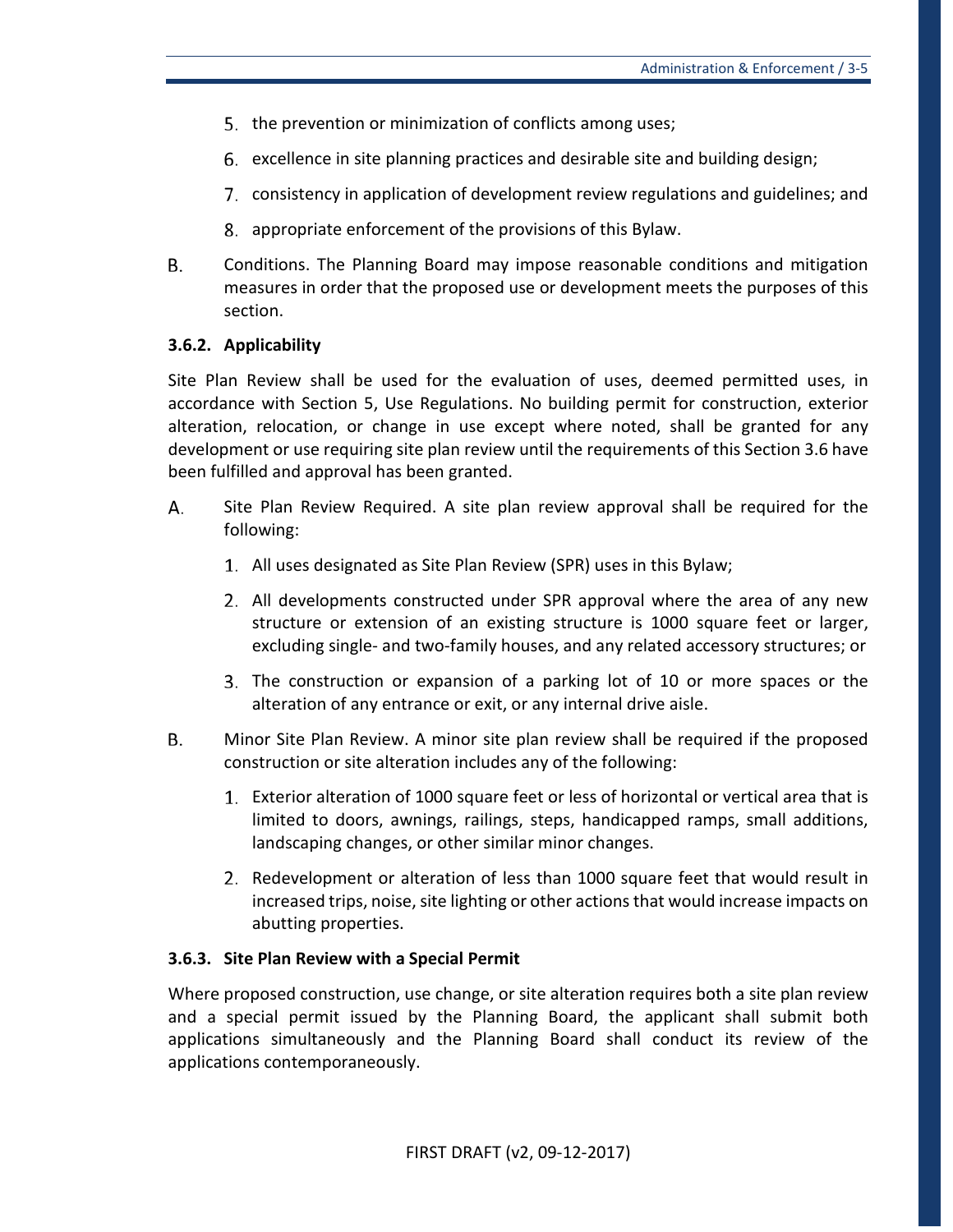#### **3.6.4. Procedure and Decision**

- А. Application. An application for SPR shall be submitted in accordance with the following requirements and all applicable requirements in the Planning Board's Rules and Regulations.
	- The application shall be submitted to the Town Clerk and the Community Development Department. Submission requirements shall be in accordance with the Planning Board's Rules and Regulations.
	- Within 10 days of receipt of the application for site plan review, the Community Development Department shall transmit copies of the application and accompanying plans to the appropriate town boards, commissions, and departments. Such boards, commissions, and departments shall have 25 days to review and report in writing their recommendations to the Planning Board. The Planning Board shall not take final action on a site plan review until it has received these reports or the 25-day period has elapsed.
	- The Planning Board shall schedule a public hearing for all site plan review applications to be held within 45 days of the date of submittal. The public hearing shall be advertised in the local newspaper once in each of two successive weeks, posted in town hall, and notice of the hearing shall be sent to property owners within 300 feet of the subject property.
	- Within 25 days of the close of the hearing, the Planning Board shall act on the site plan review application and file its written decision with the Town Clerk. The applicant may request and the Planning Board may agree to an extension of the time limits in this section. Such agreement shall be in writing and shall be filed with the Town Clerk.
	- A majority vote of a quorum of the Planning Board shall be required for a decision on a SPR application. The Board's written decision shall consist of either:
		- a. Approval of the site plan based on a determination that the proposed project meets all requirements of this Section 3.6.
		- b. Denial of the site plan based on a determination that either: i) insufficient information was submitted with the application in order for the Board to adequately review the proposal, or, ii) a determination that the project does not meet the requirements of this Section 3.6 and no reasonable conditions can accomplish the goal of having the application meet those requirements.
		- c. Approval of the site plan subject to conditions, modifications, and reasonable restrictions necessary to ensure compliance with the requirements of this Section 3.6 and to minimize or eliminate impacts on adjacent properties and streets.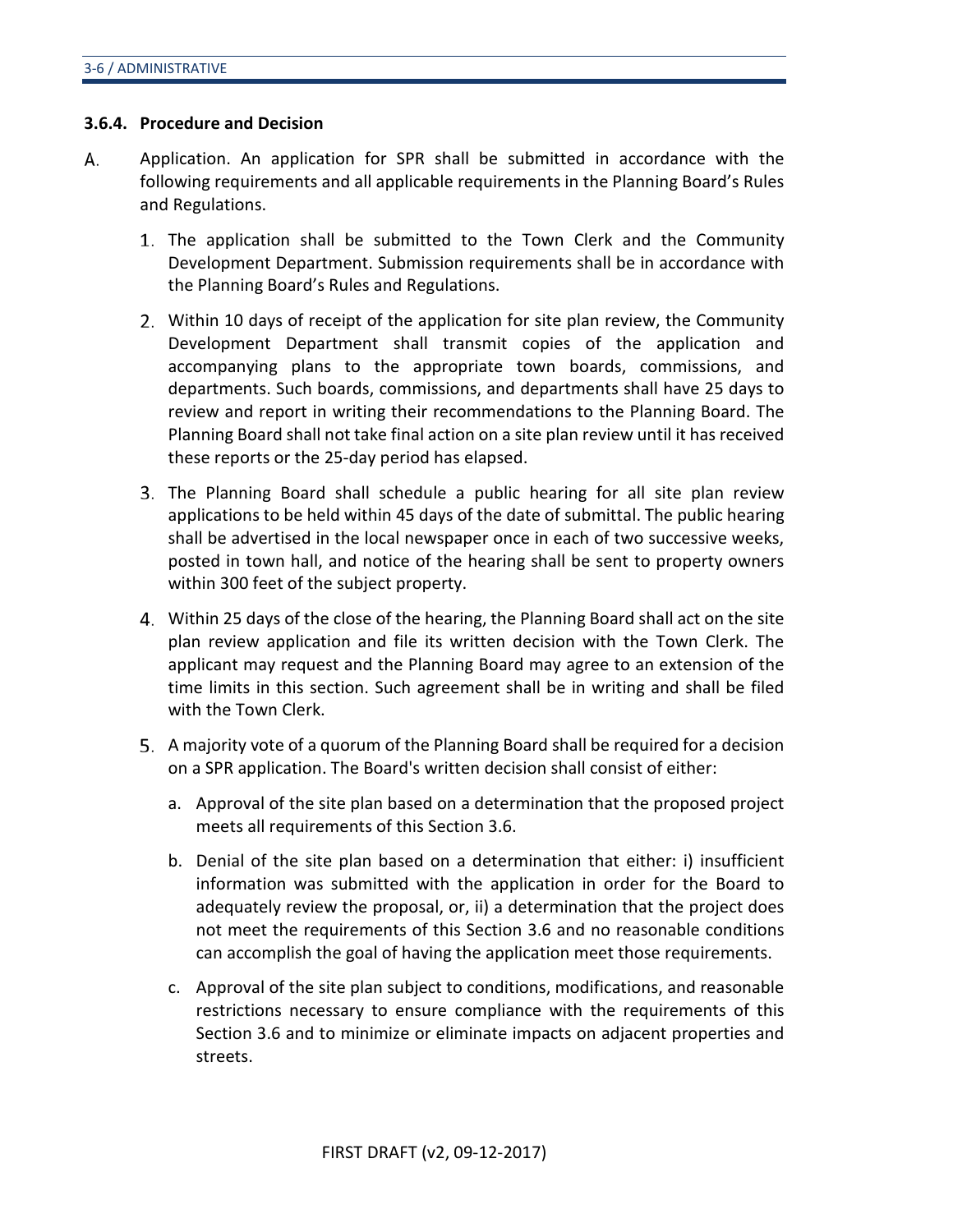- The Planning Board shall file its written decision with the Town Clerk within 10 days of making that decision.
- The Planning Board shall endorse appropriate copies of the approved site plan. One endorsed copy, along with the decision of the Planning Board, shall be transmitted to the Building Commissioner prior to the issuance of a building or occupancy permit.
- The applicant shall comply with all conditions imposed by the Planning Board on the approval prior to issuance of the occupancy permit, unless otherwise provided for in the approval.
- B. Waivers. If requested by the applicant, the Planning Board may waive one or more of the submission requirements or the review criteria for site plan review. Any such waiver shall be based on just cause and a finding by the Planning Board that such waiver or waivers will not be detrimental to the purpose of this section.
- C. Review Criteria. All applications for site plan review shall meet the following criteria unless waived by the Planning Board.
	- Adequacy of the capacity of adjacent streets to accommodate the traffic to be generated by the proposed use.
	- Adequacy of the public infrastructure to serve the project and the area in the immediate vicinity of the site.
	- 3. Harmonious relationship of the proposed structures and open space to the existing buildings, natural landscapes and other community assets in the adjacent area.
	- Within the Town Center Overlay District, the Planning Board and the Department of Community Development shall refer to the Town Center Design Guidelines in their review of the site plan review application to evaluate the design of the proposed site, building architecture, landscaping and other site and buildings aspects covered by the Design Guidelines.
	- The proposed use shall have adequate ingress and egress to the property, adequate travel lanes within the property, and shall maximize automotive, pedestrian and bicyclist safety and convenience, off-street parking and loading, traffic flow and control, and access for fire and safety equipment. The design of the site shall minimize hazardous turning movements.
	- Convenience and safety for people with disabilities, including provision of appropriate parking spaces, handicapped ramps, and other facilities as required by federal and state law.
	- Protection of adjacent and nearby properties from detrimental site impacts from drainage, flooding, undue and loud sounds, odors, dust, light pollution, and diminished air quality.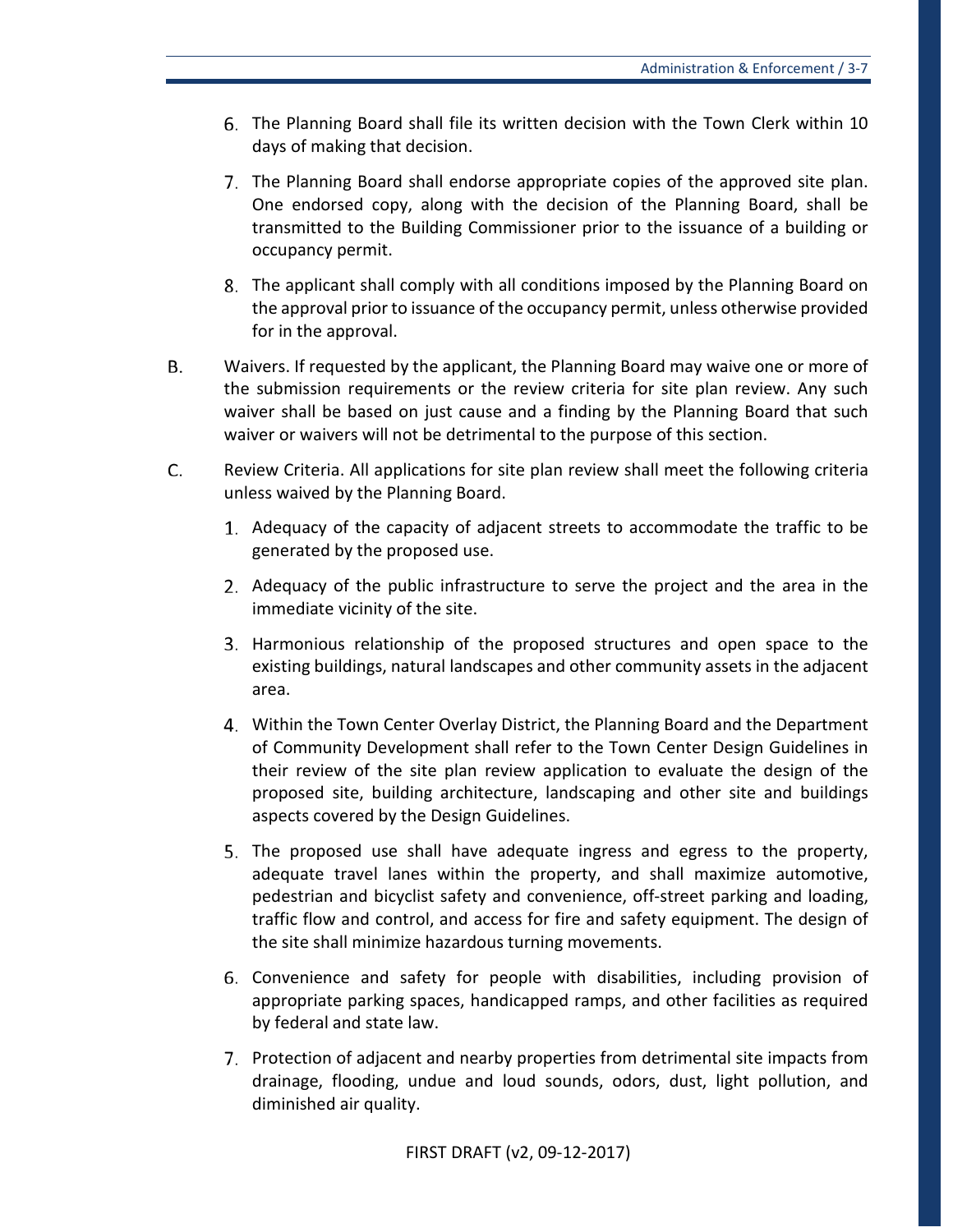- Protection of adjacent properties by minimizing the intrusion of lighting, including parking lot and building exterior lighting, through the use of cut-off luminaries, light shields, lowered height of light poles, screening or similar solutions. Except for architectural and interior-lit signs, all exterior site lighting shall be downcast and shall be directed or shielded to eliminate light trespass onto any street or abutting property and to eliminate direct or reflected glare perceptible to persons on any street or abutting property. All site lighting, including architectural, sign, and parking lot lighting, shall be kept extinguished outside of those business hours established under an approved plan, except for lighting determined to be necessary for site security and the safety of employees and visitors.
- 9. Adequacy of parking and loading spaces.
- 10. Adequacy of the methods for disposal of waste and recycling, including adequate screening of such facilities.
- 11. Provision of appropriate landscaping and other site amenities to enhance the visual quality of the property, to provide a landscaped green space parallel to the property frontage, and to provide screening as necessary of adjacent properties.
- Adequacy of the soil erosion plan and any plan for protection of steep slopes, both during and after construction.
- 13. If there is more than one building proposed, buildings shall relate harmoniously to each other in architectural style, site location, and building exits and entrances.
- Minimize impacts to tenants and adjacent properties through appropriate restrictions on the hours of operation, deliveries, noise levels, removal of trash and recyclables, or by other appropriate means as determined by the planning board.
- 15. Demonstrated compliance with all applicable sections of this Bylaw.
- D. Site Plan Review Lapse. A site plan review approval shall lapse within three years from its issuance if substantial use or construction has not commenced within the threeyear period, except for good cause. The Planning Board may grant a one-time extension of the approval for a one-year period upon a finding of good cause, at the written request of the applicant. Such request shall be submitted to the Planning Board prior to the expiration of the site plan review approval.
- Е. Consultant Fees. The Planning Board may require an applicant to pay a consultant fee upon a finding that additional information is necessary prior to making a decision and such information requires the expertise of an outside consultant. Any applicant aggrieved by the board's selection of an outside consultant may appeal such decision to the Board of Selectmen. Such appeal shall be limited to: a) a claim that the consultant has a conflict of interest, or b) the consultant either does not possess an educational degree in or related to the field at issue or does not have three or more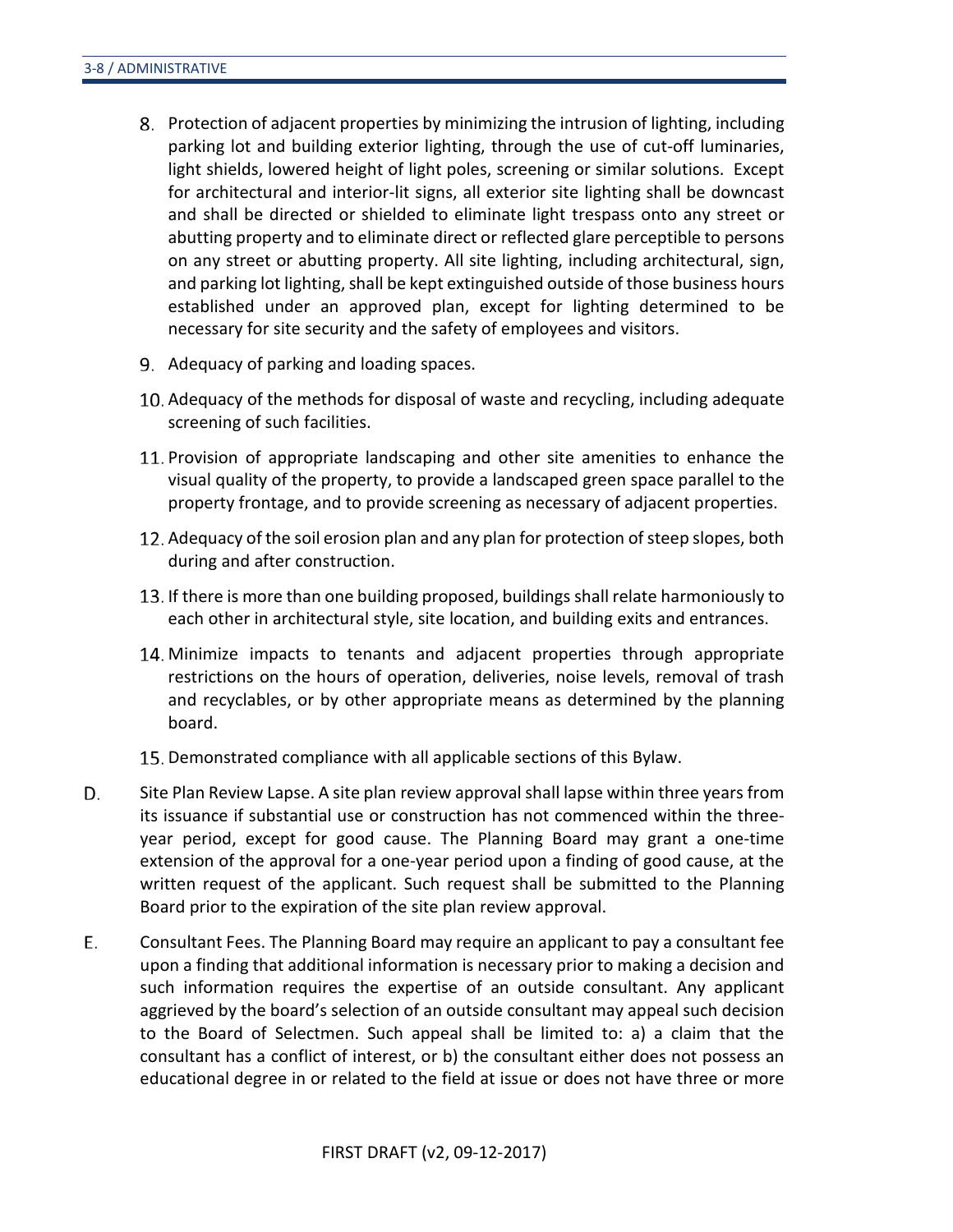years of practice in or related to the field. Any unused portion of the fee shall be returned to the applicant.

- F. Bond. For the purposes of securing performance of all proposed work, the Planning Board may require the submission of any of the following: a) a performance bond; b) deposit of money; c) bank passbook; or, d) letter of credit; in an amount determined by the Planning Board to be sufficient to cover the cost of all or a portion of the required improvements.
- G. Appeal. Any person aggrieved by a decision of the Planning Board on a site plan review application may appeal such decision within 20 days of the date the decision was filed with the Town Clerk, in accordance with G.L. c. 40A, § 17.

### **3.6.5. Minor Site Plan Review**

- А. Administrative Review - The Department of Community Development is authorized to review and act on a Minor Site Plan review application. The Director may include reasonable conditions as part of any approval.
- Β. Minor Site Plan Review Submittal Procedures. The Applicant shall submit to the Community Development Department, one electronic copy and six sets of plans showing the following:
	- 1. A written narrative explaining the proposed changes;
	- 2. Photographs of the existing site or area to be altered; and,
	- 3. A rendering, site plan, plot plan or sketch
- C. Review & Referral to Planning Board. The Department of Community Development shall submit copies of the application and plans to the appropriate town departments for their review and comments. They shall have 25 days to respond with comments. The Department of Community Development may choose to forward any minor site plan review application to the Planning Board, within 45 days of the submission of the application, for Planning Board review and decision. In the event that the Department of Community Development refers a minor site plan review application to the Planning Board, the Planning Board shall hold a public hearing with notice and issue a written decision to approve, approve with conditions, or deny the site plan within thirty (30) days of receipt from the DPCD.
- D. Decision. The Department of Community Development's decision to approve, approve with conditions, or refer the plan to the Planning Board shall be in writing, and shall be made within 45 days of receipt of a complete application for minor site plan review. The Director shall file a copy of the decision with the Town Clerk and provide the applicant a copy of the decision.
- E. Building Permit. The Minor Site Plan Review application shall not be considered complete, and a building or occupancy permit shall not be issued, until a written approval is issued by the Department of Community Development.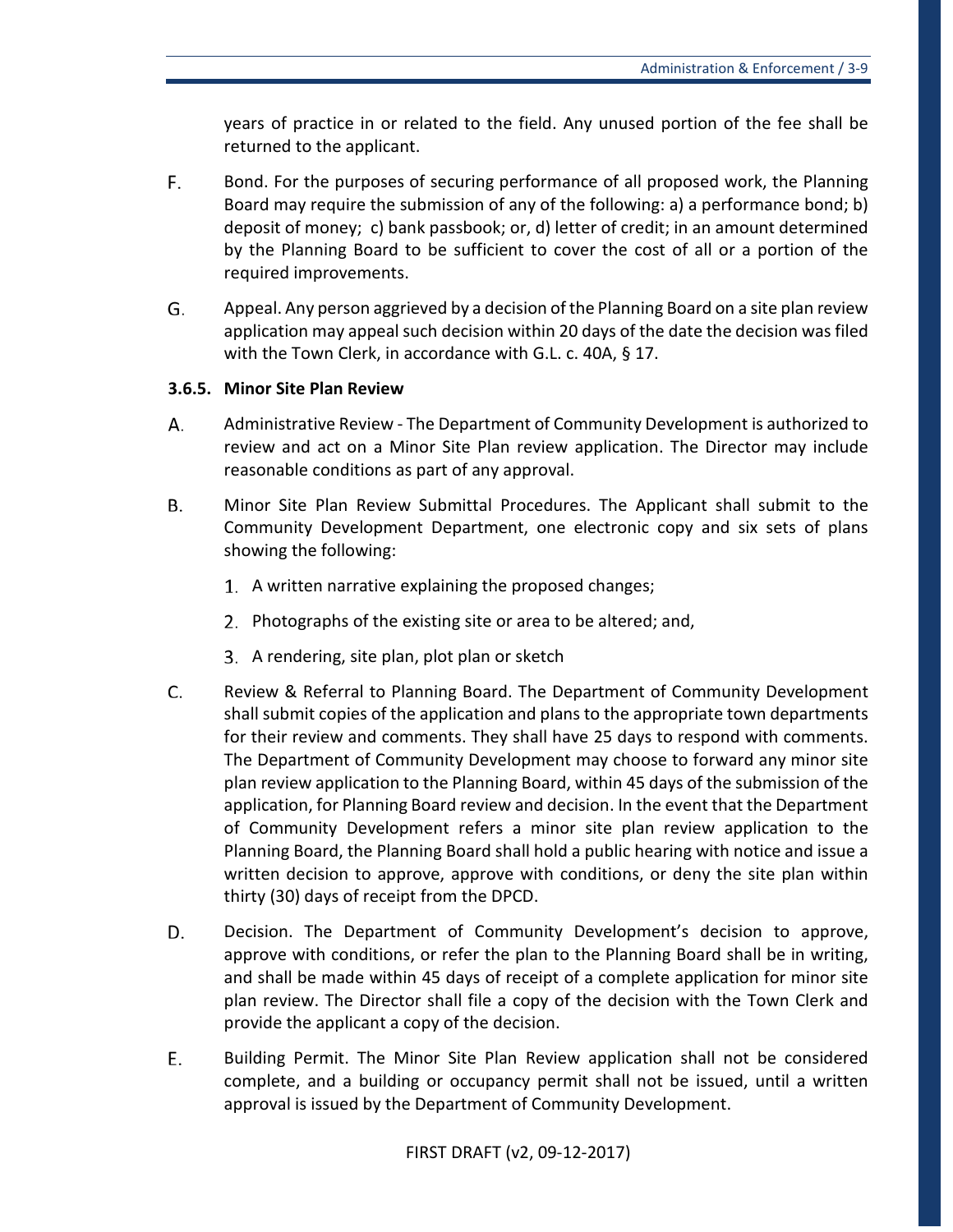$\overline{a}$ 

F. Appeal. Any person aggrieved by a decision of the Department of Community Development on a minor site plan review application may appeal such decision to the Planning Board within 20 days of the date the decision was filed with the Town Clerk.

### **3.6.6. Site Plan Review Modifications**

А. Major Modification. Requests for major modifications to a site plan review approval shall be processed in accordance with the same procedures as an original SPR application, unless the Department of Community Development determines that the proposed modifications qualify as a Minor Modification under Section 3.6.6B.

The following changes are deemed to constitute a Major Modification:

- 1. any relocation or shifting of structures or parking areas;
- any increase in the gross floor area of structures greater than 1000 square feet;
- 3. any increase in parking areas by 10 or more spaces
- 4. any changes that require additional water or sewage use or the relocation of utilities;
- 5. any increase of impervious area by more than 250 square feet; or
- any substantial changes to the architecture of the structures, including changes in building materials, design, and colors.
- Β. Minor Modification. Any change that is not listed under section 3.6.6A above may be considered for a Minor Modification review and approval by the Department of Community Development. In addition, a proposed change may qualify as a Minor Modification, even if it is listed under Section 3.6.6A, if it would not substantially alter the concept of the approved plan in terms of the qualities of the specific location, the proposed land use, the design of building form, the approved building materials and details, site grading, entrance and egress locations, site location and design characteristics, landscaping plans, traffic circulation, and lighting plan.<sup>[2](#page-17-0)</sup>

The Department of Community Development may require that a proposal for a minor modification be required to submit a major modification request to the Planning Board for review and decision.

<span id="page-17-0"></span><sup>2</sup> POLICY ISSUE: This paragraph needs to clarify who has authority to decide if a change qualifies for minor modification review.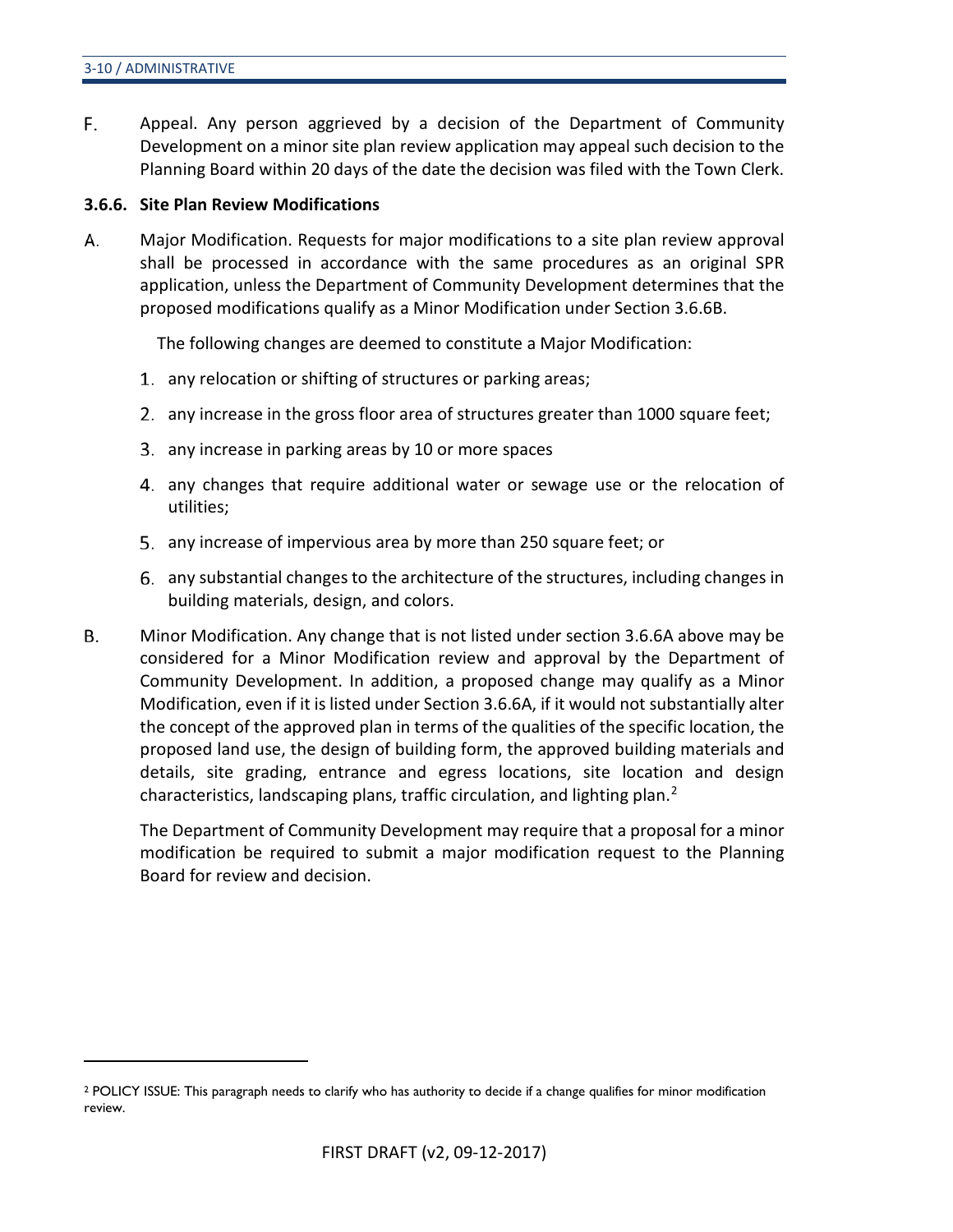# <span id="page-18-0"></span>**4. ESTABLISHMENT OF DISTRICTS**

# <span id="page-18-1"></span>**4.1 DISTRICTS**

For purposes of this Bylaw, the Town of Tewksbury is divided into the following districts:

## **4.1.1. Use Districts**

- A. Residential
	- 1. Residence 40 District (R40)
	- 2. Village Residential
	- Multiple Residence District (MR)

#### **B.** Business

- 1. Town Center (TC)
- 2. Village Mixed Use (VMU)
- 3. South Business (SB)
- 4. West Side Neighborhood (WSN)
- 5. General Business (GB)
- 6. Limited Business (LB)
- C. Office-Industrial
	- 1. Office-Research (OR)
	- 2. Industrial  $1$  (I1)
	- 3. Industrial 2 (I2)
- D. Other Districts
	- 1. Transitional (TD)
	- 2. Farming (FA)
	- 3. Municipal (M)
	- 4. Park (P)

### **4.1.2. Overlay Districts**

- А. Wireless Communications Facilities
- Flood Plain DistrictВ.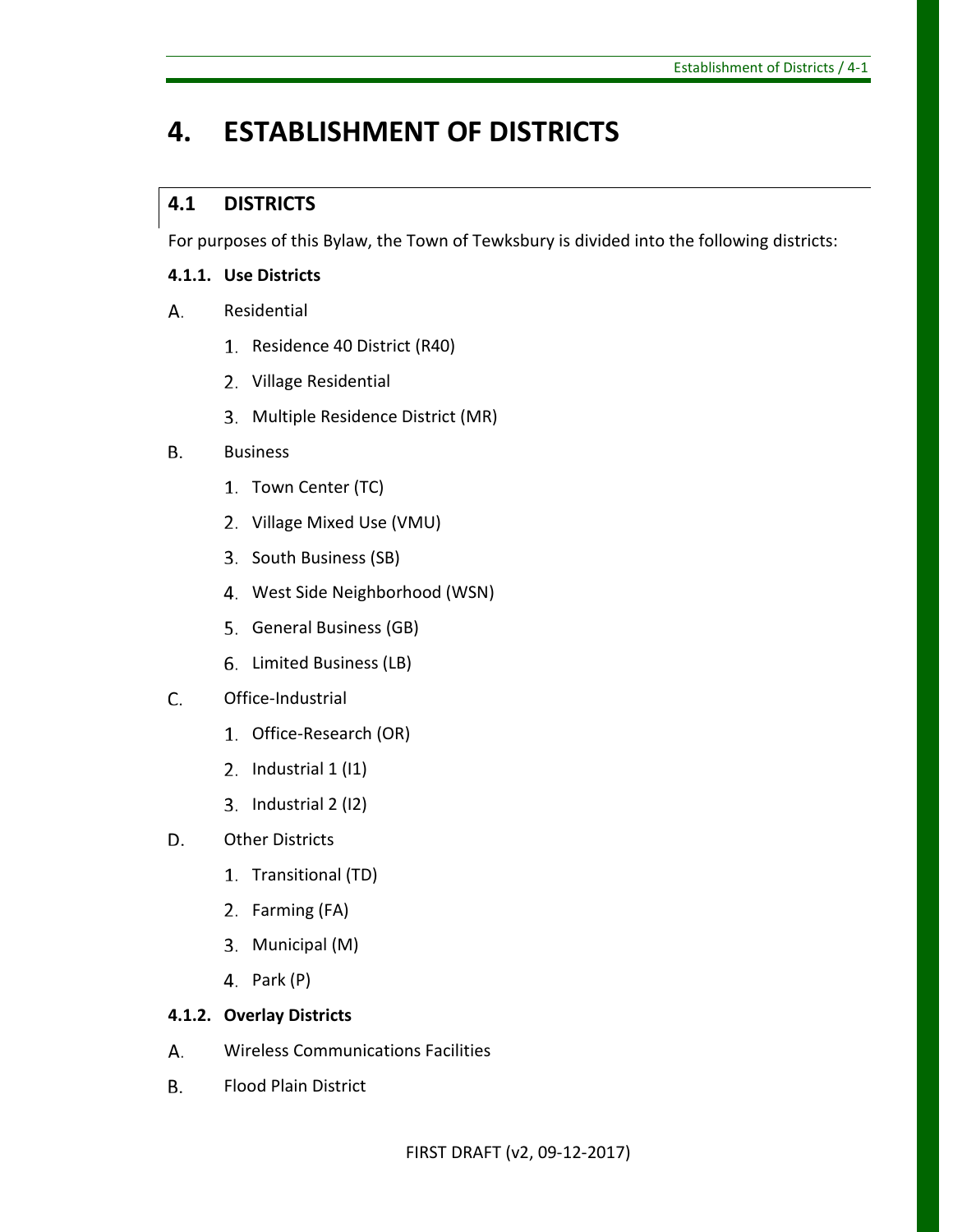- C. Ground Water Protection District
- D. Marijuana Dispensary

### <span id="page-19-0"></span>**4.2 ZONING MAP**

Zoning districts are shown on a map entitled "Zoning Map of the Town of Tewksbury" (the Zoning Map) on file in the Office of the Town Clerk. The district boundaries shown on the Zoning Map are part of this Bylaw. Changes to the Zoning District boundaries are made the same way as amendments to the text of the Zoning Bylaw are made. The Zoning Map may include geographical features, streets, notations, and such other information to keep the map current and to facilitate orientation.

The Flood Plain District includes all special flood hazard areas within the Town of Tewksbury designated as Zone A and AE, on the Middlesex County Flood Insurance Rate Map (FIRM) issued by the Federal Emergency Management Agency (FEMA) for the administration of the National Flood Insurance Program. The map panels of the Middlesex County FIRM that are wholly or partially within the Town of Tewksbury are panel numbers 25017C0142E, 25017C0144E, 25017C0163E, 25017C0164E, 25017C0276F, 25017C0277F, 25017C0278F, 25017C0279F, 25017C0281F and 25017C0283F dated July 6, 2016; and 25017C0256F, 25017C0257F, and 25017C0259F dated July 6, 2016 or most recent maps as approved by FEMA. The exact boundaries of the District may be defined by the 100-year base flood elevations shown on the FIRM and further defined by the Middlesex County Flood Insurance Study (FIS) report dated July 6, 2016 or most recent maps approved by FEMA. The FIRM and FIS report are incorporated herein by reference and are on file with the Town Clerk, Planning Board, Building Commissioner, Conservation Commission and the Town Engineer.

### **4.2.1. Interpretation of District Boundaries**

The location of district boundaries shown on the Zoning Map shall be determined as follows:

- А. Where the boundary lines as shown on the map as approximately following the street lines, of public and private ways or railways, the centerlines of such ways shall be the boundary lines.
- В. Where the boundary lines are shown approximately on the location of property lot lines, and the exact location of property, lot or boundary lines is not indicated by means of dimensions shown in figures, then the property or lot lines shall be the boundary lines.
- C. Boundary lines located outside of street lines and shown approximately parallel thereto shall be regarded as parallel to such street lines. Dimensions shown in figures on the map between boundary lines and street lines are the distance in feet them; such distances being measured at right angles to the street lines unless otherwise indicated.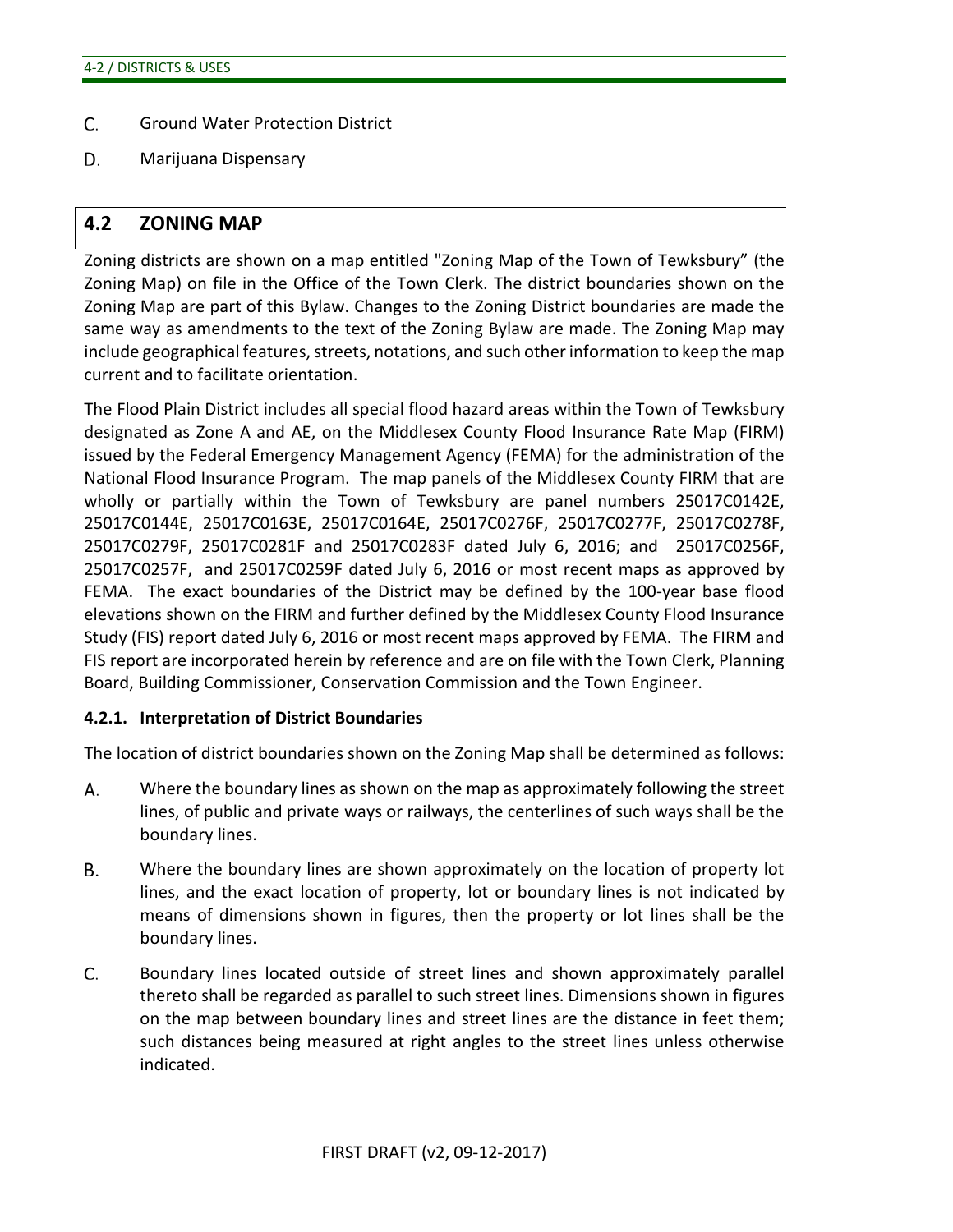- D. In all cases not covered by other provisions of this Section 4.2.1, the location of boundary lines shall be determined by the distance in feet, if given, from other lines upon said map, by the use of identifications as shown on the map, or by the scale of the map.
- Ε. Where the district boundary line follows a stream, lake or other body of water, said boundary line shall be construed to be at the thread or channel of the stream; or at the limit of the jurisdiction of the Town of Tewksbury, unless otherwise indicated.
- F. Where a district boundary line divides any lot existing at the time the line is adopted, the regulations of any district in which the lot has frontage on a street may be extended not more than 20 feet into the other district.
- G. Where physical or cultural features existing on the ground are at variance with those shown on the official map, or in other circumstances not covered by the above subsections, the Planning Board shall interpret the district boundaries.
- Η. Unless otherwise zoned, the General Business District along portions of Main Street shall be 291 feet deep along each side of Main Street, where the frontage of a lot is on Main Street.
- $\mathsf{L}$ Whenever any uncertainty exists as to the exact location of a boundary line, the location of such line shall be determined by the Building Commissioner, provided, however, that any person aggrieved by his decision may appeal to the Board of Appeals.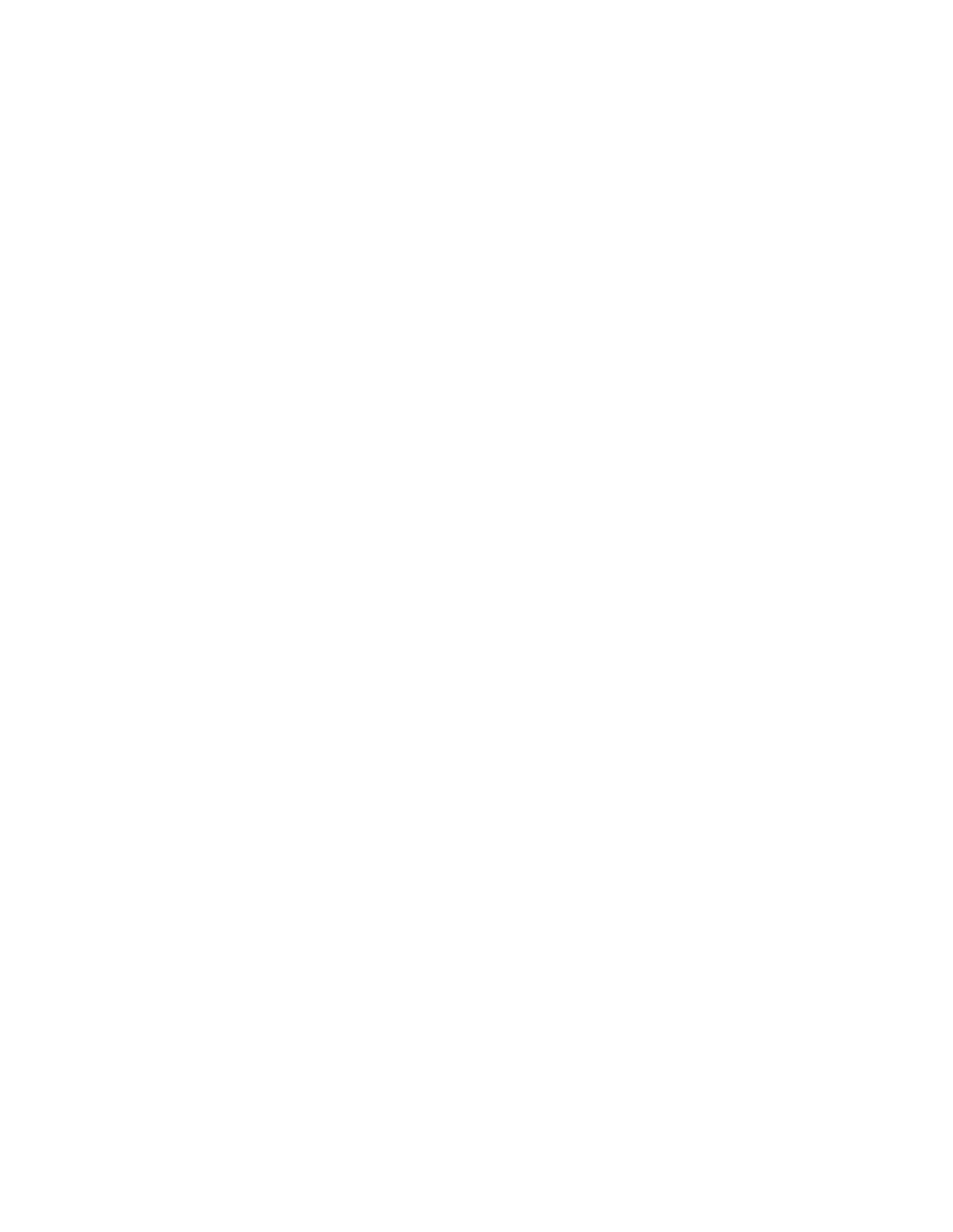# <span id="page-22-0"></span>**5. DISTRICT REGULATIONS**

# <span id="page-22-1"></span>**5.1 GENERAL PROVISIONS**

No building or structure shall be erected and no building or structure, or land or water area shall be used for any purpose or in any manner except in accordance with this Bylaw.

# <span id="page-22-2"></span>**5.2 DIMENSIONAL REGULATIONS APPLICABLE IN ALL DISTRICTS**

### **5.2.1. Lots**

- А. Except as otherwise provided in this Bylaw, not more than one principal structure may be placed on any lot.
- Β. No existing conforming or nonconforming lot shall be changed in size or shape except through a public land taking or donation for road widening, drainage, or utility improvements or except where otherwise permitted herein, so as to create a nonconformity or increase the degree of nonconformity that presently exists. If land is subdivided, conveyed, or otherwise transferred in violation of this Section 5, no building or other permit shall be issued for the transferred land until the lot retained meets the requirements of this Bylaw.
- C. Lots of 10,000 square feet or less on which the existing primary residence was erected prior to March 18, 1992, may reduce the 15-ft. side and rear setback requirement to 10 feet providing proof is submitted to the Building Commissioner that the lot existed prior to March 18, 1992.
- D. Not more than 50 percent of the required minimum lot area shall be a wetland resource area subject to protection under G.L. c. 131, s. 40. Proposed structures shall be located on the upland portion of the lot.

### **5.2.2. Interpretation of Dimensional Tables**

Standards in the district dimensional and density tables in this Section 5 shall be interpreted as follows.

- А. The front yard setback shall be measured from the front building line of any structure to the street line. All structures on streets less than 40 feet wide shall be set back a minimum of 45 feet minimum from the street centerline. Side and rear yards shall be measured from any structure used for a principal use to the nearest lot line, except where the lot line is a street, i.e., a corner lot. In this case, the side setback shall be as required for front yard setback.
- В. No accessory building or structure, except a permitted sign or roadside stand, shall be located within a required front yard setback.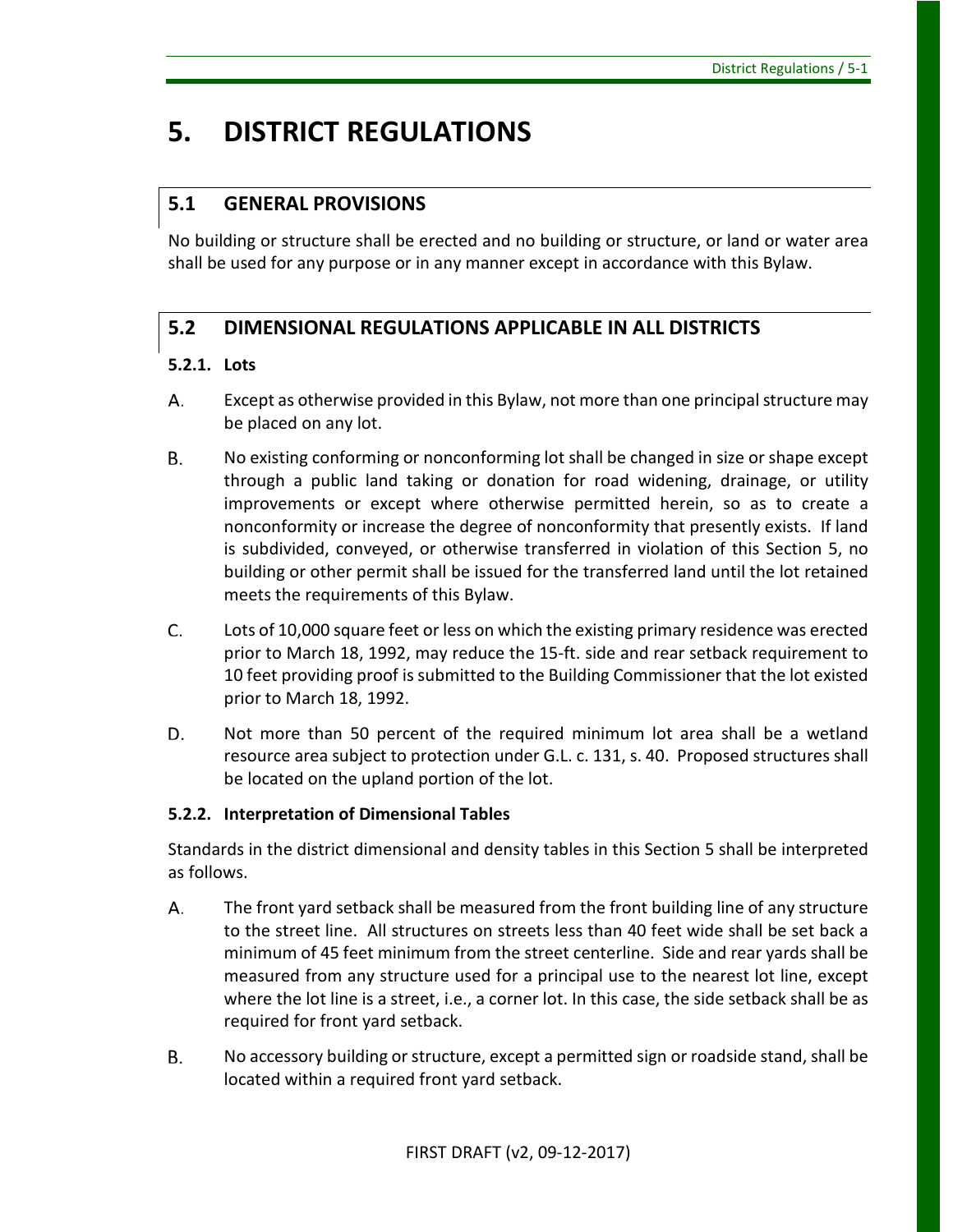- C. A detached accessory building or structure shall be located on the same lot and behind the front building line of the principal building, provided that not more than 25 percent of the required yard area shall be so occupied,<sup>[3](#page-23-0)</sup> and further provided that an accessory structure shall not be located nearer than 10 feet from the principal building and at least 10 feet from any side or rear lot line.
- D. An accessory building attached to its principal building or within 10 feet of it shall be considered an integral part thereof and as such shall be subject to the front, side, and rear yard requirements applicable to the principal building.
- Ε. In all districts, no lot shall be less than 40 feet wide in any location except in a portion of the lot where two lines meet at a point. In addition, no lot shall have more than one foot of perimeter for every "Z" square feet of lot area, where "Z" is determined by the following:[4](#page-23-1)
	- 1. Lot size of one acre or larger, but less than two acres;  $Z = 39.6$
	- 2. Lot size two acres or larger, but less than three acres;  $Z = 55.9$
	- 3. Lot size three acres or larger, but less than four acres;  $Z = 68.5$
	- 4. Lot size four acres or larger, but less than five acres;  $Z = 79.1$
	- 5. Lot size five acres or larger, but less than seven acres;  $Z = 88.4$
	- 6. Lot size seven acres or larger, but less than ten acres;  $Z = 104.6$
	- 7. Lot size ten acres or larger;  $Z = 125.0$

#### **5.2.3. Building Height**

The limitations in height in feet shall not apply to chimneys, ventilators, skylights, tanks, bulkheads, penthouses, towers, and other building features usually carried above roofs if such features are not used for living purposes; provided, however, that the Board of Appeals may grant a special permit for such features higher than 50 feet. This provision shall not apply to wireless communications facilities under the Federal Telecommunications Act or to spires or steeples associated with a religious use.

#### **5.2.4. Corner Lot Clearance**

 $\overline{a}$ 

On corner lots, no structures, fence, tree or shrub shall prevent vision clearance in the space between two and eight feet above ground, and such provisions shall apply to the space

<span id="page-23-0"></span><sup>3</sup> This is in Tewksbury's existing ZBL. It's confusing, needs discussion.

<span id="page-23-1"></span><sup>4</sup> I am inclined to recommend a lot shape formula that's easier for the average person to understand, e.g., the imaginary circle rule, the purpose of which is to ensure a reasonable front yard and meaningful access through the frontage of the lot, or a Shape Factor not exceeding 35, based on this formula: P<sup>2</sup>/A. I think the whole issue of why you have this requirement in the first place needs a little discussion because we could end up offering an alternative that doesn't really get at what you want to accomplish here.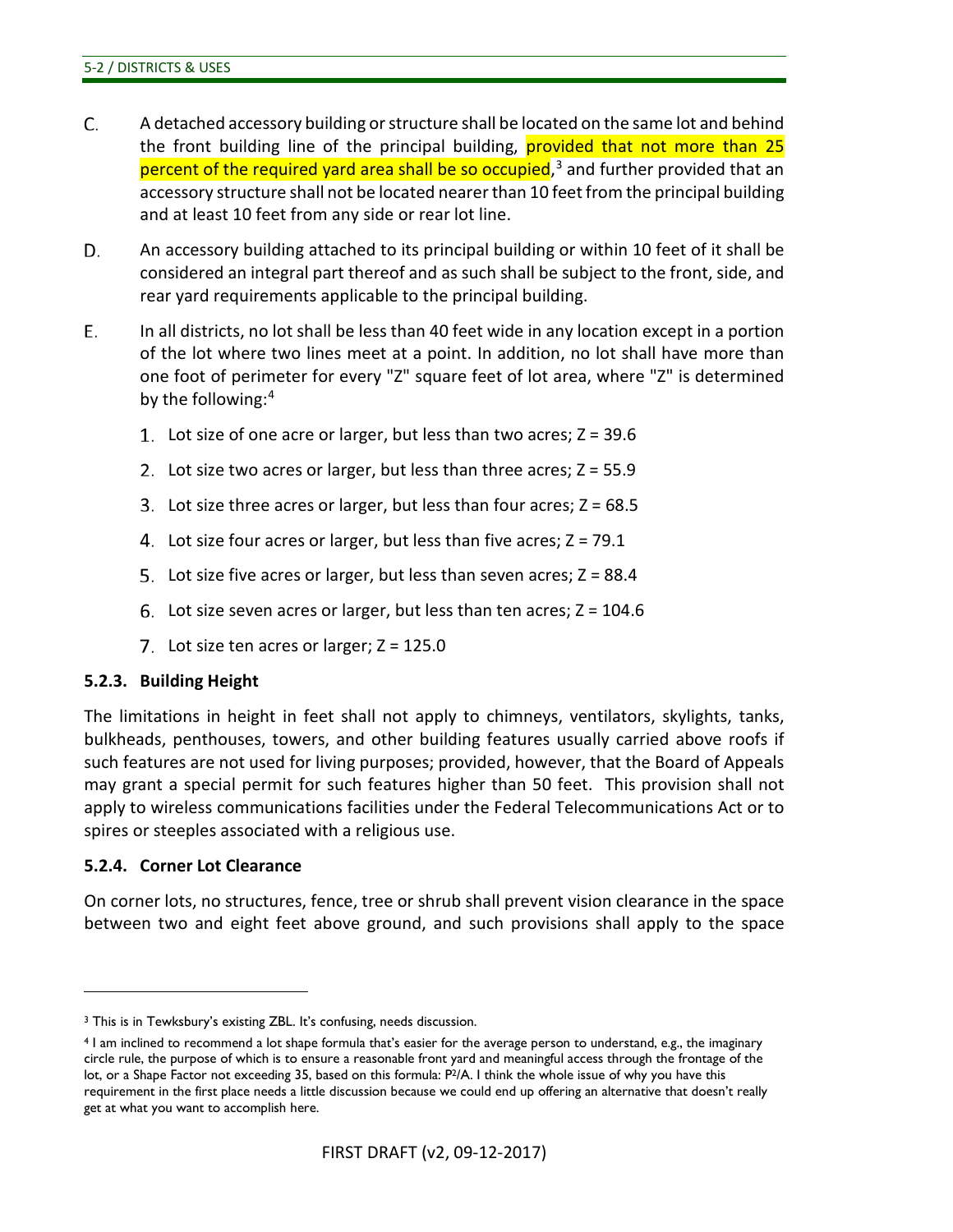between the corner and the line joining the two points 15 feet from the corner, measured on the lot lines.

## <span id="page-24-0"></span>**5.3 USE REGULATIONS APPLICABLE IN ALL DISTRICTS**

### **5.3.1. Permitted in All Districts**

The following uses are permitted in all districts:

- А. Federal government use.
- **B.** State government uses to the extent that this Bylaw would prohibit the exercise of an essential government function.
- C. Uses to the extent protected or exempt pursuant to G.L. c. 40A, § 3 or other state law.
- D. Municipal parks and playgrounds.

### **5.3.2. Prohibited Uses**

- Any use not listed in the district use tables in Section 5 or otherwise allowable under А. the provisions of this Bylaw shall be deemed prohibited.
- **B.** All uses that pose a present or potential hazard to human health, safety, welfare, or the environment through emission of smoke, particulate matter, noise or vibration, or through fire or explosive hazard, or glare, are expressly prohibited in all districts.

### **5.3.3. Classification under More than One Use**

Where an activity may be classified as more than one of the principal uses listed in the use tables in this Section 5, the more specific classification shall determine permissibility. If equally specific, the more restrictive shall govern.

### **5.3.4. Accessory Uses; General**

- А. An accessory use shall not alter the character of the premises on which it is located or have an adverse impact on the surrounding area.
- Β. Permitted accessory uses. The following accessory uses are specifically permitted as of right or by special permit in any district:
	- Accessory scientific uses. Whether or not located on the same parcel as activities permitted as a matter of right, uses that are necessary in connection with scientific research or scientific development or related production may be allowed by special permit from the Planning Board provided the Board finds that the proposed use does not substantially derogate from the public good.
	- Animals accessory to dwellings. Animals kept as an accessory use at a residence shall conform to the regulations of the Tewksbury Board of Health.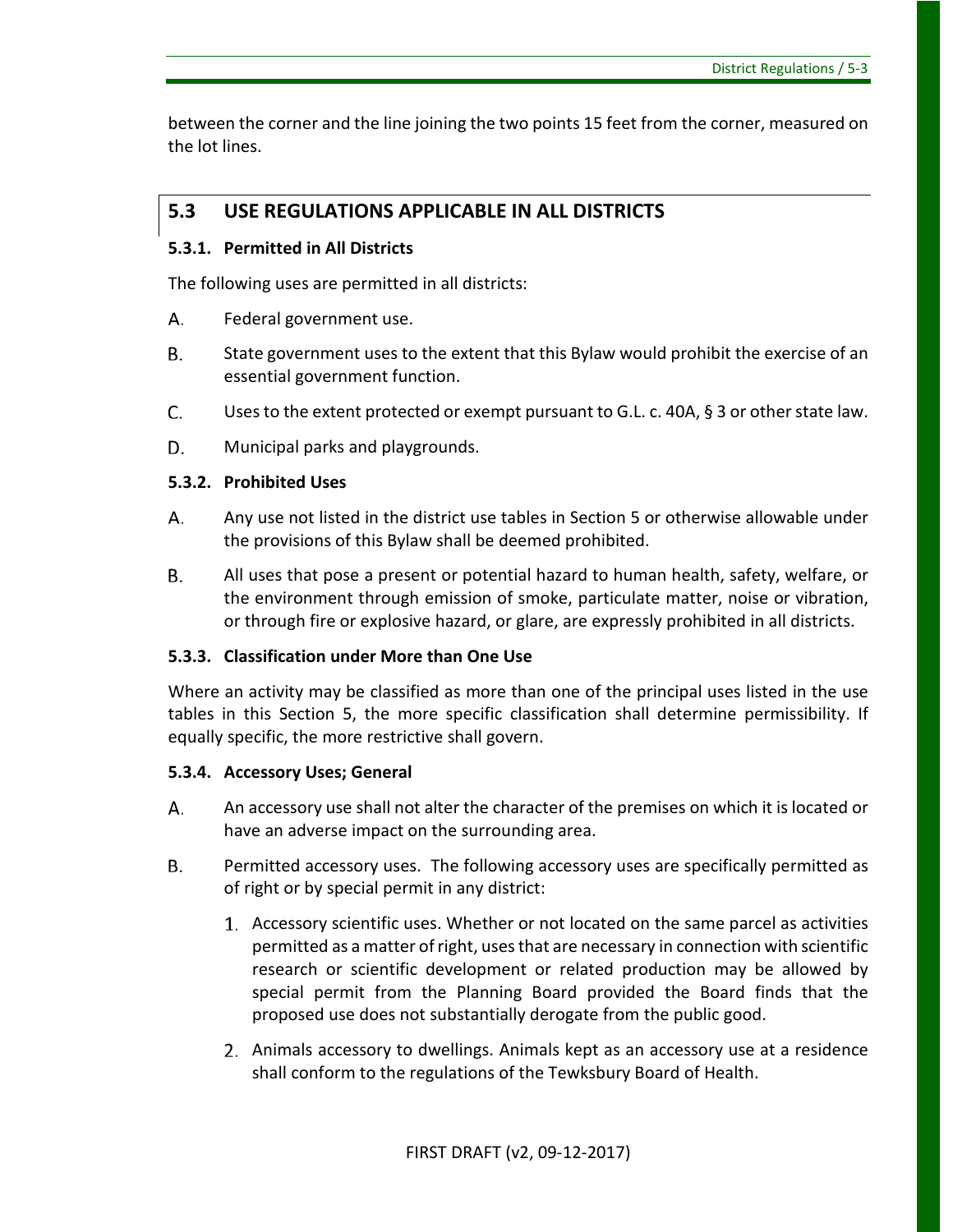$\overline{a}$ 

- Boarders in single-family dwelling. The renting of rooms or furnishing of board to not more than two people in an owner-occupied single-family dwelling shall be a permitted accessory use.
- C. Nonresidential accessory uses.
	- Any use permitted as a principal use is also permitted as an accessory use, unless allowed elsewhere in this Bylaw, provided such use is customarily incidental to the main or principal building or use of the land. Any use authorized as a principal use by special permit may also be authorized as an accessory use by special permit provided such use is customarily incidental to the main or principal building or use of the land. Accessory uses are permitted only in accordance with lawfully existing principal uses. In all instances where site plan review is required for a principal use, the addition of any new accessory use to the principal use, where such addition exceeds the thresholds in Section 3.4 shall also require site plan review.
	- The outdoor display and/or storage of goods and merchandise for sale is permitted only when such display and/or storage is wholly incidental and secondary to the primary use conducted within the permanent structure on the lot. No such display and/or storage may occur in delineated parking spaces, traffic lanes, crosswalks, sidewalks or public ways. No additional signs are permitted except as otherwise provided herein.
- D. Prohibited accessory uses. The following accessory uses are specifically prohibited.<sup>[5](#page-25-0)</sup>
	- Unregistered vehicles. No more than one unregistered vehicle may be placed, parked or maintained on any property in Tewksbury in any district unless the property owner has a Class I, II, or III license in accordance with G.L. c. 140, §§ 57- 69 inclusive. No unregistered motor vehicle may be stored or maintained on any premises within 50 feet from a street, public way, or way laid out on a recorded plan unless authorized by a special permit from the Board of Appeals.
	- Mobile homes or trailers. No trailer, trailer coach, trailer coach parks, mobile home, or other closed vehicle furnished for housekeeping and designed to be pulled behind another vehicle shall cause the same to be placed upon any premises in any district in Tewksbury except when a residence destroyed by fire or natural disaster is being rebuilt in accordance with G.L. c.40A, § 3. However, nothing in this section shall prevent the Building Commissioner from granting permission to locate a mobile home or trailer home on a construction site for use as a temporary office for not more than six months. A recreational camper or mobile trailer used only for recreational purposes is a permitted accessory residential use provided that it shall not be inhabited or used as a dwelling.

<span id="page-25-0"></span><sup>&</sup>lt;sup>5</sup> We kept this section because we assume that deleting it is more trouble than it's worth, but you really do not need to list the prohibited uses. Unless specifically permitted, they are prohibited.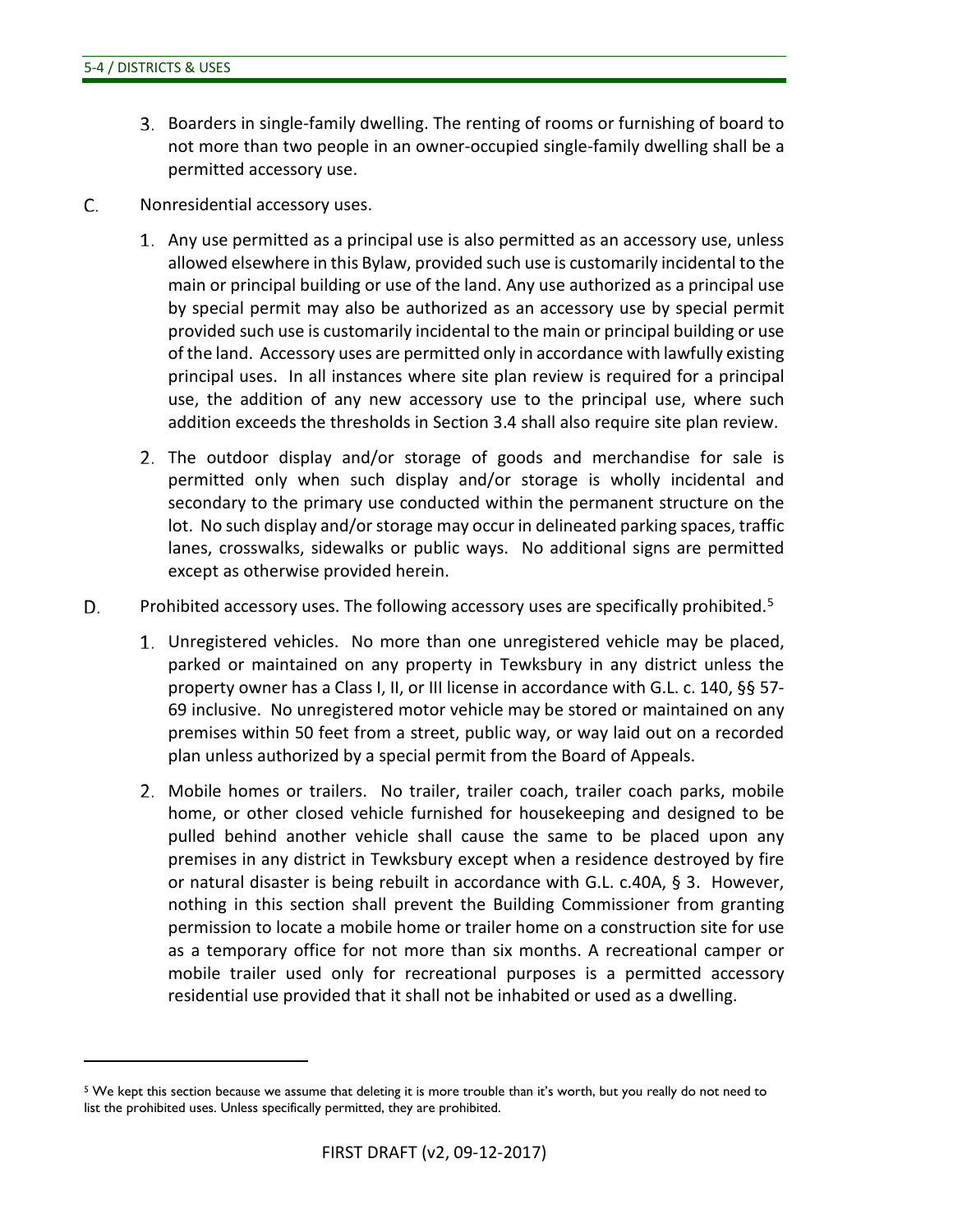- Where accessory to a principal residential use, the following are prohibited:
	- a. Commercial kennels;
	- b. Contractor's yard for the storage of building materials, equipment, and/or commercial vehicles over 10,000 pounds;
	- c. Commercial landscaping equipment, materials, supplies, and/or commercial vehicles over 10,000 pounds;
	- d. Commercial auto repair or service.

## <span id="page-26-0"></span>**5.4 RESIDENTIAL DISTRICTS**

### **5.4.1. Districts and Purposes**

The Town has established three residential districts to accommodate a variety of singlefamily, two-family, and multi-family dwellings, as well as offices in some cases, in locations that are appropriate for the permitted uses and density of development. The boundaries of the districts are as shown on the Zoning Map.

- Farming (FA). The Farming district is the lowest-density district in Tewksbury. It А. includes the historic Tewksbury State Hospital property and surrounding agricultural lands near the center of town. Development in this district is limited to single-family homes on relatively large lots and some residential accessory uses.
- **B.** Residence 40 (R40). The R40 district is a low-density residential district intended primarily for development of single-family residential development. The Town discourages intensive land uses, uses that would detract from the single-family residential character of R40 neighborhoods, and uses that would otherwise interfere with the intent of this Bylaw.
- C. Multiple Residence (MR). The MR district occurs in nodes along Main Street and other main roads in Tewksbury. This district provides for townhouse and multifamily condominium development to ensure that Tewksbury has a variety of housing opportunities for young and senior citizens alike, including affordable housing. All principal uses except single-family and two-family dwellings require Site Plan Review with design review by the Planning Board.
- D. Village Residential (VR). The VR district is located in nodes along Main Street approaching the Town Center and around other key intersections on Route 38. It is intended to accommodate a mix of uses, primarily residential, at a higher density than the Town allows in R40 single-family neighborhoods. The higher residential density in VR is designed to encourage compact neighborhoods close to goods and services and the town center, and to encourage new, higher-value mixed-use development in these locations. To promote high-quality architectural and site design in these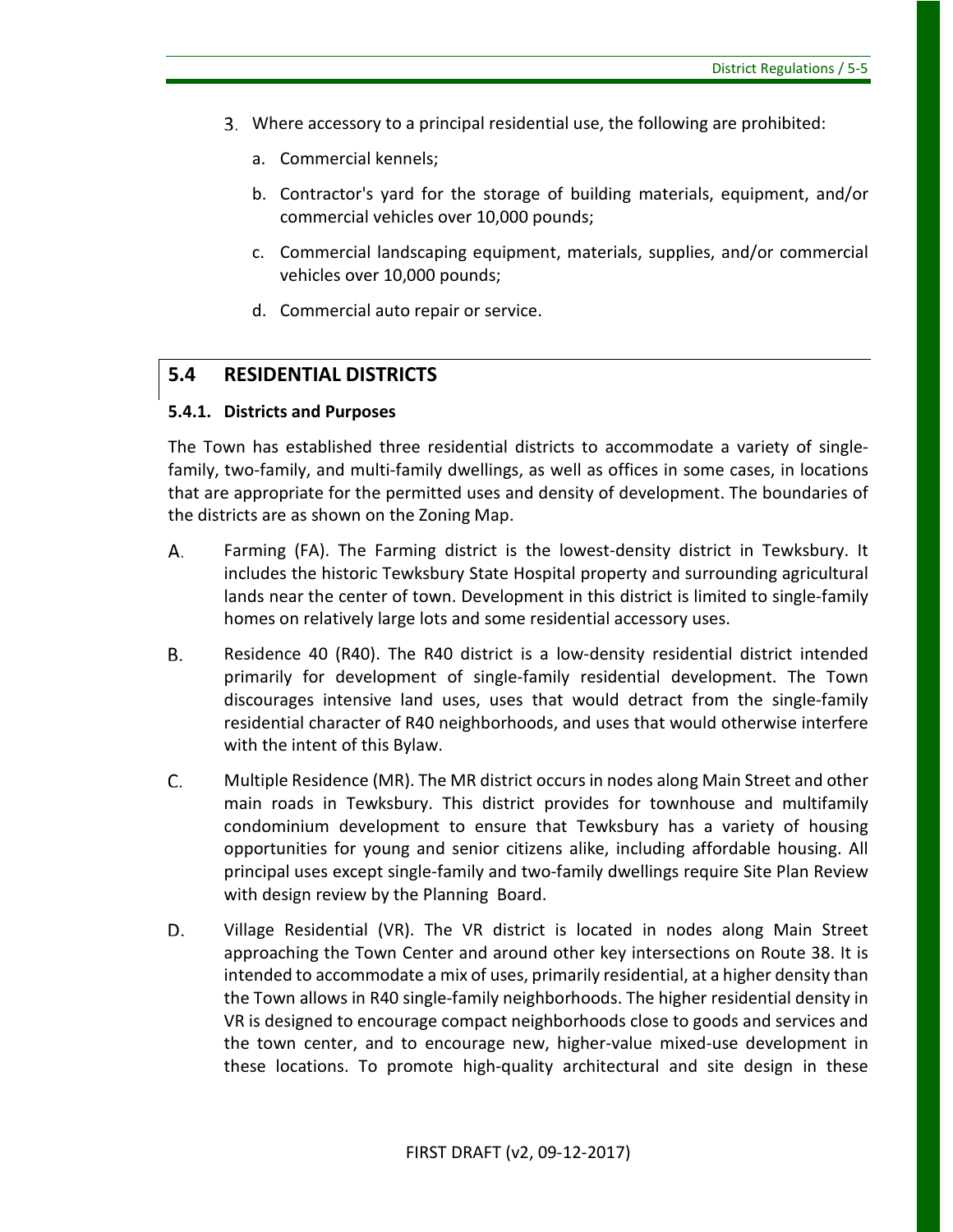compact neighborhoods, all principal uses except single-family and two-family dwellings require Site Plan Review with design review by the Planning Board.

#### **5.4.2. Dimensional and Density Requirements**

The dimensional and density requirements in this Section apply to principal and accessory uses and structures in the Residential districts. Where exceptions and additional requirements apply to a district or set of districts, they are placed immediately following the tables to which they relate. Refer to Sec. 5.2 for interpretive guidance.

LEGEND FOR TABLE N/A Not applicable sf square feet ft feet L length H height W width

| <b>DISTRICT</b> | <b>Minimum Lot Area</b>                 | <b>Minimum</b><br>Frontage (Ft) | Minimum/Maximum<br><b>Front Setback (Ft)</b> | <b>Minimum Side &amp;</b><br><b>Rear Setbacks (Ft)</b>     |
|-----------------|-----------------------------------------|---------------------------------|----------------------------------------------|------------------------------------------------------------|
| FA              | 1.5 acres                               | 150                             | 50/NA                                        | 15                                                         |
| <b>R-40</b>     | 1.0 acre                                | 150                             | 25/NA                                        | 15                                                         |
| <b>MR</b>       | 1.0 acre<br>4.0 acres for MF<br>housing | 150 <sup>A</sup>                | $25^BNA$                                     | 15                                                         |
| <b>VR</b>       | 7,500 sq. ft.                           | 50                              | 20/NA                                        | Combined 10                                                |
| <b>DISTRICT</b> | <b>Maximum Height</b><br>(Stories)      | <b>Maximum Height</b><br>(Ft)   | <b>Minimum Open</b><br>Space (% Lot Area)    | <b>Maximum</b><br><b>Building Coverage</b><br>(% Lot Area) |
| FA              | 2.5                                     | 35                              | N/A                                          | 20%                                                        |
| <b>R-40</b>     | 2.5                                     | 35                              | N/A                                          | 15%C                                                       |
| <b>MR</b>       | 3.0                                     | 45                              | 20%                                          | N/A                                                        |
| <b>VR</b>       | 2.5                                     | 35                              | 15%                                          | 30%                                                        |

NOTES:

<sup>A</sup> May be reduced to 40 feet by special permit.

 $B$  Does not apply to multifamily dwellings by special permit.

 $\epsilon$  For a lawfully preexisting lot with at least 15,000 sq. ft. of land, the maximum building coverage shall be 20%.

#### **5.4.3. Use Regulations for Residential Districts**

LEGEND FOR TABLE

- Y Permitted
- Y/SP Permitted if conforms to all standards for the allowed use; otherwise requires a Special Permit from the Board of Appeals
- SP Special Permit, Board of Appeals
- PB Special Permit, Planning Board
- BOS Special Permit, Board of Selectmen
- N Prohibited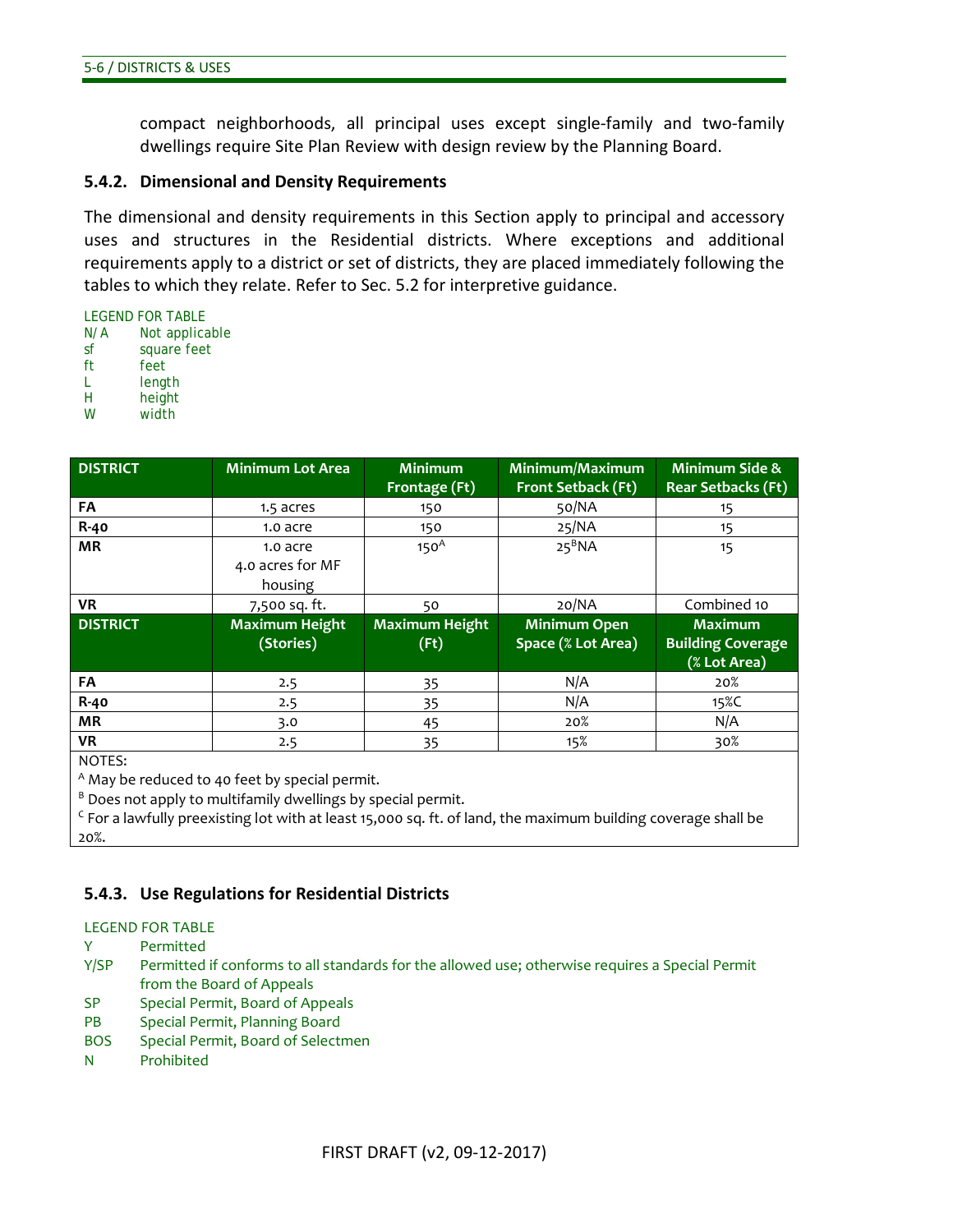| <b>CLASS OF USE</b>                                         | FA           | <b>R-40</b> | <b>MR</b> | <b>VR</b> |
|-------------------------------------------------------------|--------------|-------------|-----------|-----------|
| <b>CONSERVATION, RECREATION</b>                             |              |             |           |           |
| Commercial agriculture, non-exempt, including farm<br>stand | Y            | N           | N         | N         |
| Forestry management                                         | Υ            | Y           | N         | N         |
| Non-profit outdoor recreation, e.g., swimming, hiking,      | Y            | SP          | N         | N         |
| picnicking, fishing                                         |              |             |           |           |
| Camp, day camp only, e.g., summer camp for children         | Υ            | SP          | N         | N         |
|                                                             |              |             |           |           |
| <b>RESIDENTIAL</b>                                          |              |             |           |           |
| <b>Residential: Principal</b>                               |              |             |           |           |
| Single-family dwelling, detached                            | Υ            | Υ           | Υ         | Υ         |
| Single-family dwelling, attached                            | N            | N           | <b>SP</b> | PB        |
| Two-family dwelling                                         | N            | N           | Y         | Υ         |
| Multifamily dwelling, up to 8 units                         | $\mathsf{N}$ | N           | PB        | Y         |
| Multifamily dwelling, 9 or more units                       | N            | N           | PB        | PB        |
| Dwelling units above the ground floor of a commercial       | N            | N           | N         | Y         |
| building                                                    |              |             |           |           |
| Artist loft or live/work units                              | N            | N           | PB        | Y         |
| Open Space Residential Development (OSRD)                   | PB           | PB          | PB        | N         |
| Congregate dwelling                                         | N            | N           | Υ         | Υ         |
| Assisted living residence                                   | PB           | PB          | Y         | Y         |
| Continuing care retirement community                        | PB           | PB          | PB        | PB        |
| <b>Residential: Accessory</b>                               |              |             |           |           |
| Family suite; see Sec. X.XX                                 | Y/SP         | Y/SP        | Y/SP      | Y/SP      |
| Accessory dwelling, interior                                | Υ            | SP          | Υ         | Υ         |
| Accessory dwelling, detached                                | N            | SP          | Y         | Y         |
| Home occupation; see Sec. X.XX                              | Y/SP         | Y/SP        | Y/SP      | Y/SP      |
| Family day care, small                                      | Υ            | Υ           | Υ         | Y         |
| Family day care, large                                      | SP           | SP          | SP        | SP        |
| Room and board for not more than two borders                | Υ            | Υ           | Υ         | Y         |
| Parking of one light commercial vehicle                     | Y            | Υ           | Υ         | Υ         |
| Parking of two or more light commercial vehicles            | <b>SP</b>    | SP          | SP        | SP        |
| PUBLIC, INSTITUTIONAL, PHILANTHROPIC                        |              |             |           |           |
| Municipal facility                                          | Υ            | Υ           | Υ         | Υ         |
| Cemetery, private, which may include a crematorium          | SP           | SP          | N         | N         |
| Hospital                                                    | PB           | PB          | N         | N         |
| Nursing home, rest home, similar long-term residential-     | PB           | PB          | PB        | N         |
| congregate care, which may include accessory adult day      |              |             |           |           |
| care                                                        |              |             |           |           |
| Adult day care and/or respite care services                 | PB           | PB          | PB        | PB        |
| Function hall, community center, similar non-commercial     | PB           | N           | N         | PB        |
| place of assembly                                           |              |             |           |           |
|                                                             |              |             |           |           |
| <b>COMMERCIAL</b>                                           |              |             |           |           |
| Retail                                                      |              |             |           |           |
| Retail store                                                |              |             |           |           |
| Up to 1,500 sq. ft.                                         | N            | N           | N         | Y         |
| Up to 7,500 sq. ft.                                         | N            | N           | N         | SP        |
| Greenhouse                                                  | N            | N           | N         | SP        |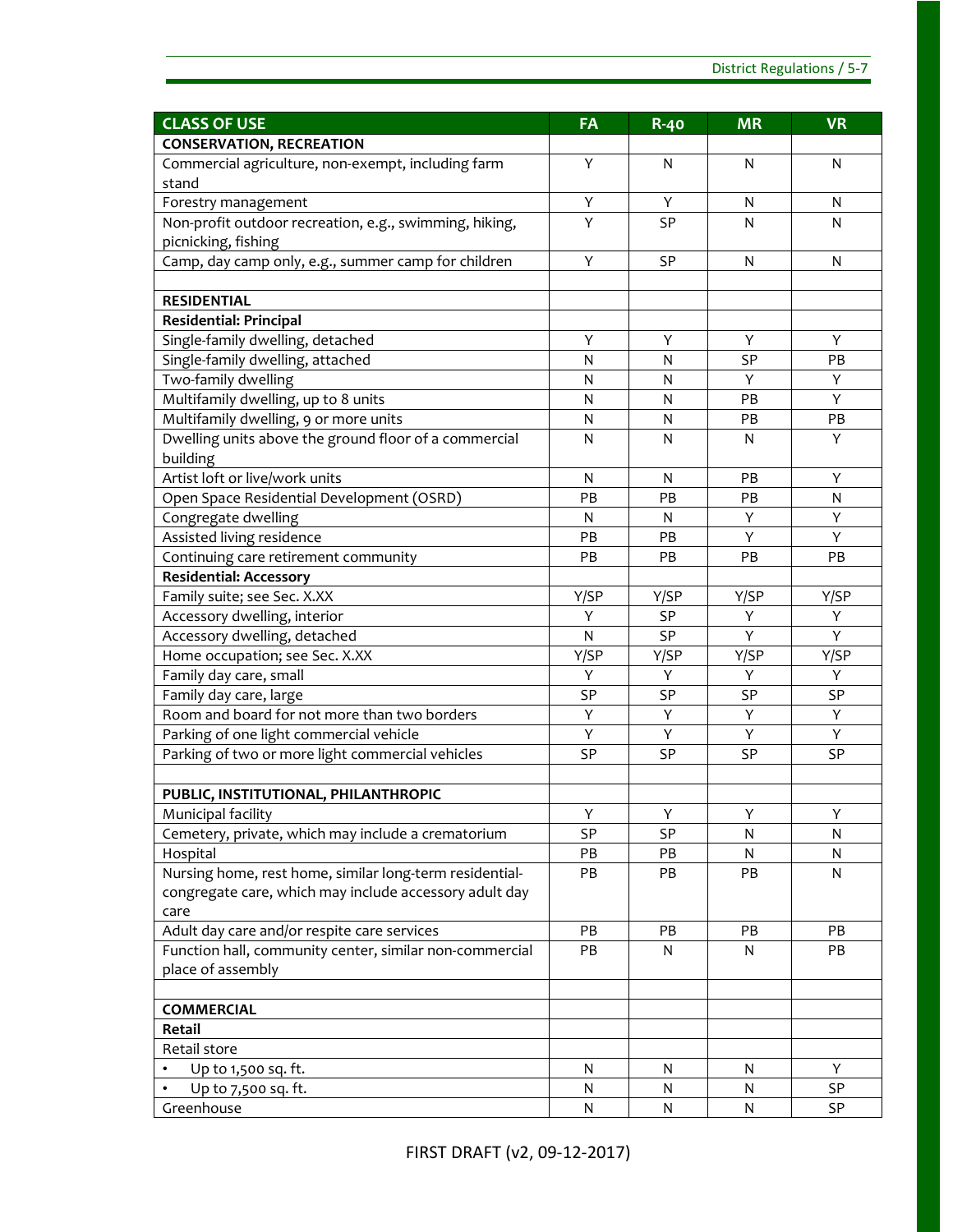| <b>CLASS OF USE</b>                                           | FA           | <b>R-40</b>  | <b>MR</b>      | <b>VR</b>    |
|---------------------------------------------------------------|--------------|--------------|----------------|--------------|
| Gasoline service station, which may include a                 | N            | Y            | N              | N            |
| convenience store not exceeding 2,500 sq. ft. and/or          |              |              |                |              |
| accessory light auto service, subject to Sec.XX. <sup>6</sup> |              |              |                |              |
| <b>Office, Professional Use</b>                               |              |              |                |              |
| Personal service establishment                                | N            | N            | N              | Y            |
| Business or professional office, excluding medical office     | N            | $\mathsf{N}$ | N              | Y            |
| Bank                                                          | N            | N            | N              | Y            |
| <b>Hospitality, Food Service</b>                              |              |              |                |              |
| Restaurant with drive-through service, not exceeding          | N            | N            | N              | PB           |
| 4,000 sq. ft.                                                 |              |              |                |              |
| Deli, ice cream shop, or similar small food service           | $\mathsf{N}$ | N            | N              | PB           |
| establishment, which may include walk-in/take-out             |              |              |                |              |
| service; not exceeding 1,200 sq. ft.                          |              |              |                |              |
| Bakery, craft shop, custom manufacturing, limited to          | N            | N            | N              | PB           |
| production of goods sold at retail only on the premises       |              |              |                |              |
| Bed & breakfast                                               | N            | SP           | SP             | Y            |
| Inn                                                           | N            | N            | N              | Y            |
| Hotel or motel                                                | N            | N            | $\mathsf{N}$   | PB           |
| <b>Public Services</b>                                        |              |              |                |              |
| Sheltered bus stop                                            | <b>SP</b>    | <b>SP</b>    | <b>SP</b>      | <b>SP</b>    |
| <b>Essential services</b>                                     | PB           | <b>PB</b>    | PB             | PB           |
| <b>Culture, Entertainment Uses</b>                            |              |              |                |              |
| Museum or art gallery                                         | PB           | N            | N              | Y            |
| Cinema                                                        | N            | N            | $\overline{N}$ | PB           |
| Theatre for live performing arts (dance, music, dramatic      | N            | N            | N              | PB           |
| productions, etc.)                                            |              |              |                |              |
| <b>Commercial Recreation</b>                                  |              |              |                |              |
| Bowling, ice skating, roller skating rink                     | N            | N            | N              | PB           |
| Gym or athletic club, indoor tennis club                      | N            | $\mathsf{N}$ | N              | PB           |
| Golf course                                                   | N            | SP           | $\mathsf{N}$   | N            |
| Commercial tennis court, non-exempt riding stable             | N            | <b>SP</b>    | SP             | SP           |
| Camping facility with accommodations for tents, camp          | <b>SP</b>    | SP           | SP             | $\mathsf{N}$ |
| trailers/recreational vehicles, travel trailers               |              |              |                |              |
| Other                                                         |              |              |                |              |
| Veterinarian, animal hospital                                 | <b>SP</b>    | N            | N              | PB           |
| Kennel                                                        | <b>SP</b>    | SP           | SP             | <b>SP</b>    |

### <span id="page-29-0"></span>**5.5 BUSINESS DISTRICTS**

#### **5.5.1. Districts and Purposes**

 $\overline{a}$ 

The Town has established seven business districts to accommodate a variety of commercial, residential, office, and in some cases light industrial uses in settings that range from Main Street to secondary roads and transitional areas between districts. In most cases, the uses

<span id="page-29-1"></span><sup>6</sup> Limited to specified distances from major highway intersections. Can be handled through special regulations for the use. No need for the overlay.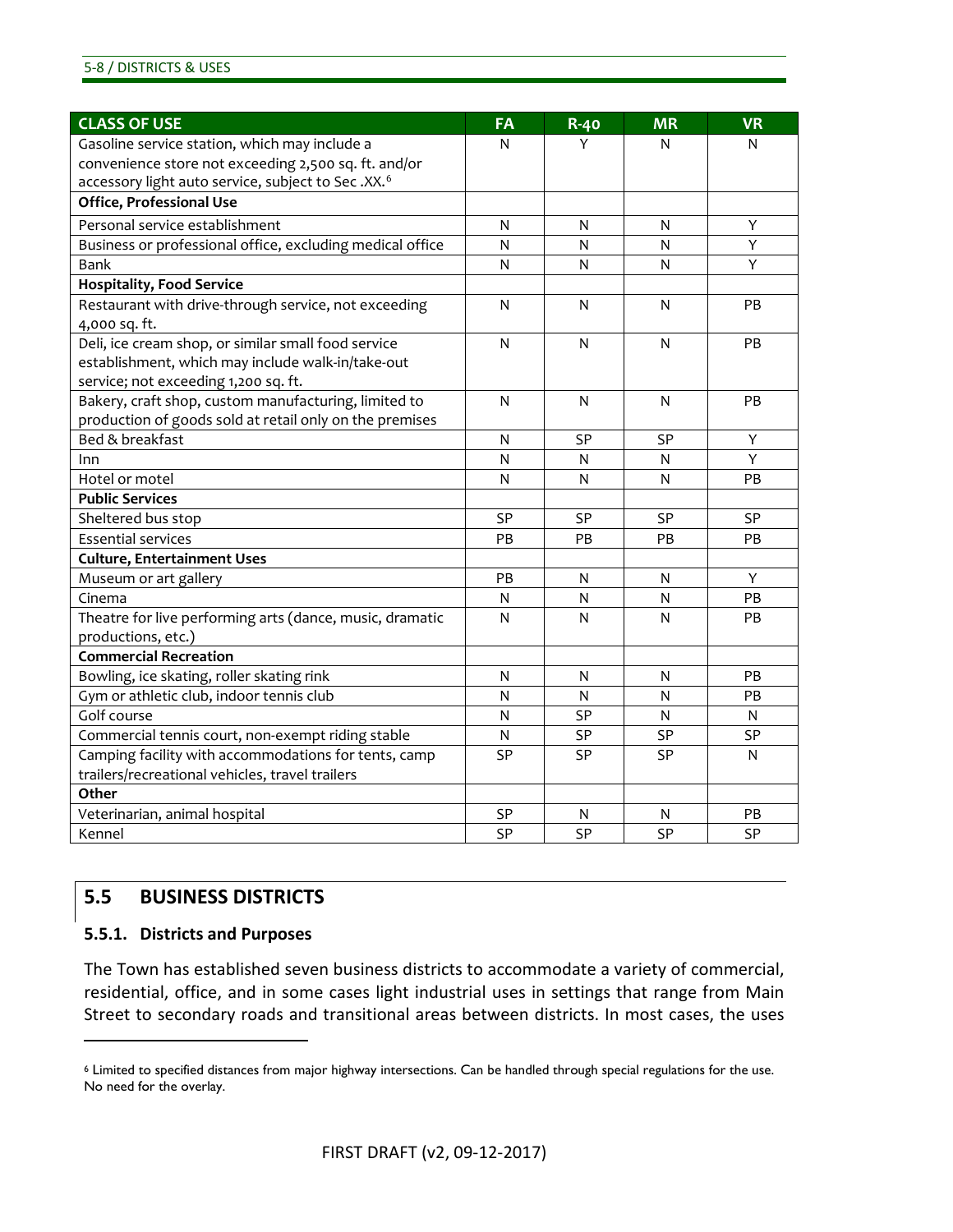permitted by right will require Site Plan Review by the Planning Board under Sec. 3.4 before a building permit can be issued. The boundaries of the business districts are as shown on the Zoning Map.

- Transition District (TD). Though classified as a Business District, the Transition District А. is a mixed-use district that encourages development of a variety of residential uses with or adjacent to small-scale goods and services.
- В. Mixed-Use Village (MUV). The MUV is a mixed-use business district located intermittently along Route 38 outside the Town Center. It functions as a commercial gateway and neighborhood business zone, so the intended physical form and use mix in this district are intentionally set to support and enhance, not duplicate, the historic Town Center.
- C. Town Center (TC). The Town Center is the civic, social, cultural, and governmental hub of the Town. Development here is intended to respect and enhance the historic architectural fabric of the Town Center, to provide a high quality of goods and services, particularly specialty goods, and to encourage shopping, socializing, and lingering in the district.
- D. Limited Business (LB). The Limited Business District is a small crossroads business district serving residents of South Tewksbury. It provides for a limited mix of business uses and residential uses at a lower density than the Town allows in the commercial and mixed-use districts along Route 38.
- E. Westside Neighborhood Business (WNB). The Westside Neighborhood Business district is located along the Woburn Street corridor, which services neighborhoods as well as commuter traffic using Interstate I-495 and the commuter train station nearby in the Billerica. This district is intended to promote well-designed, pedestrian-friendly small business development, attract new investment in larger sits along the corridor, and support the Town's tax base.
- F. South Village Business (SB). The South Village Business District includes a node of neighborhood commercial activity around the Shawsheen Street/Route 38 and south Street/Route 38 intersections. It is intended to support small-scale, attractive, neighborhood-focused development and business uses that do not require high traffic volume locations.
- G. General Business (GB). The General Business district includes portions of Main Street/Route 38 that are not zoned for other purposes. This district can support a variety of stores and restaurants serving local and regional customers, and it is intended to provide a significant contribution to the Town's tax base.

### **5.5.2. Dimensional and Density Regulations**

The dimensional and density requirements in this Section apply to principal and accessory uses and structures in the Business districts. Where exceptions and additional requirements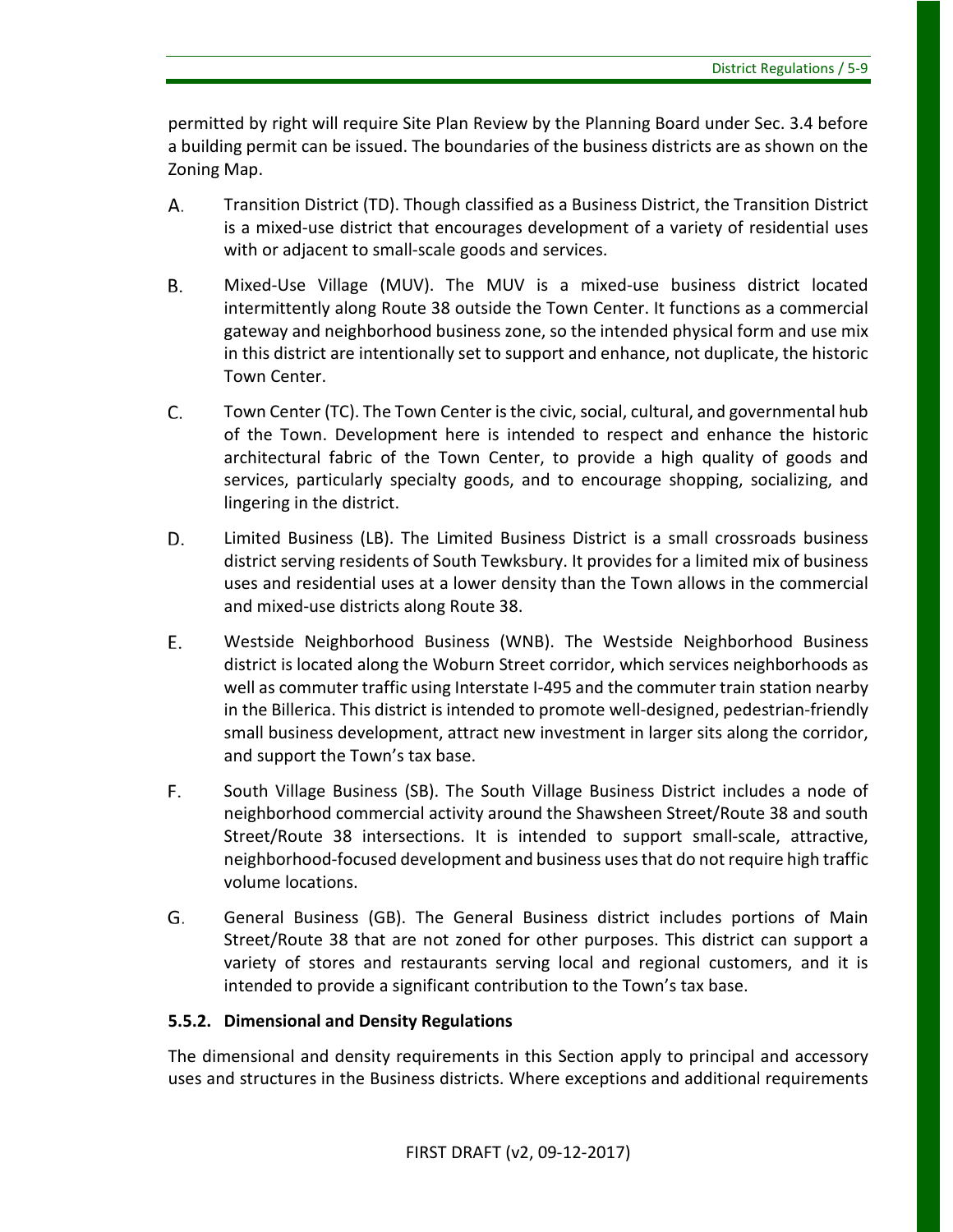apply to a district or set of districts, they are placed immediately following the tables to which they relate. Refer to Sec. 5.2 for interpretive guidance.

LEGEND FOR TABLE N/A Not applicable sf square feet ft feet L length<br>H height

- H height<br>W width
- width

| <b>DISTRICT</b> | <b>Minimum Lot Area</b> | <b>Minimum</b><br>Frontage (Ft) | Minimum/Maximum<br><b>Front Setback (Ft)</b> | Minimum Side &<br><b>Rear Setbacks (Ft)</b> |
|-----------------|-------------------------|---------------------------------|----------------------------------------------|---------------------------------------------|
| <b>TD</b>       | 1.0 acre                | 150                             | 25/NA                                        | 15                                          |
| <b>MUV</b>      | 10,000 sq. ft.          | 50                              | 20/40                                        | Combined 10                                 |
| ТC              | N/A                     | 50                              | 0/25                                         | None                                        |
| LВ              | 1.0 acre                | 150                             | 25/NA                                        | 15                                          |
| <b>WN</b>       | 1.0 acre                | 150                             | 25/NA                                        | 15                                          |
| <b>SB</b>       | 15,000                  | 100                             | 25/40                                        | 15                                          |
| GB              | 1.0 acre                | 150                             | 40/60                                        | 15                                          |
| <b>DISTRICT</b> | <b>Maximum Height</b>   | <b>Maximum Height</b>           | <b>Minimum Open</b>                          | <b>Maximum</b>                              |
|                 | (Stories)               | (Ft)                            | Space (% Lot Area)                           | <b>Building Coverage</b>                    |
|                 |                         |                                 |                                              | (% Lot Area)                                |
| TD              | 2.5                     | 35                              | 35%                                          | 25%                                         |
| <b>MUV</b>      | 3                       | 45                              | 20%                                          | 20%                                         |
| ТC              | 3                       | 40                              | 15%                                          | 30%                                         |
| LB              | 2.5                     | 35                              | 25%                                          | 20%                                         |
| <b>WN</b>       | 2.5                     | 35                              | 30%                                          | 25%                                         |
| SB              | 3                       | 40                              | 30%                                          | 25%                                         |
| GB              | 2.5                     | 35                              | 15%                                          | 30%                                         |

### **5.5.3. Use Regulations for Business Districts**

| <b>CLASS OF USE</b>                        | <b>TD</b> | <b>MUV</b> | <b>TC</b> | <b>LB</b> | <b>WNB</b> | <b>SB</b> | <b>GC</b> |
|--------------------------------------------|-----------|------------|-----------|-----------|------------|-----------|-----------|
| <b>CONSERVATION, RECREATION</b>            |           |            |           |           |            |           |           |
| Commercial agriculture, non-exempt,        | <b>SP</b> | N          | N         | <b>SP</b> | SP         | Y         | <b>SP</b> |
| including farm stand                       |           |            |           |           |            |           |           |
| Municipal park, playground, playing field  | Y         | Y          | Y         | Y         | Y          | Υ         | Y         |
| Game court                                 | Y         | <b>PB</b>  | PB        | Y         | N          | PB        | Y         |
| <b>RESIDENTIAL</b>                         |           |            |           |           |            |           |           |
| Single-family dwelling, detached           | Y         | Y          | Y         | Y         | PB         | Y         | N         |
| Single-family dwelling, attached           | <b>PB</b> | <b>PB</b>  | Υ         | N         | N          | N         | N         |
| Two-family dwelling                        | PB.       | N          | N         | N         | N          | Υ         | N         |
| Multifamily dwelling, up to 8 units        | <b>PB</b> | <b>PB</b>  | Υ         | <b>PB</b> | N          | <b>PB</b> | <b>PB</b> |
| Multifamily dwelling, 9 or more units      | <b>PB</b> | <b>PB</b>  | <b>PB</b> | N         | N          | N         | PB        |
| Dwelling units above the ground floor of a | Υ         | Υ          | Υ         | Υ         | Υ          | Υ         | Υ         |
| commercial building                        |           |            |           |           |            |           |           |
| Artist loft or live/work units             | Y         | Y          | Υ         | <b>PB</b> | PB         | Υ         | PB.       |
| Congregate dwelling                        | Y         | PB         | PB        | N         | PB         | PB        | N         |
| Assisted living residence                  | PB        | N          | PB        | N         | N          | PB        | N         |
| Continuing care retirement community       | N         | Y          | N         | N         | N          | N         | N         |
| <b>Residential Accessory Uses</b>          |           |            |           |           |            |           |           |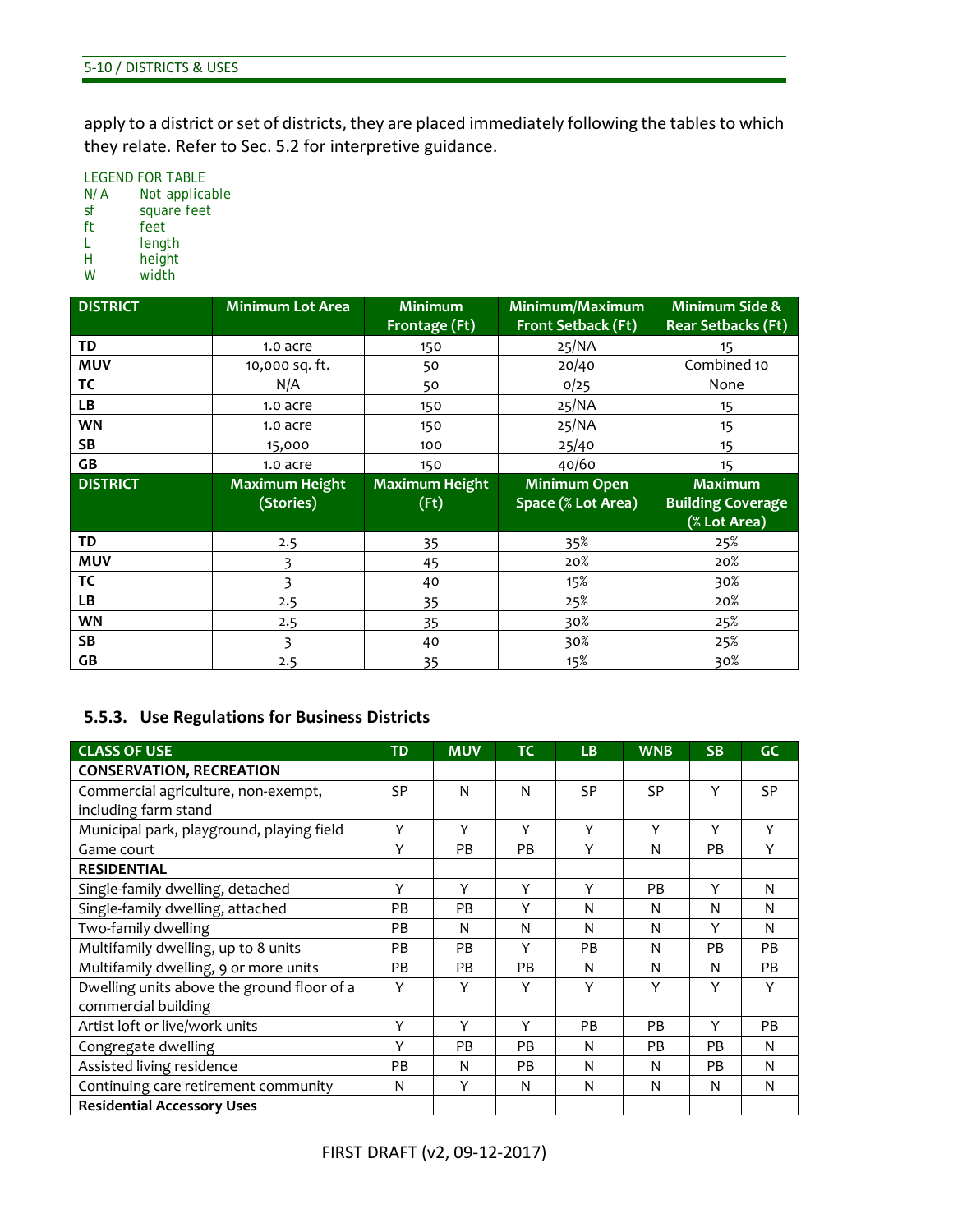| <b>CLASS OF USE</b>                          | <b>TD</b>    | <b>MUV</b>              | <b>TC</b>    | <b>LB</b>               | <b>WNB</b> | <b>SB</b> | GC        |
|----------------------------------------------|--------------|-------------------------|--------------|-------------------------|------------|-----------|-----------|
| Family suite                                 | Y/SP         | N                       | N            | N                       | N          | N         | N         |
| Accessory dwelling, interior                 | Y            | Y                       | SP           | $\mathsf{N}$            | PB         | SP        | N         |
| Accessory dwelling, detached                 | SP           | SP                      | SP           | N                       | N          | SP        | N         |
| Accessory home occupation; see Sec. X.XX     | Y/SP         | Y/SP                    | Y/SP         | $\mathsf{N}$            | ${\sf N}$  | Y/SP      | ${\sf N}$ |
| Accessory parking of one light commercial    | Y            | Y                       | Y            | Υ                       | Υ          | Υ         | Y         |
| vehicle                                      |              |                         |              |                         |            |           |           |
| Accessory parking of two or more light       | SP           | SP                      | SP           | SP                      | SP         | SP        | SP        |
| commercial vehicles                          |              |                         |              |                         |            |           |           |
|                                              |              |                         |              |                         |            |           |           |
| INSTITUTIONAL, PHILANTHROPIC,                |              |                         |              |                         |            |           |           |
| <b>EXEMPT</b>                                |              |                         |              |                         |            |           |           |
| Municipal facility                           | Υ            | Y                       | Y            | Υ                       | Υ          | Υ         | Y         |
| Hospital                                     | N            | $\mathsf{N}$            | $\mathsf{N}$ | $\mathsf{N}$            | N          | N         | PB        |
| Nursing home, rest home, similar long-       | $\mathsf{N}$ | N                       | PB           | $\mathsf{N}$            | N          | PB        | PB        |
| term residential-congregate care, which      |              |                         |              |                         |            |           |           |
| may include accessory adult day care         |              |                         |              |                         |            |           |           |
| Adult day care and/or respite care services  | PB           | N                       | PB           | ${\sf N}$               | PB         | PB        | PB        |
| Function hall, community center, similar     | PB           | PB                      | PB           | N                       | N          | PB        | PB        |
| non-commercial place of assembly             |              |                         |              |                         |            |           |           |
|                                              |              |                         |              |                         |            |           |           |
| <b>COMMERCIAL</b>                            |              |                         |              |                         |            |           |           |
| Retail                                       |              |                         |              |                         |            |           |           |
| Retail store, up to 1,500 sq. ft.            | Υ            | Y                       | Y            | $\mathsf{N}$            | PB         | Y         | Υ         |
| Retail store, up to 7,500 sq. ft.            | N            | Y                       | Y            | $\mathsf{N}$            | PB         | Υ         | Y         |
| Retail store, up to 15,000 sq. ft.           | $\mathsf{N}$ | $\overline{\mathsf{N}}$ | PB           | $\overline{\mathsf{N}}$ | N          | Y         | Υ         |
| Retail store, Over 15,000 sq. ft.            | $\mathsf{N}$ | N                       | N            | ${\sf N}$               | N          | PB        | PB        |
| Shopping center                              | $\mathsf{N}$ | N                       | N            | $\mathsf{N}$            | PB         | PB        | PB        |
| Greenhouse                                   | SP           | <b>SP</b>               | N            | N                       | N          | SP        | SP        |
| Automotive sales, leasing, and service,      | N            | PB                      | N            | $\mathsf{N}$            | N          | PB        | PB        |
| including sale of automotive supplies        |              |                         |              |                         |            |           |           |
| Gasoline service station, which may          | $\mathsf{N}$ | $\mathsf{N}$            | $\mathsf{N}$ | $\mathsf{N}$            | N          | PB        | PB        |
| include a convenience store not exceeding    |              |                         |              |                         |            |           |           |
| 2,500 sq. ft. and/or accessory light auto    |              |                         |              |                         |            |           |           |
| service, subject to Sec. . XX.7<br>Car wash  | ${\sf N}$    | ${\sf N}$               | ${\sf N}$    | ${\sf N}$               | ${\sf N}$  | PB        | PB        |
| Commercial parking lot or parking garage     | N            | N                       | PB           | N                       | N          | N         | PB        |
| Taxi or limousine service                    | ${\sf N}$    | SP                      | N            | SP                      | N          | SP        | SP        |
|                                              |              |                         |              |                         |            |           |           |
| Office, Professional Use                     |              |                         |              |                         |            |           |           |
| Personal service establishment               | Y            | Y                       | Y            | Υ                       | PB         | Υ         | Υ         |
| Business or professional office, excluding   | PB           | Y                       | Y            | Υ                       | PB         | Y         | Y         |
| medical office                               |              |                         |              |                         |            |           |           |
| Bank                                         | PB           | Y                       | Y            | PB                      | PB         | Y         | Υ         |
| Medical, dental or other health service      | PB           | PB                      | PB           | PB                      | PB         | PB        | Y         |
| provider office, or outpatient health clinic |              |                         |              |                         |            |           |           |

<span id="page-32-0"></span><sup>7</sup> Limited to specified distances from major highway intersections. Can be handled through special regulations for the use. No need for the overlay.

 $\overline{a}$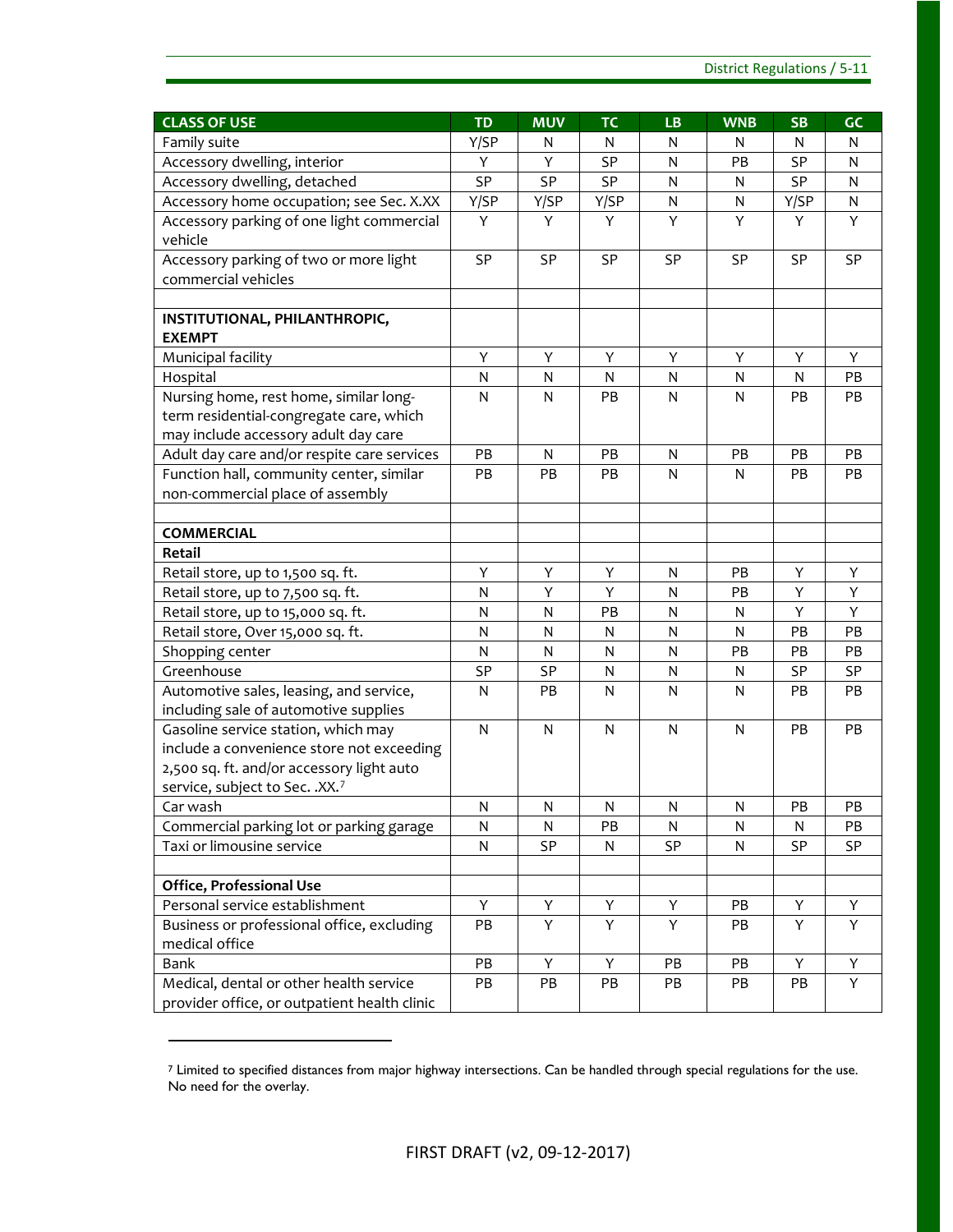#### 5-12 / DISTRICTS & USES

| <b>CLASS OF USE</b>                            | <b>TD</b>    | <b>MUV</b> | <b>TC</b> | <b>LB</b>    | <b>WNB</b> | <b>SB</b> | GC |
|------------------------------------------------|--------------|------------|-----------|--------------|------------|-----------|----|
| <b>Hospitality, Food Service</b>               |              |            |           |              |            |           |    |
| Restaurant, which may include outdoor          | N            | Y          | Y         | Y            | PB         | Y         | Y  |
| seating on an adjacent patio; no drive-        |              |            |           |              |            |           |    |
| through service                                |              |            |           |              |            |           |    |
| Restaurant with drive-through service, not     | N            | PB         | N         | N            | N          | N         | Y  |
| exceeding 4,000 sq. ft.                        |              |            |           |              |            |           |    |
| Deli, ice cream shop, or similar small food    | Y            | Y          | Y         | Y            | Υ          | Υ         | Y  |
| service establishment, which may include       |              |            |           |              |            |           |    |
| walk-in/take-out service; not exceeding        |              |            |           |              |            |           |    |
| 1,200 sq. ft.                                  |              |            |           |              |            |           |    |
| Bakery, craft shop, or custom                  | Y            | Y          | Y         | N            | Y          | Y         | Y  |
| manufacturing limited to production of         |              |            |           |              |            |           |    |
| goods sold at retail only on the premises      |              |            |           |              |            |           |    |
| Bed & breakfast                                | Υ            | Υ          | Υ         | Y            | <b>SP</b>  | Υ         | Y  |
| Inn                                            | N            | Y          | Y         | PB           | N          | P         | Y  |
| Hotel or motel                                 | N            | PB         | PB        | $\mathsf{N}$ | N          | N         | PB |
| <b>Public Services</b>                         |              |            |           |              |            |           |    |
| Postal service                                 | PB           | PB         | Y         | PB           | N          | Υ         | Y  |
| Fraternal or membership organization;          | PB           | Y          | Y         | PB           | PB         | Y         | Y  |
| professional or trade organization             |              |            |           |              |            |           |    |
| Funeral home                                   | $\mathsf{N}$ | PB         | PB        | N            | N          | PB        | PB |
| Non-exempt educational use                     | N            | PB         | N         | PB           | PB         | P         | Y  |
| Sheltered bus stop                             | SP           | Υ          | Y         | <b>SP</b>    | <b>SP</b>  | Y         | Y  |
| <b>Essential services</b>                      | PB           | PB         | PB        | PB           | PB         | PB        | PB |
| <b>Culture, Entertainment Uses</b>             |              |            |           |              |            |           |    |
| Museum or art gallery                          | Υ            | Y          | Y         | Y            | Y          | Υ         | Υ  |
| Cinema                                         | N            | PB         | PB        | N            | N          | PB        | Υ  |
| Theatre for live performing arts (dance,       | PB           | РB         | PB        | $\mathsf{N}$ | N          | PB        | Y  |
| music, dramatic productions, etc.)             |              |            |           |              |            |           |    |
| <b>Commercial Recreation</b>                   |              |            |           |              |            |           |    |
| Bowling, ice skating, roller skating rink      | N            | PB         | N         | N            | N          | Υ         | Υ  |
| Gym or athletic club, indoor tennis club       | PB           | PB         | N         | PB           | PB         | Y         | Y  |
| Golf course                                    | N            | N          | N         | N            | N          | N         | N  |
| Commercial tennis court, non-exempt            | N            | SP         | N         | N            | N          | Y         | Y  |
| riding stable                                  |              |            |           |              |            |           |    |
| Miniature golf                                 | N            | N          | N         | N            | N          | N         | PB |
| Camping facility with accommodations for       | N            | N          | N         | N            | N          | N         | N  |
| tents, camp trailers/recreational vehicles,    |              |            |           |              |            |           |    |
| travel trailers                                |              |            |           |              |            |           |    |
| Other                                          |              |            |           |              |            |           |    |
| Veterinarian, animal hospital                  | PB           | PB         | PB        | PB           | PB         | Υ         | Y  |
| Kennel                                         | N            | N          | N         | N            | N          | N         | SP |
| Adult use                                      | N            | N          | N         | N            | N          | N         | N  |
| Doggie day care                                | PB           | N          | N         | PB           | Υ          | PB        | Υ  |
| <b>INDUSTRIAL</b>                              |              |            |           |              |            |           |    |
| Warehouse/distribution facility                | N            | N          | N         | N            | N          | N         | PB |
| Plant, storage, substations for public         | N            | N          | N         | N            | N          | N         | PB |
| utilities, or storage and sale of heating fuel |              |            |           |              |            |           |    |
| Retail showroom and sale of products           | $\mathsf{N}$ | ${\sf N}$  | N         | $\mathsf{N}$ | N          | N         | PB |
| manufactured on the premises                   |              |            |           |              |            |           |    |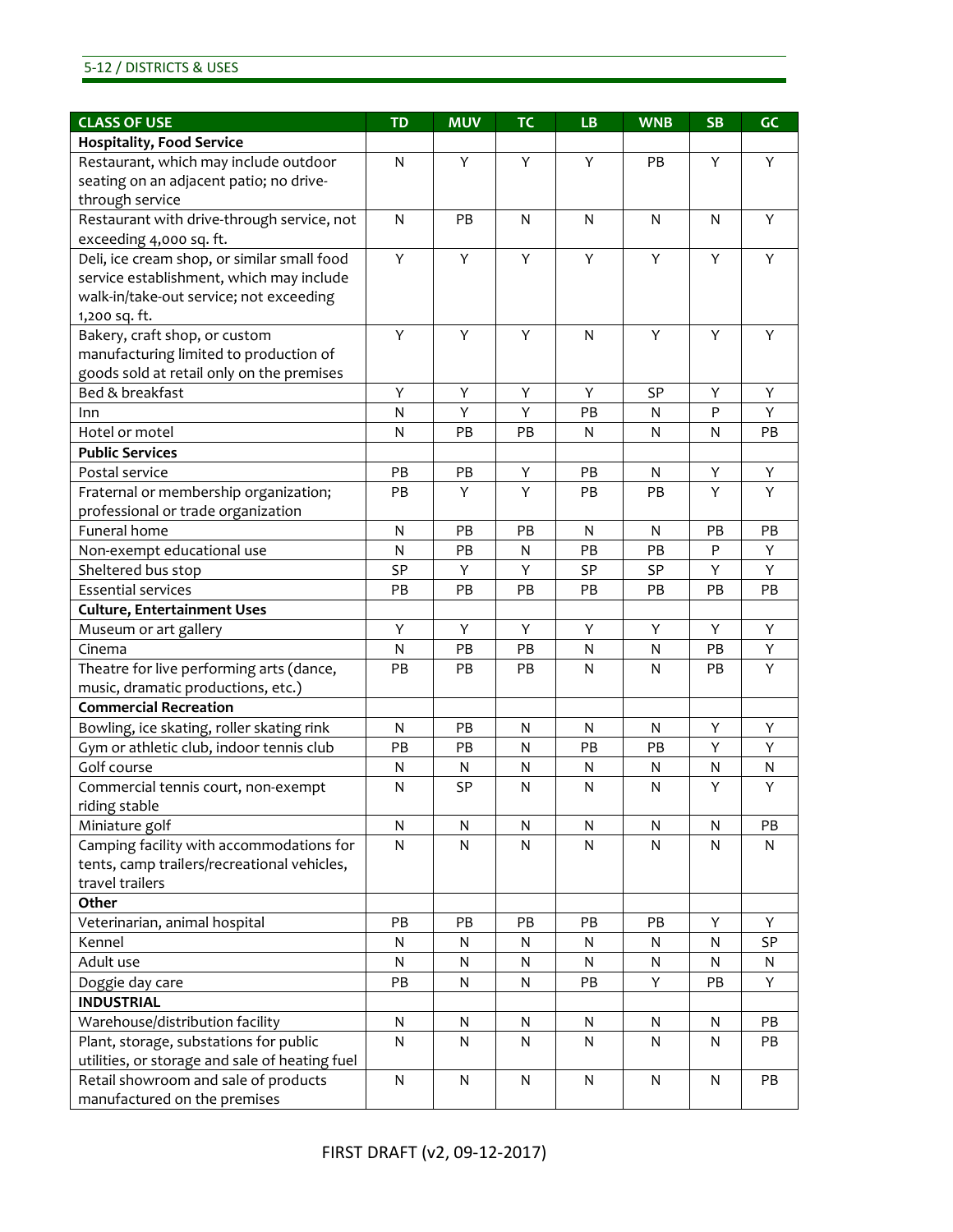| LCLASS OF USE                                                                              | TD. | <b>MUV</b> | ТС | LB. | <b>WNB</b> | <b>SB</b> | GC        |
|--------------------------------------------------------------------------------------------|-----|------------|----|-----|------------|-----------|-----------|
| Sale of lumber, farm supplies, similar<br>products, including outdoor storage and<br>sales | N   | Ν          | N  | N   | N          | N         | <b>PB</b> |
| Accessory dwelling for use as<br>watchperson's quarters only                               | N   | Ν          |    | N   | Ν          | Ν         | PB.       |

# <span id="page-34-0"></span>**5.6 INDUSTRIAL DISTRICTS**

### **5.6.1. Districts and Purposes**

The Town has established three districts for office and industrial development. The boundaries of the industrial districts are as shown on the Zoning Map.

- A. Office-Research (OR). The Office-Research District is intended for office park or technology park development. It generally encourages office, research and development, high tech, or bioscience uses, especially in "campus" style office and research parks that also offer amenities for employees. The Town discourages uses that would detract from and potentially conflict with the high-value development sought for this district.
- **B.** Industrial 1 (I1). The Industrial 1 district is a traditional industrial zone for a variety of office, manufacturing, warehouse and distribution, and related uses. Its main purposes are to encourage industries to locate and remain in Tewksbury. Uses that could create a high risk of conflict with industrial operations – mainly but not only residential uses – are prohibited.
- C. Industrial 2 (I2). The Industrial 2 district is a small district with use regulations very similar to those for I1 with a few exceptions, mainly that motor vehicle body repair facilities are allowed in I2 but not in I1. It is an industrial district and as such, it supports job creation and retention and is intended to enhance the Town's tax base. Uses that could create a high risk of conflict with industrial operations – mainly but not only residential uses – are prohibited.

### **5.6.2. Dimensional and Density Regulations**

The dimensional and density requirements in this Section apply to principal and accessory uses and structures in the Business districts. Where exceptions and additional requirements apply to a district or set of districts, they are placed immediately following the tables to which they relate. Refer to Sec. 5.2 for interpretive guidance.

LEGEND FOR TABLE N/A Not applicable

- ft feet
- L length
- H height
- W width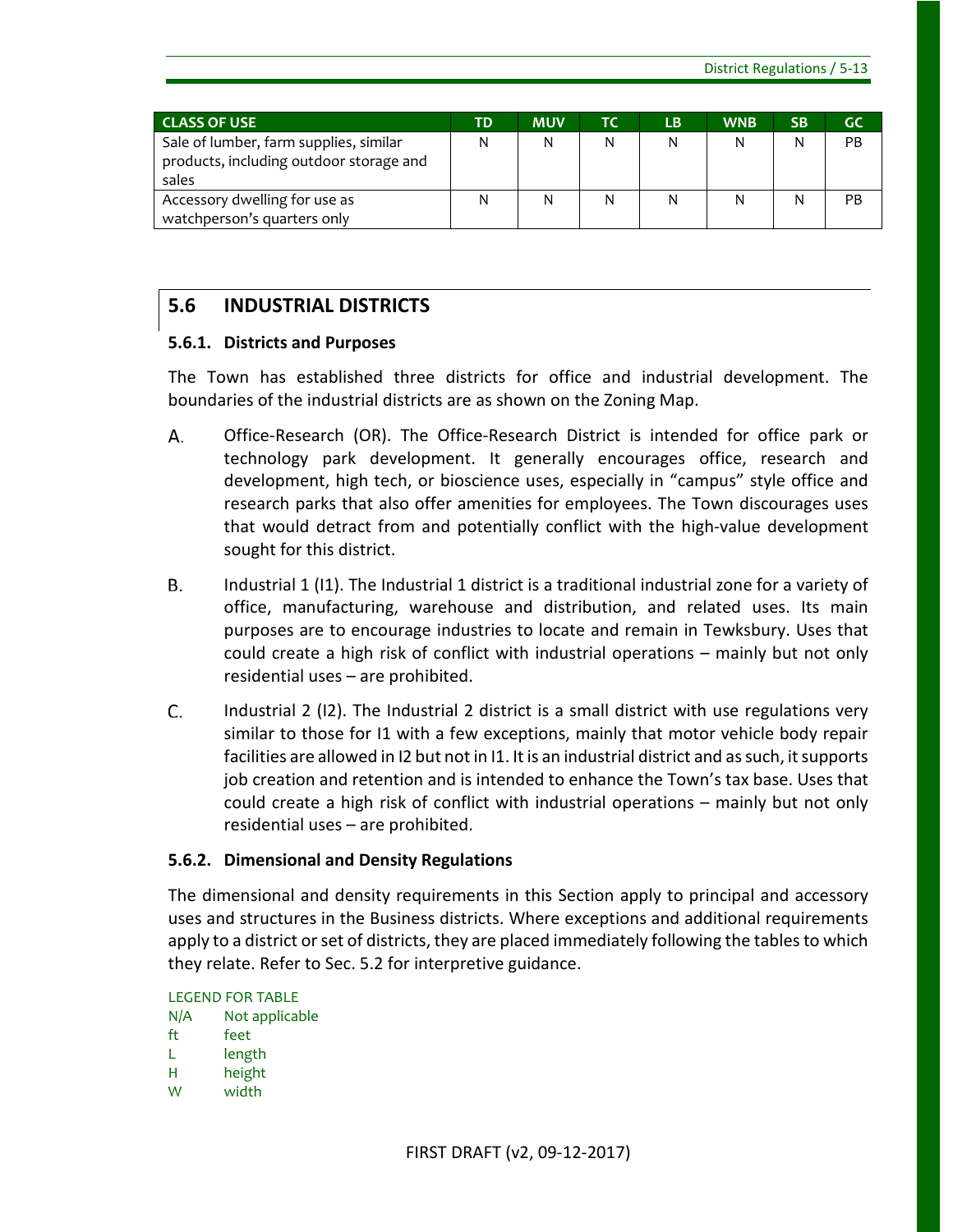$\overline{a}$ 

| <b>DISTRICT</b> | <b>Minimum Lot Area</b>            | <b>Minimum</b><br>Frontage (Ft) | Minimum/Maximum<br>Front Setback (Ft) | <b>Minimum Side &amp;</b><br><b>Rear Setbacks (Ft)</b>     |
|-----------------|------------------------------------|---------------------------------|---------------------------------------|------------------------------------------------------------|
| <b>OR</b>       | 1.0 acre                           | 150                             | 50                                    | 50                                                         |
| I1              | 1.0 acre                           | 150                             | 50                                    | 50                                                         |
| 12              | 1.0 acre                           | 150                             | 50                                    | 50                                                         |
| <b>DISTRICT</b> | <b>Maximum Height</b><br>(Stories) | <b>Maximum Height</b><br>(Ft)   | Minimum Open<br>Space (% Lot Area)    | <b>Maximum</b><br><b>Building Coverage</b><br>(% Lot Area) |
| <b>OR</b>       |                                    | 60                              | 25                                    | 40                                                         |
| $\mathbf{I}$    |                                    | 40                              | 20                                    | 35                                                         |
| I2              |                                    | 40                              | 20                                    | 35                                                         |

### **5.6.3. Use Regulations for Industrial/OR Districts**

| <b>CLASS OF USE</b>                                                 | $\overline{11}$ | 12        | O/R       |
|---------------------------------------------------------------------|-----------------|-----------|-----------|
| <b>CONSERVATION, RECREATION</b>                                     |                 |           |           |
| Forestry management                                                 | <b>SP</b>       | N         | N         |
| Municipal park, playground, playing field                           | Y               | Y         | Y         |
| Game court                                                          | <b>SP</b>       | <b>SP</b> | <b>SP</b> |
|                                                                     |                 |           |           |
| <b>RESIDENTIAL</b>                                                  |                 |           |           |
| Multifamily dwelling, 9 or more units                               | N               | N         | PB        |
| Assisted living residence                                           | N               | N         | PB        |
| Accessory parking of one light commercial vehicle                   | Y               | Υ         | Y         |
| Accessory parking of two or more light commercial vehicles          | <b>SP</b>       | <b>SP</b> | <b>SP</b> |
|                                                                     |                 |           |           |
| INSTITUTIONAL, PHILANTHROPIC, EXEMPT                                |                 |           |           |
| Municipal facility                                                  | Y               | Y         | Y         |
| Cemetery, private, which may include a crematorium                  | <b>SP</b>       | <b>SP</b> | N         |
| Hospital                                                            | PB              | PB        | PB        |
|                                                                     |                 |           |           |
| <b>COMMERCIAL</b>                                                   |                 |           |           |
| <b>Retail</b>                                                       |                 |           |           |
| Retail store, up to 15,000 sq. ft.                                  | PB              | PB        | N         |
| Retail store, Over 15,000 sq. ft.                                   | PB              | PB        | N         |
| Retail sale of alcoholic beverages                                  | Y               | PB        | N         |
| Greenhouse                                                          | PB              | N         | N         |
| Gasoline service station, which may include a convenience store     | PB              | N         | N         |
| not exceeding 2,500 sq. ft. and/or accessory light auto service     |                 |           |           |
| Auto body shop, auto repair facility                                | PB              | N         | N         |
| Commercial parking lot or parking garage                            | Y               | <b>PB</b> | Y         |
| Taxi or limousine service                                           | <b>SP</b>       | <b>SP</b> | N         |
| Office park or industrial support services and facilities; see Sec. | N               | N         | Y         |
| $X.XX^8$                                                            |                 |           |           |

<span id="page-35-0"></span><sup>8</sup> Includes walk-in food services (ice cream, sandwich shop, coffee shop); restaurant under up to 4,000 sq. ft., no drivethrough; personal services – up to an overall floor area cap, which needs discussion. This use would be limited to office/R&D park developments because several components are already listed as permitted uses in the industrial districts. The point is to provide for them in R&D while controlling the amount of non-R&D floor space.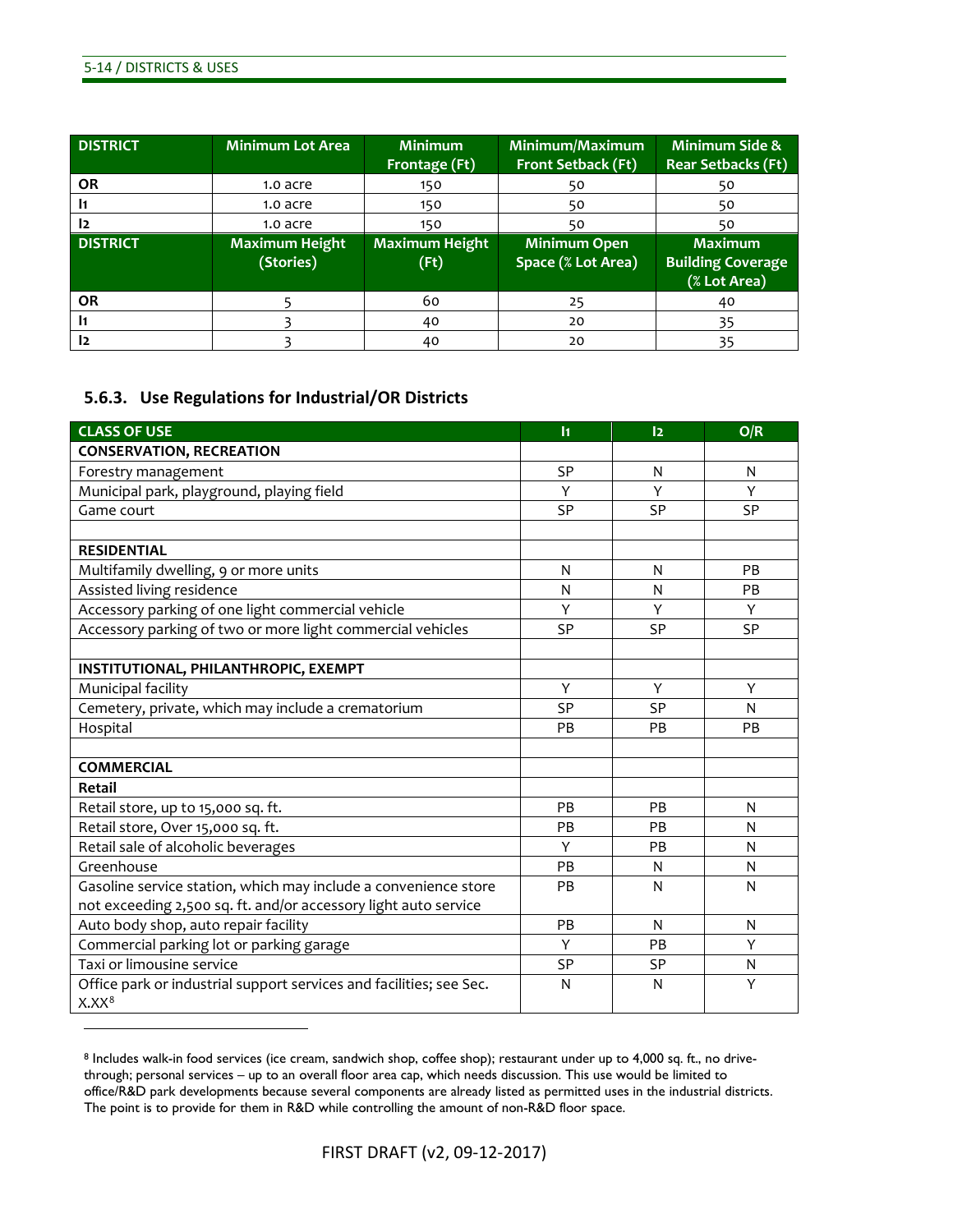| <b>CLASS OF USE</b>                                                   | $\mathbf{h}$ | 12 | O/R |
|-----------------------------------------------------------------------|--------------|----|-----|
| Office, Professional Use                                              |              |    |     |
| Business or professional office, excluding medical office             | Υ            | Υ  | Y   |
| Bank                                                                  | Y            | Υ  | Y   |
| Medical, dental or other health service provider office, or           | Y            | Y  | Y   |
| outpatient health clinic                                              |              |    |     |
| <b>Hospitality, Food Service</b>                                      |              |    |     |
| Restaurant, which may include outdoor seating on an adjacent          | PB           | PB | PB  |
| patio; no drive-through service                                       |              |    |     |
| Hotel or motel, with or without conference facilities                 | PB           | PB | PB  |
| <b>Public Services</b>                                                |              |    |     |
| Postal service                                                        | PB           | PB | PB  |
| Fraternal or membership organization; professional or trade           | <b>SP</b>    | SP | N   |
| organization                                                          |              |    |     |
| Funeral home                                                          | PB           | PB | N   |
| Non-exempt educational use                                            | PB           | PB | PB  |
| Sheltered bus stop                                                    | Υ            | Y  | Y   |
| <b>Essential services</b>                                             | PB           | PB | PB  |
| <b>Culture, Entertainment Uses</b>                                    |              |    |     |
| Museum or art gallery                                                 | Υ            | PB | Y   |
| Cinema                                                                | Υ            | N  | PB  |
| Theatre for live performing arts (dance, music, dramatic              | Y            | N  | PB  |
| productions, etc.)                                                    |              |    |     |
| <b>Commercial Recreation</b>                                          |              |    |     |
| Bowling, ice skating, roller skating rink                             | PB           | PB | N   |
| Gym or athletic club, indoor tennis club                              | Y            | Υ  | PB  |
| Commercial tennis court                                               | PB           | PB | PB  |
| Other                                                                 |              |    |     |
| Adult use                                                             | PB           | PB | N   |
| Veterinarian, animal hospital                                         | PB           | PB | PB  |
| Doggie day care                                                       | Y            | PB | PB  |
| <b>INDUSTRIAL</b>                                                     |              |    |     |
| Research & development, laboratory, which may include                 | Y            | Y  | Y   |
| accessory manufacturing of products in testing and development        |              |    |     |
| High-tech/biotech manufacturing                                       | PB           | РB | Υ   |
| Manufacturing                                                         | Υ            | N  | N   |
| Industrial campus master plan; See Sec. X.XX                          | PB           | PB | PB  |
| Machine, welding shop                                                 | Υ            | Υ  | N   |
| Warehouse/distribution facility                                       | Y            | Y  | N   |
| Transportation terminal                                               | PB           | PB | N   |
| Mining, extraction uses                                               | PB           | N  | N   |
| Plant, storage, substations for public utilities, or storage and sale | PB           | PB | N   |
| of heating fuel                                                       |              |    |     |
| Retail showroom and sale of products manufactured on the              | Υ            | Y  | N   |
| premises                                                              |              |    |     |
| Contractor's yard                                                     | PB           | N  | N   |
| Stone or monument works                                               | PB           | N  | N   |
| Sale of lumber, farm supplies, similar products, including outdoor    | PB           | PB | N   |
| storage and sales                                                     |              |    |     |
| Accessory dwelling for use as watchperson's quarters only             | PB           | PB | PB  |
|                                                                       |              |    |     |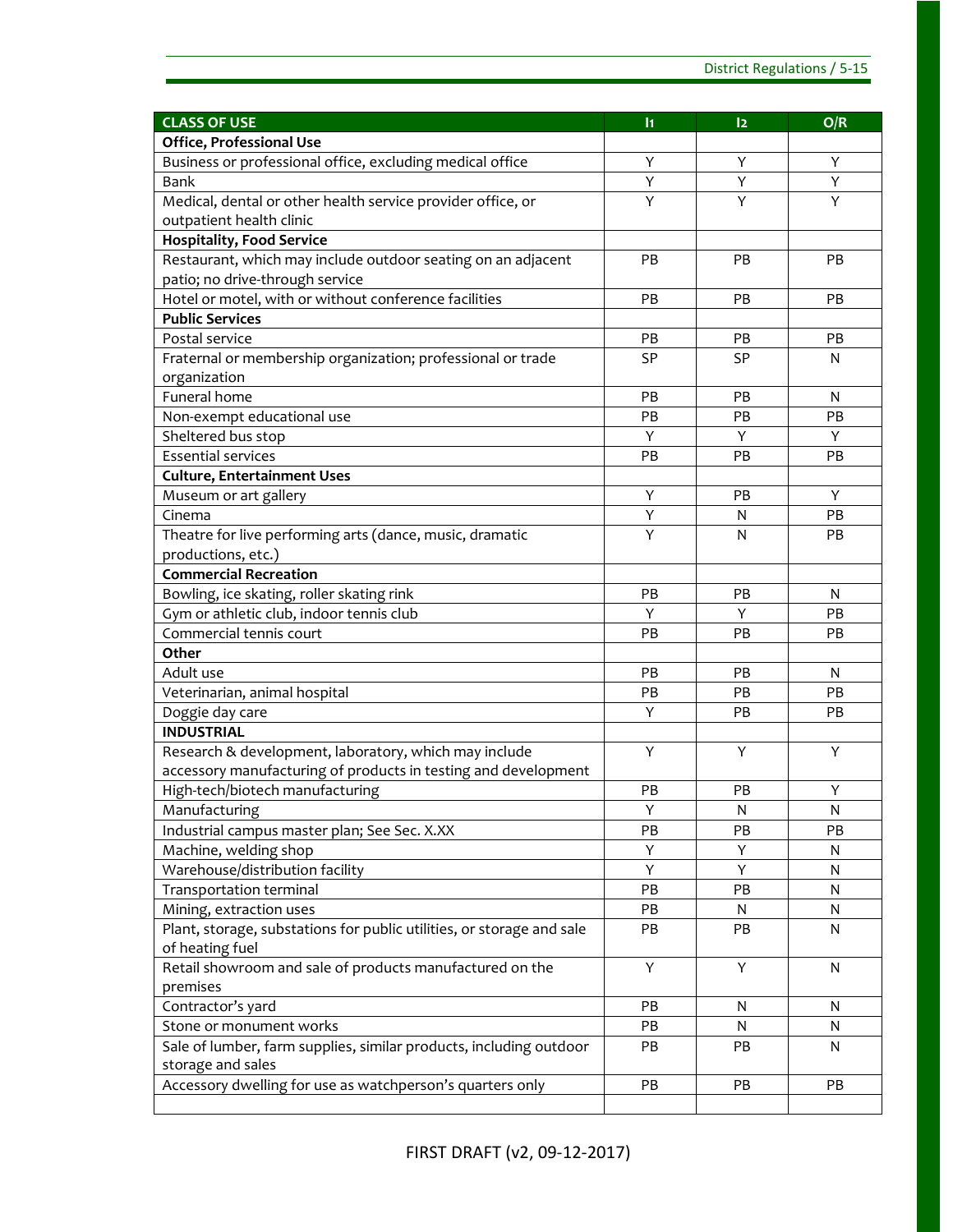# **5.7 OTHER USE DISTRICTS**

The Town has established three other districts to serve specific purposes and meet specific community needs. These districts include the Transitional, Municipal, and Park districts, the boundaries of which are shown on the Zoning Map.

- А. Transitional (TD). The Transitional District is a small district comprised of about 15 on Route 38 south of the Town Center. It functions as a residential-limited neighborhood services area. The Town discourages uses that generate high traffic volumes or the level of activity normally associated with commercial areas.
- В. Municipal (M). The Municipal District is what its name implies: a zone intended primarily for government facilities and services. A limited number of other land uses are allowed by special permit.
- C. Park (P). The Park District, though similar to the Municipal District, is a somewhat more restrictive zone, intended primarily for parks and other types of public outdoor spaces.

#### **5.7.2. Dimensional and Density Regulations**

The dimensional and density requirements in this Section apply to principal and accessory uses and structures in the TD, M, and P districts. Where exceptions and additional requirements apply to a district or set of districts, they are placed immediately following the table. Refer to Sec. 5.2 for interpretive guidance.

| <b>DISTRICT</b> | <b>Minimum Lot Area</b>            | <b>Minimum</b><br><b>Frontage (Feet)</b> | Minimum/Maximum<br><b>Front Setback (Feet)</b> | <b>Minimum Side &amp;</b><br><b>Rear Setbacks</b><br>(Feet) |
|-----------------|------------------------------------|------------------------------------------|------------------------------------------------|-------------------------------------------------------------|
| TD              | 1.0 acre                           | 150                                      | 25                                             | 15                                                          |
| M               | 1.0 acre                           | 150                                      | 25                                             | 15                                                          |
| P               | 1.0 acre                           | 150                                      | 50                                             | 15                                                          |
| <b>DISTRICT</b> | <b>Maximum Height</b><br>(Stories) | <b>Maximum Height</b><br>(Feet)          | <b>Minimum Open</b><br>Space (% Lot Area)      | <b>Maximum</b><br><b>Building Coverage</b><br>(% Lot Area)  |
| TD              | 2.5                                | 35                                       | 20                                             |                                                             |
| M               | ---                                | 35                                       | -----                                          | ----                                                        |
| P               | 2.5                                | 35                                       |                                                |                                                             |

#### **5.7.3. Use Regulations for the TD, M, and P Districts**

| <b>CLASS OF USE</b>                                                | TD | M | P |
|--------------------------------------------------------------------|----|---|---|
| <b>CONSERVATION, RECREATION</b>                                    |    |   |   |
| Commercial agriculture, non-exempt, including farm stand           |    |   |   |
| Forestry management                                                |    |   |   |
| Non-profit outdoor recreation, e.g., swimming, hiking, picnicking, |    |   |   |
| fishing                                                            |    |   |   |
| Camp, day camp only, e.g., summer camp for children                |    |   |   |
|                                                                    |    |   |   |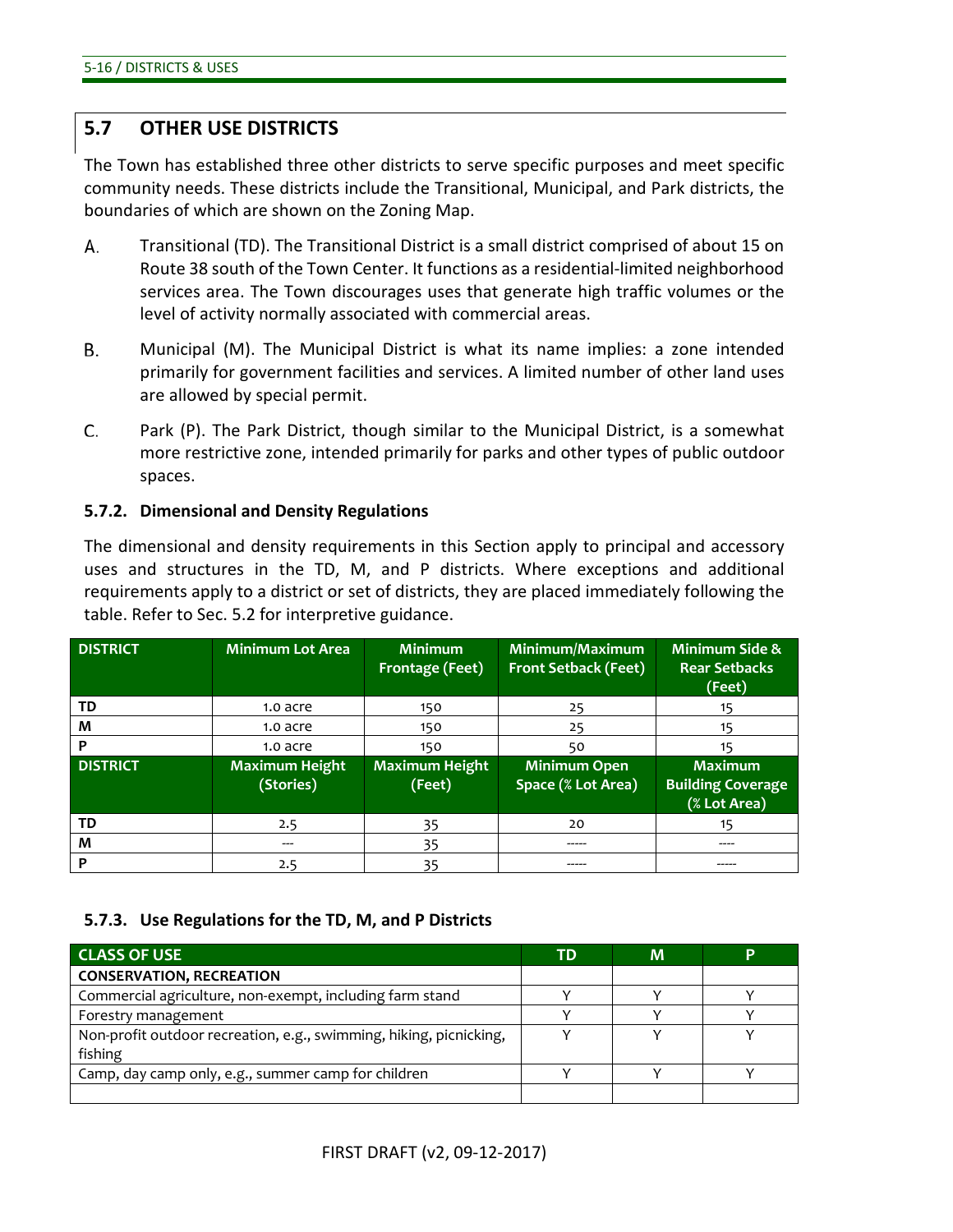| <b>CLASS OF USE</b>                                                | <b>TD</b> | M         | P         |
|--------------------------------------------------------------------|-----------|-----------|-----------|
| <b>RESIDENTIAL</b>                                                 |           |           |           |
| Residential: Principal                                             |           |           |           |
| Single-family dwelling, detached                                   | Y         | N         | N         |
| Assisted living residence                                          | N         | PB        | N         |
| Continuing care retirement community                               | N         | PB        | N         |
| <b>Residential: Accessory</b>                                      |           |           |           |
| Family suite; see Sec. X.XX                                        | Y/SP      | N         | N         |
| Home occupation; see Sec. X.XX                                     | Y/SP      | N         | N         |
| Family day care, small                                             | Υ         | N         | N         |
| Parking of one light commercial vehicle                            | Y         | Y         | Y         |
| Parking of two or more light commercial vehicles                   | <b>SP</b> | N         | <b>NP</b> |
|                                                                    |           |           |           |
| PUBLIC, INSTITUTIONAL, PHILANTHROPIC                               |           |           |           |
| Municipal facility                                                 | Y         | Y         | Y         |
| Hospital                                                           | N         | PB        | N         |
| Nursing home, rest home, similar long-term residential-            | PB        | PB        | <b>PB</b> |
| congregate care, which may include accessory adult day care        |           |           |           |
| Adult day care and/or respite care services                        | PB        | PB        | PB        |
| Function hall, community center, similar non-commercial place of   | PB        | N         | N         |
| assembly                                                           |           |           |           |
|                                                                    |           |           |           |
| <b>COMMERCIAL</b>                                                  |           |           |           |
| Retail                                                             |           |           |           |
| Retail store                                                       |           |           |           |
| Up to 1,500 sq. ft.                                                | PB        | N         | N         |
| Office, Professional Use                                           |           |           |           |
| Personal service establishment                                     | PB        | N         | N         |
| Business or professional office, excluding medical office          | Y         | N         | N         |
| Bank                                                               | N         | N         | N         |
| <b>Hospitality, Food Service</b>                                   |           |           |           |
| Restaurant with drive-through service, not exceeding 4,000 sq. ft. | N         | N         | N         |
| Deli, ice cream shop, or similar small food service establishment, | PB        | N         | N         |
| which may include walk-in/take-out service; not exceeding 1,200    |           |           |           |
| sq. ft.                                                            |           |           |           |
| Bakery, craft shop, custom manufacturing, limited to production    | PB        | ${\sf N}$ | N         |
| of goods sold at retail only on the premises                       |           |           |           |
| Bed & breakfast                                                    | Y         | N         | ${\sf N}$ |
| Inn                                                                | N         | N         | N         |
| Hotel or motel                                                     | N         | N         | N         |
| <b>Public Services</b>                                             |           |           |           |
| Non-exempt educational use                                         | PB.       | N         | <b>PB</b> |
| Sheltered bus stop                                                 | SP        | SP        | <b>SP</b> |
| <b>Essential services</b>                                          | <b>PB</b> | PB        | PB        |
| <b>Culture, Entertainment Uses</b>                                 |           |           |           |
| Museum or art gallery                                              | N         | PB        | N         |
| Theatre for live performing arts (dance, music, dramatic           | N         | PB        | N         |
| productions, etc.)                                                 |           |           |           |
| <b>Commercial Recreation</b>                                       |           |           |           |
| Golf course                                                        | N         | PB        | PB        |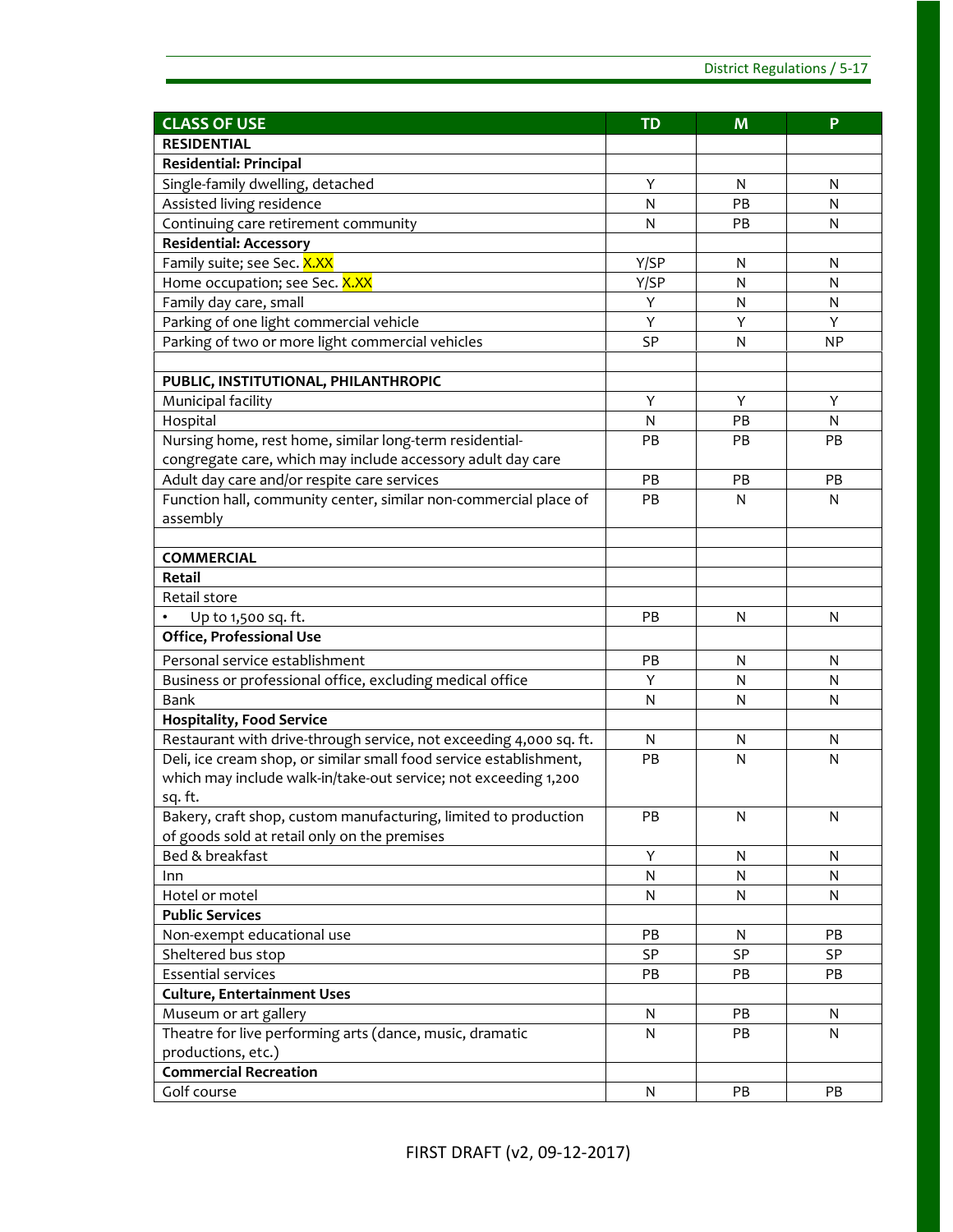| 5-18 / DISTRICTS & USES |  |
|-------------------------|--|
|-------------------------|--|

| <b>CLASS OF USE</b>                                  | <b>TD</b> | м  | Þ  |
|------------------------------------------------------|-----------|----|----|
| Commercial tennis court, non-exempt riding stable    | N         | N  | N  |
| Camping facility with accommodations for tents, camp |           | SP | SP |
| trailers/recreational vehicles, travel trailers      |           |    |    |

# **5.8 WIRELESS COMMUNICATIONS FACILITIES OVERLAY DISTRICT**

#### **5.8.1. Purpose**

The purpose of this Section 5.8 is to provide for a special permit process for the siting of wireless communications facilities while minimizing adverse visual impacts on adjacent properties, residential neighborhoods, and areas of high scenic and artistic value; to limit the overall number and height of such facilities to what is essential to serve the public convenience and necessity; and to promote shared use of facilities to reduce the need for new facilities.

# **5.8.2. Applicability**

- А. Towers and structures for Wireless Communication Facilities including a base station for a Distributed Antenna System (DAS) may be allowed only in:
	- Municipal Districts, and additional Municipal land only as shown on the Wireless Communications Facilities Overlay District Map;
	- Land within 200 feet of Interstate Routes 93 and 495 in Industrial Districts and the Office Research District, as shown on the Wireless Communications Facilities Overlay District Map;
	- Electric power transmission line easements or lands where there are electric transmission lines on existing structures or poles with a height of at least 50 feet in Industrial Districts and the Office Research District, only as shown on the Wireless Communications Facilities Overlay District Map;
	- Golf Courses, only as shown on the Wireless Communications Facilities Overlay District Map;
	- Churches, temples, synagogues, and like buildings as determined by the Planning Board;
	- Utility-pole-mounted DAS antennas are permissible on public and private ways according to the criteria in this Bylaw.
- Β. Wireless Communication Facilities, including a DAS installation, shall be subject to the grant of a Wireless Communications Facilities Special Permit by the Planning Board. Nothing in this Section 5.8 shall be construed to regulate or prohibit amateur radio towers used solely by a federally licensed amateur radio operator or wireless communications structures and devices used expressly and exclusively for television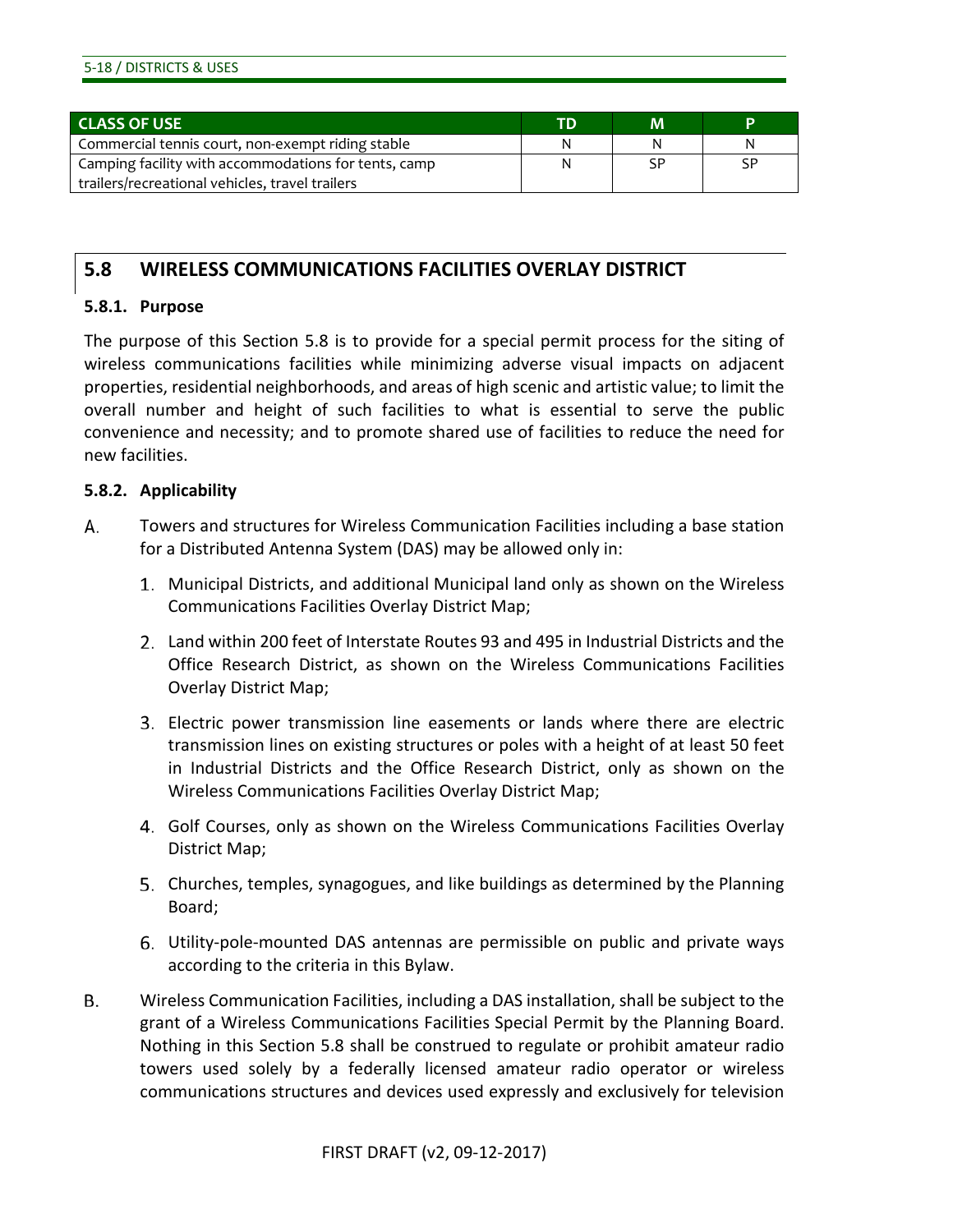reception. Nothing in this Section 5.8 shall be construed to regulate or prohibit a wireless communication facility based on environmental effects of radio frequency radiation (RFR) emissions.

- C. Special Permit Waiver of Applicability by the Planning Board. To encourage wireless communications providers to deliver their services in an unobtrusive manner and produce the best coverage solution for the areas of the town, wireless communication facilities may be allowed in areas other than those listed in Section 5.8.2(A) only by a grant of a waiver by the Planning Board. This waiver shall be subject to all other requirements of Section 5.8 and shall only be granted upon findings that the benefit of the waiver provides a substantially better solution in aesthetics and coverage than could be achieved in the available areas listed in Section 5.8.2(A). The waiver shall include the use of those wireless facility options as are available, such as but not limited to towers, stealth designs, rooftops, water tanks, existing structures, and DAS facilities. The Planning Board encourages applicants for a Special Permit Waiver of Applicability to have a preliminary discussion with the Board prior to a formal application submittal.
- D. Special Permit Granting Authority. The special permit granting authority under this Section 5.8. shall be the Planning Board.

# **5.8.3. Priority Location of Wireless Communication Facilities**

- А. Wireless communications facilities. Towers may be allowed provided that they comply with the priority requirements for the location of towers as set forth below.
	- The first priority shall be given to the Municipal District and additional land only as shown on the Wireless Communications Facilities Overlay District Map.
	- The second priority shall be given to the concealment of antennas within Churches and like buildings, such as in spires, steeples, belfries, and the like.
	- The third priority shall be given to remaining areas of allowed use as stated in Section 5.8.2(A).
- В. Wireless Communications Facilities that do not have wireless communications antennas on site (except small antennas for GPS and geo-location services not exceeding 18 inches in height), such as DAS base station facilities, may be installed on any parcel without regard for the priority hierarchy in this section. Such facilities remain subject to all other applicable criteria under this Bylaw.
- C. Applicant must provide documentation to the satisfaction of the Planning Board that alternatives in the higher priority locations are not feasible if a lower priority location is proposed.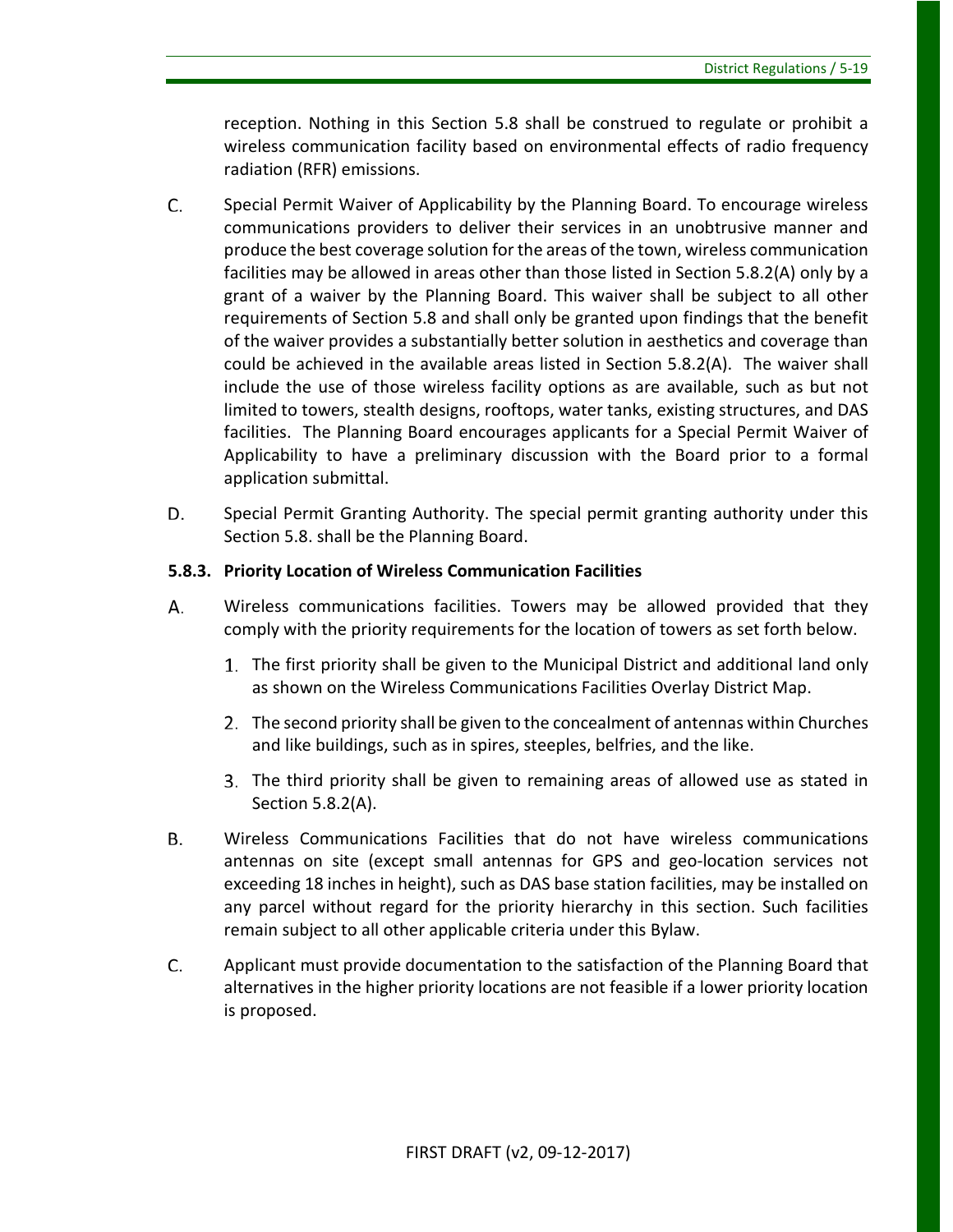#### **5.8.4. Siting and Height Requirements.**

- А. Wherever feasible, Wireless Communications Devices shall be located on existing Towers or other existing structures and be subjected to Stealth Treatment appropriate for the context of the facility.
- В. Wireless communications facilities may be located on the same lot as other structures or uses lawfully in existence, subject to the provisions of Section 5.8.
- C. The minimum distance from the base of a Tower, including Towers with Stealth Treatment to any property line, road, right-of-way, power line easement or railroad right-of-way shall be at least equal to the height of the Tower. The Planning Board may waive this requirement up to the district set-back upon findings that the waiver will result in a design more compatible with the surrounding area.
- D. A Tower shall be setback a minimum distance of 400 feet from abutting Residential and Multifamily Districts, except that this distance may be reduced for Towers if the Planning Board finds that reduction in the setback distance would produce a better result (aesthetically) to the neighborhood than alternative proposals, but in no event shall the setback minimum distance be less than 100 feet from Residential and Multifamily Districts. This Requirement shall supersede Subsection C above, where applicable. This requirement may be waived subject to a grant of the Special Permit Waiver.
- Ε. The maximum allowed height of a towershall not exceed 100 feet unless the applicant demonstrates that a greater height is required to allow for provision of the wireless communications services and the Planning Board finds that a height over 100 feet is desirable based on a balanced review of aesthetics and wireless coverage for the area.

#### **5.8.5. Design Requirements**

- А. Wherever feasible and appropriate, wireless communications facilities, including their constituent devices and towers, shall be subjected to stealth treatment appropriate for the context of the facility.
- В. All building-mounted wireless communications devices that are visible from the ground or another property shall be designed and located so as to appear to be an integral part of the existing architecture of the building and shall be of colors that are compatible with those of the building or landscape.
- C. The wireless communications facility may be fenced to control access, as determined by the Planning Board. Fencing shall be compatible with and of similar materials and character of surrounding buildings, structures and neighborhood.
- D. There shall be no signs or advertisements at any wireless communications facility, except for no trespassing signs and a required sign giving a phone number where the responsible party can be reached on a 24-hour basis.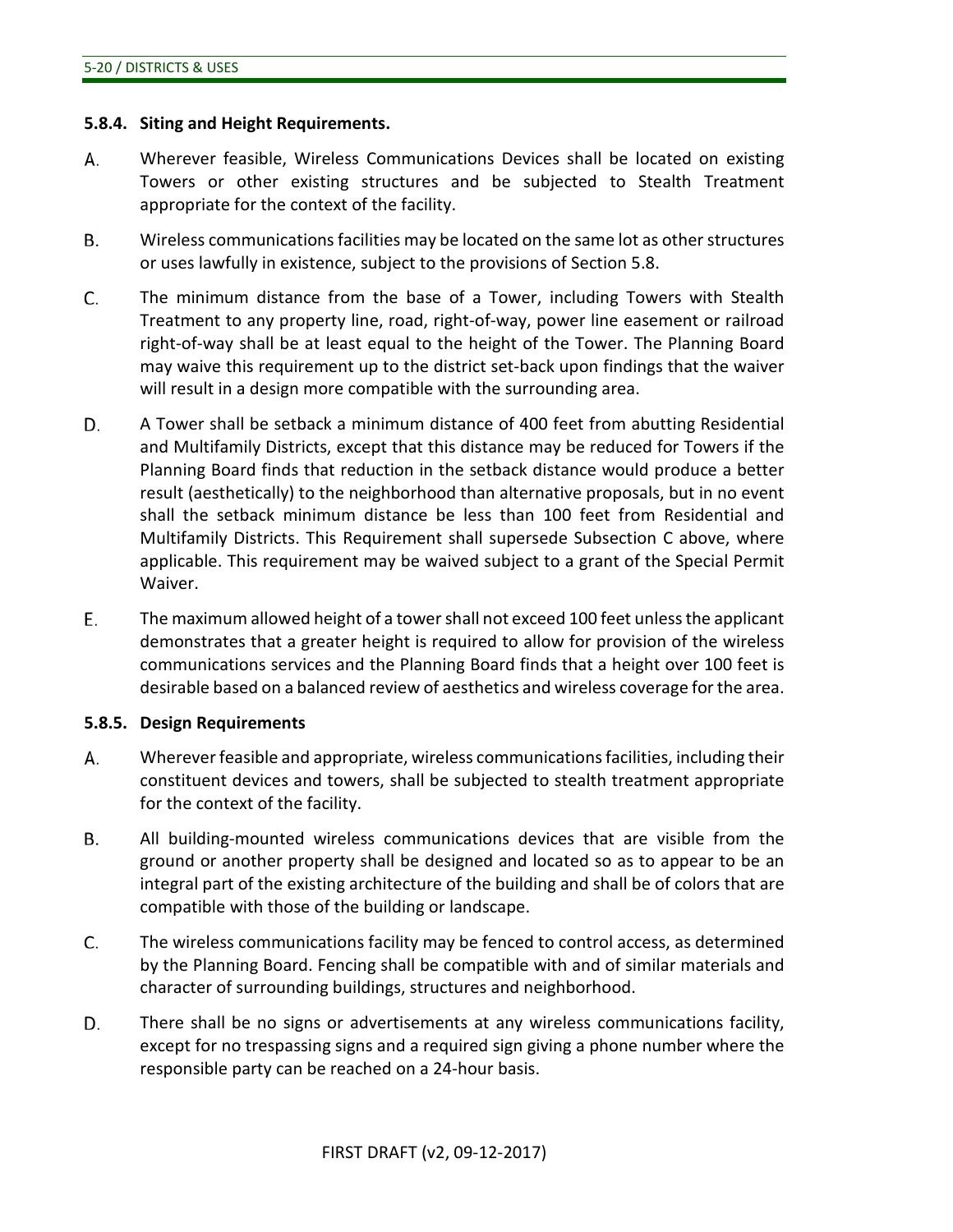E. If a building is needed for the equipment associated with the use of the device, said building shall be of similar style and materials as the other buildings on the site, or nearby site, as determined by the Planning Board.

# **5.8.6. Application Process**

- А. The Planning Board encourages applicants for a Special Permit under this Section 5.8 to have a preliminary discussion with the Board before submitting a formal application. Applications for a special permit for siting wireless communications facilities shall be filed in accordance with Section 3.5 Special Permits, and shall further include the following:
	- To site a wireless communications facility at an existing tower or nonresidential structure, the applicant shall be required to comply with Sections 5.8.5 herein above, except that the Planning Board may waive some of the requirements if it finds that they are not applicable or not reasonably necessary to evaluating the proposal.
	- It is encouraged that applicants for collocation have a preliminary discussion with the Planning Board.
- **B.** The special permit shall be submitted in accordance with Section 3.5 and the Planning Board's Rules and Regulations, and additionally to the Board of Selectmen and the Town Manager.

# **5.8.7. Approval**

- А. The Planning Board may grant a special permit for a wireless communications facility only upon making the findings required by G.L. c. 40A, § 9 and the following:
	- That the applicant has demonstrated to the satisfaction of the Planning Board that the requirements of this Section 5.8 have been met.
	- That the size and height of the structure are the minimum necessary, taking into account the applicant's objectives and any proposed collocation.
	- That adverse impact on adjacent properties, residential neighborhoods, historic and artistic structures or scenic views is minimized to the extent practical.
	- That there will be no nuisance or serious hazard associated with the use.
	- That any reasonable alternatives identified in the pre-application meeting have been determined not to be preferable or feasible.
- В. When suitable and appropriate as determined by the Planning Board, collocation is encouraged. As a condition of the special permit for a wireless communication facility, the Planning Board may require that the structure and/ or facility be designed and built so that it is able to accommodate future wireless communications devices operated by another carrier with little or no modification, provided that such collocation does not materially interfere with the transmission or reception of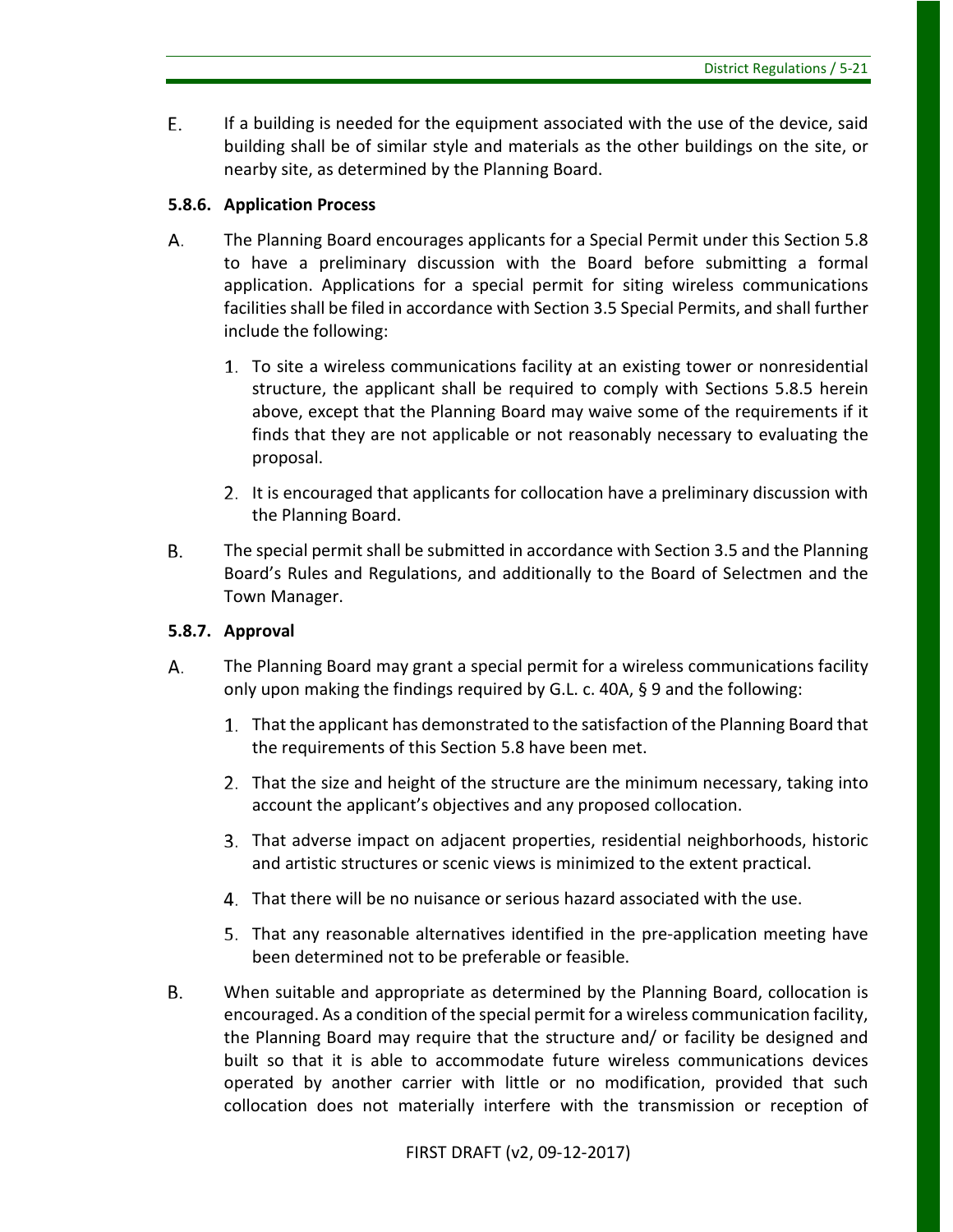communications signals to or from the existing facility, and provided that there are no structural or other physical limitations that make it impractical to accommodate the proposed additional wireless communications device. At the request of Town officials, the Planning Board may require the applicant to provide reasonable access to the facility for municipal communications.

- C. Any expansion or extension of wireless communications facilities or construction of new or replacement towers or facilities shall require an amendment to the special permit. An increase in the number of antennas or the size of the antennas beyond that applied for and approved in the special permit, if such antennas are visible or if it changes the character of the stealth treatment, also requires amendment to the special permit.
- D. Any special permit granted under this section shall automatically lapse within three years<sup>[9](#page-43-0)</sup> of the date of the grant, not including the time required to pursue or await the termination of an appeal, if construction has not commenced, except if the applicant applies to the Planning Board and it determines good cause to grant an extension.

#### **5.8.8. Conditions of Use**

- А. The applicant shall be required to maintain and keep in good repair all facilities, devices and towers.
- **B.** Based on the nature of the facility, the Planning Board may require the applicant to post a bond for the removal of wireless communication antenna support structures in the event of non-operation. The amount of the surety shall be established by a consultant for the Town, such as an engineer, architect, or other qualified professional registered to practice in the Commonwealth of Massachusetts.

# **5.9 FLOODPLAIN DISTRICT[10](#page-43-1)**

#### **5.9.1. Purposes**

 $\overline{a}$ 

The purposes of the Floodplain District are to:

- А. Ensure public safety through reducing the threats to life and personal injury.
- Β. Eliminate new hazards to emergency response officials;
- C. Prevent the occurrence of public emergencies resulting from water quality, contamination, and pollution due to flooding;

<span id="page-43-0"></span><sup>9</sup> The ZBL currently says one year here, but it should have been two years, and now with recent amendments to Chapter 40A, it should be three years.

<span id="page-43-1"></span> $10$  We have made only a few minor tweaks to this section. It is substantially what the Town has today.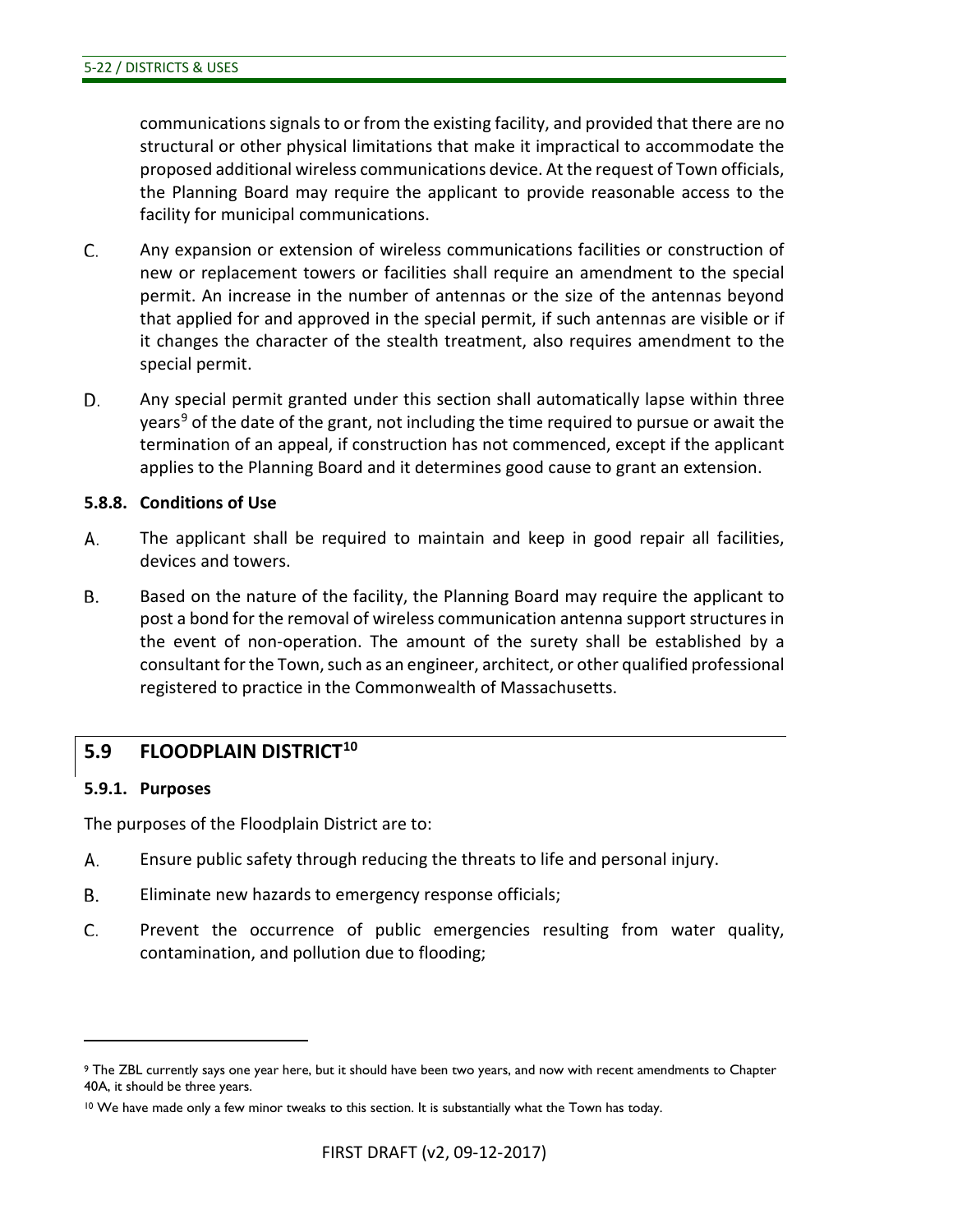- D. Avoid the loss of utility services which if damaged by flooding would disrupt or shut down the utility network and impact regions of the community beyond the site of flooding;
- E. Eliminate costs associated with the response and cleanup of flooding conditions;
- F. Reduce damage to public and private property resulting from flooding waters.

#### **5.9.2. Floodplain District Boundaries**

The Floodplain District is herein established as an overlay district and consists of all areas shown on the Zoning Map under Section 4.2.

#### **5.9.3. Base Flood Elevation and Floodway Data**

- А. Floodway data. In Zone A and AE along watercourses that have not had a regulatory floodway designated, the best available Federal, State, local, or other floodway data shall be used to prohibit encroachments in floodways which would result in any increase in flood levels within the community during the occurrence of the base flood discharge.
- **B.** Base Flood Elevation Data. Base flood elevation data is required for subdivision proposals or other developments greater than 50 lots or 5 acres, whichever is the lessor, within unnumbered A zones.

#### **5.9.4. Notification of Watercourse Alteration**

Notify, in a riverine situation, the following of any alteration or relocation of a watercourse:

- А. Adjacent Communities,
- **B.** NFIP State Coordinator-Massachusetts Department of Conservation and Recreation
- C. NFIP Program Specialist- FEMA Region 1

#### **5.9.5. Use Regulations**

- Permitted Uses. The following uses of low flood damage potential and causing no А. obstructions to flood flows are encouraged provided they are permitted in the underlying district and they do not require structures, fill, or storage of materials or equipment:
	- Agricultural uses such as farming, grazing, truck farming, horticultural, etc.
	- 2. Forestry and nursery uses.
	- Outdoor recreational uses, including fishing, boating, play areas, etc.
	- Conservation of water, plants, wildlife.
	- 5. Wildlife management areas, foot, bicycle, and/or horse paths.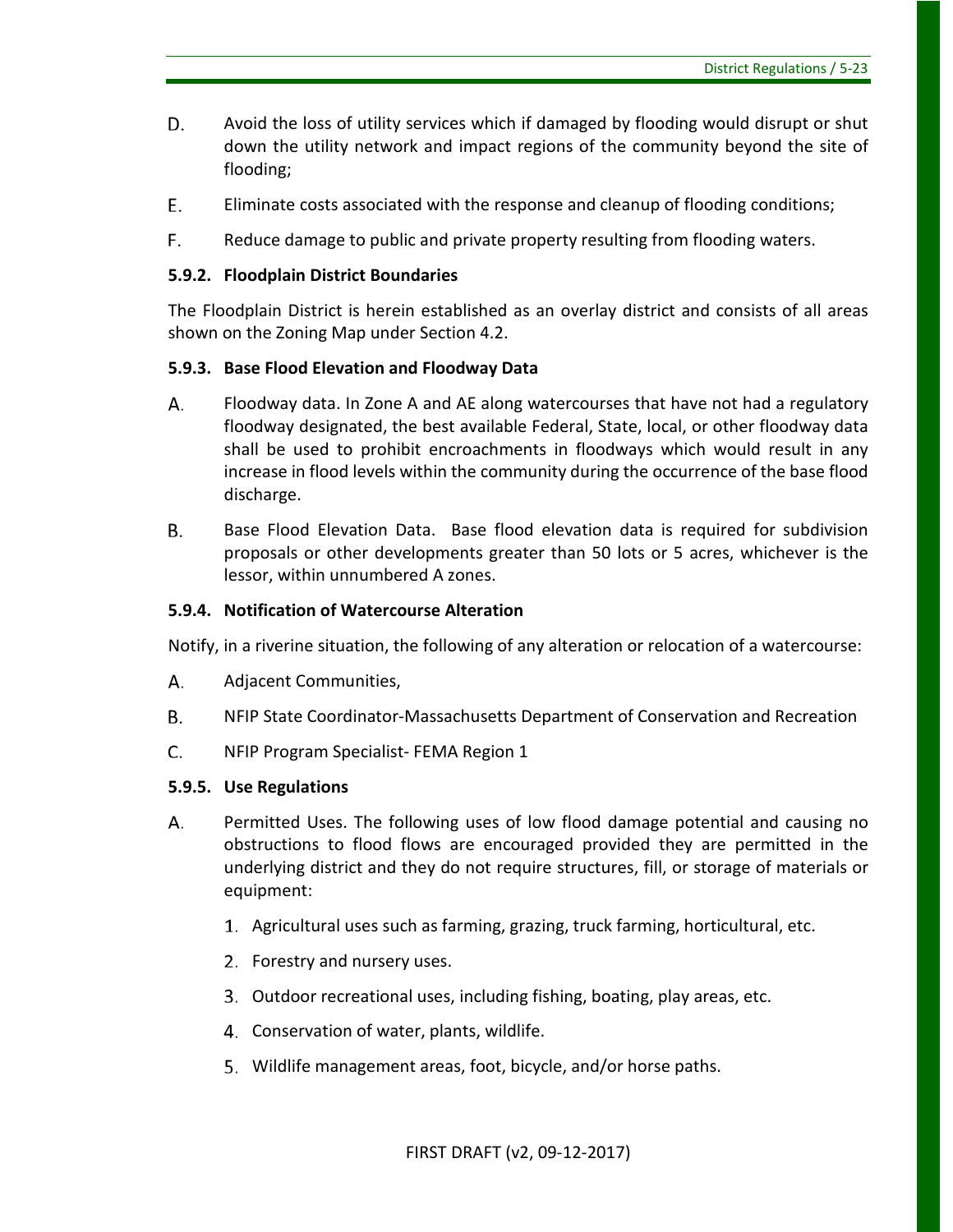- Temporary non-residential structures used in connection with fishing, growing, harvesting, storage, or sale of crops raised on the premises.
- 7. Buildings lawfully existing prior to the adoption of these provisions.
- **B.** All development in the Floodplain District, including structural and non-structural activities, whether permitted by right or by special permit, must comply with G.L. c. 131, § 40 and the following:
	- 780 CMR (Massachusetts State Building Code);
	- 310 CMR (Commonwealth of Massachusetts Regulations), Department of Environmental Protection, Wetlands Protection Regulations (currently Section 10.00);
	- Minimum Requirements for the Subsurface Disposal of Sanitary Sewage, DEP (currently 310 CMR 15, Title 5).

Any variances from the provisions and requirements of the above-referenced state regulations may only be granted in accordance with the required variance procedures of these state regulations.

#### **5.9.6. Other Use Regulations**

- А. In Zone AE, along watercourses that have a regulatory floodway within the Town of Tewksbury as designated on the Middlesex County Flood Insurance Rate Maps, encroachments are prohibited in the regulatory floodway which would result in any increase in flood levels within the community during the occurrence of the base flood discharge.
- **B.** Existing contour intervals of site and elevations of existing structures must be included on plan proposal.
- C. The Applicant shall be required to submit one copy of the development plan to the Conservation Commission, Planning Board, Board of Health, Town Engineer, and Building Commissioner for comments which will be considered by the appropriate permitting board prior to issuing applicable permits.
- D. All subdivisions proposals must be designed to assure that:
	- 1. such proposals minimize flood damage;
	- all public utilities and facilities are located and constructed to minimize or eliminate flood damage; and
	- adequate drainage is provided to reduce exposure to flood hazards.

#### **5.9.7. Administration**

To administer the Floodplain District, the Building Commissioner shall: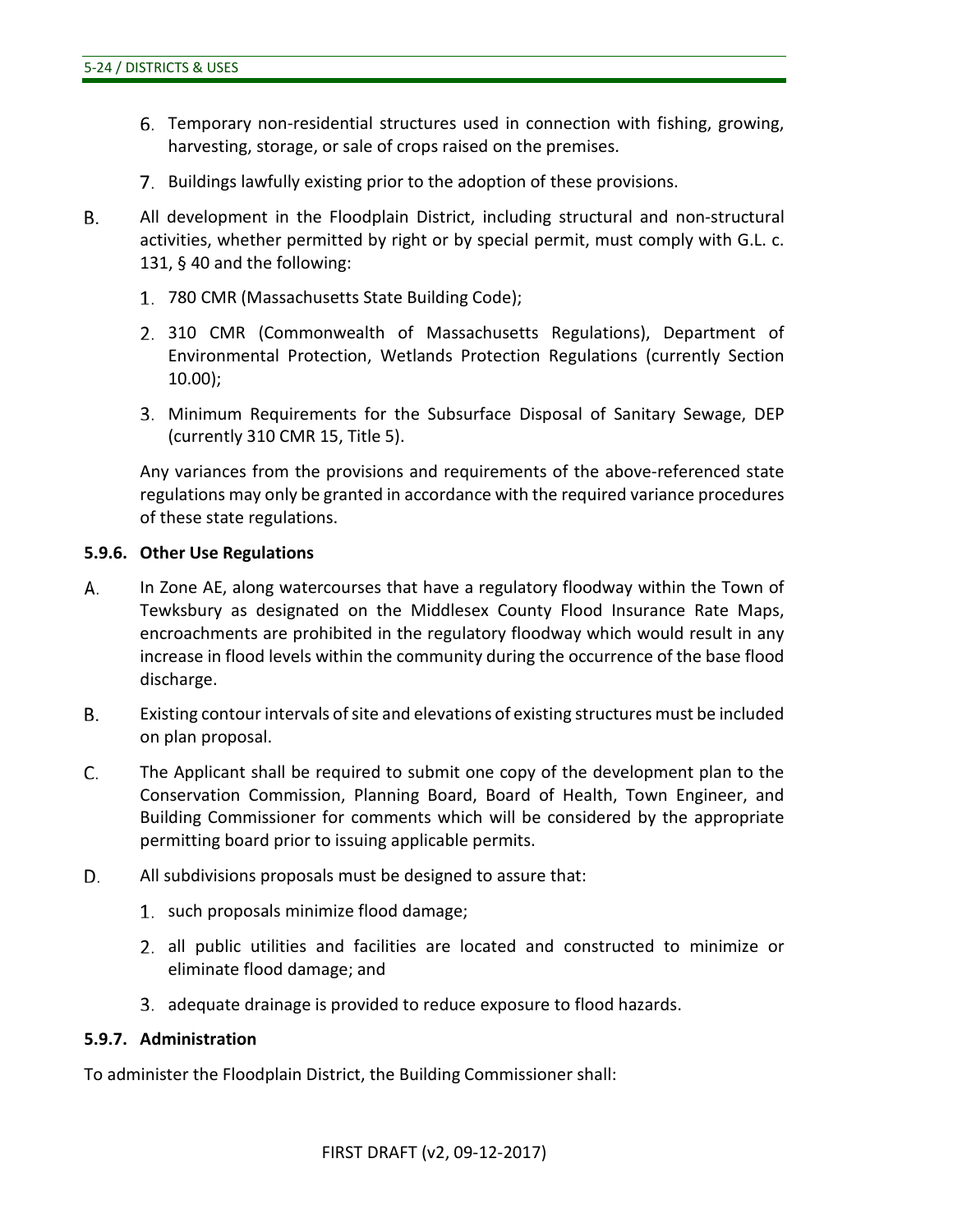- А. Review proposed development to ensure that all necessary permits have been obtained from those governmental agencies from which approval is required by federal or state law.
- В. Obtain and maintain records of:
	- 1. The elevation to which any structure has been floodproofed;
	- 2. The floodproofing certificates required under the Floodplain District;
	- Whether the structure has a basement.

# **5.10 GROUNDWATER PROTECTION DISTRICT**

# **5.10.1. Purpose**

The purpose of this Groundwater Protection District is to promote the health, safety, and general welfare of the community by ensuring an adequate quality and quantity of drinking water for the residents, institutions, and businesses of the Town of Tewksbury; preserve and protect existing and potential sources of drinking water supplies; conserve the natural resources of the town; and prevent temporary and permanent contamination of the environment.

# **5.10.2. Scope of Authority**

- А. Overlay. The Groundwater Protection District is an overlay district superimposed on the zoning districts. This overlay district shall apply to all new construction, reconstruction, or expansion of existing buildings and new or expanded uses. Applicable activities or uses in a portion of one of the underlying zoning districts which fall within the Groundwater Protection District must additionally comply with the requirements of this district. Uses prohibited in the underlying zoning districts shall not be permitted in the Groundwater Protection District.
- Location. The Groundwater Protection District shall be defined as all lands within the В. Town of Tewksbury that are delineated as Zone II on the map titled "Town of Tewksbury Zone II Delineation" and dated September 2001, which map(s), as amended from time to time, shall be kept on file with the Town Clerk, the Planning Board, the Building Commissioner, the Board of Health, and the Town Engineer.
- C. If the location of the District boundary in relation to a particular parcel is in doubt, resolution of boundary disputes shall be through a special permit application to the Planning Board. Any application for a special permit for this purpose shall be accompanied by adequate documentation as determined by the Planning Board.

The burden of proof shall be upon the owner(s) of the land to show where the bounds should be located. At the request of the owner(s), the Town may engage a professional engineer, hydrologist, geologist, or soil scientist to determine more accurately the boundaries of the district with respect to individual parcels of land, and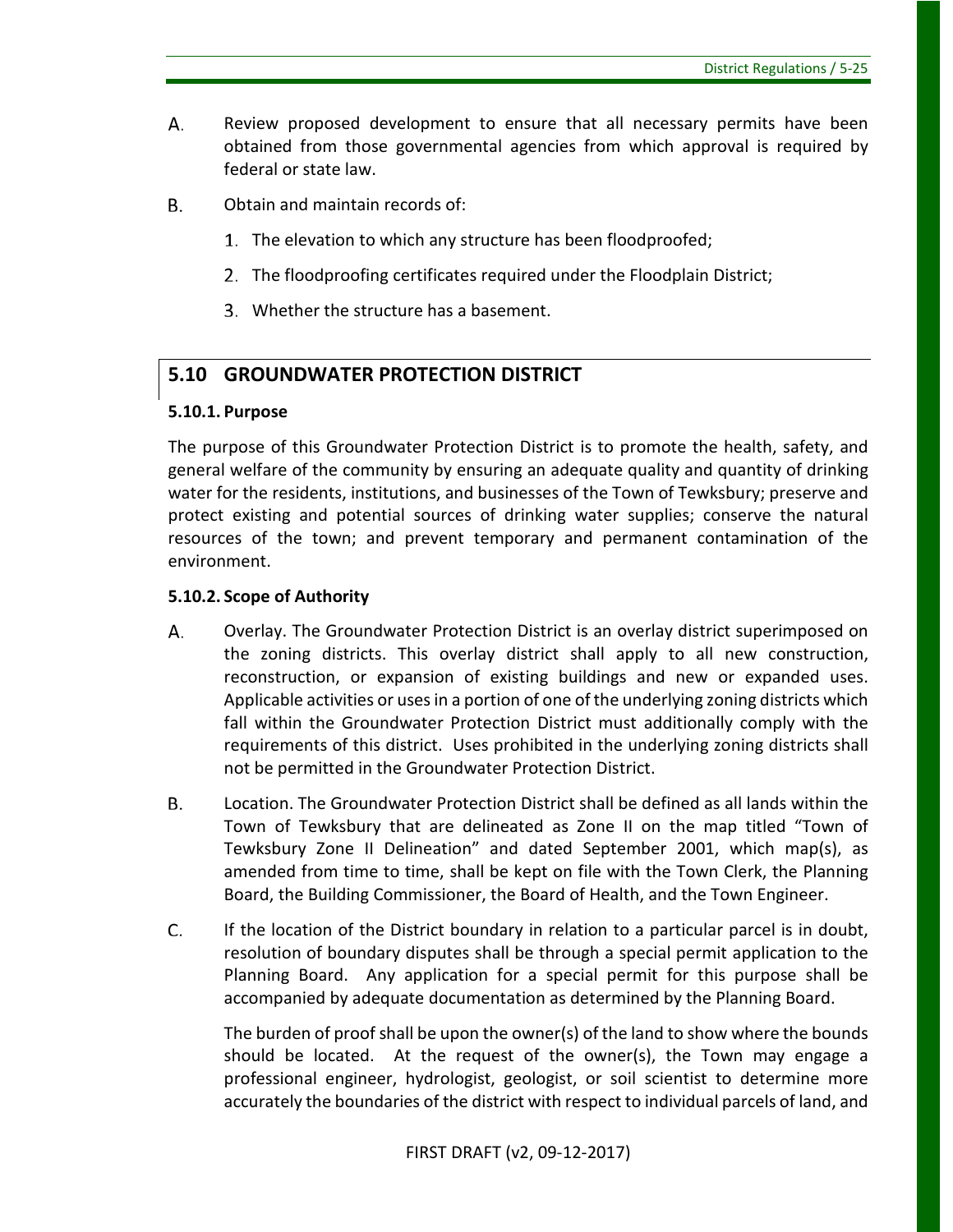may charge the owner(s) for the cost of the investigation. Any changes to the Zone II or Zone III delineation via this process must occur in conformance with the criteria set forth in 310 CMR 22.00 and must be approved by the Massachusetts Department of Environmental Protection.

#### **5.10.3. Development Regulations**

In the Groundwater Protection District, the following regulations shall apply.

- А. Permitted Uses. The following uses are permitted within the Groundwater Protection District, provided that all necessary permits, orders, or approvals required by local, state, or federal law are also obtained:
	- conservation of soil, water, plants, and wildlife;
	- 2. outdoor recreation, nature study, boating, fishing, and hunting where otherwise legally permitted;
	- 3. foot, bicycle and/or horse paths, and bridges;
	- normal operation and maintenance of existing water bodies and dams, splash boards, and other water control, supply and conservation devices;
	- maintenance, repair, and enlargement of any existing structure, subject to Section B (prohibited uses) and Section C (special permitted uses);
	- residential development, subject to Section B (prohibited uses) and Section C (special permitted uses);
	- 7. farming, gardening, nursery, conservation, forestry, harvesting, and grazing, subject to Section B (prohibited uses) and Section C (special permitted uses);
	- construction, maintenance, repair, and enlargement of drinking water supply related facilities such as, but not limited to, wells, pipelines, aqueducts, and tunnels.
	- Underground storage tanks related to these activities are not categorically permitted.
- В. Prohibited Uses. The following uses are prohibited:
	- Landfills and open dumps as defined in 310 CMR 19.006;
	- 2. Automobile graveyards and junkyards, as defined in G.L. c. 140B, §1;
	- Landfills receiving only wastewater and/or septage residuals including those approved by the Department pursuant to G.L. c. 21, §26 through 53; G.L. c. 111, §17; G.L. c. 83, §6 and 7, and regulations promulgated thereunder;
	- Facilities that generate, treat, store, or dispose of hazardous waste that are subject to G.L. c. 21C and 310 CMR 30.00, except for the following: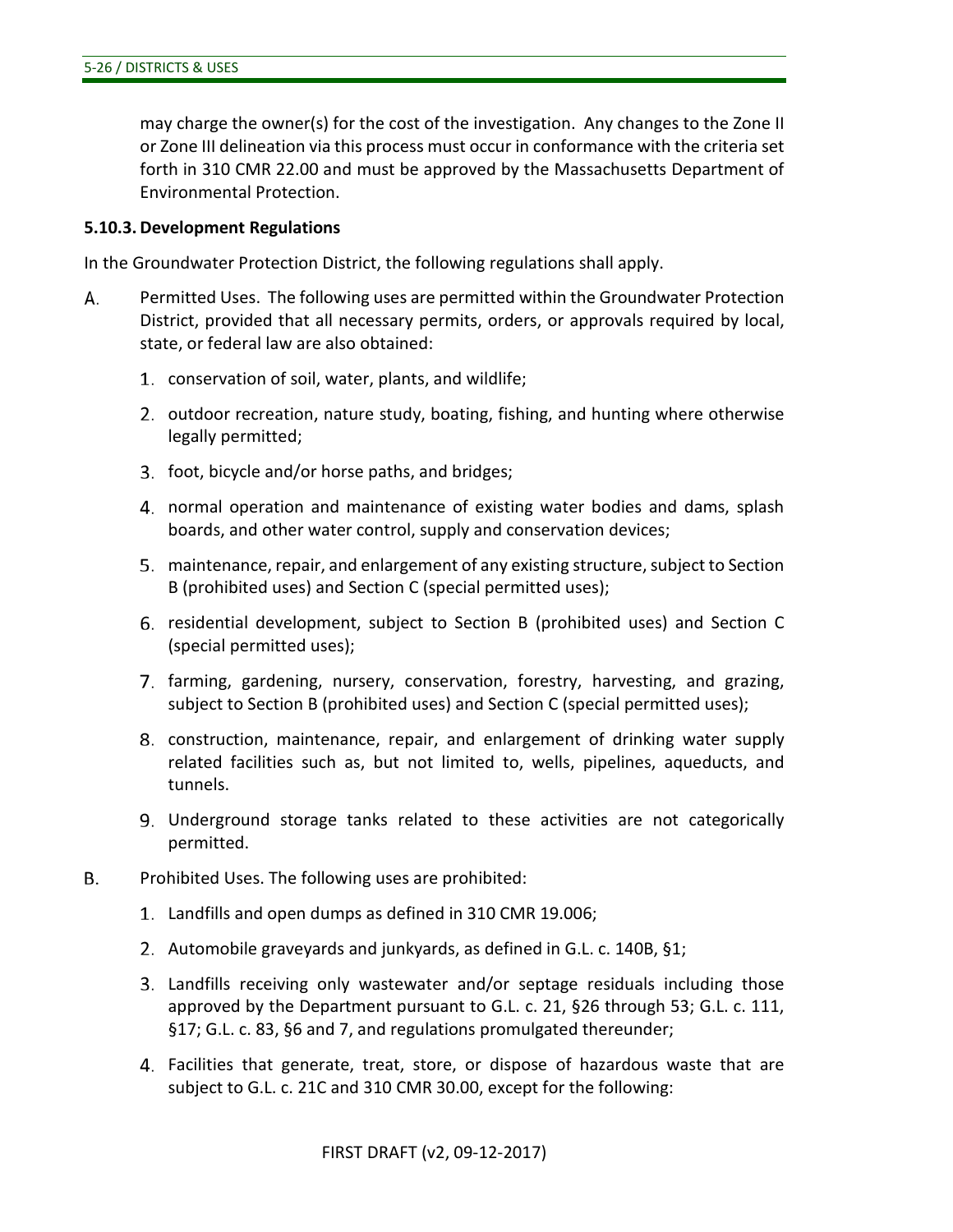- a. very small quantity generators as defined under 310 CMR 30.000;
- b. household hazardous waste centers and events under 310 CMR 30.390;
- c. waste oil retention facilities required by G.L. c. 21, § 52A; and
- d. water remediation treatment works approved by DEP for the treatment of contaminated ground or surface waters.
- Petroleum, fuel oil, and heating oil bulk stations and terminals including, but not limited to, those listed under North American Industry Classification System (NAICS) Code 454310. NAICS Codes are established by the U.S. Office of Management and Budget (OMB) and may be determined by referring to the most recent edition of the *NAICS Manual*, available from the U.S. Census Bureau;
- Storage of liquid hazardous materials, as defined in G.L. c. 21E, or liquid petroleum products unless:
	- a. Such storage is:
	- b. 310 CMR allows for the replacement of existing tanks/systems for the keeping, storage or dispensing of gasoline; and
	- c. 310 CMR exempts above-ground home heating oil systems from the containment requirement, and indoor tanks on impervious surfaces such as a basement floor, are allowed.
- 7. Storage of sludge and septage, unless such storage complies with 310 CMR 32.30 and 310 CMR 32.31;
- Storage of deicing chemicals unless such storage, including loading areas, is within a structure designed to prevent the generation and escape of contaminated runoff or leachate;
- Storage of animal manure unless covered or contained in accordance with the specifications of the Natural Resource Conservation Service;
- Earth removal, consisting of the removal of soil, loam, sand, gravel, or any other earth material (including mining activities) to within four feet of historical high groundwater as determined from monitoring wells and historical water table fluctuation data compiled by the United States Geological Survey, except for excavations for building foundations, roads, or utility works;
- 11. Discharge to the ground of non-sanitary wastewater including industrial and commercial process waste water, except:
	- a. the replacement or repair of an existing treatment works that will not result in a design capacity greater than the design capacity of the existing treatment works;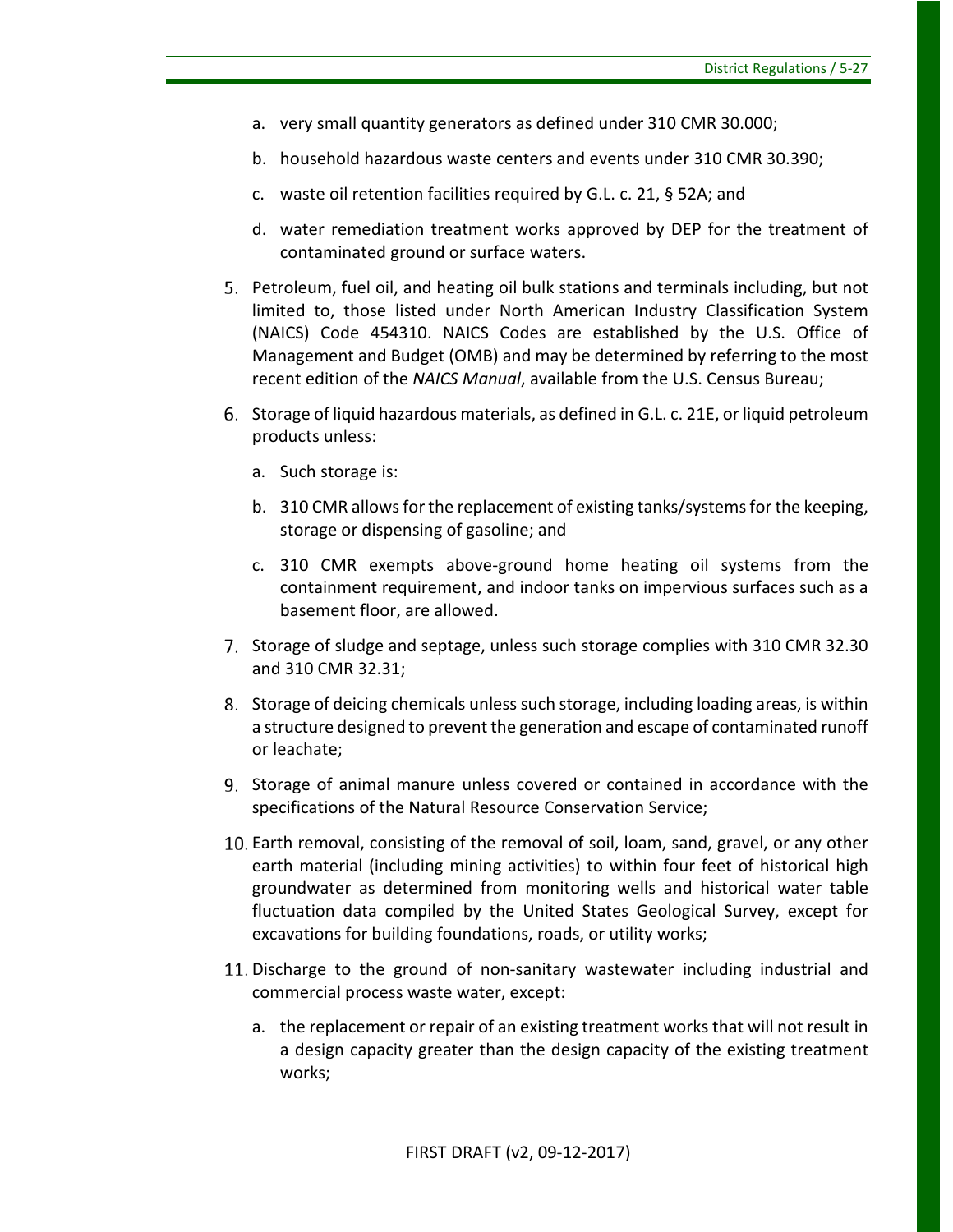- b. treatment works approved by the Department of Environmental Protection designed for the treatment of contaminated ground or surface water and operating in compliance with 314 CMR 5.05(3) or 5.05(13);
- c. publicly owned treatment works;
- 12. Stockpiling and disposal of snow and ice containing deicing chemicals brought in from outside the district;
- 13. Storage of commercial fertilizers, as defined in G.L. c. 128,  $\S$  64, unless such storage is within a structure designed to prevent the generation and escape of contaminated runoff or leachate.
- 14. The rendering impervious of greater than 15 percent or 2,500 square feet of any lot, whichever is greater, except under the special permit provisions of Subsection C below.
- C. Uses and Activities Requiring a Special Permit. The following uses and activities are permitted only upon the issuance of a special permit by the Planning Board under such conditions as they may require:
	- Enlargement or alteration of existing uses that do not conform to the Groundwater Protection District;
	- Those activities that involve the handling of toxic or hazardous materials in quantities greater than those associated with normal household use, permitted in the underlying zoning (except as prohibited under Subsection B above). These activities shall require a special permit to prevent contamination of groundwater;
	- A system of storm water management and artificial recharge of precipitation must be designed, and approved by the Planning Board to: prevent untreated discharges to wetland and surface water; preserve hydrologic conditions that closely resemble pre-development conditions; reduce or prevent flooding by managing peak discharges and volumes of runoff; minimize erosion and sedimentation; not result in significant degradation of groundwater; reduce suspended solids and other pollutants to improve water quality and provide increased protection of sensitive natural resources. These standards may be met using the following or similar best management practices:
		- a. For lots occupied, or proposed to be occupied, by single- or two-family residences, recharge shall be attained through site design that incorporates natural drainage patterns and vegetation in order to maintain predevelopment stormwater patterns and water quality to the greatest extent possible. Stormwater runoff from rooftops, driveways and other impervious surfaces shall be routed through grassed water-quality swales, as sheet flow over lawn areas, or into constructed stormwater wetlands, sand filters, organic filters and/or similar systems capable of removing nitrogen from stormwater;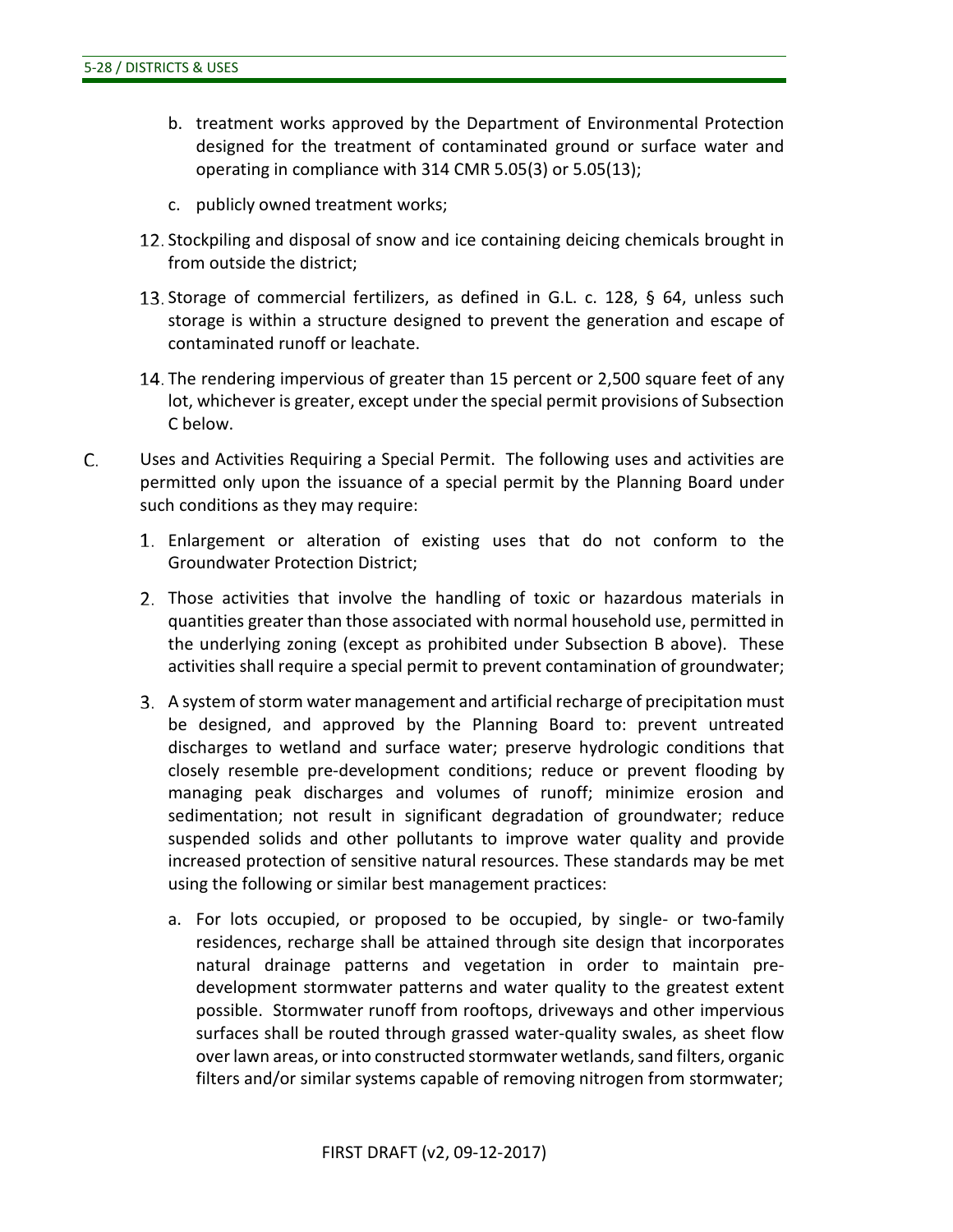- b. For lots occupied, or proposed to be occupied by other uses, a stormwater management plan shall be developed which provides for the artificial recharge of precipitation to groundwater through site design that incorporates natural drainage patterns and vegetation, and through the use of constructed (stormwater) wetlands, wet (detention) ponds, water quality swales, sand filters, organic filters, or similar site-appropriate best management practices capable of removing nitrogen and other contaminants from stormwater. The stormwater management plan shall meet the Stormwater Management Standards and technical guidance contained in the most recent version of the Massachusetts Department of Environmental Protection's Stormwater Management Handbook, for the type of use proposed, and the soil types present on the site. Such runoff shall not be discharged directly to rivers, streams, and other surface water bodies, wetlands, or vernal pools. Dry wells shall be prohibited;
- c. Except when used for roof runoff from non-galvanized roofs, all infiltration facilities (including wetlands, ponds, and swales) shall be preceded by oil, grease and sediment traps or other best management practices to facilitate control of hazardous materials spills and removal of contamination, and to avoid sedimentation of treatment and leaching facilities;
- d. All artificial recharge systems shall be maintained in full working order by the owner(s), under the provisions of an operations and maintenance plan approved by the Planning Board to ensure that systems function as designed. Artificial recharge systems shall be located at least 100 feet from drinking water wells. Any infiltration basins or trenches shall be constructed with a minimum separation of three feet between the bottom of the structure and maximum groundwater elevation. The Planning Board may allow for a reduction of this separation based upon the submittal of sufficient information so long as it would not exceed the requirements of the Department of Environmental Protection's Stormwater Management Policy in effect at the time of the application.

# **5.10.4. Administrative Procedures**

- А. The special permit granting authority under this Section 5.10 shall be the Planning Board. Submission requirements shall be in accordance with the Planning Board's Rules and Regulations and Section 3.5 of this Bylaw.
- **B.** Upon receipt of the special permit application, the Planning Board shall transmit one copy each to the Board of Health, the Conservation Commission, Fire Department, Police Department, Building Commissioner, Town Manager, Planning Board and Town Department of Public Works for their written recommendations. Each agency listed shall, within 35 days after the plan is filed, report to the Planning Board, in writing, their approval or disapproval of the subject application. In the event of disapproval,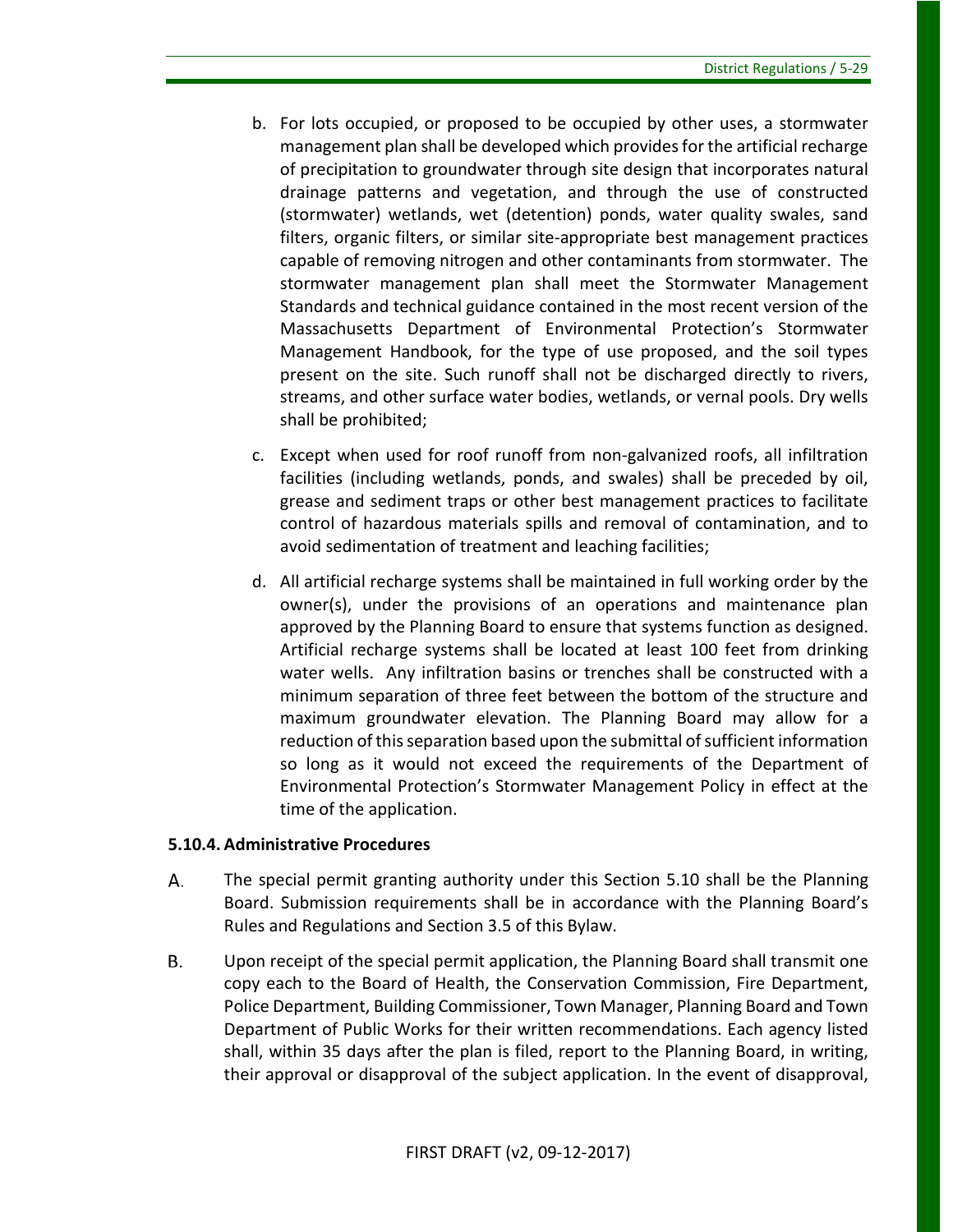the agencies shall make specific findings and reasons therefore, and, where possible, shall make recommendations for the adjustment thereof.

- C. The Planning Board may grant a special permit if it determines, in conjunction with the Board of Health, the Conservation Commission, and the Department of Public Works, that the requirements of this Section 5.10 are met, provided that the Board finds that the proposed use meets the following standards, those specified in Section 5.10.3, and any regulations or guidelines adopted by the Board. The proposed use must:
	- In no way, during construction or thereafter, adversely affect the existing or potential quality of quantity of water that is available in the Groundwater Protection District; and
	- 2. Be designed to avoid substantial disturbance of the soils, topography, drainage, vegetation, and other water-related natural characteristics of the site to be developed.
- D. The Planning Board shall not grant a special permit under this Section 5.10 unless the petitioner's application materials include, in the Board's opinion, sufficiently detailed, definite, and credible information to support positive findings in relation to the standards given in this section. The Planning Board shall document the basis for any departures from the recommendations of the other town boards or agencies in its decision.

# **5.11 MARIJUANA DISPENSARY OVERLAY DISTRICT[11](#page-51-0)**

#### **5.11.1. Purpose**

- А. To provide for the establishment of Registered Marijuana Dispensaries in appropriate places and under strict conditions in accordance with the passage of Chapter 369 of the Acts of 2012, An Act for the Humanitarian Medical Use of Marijuana.
- **B.** To minimize the adverse impacts of Registered Marijuana Dispensaries on adjacent properties, residential neighborhoods, schools, and other places where children congregate, and other potentially incompatible land uses.
- C. To regulate the siting, design, placement, security, safety, monitoring, modification, and removal of Registered Marijuana Dispensaries.

# **5.11.2. District Boundaries**

 $\overline{a}$ 

The boundaries of the Marijuana Dispensary Overlay District shall be as shown on the Zoning Map under Section 4.2.

<span id="page-51-0"></span><sup>11</sup> We do not have a boundary file (GIS) for this district. It has to be on the Zoning Map.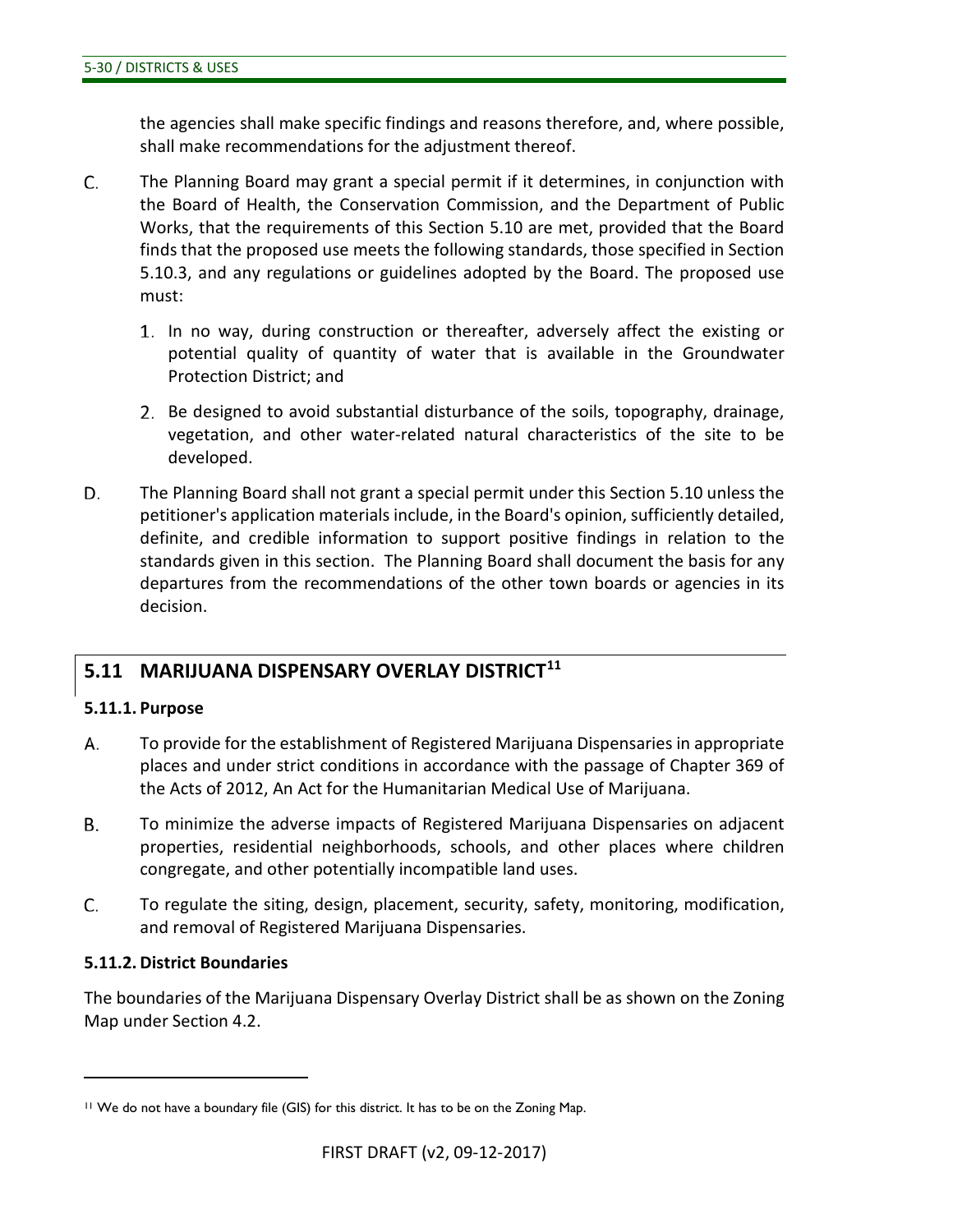# **5.11.3. Applicability**

- Unless exempt as an agricultural use under G.L. c. 40A, § 3, the cultivation, production, А. processing, assembly, packaging, retail or wholesale sale trade, distribution, or dispensing of marijuana for medical use is prohibited unless authorized under a Special Permit from the Planning Board under this Section 6.11.
- **B.** Nothing in this Bylaw shall be construed to supersede federal and state laws governing the sale and distribution of narcotic drugs.

#### **5.11.4. General Requirements and Conditions for all Registered Marijuana Dispensaries.**

- А. Only one non-exempt Registered Marijuana Dispensary shall be allowed in Town of Tewksbury and it shall be contained within a building or structure.
- **B.** No Registered Marijuana Dispensary shall be located within 1,200 feet of any school, church, child care center, or other location where children generally congregate, provided these facilities existed in their current location prior to the effective date of this Bylaw.
- C. No Registered Marijuana Dispensary shall have a gross floor area in excess of 5,000 square feet.
- D. A Registered Marijuana Dispensary may not be located in buildings that contain any medical doctor's office or the offices of any other professional practitioner authorized to prescribe the use of medical marijuana.
- E. The hour of operation of Registered Marijuana Dispensaries shall be set by the Planning Board, but in no event shall they be open or operating between the hours of 8:00 PM and 8:00 AM.
- F. No smoking, burning. or consumption of any product containing marijuana or marijuana-related products shall be permitted on the premises of a Registered Marijuana Dispensary.
- G. No Registered Marijuana Dispensary shall be located inside a building containing residential units, including transient housing such as motels, hotels and dormitories, or inside a movable or mobile vehicle such as a van or truck.
- H. Signage for the Registered Marijuana Dispensary shall include the following language: "Registration card issued by the Massachusetts Department of Public Health required." The required text shall be a minimum of two inches in height.
- $\mathsf{L}$ Registered Marijuana Dispensaries shall provide the Tewksbury Police Department, Building Commissioner, and the Planning Board with the names, phone numbers and email addresses of all management staff and keyholders to whom one can provide notice if there are operating problems associated with the dispensary.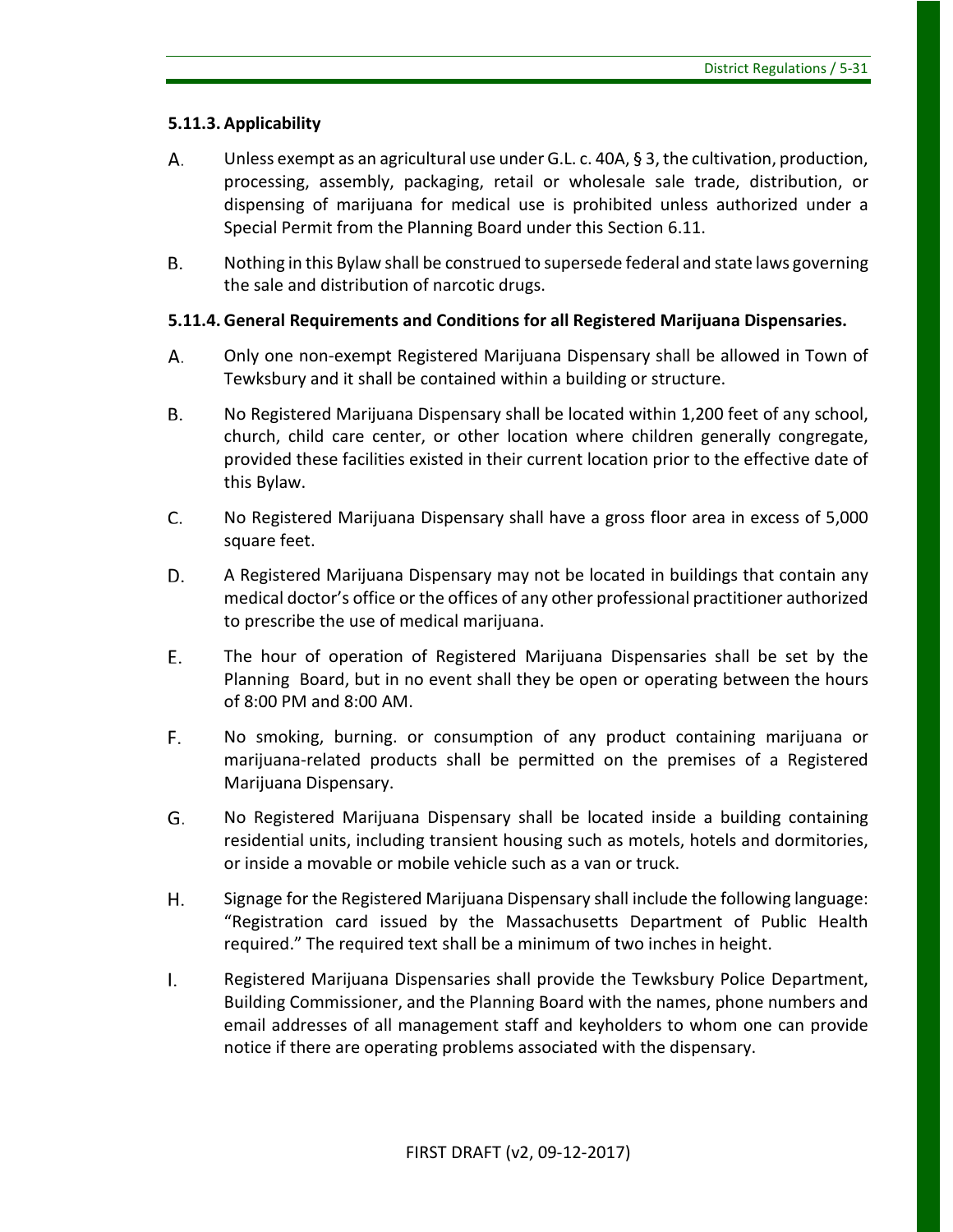#### **5.11.5. Special Permit Requirements**

- А. A Registered Marijuana Dispensary may only be allowed by special permit from the Planning Board acting in accordance with Section 3.5 of this Bylaw and G.L. c. 40A, § 9, subject to the following statements, regulations, requirements, conditions and limitations.
- A special permit for a Registered Marijuana Dispensary shall be limited to one or more **B.** of the following uses that shall be prescribed by the Planning Board:
	- cultivation of Marijuana for Medical Use (horticulture) [special permit not required for sites meeting agricultural exemption standards found in G.L. c. 40A, § 3];
	- processing and packaging of Marijuana for Medical Use, including Marijuana that is in the form of smoking materials, food products, oils, aerosols, ointments, and other products;
	- retail sale or distribution of Marijuana for Medical Use to Qualifying Patients;
	- wholesale sale of Marijuana for Medical Use to other Registered Marijuana Dispensaries located in Town or in another municipality in Massachusetts.
- C. In addition to the application requirements normally required for a special permit under Section 3.5, a special permit application for a Registered Marijuana Dispensary shall include the following:
	- 1. the name and address of each owner of the dispensary;
	- 2. copies of all required licenses and permits issued to the applicant by the Commonwealth of Massachusetts and any of its agencies for the dispensary;
	- evidence of the Applicant's right to use the site for the dispensary, such as a deed, or lease;
	- if the Applicant is a business organization, a statement under oath disclosing all of its owners, shareholders, partners, members, managers, directors, officers, or other similarly-situated individuals and entities and their addresses. If any of the above are entities rather than persons, the Applicant must disclose the identity of the owners of such entities until the disclosure contains the names of individuals;
	- a certified list of all parties in interest entitled to notice of the hearing for the special permit application, taken from the most recent tax list of the town and certified by the Town Assessor;
	- Proposed security measures for the Registered Marijuana Dispensary, including lighting, fencing, gates and alarms, etc., to ensure the safety of persons and to protect the premises from theft. These security measures shall be reviewed and approved by the Police Chief and Fire Chief or their designees.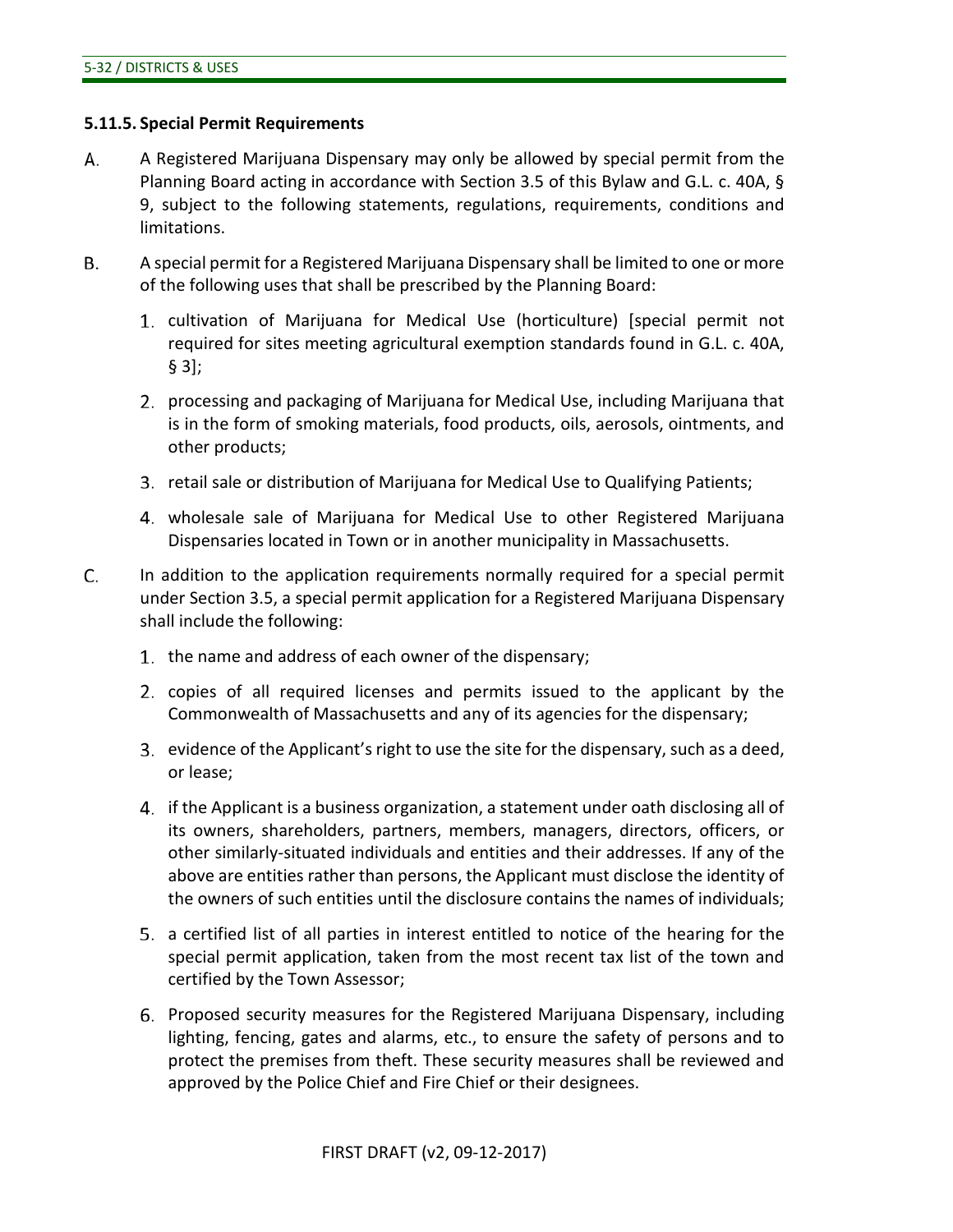- D. Mandatory Findings. The Planning Board shall not issue a special permit for a Registered Marijuana Dispensary unless it finds that:
	- 1. the dispensary is designed to minimize any adverse visual or economic impacts on abutters and other parties in interest, as defined in M.G.L. c. 40A, §11;
	- 2. the dispensary is fully permitted by all applicable agencies of the Commonwealth of Massachusetts and is in compliance with all applicable state laws and regulations; and
	- the applicant has satisfied all of the conditions and requirements of this Section 6.11.

# **5.11.6. Annual Reporting**

Each Registered Marijuana Dispensary permitted under this Bylaw shall as a condition of its special permit file an annual report to and appear before the Planning Board and the Town Clerk no later than January 31st, providing a copy of all current applicable state licenses required under 105 CMR 725.000 for the dispensary and/or its owners and demonstrate continued compliance with the conditions of the Special Permit.

# **5.11.7. Duration of Special Permit**

- А. A special permit granted under this Section shall have a term limited to the duration of the applicant's ownership of Registered Marijuana Dispensary at the premises. A special permit may be transferred only with the approval of the Planning Board in the form of an amendment to the special permit with all information required in this Section 6.11.
- В. Any violation of this Section 6.11 or any other state regulations or state laws shall be grounds for revocation of a special permit issued under this Section.

# **5.11.8. Abandonment or Discontinuance of Use**

- А. A special permit shall lapse if not exercised within one year of grant of special permit.
- В. A Registered Marijuana Dispensary shall be required to remove all material, plants equipment and other paraphernalia:
	- 1. prior to surrendering its state issued licenses or permits; or
	- 2. within six months of ceasing operations; whichever comes first.
- C. In the event the property ceases to be actively used as a Registered Marijuana Dispensary and/or any other allowed use under this bylaw, any and all signs identifying or promoting the property for such uses shall be immediately removed. This shall include exterior and interior signs visible to the public. Should said signage fail to be removed within thirty (30) calendar days, the Town, or its designee shall have the right to enter upon the property and takes such actions as are necessary to remove, cover, or otherwise render any such signage non-visible to the public. The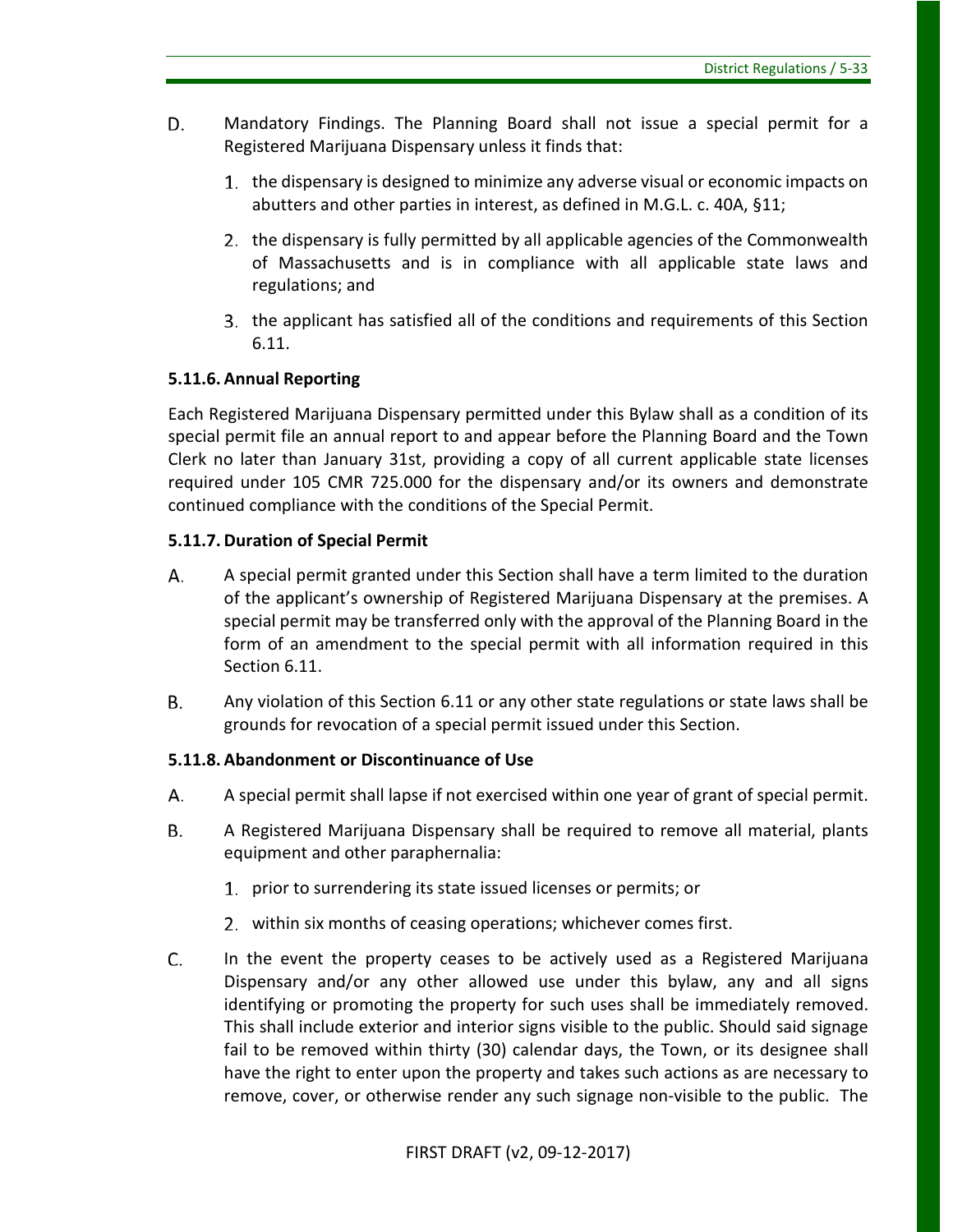Town shall not be responsible for any damage cause to the property in association with carrying said actions. Any costs incurred by the Town for such actions shall be the responsibility of the property owner.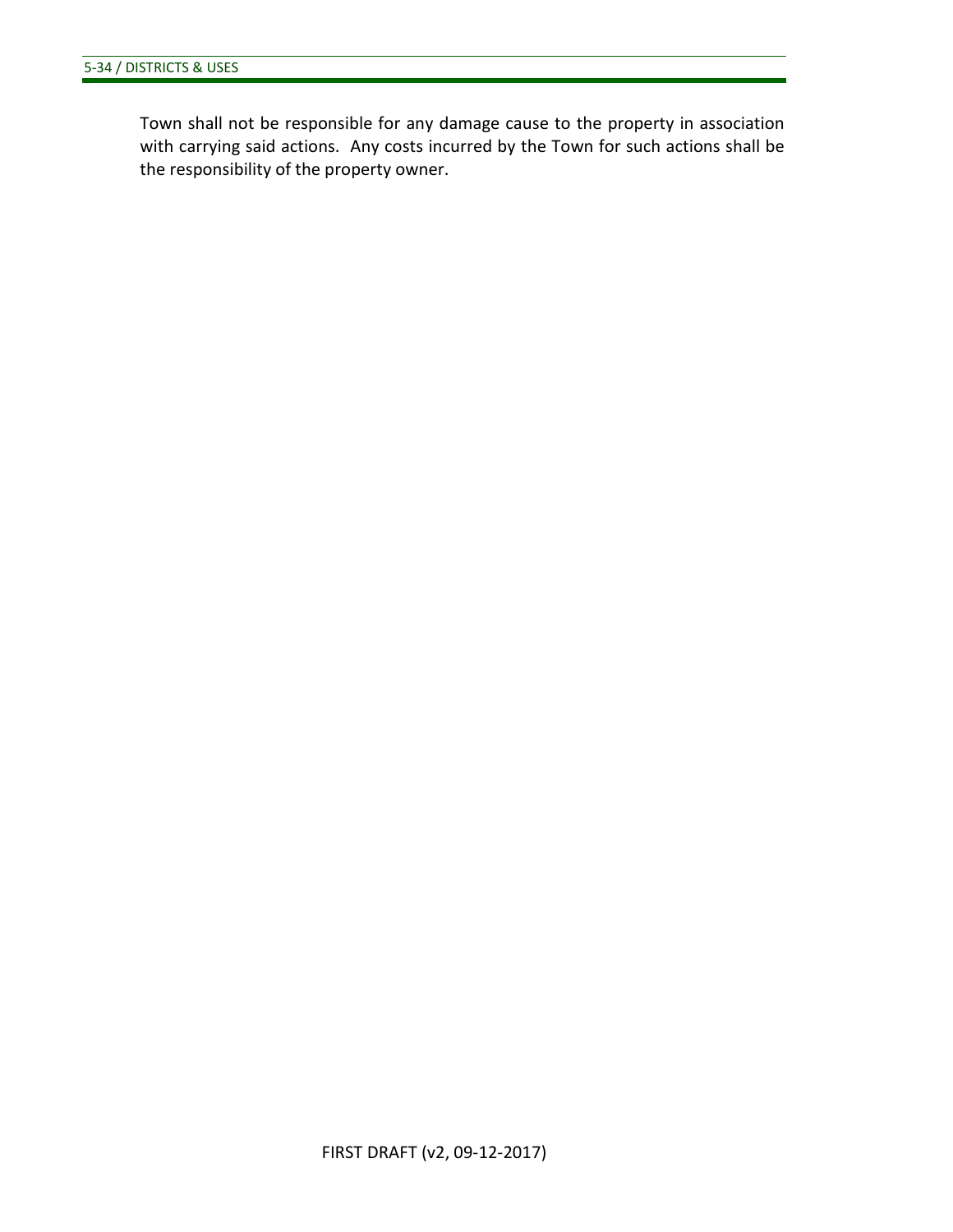# **6. SITE DEVELOPMENT STANDARDS**

# **6.1 OFF-STREET PARKING AND LOADING AREA REQUIREMENTS**

# **6.1.1. Purposes**

The purposes of this Section 6.1 are to:

- А. Provide for safe and convenient vehicular parking areas and delivery areas; and
- **B.** Promote safety for pedestrians, bicyclists, motor vehicle occupants, and property and business owners.

# **6.1.2. Applicability**

- А. Required Parking. No building or structure shall be located upon any lot and no activity shall be conducted upon any lot unless the required parking facilities are provided on site in accordance with this section.
- В. Change of use. The use of any land or structure shall not be changed from a use described in one section of the Schedule of Uses to a use described in another section of the Schedule nor shall any net floor area of the building be increased in any manner unless the number of parking spaces for the new use are provided.
- C. Undetermined uses. In the case where the use of the building(s) has not been determined at the time of application for a building permit or special permit, the parking requirements applicable to the most intensive use allowed in the zoning district where the undetermined use is to be located such undetermined use is to be located, shall apply.

# **6.1.3. Off-Street Parking Requirements**

- А. Minimum Number of Spaces. The minimum number of off-street parking spaces shall be provided in accordance with the Table of Parking Requirements below, except where determined otherwise by the bylaw.
- Β. Parking for Unspecified Uses. Off-street parking requirements for a use not specifically listed below shall be as determined by the Building Commissioner based on a listed use of similar characteristics of parking demand generation.
- C. Parking a Greater Distance Than 500 Feet. Parking spaces located more than 500 feet from the building entrances they serve shall not be counted toward meeting the parking requirements unless the Planning Board determines that circumstances justify the inclusion of this parking in meeting the minimum parking requirements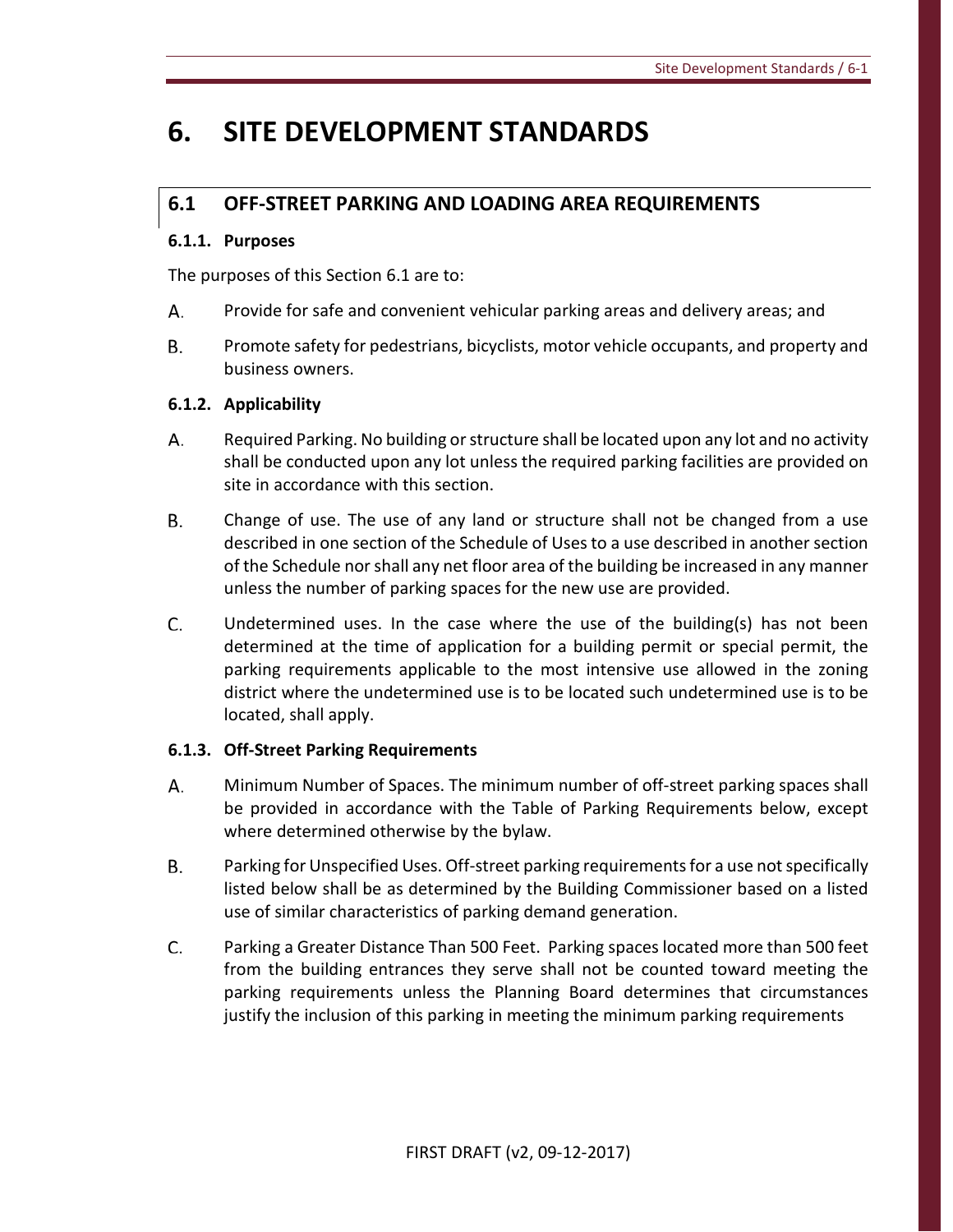#### **TABLE OF PARKING REQUIREMENTS**

| <b>PRINCIPAL USE</b>                                 | <b>REQUIRED SPACES</b>                             |
|------------------------------------------------------|----------------------------------------------------|
| A. RESIDENTIAL USES                                  |                                                    |
| 1. Single-family dwelling                            | Three (3) spaces for each dwelling unit, one (1)   |
|                                                      | of which may be covered                            |
| 2. Two-family dwelling                               | Three (3) spaces for each dwelling unit, one (1)   |
|                                                      | of which may be covered                            |
| 3. Multi-family dwelling, including 55 + dwellings   | Two (2) spaces for each dwelling unit              |
| 4. Assisted living facility, long-term care facility | 1 space/employee on the largest shift; plus        |
|                                                      | 1 space/visiting staff person; plus                |
|                                                      | 1 space/number of residents the facility is        |
|                                                      | licensed to serve divided by 2                     |
| 5. Continuing care retirement                        | As set forth in Section 7400 <sup>12</sup>         |
| 6. Independent living facility                       | As set forth in Section 7400 <sup>13</sup>         |
| 7. Cluster Development                               | Two (2) spaces for each dwelling unit              |
| <b>B. EXEMPT AND INSTITUTIONAL USES</b>              |                                                    |
| 1. Religious Institutions                            | One (1) space for every three (3) seats            |
| 2. Educational uses on land owned or leased by       | One (1) space for each staff position, plus one    |
| the Commonwealth or any of its agencies,             | (1) space for each five (5) persons of rated       |
| subdivisions or bodies politic or by a religious     | capacity of the largest auditorium, plus one (1)   |
| sect or denomination, or by a nonprofit              | space for each student vehicle which can be        |
| educational corporation                              | expected at any time on the premises               |
| 3. Child care facility in a new or an existing       | One (1) space for every four (4) children plus one |
| building                                             | (1) space for every employee on the largest shift  |
| 4. Use of land for the primary purpose of            | Not applicable <sup>14</sup>                       |
| agriculture, horticulture, floriculture, or          |                                                    |
| viticulture on a parcel of more than five acres in   |                                                    |
| area                                                 |                                                    |
| 5. Facilities for the sale of produce, and wine and  | One (1) space for each two hundred (200') feet     |
| dairy products on exempt agricultural sites          | of gross floor area if customers are served in a   |
|                                                      | structure                                          |
| 6. Cemeteries, private                               | As determined by the Planning Board                |
| 7. Municipal parks and playgrounds                   | As determined by the Planning Board                |
| 8. Other municipal facilities                        | As determined by the Planning Board                |

<span id="page-57-0"></span><sup>&</sup>lt;sup>12</sup> There are no requirements listed in Sec. 7400.

<span id="page-57-1"></span><sup>&</sup>lt;sup>13</sup> No requirements listed in Section 7400 and it refers back to Section 5100 which also has no requirements and refers to Section 7400.

<span id="page-57-2"></span><sup>14</sup> Why have uses listed that don't have a parking requirement? See 13-15 in Commercial as well.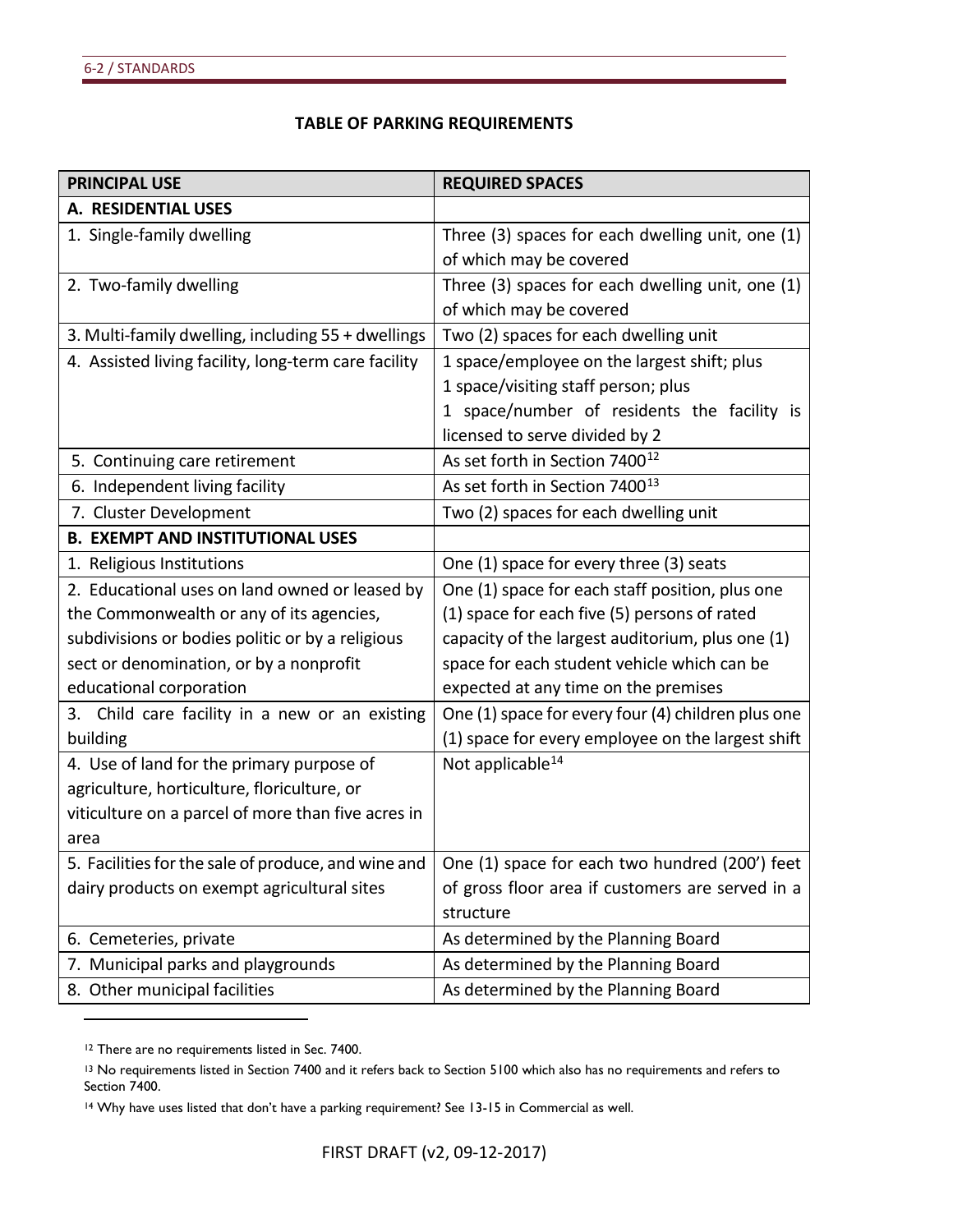| <b>PRINCIPAL USE</b>                               | <b>REQUIRED SPACES</b>                              |
|----------------------------------------------------|-----------------------------------------------------|
| 9. Hospitals                                       | As determined by the Planning Board                 |
| <b>C. COMMERCIAL USES</b>                          |                                                     |
| Nonexempt farm stand for wholesale or<br>1.        | Up to ten (10), as may be determined by the         |
| retail sale of products                            | <b>Planning Board</b>                               |
| Nonexempt educational use<br>2.                    | One (1) space for each staff position, plus one (1) |
|                                                    | space for each five (5) persons of rated capacity   |
|                                                    | of the largest auditorium, plus one (1) space for   |
|                                                    | each student vehicle which can be expected at       |
|                                                    | any time on the premises                            |
| Animal clinic or hospital; kennel<br>3.            | One (1) space for each two hundred (200') feet      |
|                                                    | of gross floor area                                 |
| Personal service establishment<br>4.               | One (1) space for each two hundred (200') feet      |
|                                                    | of gross floor area                                 |
| Funeral home<br>5.                                 | One (1) space for every three (3) seats plus one    |
|                                                    | (1) space for every employee on the largest         |
|                                                    | shift                                               |
| Hotel/motel<br>6.                                  | One (1) space for each sleeping unit, plus one      |
|                                                    | (1) space for each employee on the largest shift    |
| <b>Bed and Breakfast</b><br>7.                     | One (1) space for each sleeping unit, plus two      |
|                                                    | (2) spaces for the dwelling unit                    |
| <b>Retail sales</b><br>8.                          | 5 spaces/1000 square feet for the first 10,000      |
|                                                    | sq. ft. of gross floor area; plus                   |
|                                                    | 2.5 spaces/1000 square feet of gross floor area     |
|                                                    | between 10,001 sq. ft. and 25,000 sq. ft.; plus     |
|                                                    | 2 spaces/1000 sq. ft. of gross floor area over      |
|                                                    | 25,000 sq. ft.0                                     |
| 9. Motor vehicle, motorcycle, trailer,             | One (1) space for each two hundred (200') feet      |
| snowmobile, or boat sales and rental               | of gross floor area                                 |
| Motor vehicle general and body repair<br>10.       | Three (3) spaces for each service bay, plus one     |
| services                                           | (1) space for each employee on the largest shift    |
| Motor vehicle light service supplying fuel,<br>12. | Three (3) spaces for each service bay, plus one     |
| oil, lubrications, washing and minor repair.       | (1) space for each employee on the largest shift    |
| 13.<br>Car wash                                    | Not applicable <sup>15</sup>                        |
| Garage for automotive storage<br>14.               | Not applicable <sup>16</sup>                        |
| Limousine or Taxicab business<br>15.               | Not applicable <sup>17</sup>                        |

<span id="page-58-0"></span><sup>15</sup> Why include this?

<span id="page-58-1"></span><sup>16</sup> Ditto

<span id="page-58-2"></span><sup>17</sup> Ditto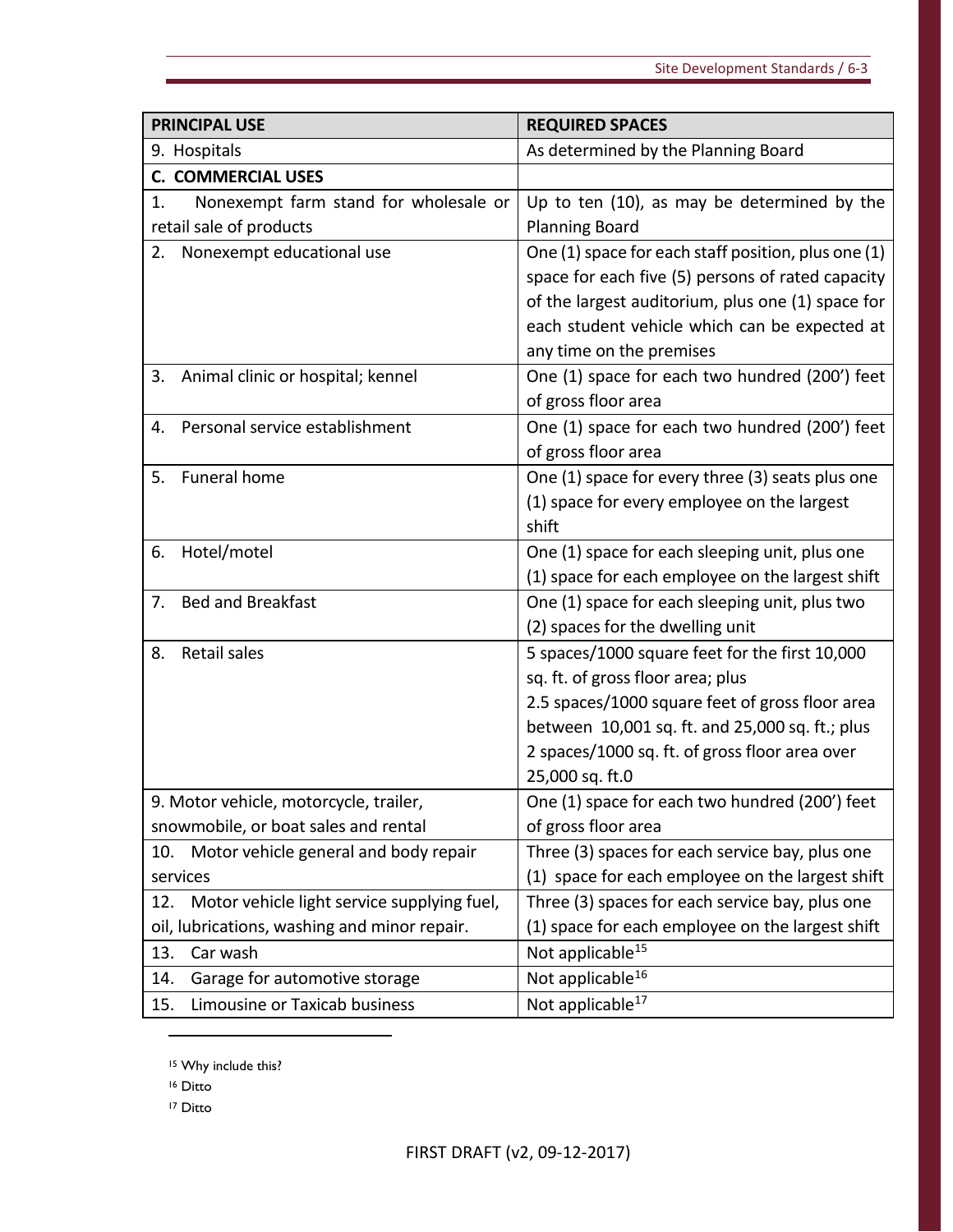| <b>PRINCIPAL USE</b>                                                    | <b>REQUIRED SPACES</b>                                                                          |
|-------------------------------------------------------------------------|-------------------------------------------------------------------------------------------------|
| 16.<br>Automotive stereo system installations                           | One (1) space for each two hundred (200') feet                                                  |
|                                                                         | of gross floor area                                                                             |
| 17.<br>Restaurant                                                       | One (1) space for every two and one half (21/2)                                                 |
|                                                                         | seats plus one (1) space for every employee on                                                  |
|                                                                         | the largest shift                                                                               |
| Restaurant, fast-food or drive-in<br>18.                                | One (1) space for each two hundred (200') feet                                                  |
|                                                                         | of gross floor area                                                                             |
|                                                                         |                                                                                                 |
| Business or professional office<br>19.                                  | A minimum of One (1) space for each three                                                       |
|                                                                         | hundred (300') feet of gross floor area                                                         |
| Freestanding ATM or kiosk for public use<br>20.                         | Not applicable <sup>18</sup>                                                                    |
| 21.<br>Adult day care                                                   | One (1) space for every four (4) adults plus one                                                |
|                                                                         | (1) space for every employee on the largest                                                     |
|                                                                         | shift <sup>19</sup>                                                                             |
| Indoor commercial recreation<br>22.                                     | One (1) space for each two hundred (200') feet                                                  |
|                                                                         | of gross floor area                                                                             |
| 23.<br>Outdoor commercial recreation                                    | As determined by the Planning Board                                                             |
| Membership club, civic, social,<br>24.                                  | One (1) space for every three (3) seats plus one                                                |
| professional or fraternal organization                                  | (1) space for every employee on the largest                                                     |
|                                                                         | shift                                                                                           |
| Adult use establishment<br>25.                                          | One (1) space for every three (3) seats plus one                                                |
|                                                                         | (1) space for every employee on the largest                                                     |
|                                                                         | shift                                                                                           |
| 26.<br><b>Wireless Communications Facility</b>                          | One (1) space                                                                                   |
| Airport, airfield or airstrip<br>27.                                    | Not applicable                                                                                  |
| Mobile parked food service<br>28.                                       | Not applicable                                                                                  |
| 29.<br>Itinerant roadside vending                                       | Not applicable                                                                                  |
| Nursing or convalescent home<br>30.                                     | One (1) space for each two (2) beds, plus one                                                   |
|                                                                         | (1) space for each employee on the largest shift                                                |
| <b>D. INDUSTRIAL USES</b>                                               |                                                                                                 |
| 1. Removal of loam, sand or gravel                                      | Not applicable                                                                                  |
| 2. Research laboratories, manufacture of                                | One (1) space for each two thousand (2,000)                                                     |
| equipment, electronics industry, assembling of<br>electrical appliances | square feet of gross floor area for the first<br>twenty thousand (20,000) square feet plus, one |
|                                                                         |                                                                                                 |

<span id="page-59-0"></span><sup>18</sup> Ditto

<span id="page-59-1"></span><sup>&</sup>lt;sup>19</sup> This requirement is in conflict with the parking requirement for Adult Day Care found in Section 7400. Which requirement does the Town want to use?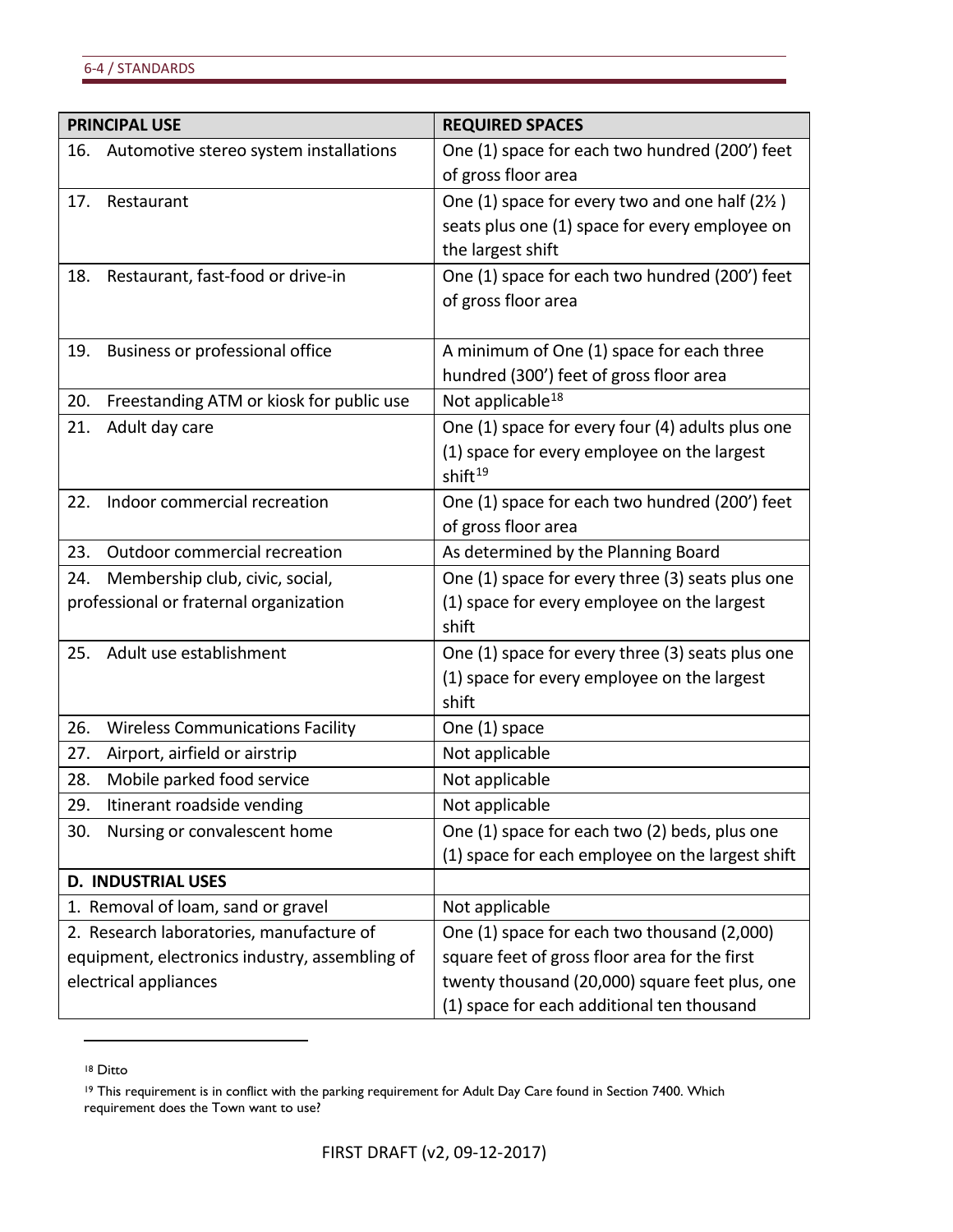| <b>PRINCIPAL USE</b>                               | <b>REQUIRED SPACES</b>                           |
|----------------------------------------------------|--------------------------------------------------|
|                                                    | (10,000) square feet of gross floor area and one |
|                                                    | (1) space per employee on the largest shift      |
| 3.<br>Manufacturing, including but not limited to, | One (1) space for each two thousand (2,000)      |
| welding shops, machine shops, stone or             | square feet of gross floor area for the first    |
| monument works and ceramic products                | twenty thousand (20,000) square feet plus, one   |
| manufactured kilns wholesale, warehouse, self-     | (1) space for each additional ten thousand       |
| storage, mini-warehouse, or distribution facility. | (10,000) square feet of gross floor area and one |
|                                                    | (1) space per employee on the largest shift      |
| Sale of products at retail manufactured on<br>4.   | One (1) space for each two hundred (200') feet   |
| the premises                                       | of gross floor area devoted to retail            |
| 5.<br>Heating fuel storage and sales               | As determined by the Planning Board              |
| 6.<br>Contractor's yard                            | As determined by the Planning Board              |
| Junkyard or automobile salvage yard<br>7.          | Not applicable                                   |
| 8.<br>Transportation or freight terminal           | As determined by the Planning Board              |
| 9.<br>Truck stop                                   | Not applicable                                   |

# **6.1.4. Mixed Use Requirements**

In the case of mixed uses, the requirements shall be the sum of the requirement calculated separately for each area of use, so that adequate space shall be provided to accommodate the cars of all persons on the premises at any one time. Parking spaces for one use shall not be considered as providing the required spaces for any other use, except when it can be clearly demonstrated that the need for parking occurs at different times in accordance with Section 6.1.6.B.

# **6.1.5. Parking Requirement Relief**

An applicant may request relief from the parking requirements of this Section from the Planning Board. The Board, by special permit, may authorize a decrease in the number of parking spaces required to be constructed provided that:

- А. The decrease in the number of parking spaces is no more than 30% of the total number of spaces required. The number of parking spaces approved for a decrease shall be set aside and shall not be required to be immediately construction. Such spaces shall be labeled as "Reserve Parking" on the site plan.
- Any such decrease in the number of required parking spaces shall be based upon **B.** documentation of a special nature of a use or building.
- C. The parking spaces labeled "Reserve Parking" on the site plan shall be properly designed as an integral part of the overall parking layout, located on land suitable for parking development and in no case located within an area counted as buffer, parking setback or open space.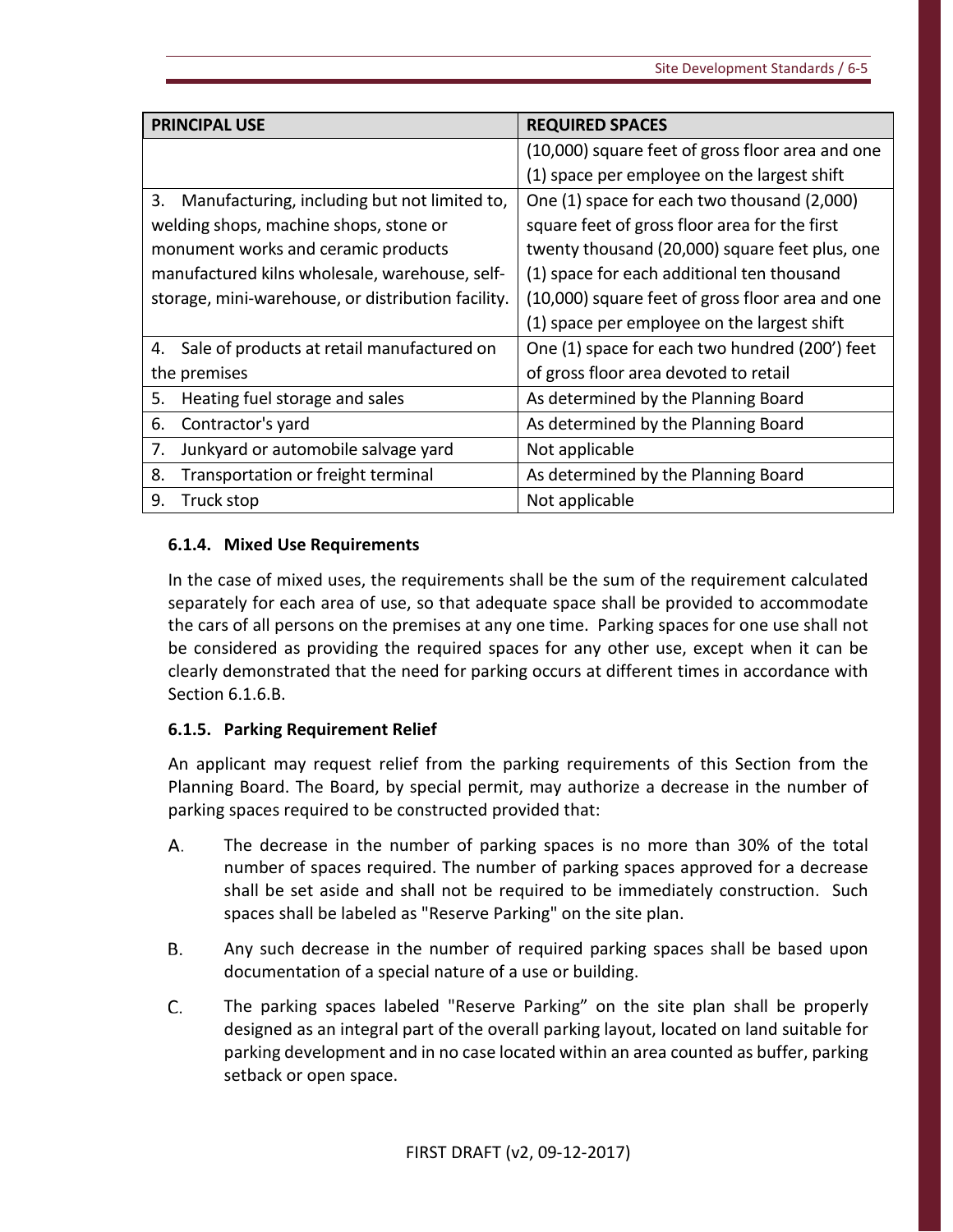- D. The decrease in the number of required spaces will not create undue congestion or traffic hazards and that relief may be granted without substantial detriment to the neighborhood and without derogating from the intent and purpose of this Bylaw.
- Е. If, at any time after the Certificate of Occupancy is issued for the building or use, the Building Commissioner determines that additional parking spaces are needed, the Commissioner shall notify the Planning Board, in writing, of that finding and the Planning Board may require that all or any portion of the spaces shown on the approved site plan as "Reserve Parking" be constructed.

#### **6.1.6. Remote or Shared Parking**

The Planning Board may grant a special permit for either nonresidential remote parking or nonresidential shared parking based on the following criteria:

- А. Remote Parking
	- The property to be used for remote parking shall be owned or leased by the owner of the use being served by the remote parking, or the owner shall have a written agreement allowing for the remote parking to be used for the use served. Any written agreement shall be subject to approval by the Planning Board.
	- Except where valet parking or other transportation between the subject use and the remote parking is provided, the maximum distance between the site of the use and the remote parking shall be 600 feet.
	- The remote parking area and access from the remote parking area to the site of the use shall have reasonable and safe access at all hours the remote parking area is in use.
	- The remote parking area shall be located on non-residentially zoned property.
- **B.** Shared Parking
	- Shared spaces shall be available to jointly serve two or more uses on the same site that are not normally open or used during the same time or uses that do not have overlapping peak parking demands. The applicant shall show that peak parking demand, operating hours, and other similar factors for the uses justify the approval of shared space.
	- 2. Not more than 50 percent of the parking spaces serving the use or facility shall be counted as shared spaces.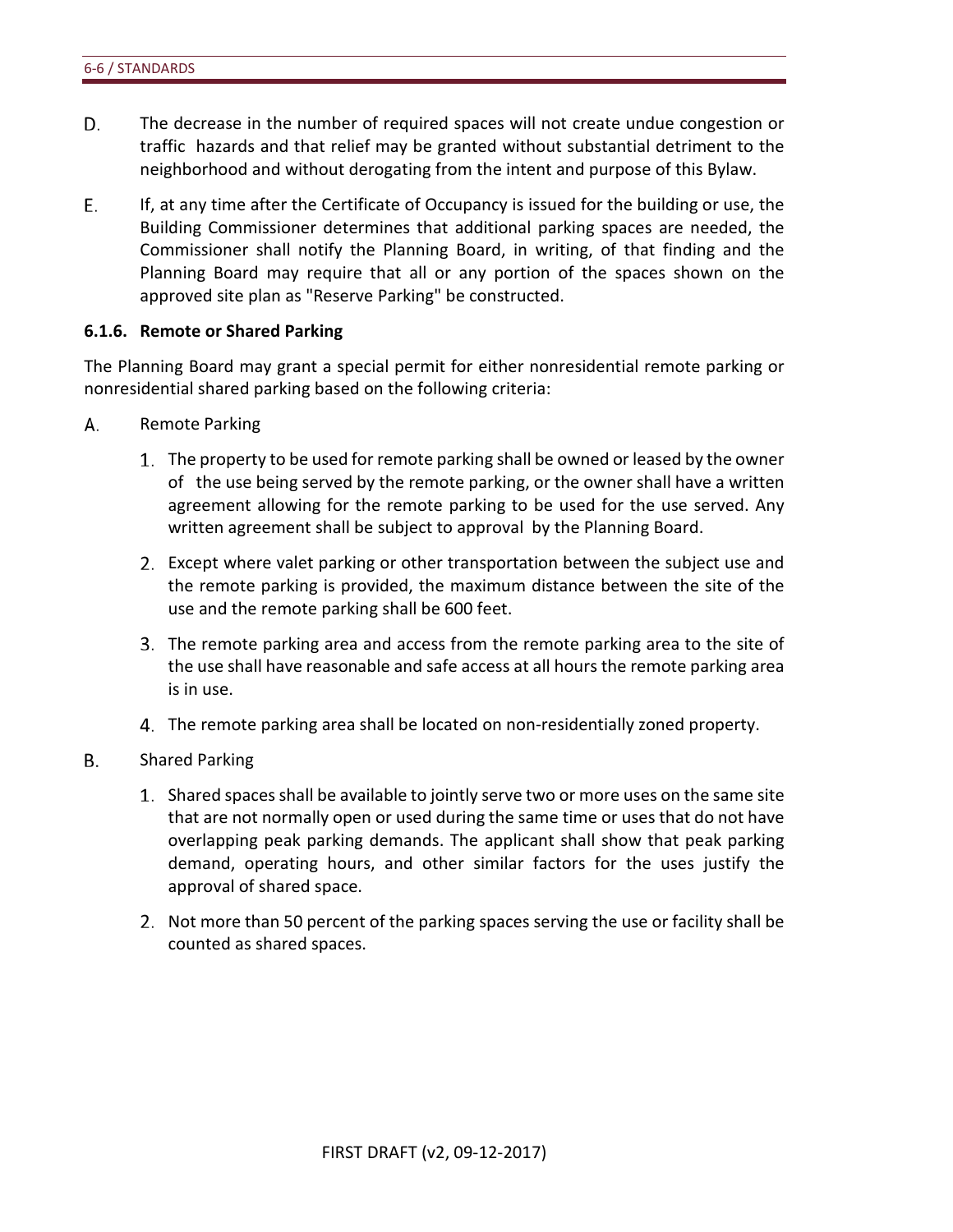A written agreement executed by all parties who are subject to the use of joint parking and that defines all aspects and responsibilities of the joint parking arrangement shall be approved by the Planning Board. [20](#page-62-0)

# **6.1.7. Parking Dimensions**

 $\overline{a}$ 

Off-street parking facilities shall be laid out and striped in compliance with the following minimum provisions:

| <b>ANGLE OF PARKING</b><br>(degrees) | <b>WIDTH OF</b><br><b>PARKING</b><br>STALL (ft.) | <b>PARKING STALL</b><br>LENGTH OF LINE<br>(ft.) | <b>WIDTH OF</b><br><b>MANEUVERING</b><br>AISLE (ft.) |
|--------------------------------------|--------------------------------------------------|-------------------------------------------------|------------------------------------------------------|
| 90 (two-way)                         | 9.5                                              | 18.5                                            | 24                                                   |
| $60$ (one-way)                       | 10.4                                             | 22.0                                            | 18                                                   |
| 45 (one-way)                         | 12.7                                             | 25.0                                            | 14                                                   |
| Parallel (one-way)                   | 8.0                                              | 22.0                                            | 14                                                   |
| Parallel (two-way)                   | 8.0                                              | 22.0                                            | 18                                                   |

# **6.1.8. General Design Requirements for Parking Facilities**

- А. Backing Out. Parking facilities shall not be designed in a manner that requires backing out into a public way.
- В. Pavement. All parking spaces and driveways except for those serving single-family dwellings shall be paved. The Planning Board may approve a special permit to waive this requirement where circumstances justify a waiver and where the unpaved surfaces will not cause dust, erosion, a hazard, and unsightly conditions.
- C. Dead End Aisles. Dead end aisles shall not serve more than 5 parking spaces on either side of the aisle.
- D. Curbing. Continuous curbing shall be provided around the edges of a parking lot and around landscaped islands within the parking lot to control access and drainage. The Planning Board may approve a special permit to waive this requirement where circumstances justify a waiver and where the lack of curbing will not result in a safety hazard.
- E. ADA & AAB Compliance. Curb stops, planting strips, or other similar means shall be provided to maintain a minimum usable sidewalk width of four feet or the minimum width required by the Americans with Disabilities Act. All parking facilities shall meet

<span id="page-62-0"></span> $20$  In most communities I've worked in, where shared parking or shared access is allowed, the written agreement is recorded with the Registry of Deeds.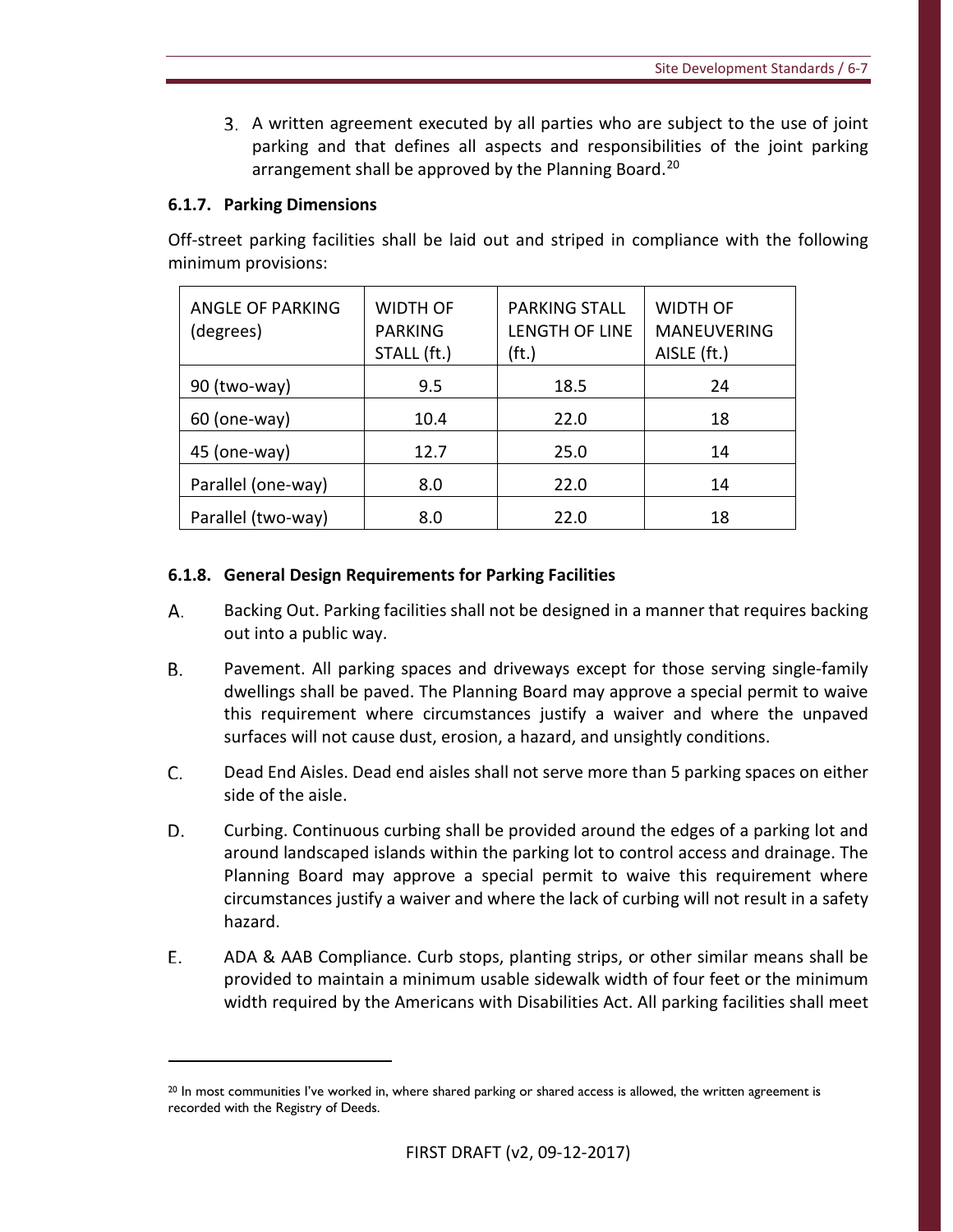the requirements of the ADA and the Massachusetts Architectural Access Board Regulations at 521 CMR 23:00.

F. Lighting. All lighting fixtures designed to illuminate the parking facility shall use cutoffs or directional lighting or similar in a manner designed to preclude direct light impacts on the adjoining streets and adjoining properties.

#### **6.1.9. Residential Parking Facilities & Driveway Requirements.**

- А. Tandem Spaces. One parking space may be provided directly behind another for each dwelling unit, provided that each stall shall meet the width and depth requirement of Section 6.1. Parking stalls more than two deep shall not consider the spaces that are in addition to the two spaces in computing the required parking.
- В. Driveways. Each driveway shall service not more than one lot. Subject to the granting of a special permit from the Planning Board, a driveway may be shared by not more than two lots. Each shared driveway shall be governed by a maintenance agreement running in perpetuity with the land. The frontage and area of such common driveway shall be in addition to the minimum frontage and area required under Section 5 of the bylaw.

#### **6.1.10.Nonresidential Driveway Requirements**

- Access Driveway. Each lot may have one access driveway which shall be at least 24 А. feet wide at its narrowest point but not more than the required width for safe vehicle movements onto the adjacent roadway, without entering into the opposing lane. Each lot may have one additional access driveway for each 200 feet of frontage provided all access driveway(s) shall be at least 200 feet apart on the lot measured from the centerline of each access driveway. The minimum width of a one-way only access driveway may be reduced to 14 feet at its narrowest point.
- В. Access Driveway Location. For parking facilities of 20 or more spaces, the entrance or exit driveway center lines shall not fall within 50 feet of an intersection of street sidelines or within 150 feet of the centerline of any other parking area entrance or exit driveways on the same side of the street, whether on the same parcel or not, if that parking area is also serving 20 or more spaces.
- C. Uses shall arrange for shared egress if necessary to meet these requirements, unless the Planning Board determines that circumstances justify otherwise.
- D. Common Private Access Ways in the Business or Industrial Districts. To the extent feasible, lots and parking areas shall be served by common private access ways in order to minimize the number of curb cuts in these districts. Common access ways shall be in conformance with the standards of the Department of Public Works. Proposed documentation (in the form of easements, covenants, or contracts) shall be submitted with the site plan demonstrating that proper maintenance, repair, and apportionment of liability for the common access way and any shared parking areas has been agreed upon by all lot owners proposing to use the common access way.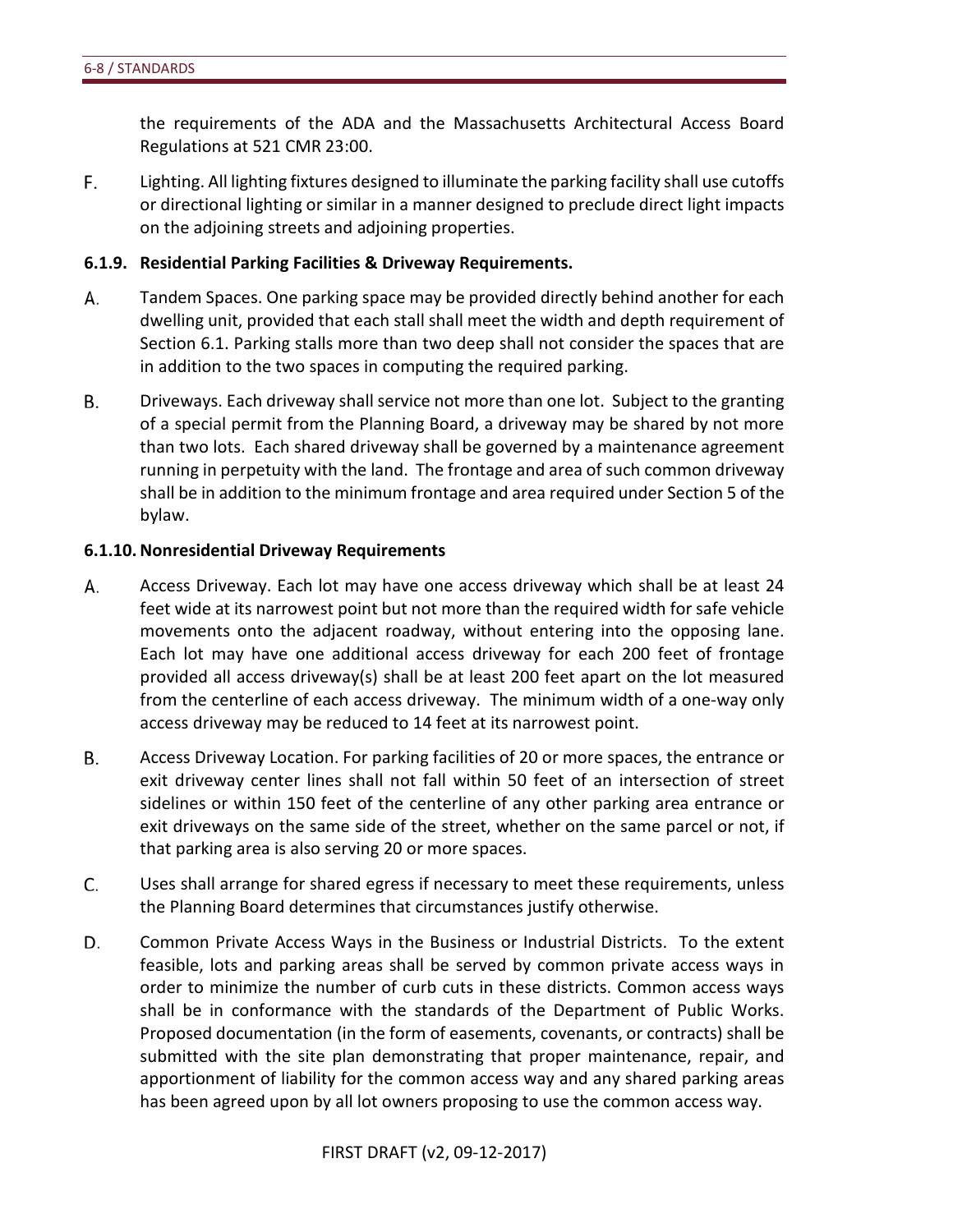- E. Common private access ways may serve any number of adjacent parcels deemed appropriate by the Planning Board. Common private access ways shall not be wider than 24 feet at any point where it crosses required open space or any required parking setback area.
- F. Interior Driveways. Interior driveways may be reduced to no less than 20 feet for twoway traffic and 14 feet for one-way traffic upon approval of a special permit by the Planning Board.
- G. Industrial District. In the I District, each lot shall have access only at designated driveways. Each lot may have not more than 1 access driveway and one 1 additional driveway for each 200 feet of street frontage above the minimum required. Driveways shall conform to this Section 6.1w.
- Η. Driveways on State Highways. For proposed access driveways on state highways, refer to Part 11 of the Massachusetts Amendments to the Manual on Uniform Traffic Control Devices.

# **6.1.11. Requirements for Business, Industrial, or Other Nonresidential Parking Facilities.**

- А. Exemptions. The provisions of the section shall not apply to municipal uses.
- **B.** Construction. Required parking spaces, loading areas, and driveways shall be constructed and maintained with suitable grading, adequate drainage, and paved services.
- C. ,Buffers. Unless otherwise provided for in this Section 6.1, no parking space or other paved surface, other than access driveway(s) or walkways, shall be located within 10 feet of any lot line, or within 20 feet of a property line abutting a street right-of-way, and no parking space or other paved surface, other than access driveway(s) or walkways, shall be located within the limits of a landscape buffer area required by Section 6.1.
- D. Sidewalks. Sidewalks are required within the site where necessary for safe pedestrian access and circulation. There shall be a marked pedestrian aisle at each entrance to the building served by the parking lot. Sidewalks are required along all public ways to which the site abuts and must be connected to the sidewalks and pedestrian aisles within the site to provide safe access to entrance(s) to the building from the public way(s). Sidewalks shall be constructed in accordance with the Planning Board's Subdivision Rules and Regulations.
- E. Parking Distance Limitation. Parking spaces more than 500 feet from the building entrance they serve may not be counted toward fulfillment of parking requirements unless the Planning Board determines that circumstances justify this greater separation of parking from the use and approves the distance under Section 6.1.6 A.
- F. Snow Storage. Parking facilities with 20 or more spaces shall designate a separate snow storage area exclusive of required landscaping and paved parking areas. For lots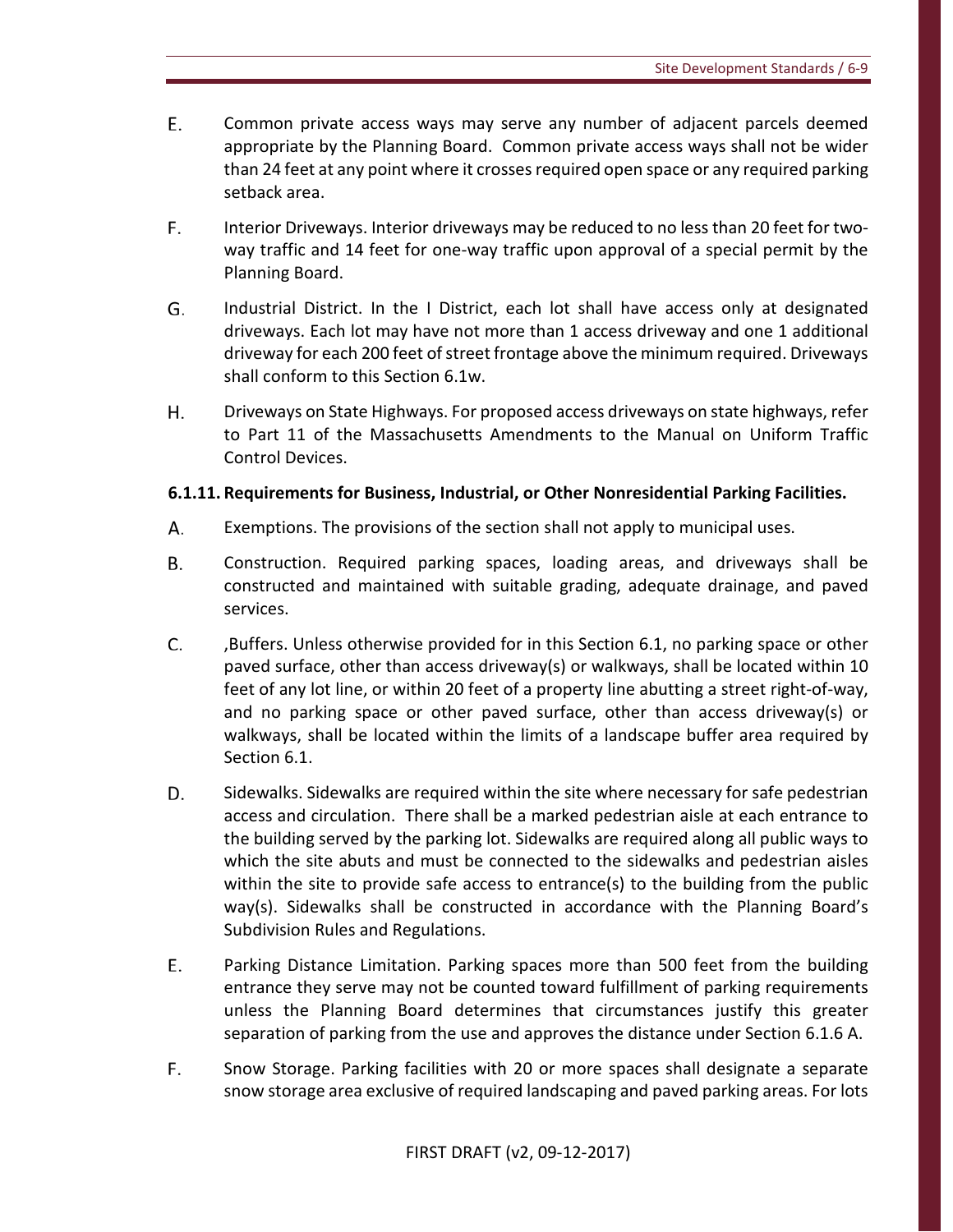greater than 100 spaces, snow storage is required at 5,000 square feet of area per 43,560 square feet (1 acre) of parking lot shown on a plan. The Planning Board may allow for a reduction of the required snow storage area based on approval of a snow removal plan. .

#### **6.1.12. Landscape Requirements**

А. General Standards. All parking lots and loading facilities shall be suitably landscaped to minimize their visual impact on the lot and upon adjacent property by the use of existing vegetation where appropriate and by the use of new trees, shrubs, walls, fences or other landscape elements.

Any parking lot with more than 40 parking spaces shall include a landscaped area(s) not less than 5 percent of the total area of the parking lot. Landscaped area(s) shall be provided with a minimum width of at least 10 feet, curbing and shade trees of at least 12 feet in height or such other landscaping as may be required by the Planning Board.

- **B.** Planted Area Requirements. Areas shall be planted with native plant species and shall contain an appropriate mix of flowers, shrubs, hedges and trees. Plant species shall be appropriate to proposed use, siting, soils, and other environmental conditions. Where the Planning Board determines that the planting of trees is impractical, the permit applicant may substitute shrubbery for trees.
- C. Shrubs and Hedges. Shrubs and hedges shall be at least 2 feet in height at the time of planting, and have a spread of at least 18 inches.
- D. Grass. Grass is preferable to mulch where practical.
- Ε. Tree Preservation. Existing trees with a caliper of 6 inches or more shall be preserved wherever feasible.
- F. Tree Requirements. Deciduous trees shall be at least 2 inches in caliper as measured six inches above the root ball at time of planting. Deciduous trees shall be expected to reach a height of 20 feet within ten years after planting. Evergreens shall be a minimum of eight feet in height at the time of planting.
- G. Buffers. The following buffer requirements shall also be required.
- Commercial and R40 Districts.<sup>[21](#page-65-0)</sup> Where a business or industrial use abuts a Η. residentially zoned district, a landscape buffer of a minimum of 20 feet in depth may be required by the Planning Board. This landscaped buffer shall be planted to mitigate the impact of the business or industrial use on the abutting residential districts. This provision may be construed to include lots in the R40 zone located across a public way from the business or industrial use.

<span id="page-65-0"></span><sup>&</sup>lt;sup>21</sup> This is in the existing ZBL. Why is the R40 District listed here – and should it be?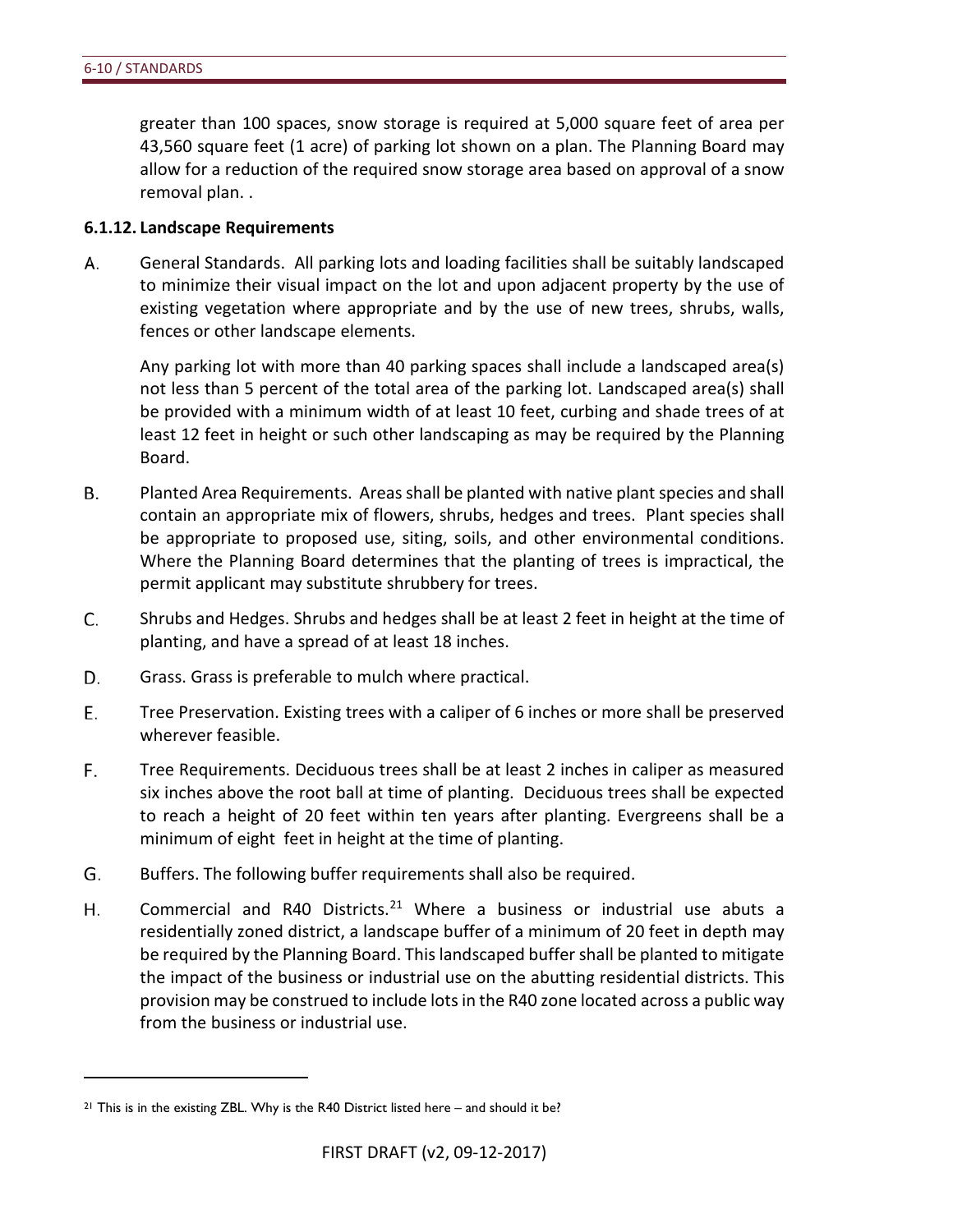- $\mathbf{L}$ Industrial District. Where a business or industrial use abuts a residentially zoned district, a landscape buffer of a minimum of 30 feet shall be required by the Planning Board. This landscaped buffer shall be planted to mitigate the impact of the business or industrial use on the abutting residential districts. This provision may be construed to include lots in the R40 zone located across a public way from the business or industrial use.
- J. Industrial District and Multiple Family District.<sup>22</sup> In the Industrial and Multiple Family Districts: a. The required front yard setback shall be suitably landscaped and shall not be used for parking, storage or other purposes inconsistent with the landscaped effect; b. A buffer strip not less than 30 feet wide in all side and rear yards where adjacent to any R40 zone shall be suitably landscaped and not used for parking or any use prohibited in such an adjacent district.
- К. Maintenance of Landscaped Areas. The owner, or owner agent, of the property used for nonresidential purposes shall be responsible for the maintenance, repair and replacement of all landscaping materials installed in accordance with this section. All plant materials required by this chapter shall be maintained in a healthy condition. Dead limbs, refuse and debris shall be promptly removed. Dead plantings shall be replaced with new live plantings at the earliest appropriate season. Bark mulch and non-plant ground surface materials shall be maintained so as to control weed growth.

# **6.1.13. Bicycle Parking**

- А. Bicycle parking spaces shall be provided for any development or any use requiring eight or more vehicle parking spaces under Section 6.1.3. The bicycle parking requirement shall be determined based on the number of vehicle parking spaces which have been required by the Planning Board.
- В. The requirements of this section may be modified by the Board if it finds that for the use and location, a modification is appropriate and in the best interest of the Town.
- C. When bicycle parking is required, there shall be one bicycle parking space per 15 motor vehicle spaces under Section 6.1.3. The computed number of bicycle parking spaces will be rounded up to the nearest whole number of bicycle spaces. Bicycle parking spaces shall be provided in addition to motor vehicle parking spaces.
- D. When bicycle parking is required, a minimum of two spaces shall be provided, and not more than 25 bicycle spaces will be required at a single site.
- E. A bicycle rack or bicycle storage fixture or structure shall be proved to accommodate bicycles. Bicycle racks or storage fixtures must be secured against theft by attachment to a permanent surface. Bicycle parking apparatus shall be installed in a manner that will not obstruct pedestrians or motor vehicle traffic.

<span id="page-66-0"></span> $22$  Similarly, why is the MFD listed here – and should it be?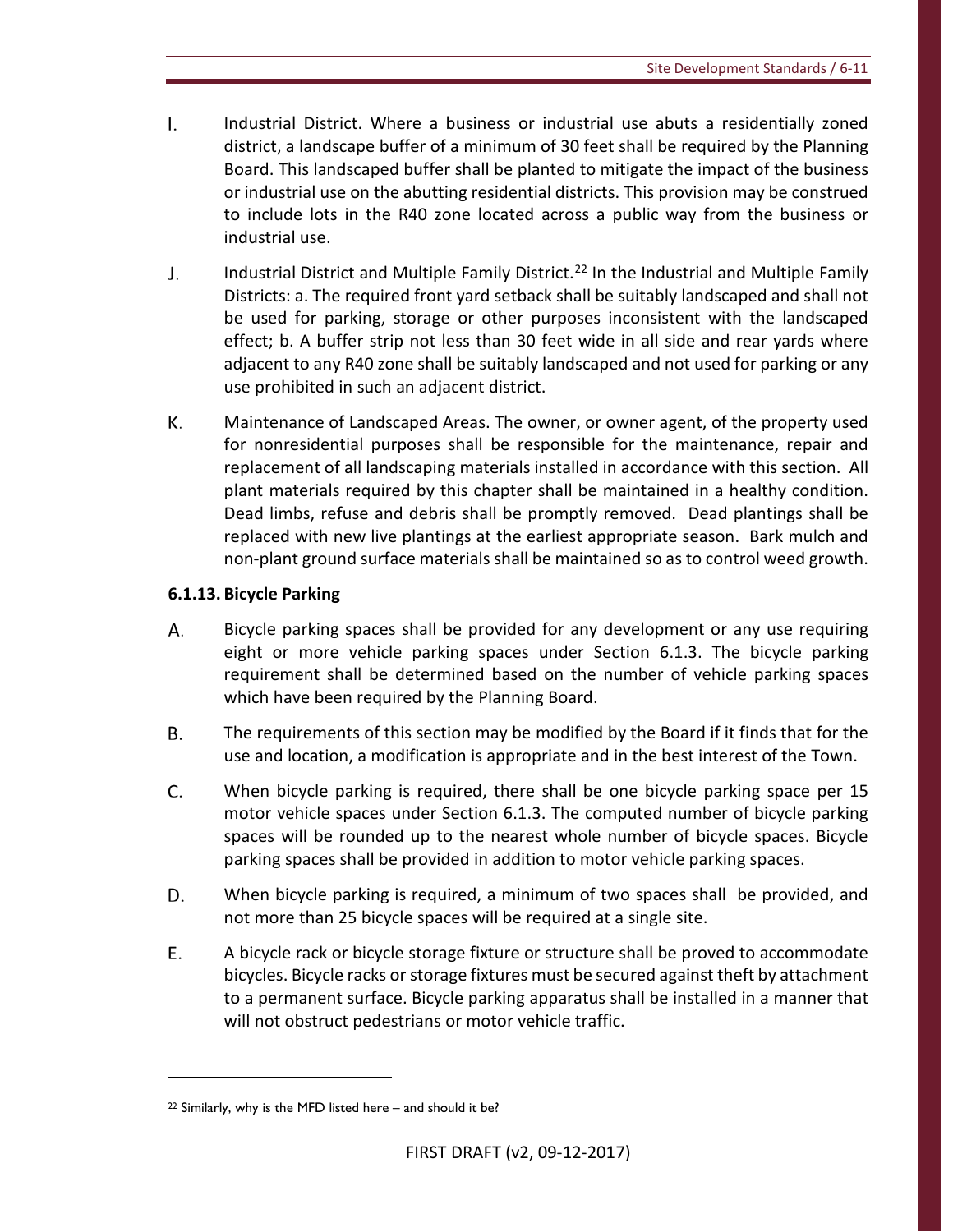- F. To the extent feasible, bicycle parking shall be separated from motor vehicle parking to minimize the possibility of bicycle/vehicle conflicts.
- G. The following uses are exempt from bicycle parking requirements: place of worship, cemetery, funeral home, automotive repair shop, car wash, or gas station.

#### **6.1.14. Loading Areas**

One or more off-street loading areas shall be provided for any business that may be regularly served by tractor trailer trucks or other similar delivery vehicles, so that adequate areas shall be provided to accommodate all delivery vehicles expected at the premises at any one time. Loading areas shall be located at either the side or rear of each building and shall be designed to avoid traffic conflicts with vehicles using the site or vehicles using adjacent sites.

# **6.2 SIGNS**

#### **6.2.1. Purpose**

The purpose of this sign bylaw is to protect the public's health, safety, welfare, and convenience; to protect and enhance the visual environment of the Town for a well maintained and attractive community; and to provide for reasonable identification, communication, and advertising. This bylaw is hereby declared to be remedial and protective and is to be so construed as to secure the beneficial interests and purposes thereof. This bylaw is adopted pursuant to Chapter 93, 40A and 43B of the General Laws of Massachusetts.

#### **6.2.2. Administration**

- А. Sign Officer. The Building Commissioner is designated as the Sign Officer and is charged with the enforcement of this Bylaw. The Sign Officer and his duly authorized agents shall, if permitted by the owner or otherwise lawfully authorized, and at reasonable times and upon presentation of credentials, enter upon the premises on which any sign is erected or maintained in order to inspect the sign.
- В. Permit Required. No sign shall be erected, refaced, or enlarged until a permit is issued by the Sign Officer, except as otherwise provided in Section 6.2. herein. An application for a permit shall be made on forms furnished by the Sign Officer containing such information, including photographs, plans and scale drawings, as the Sign Officer may require. The sign permit shall be issued only if the Sign Officer determines that the sign complies or will comply with all applicable provisions of this Section 6.2. A schedule of fees for sign permits shall be as determined by the Board of Selectmen.
- C. Sign Waivers. The Planning Board, acting as special permit granting authority, may approve, approve with conditions, or disapprove requests to waive the requirements of this Section 6.2.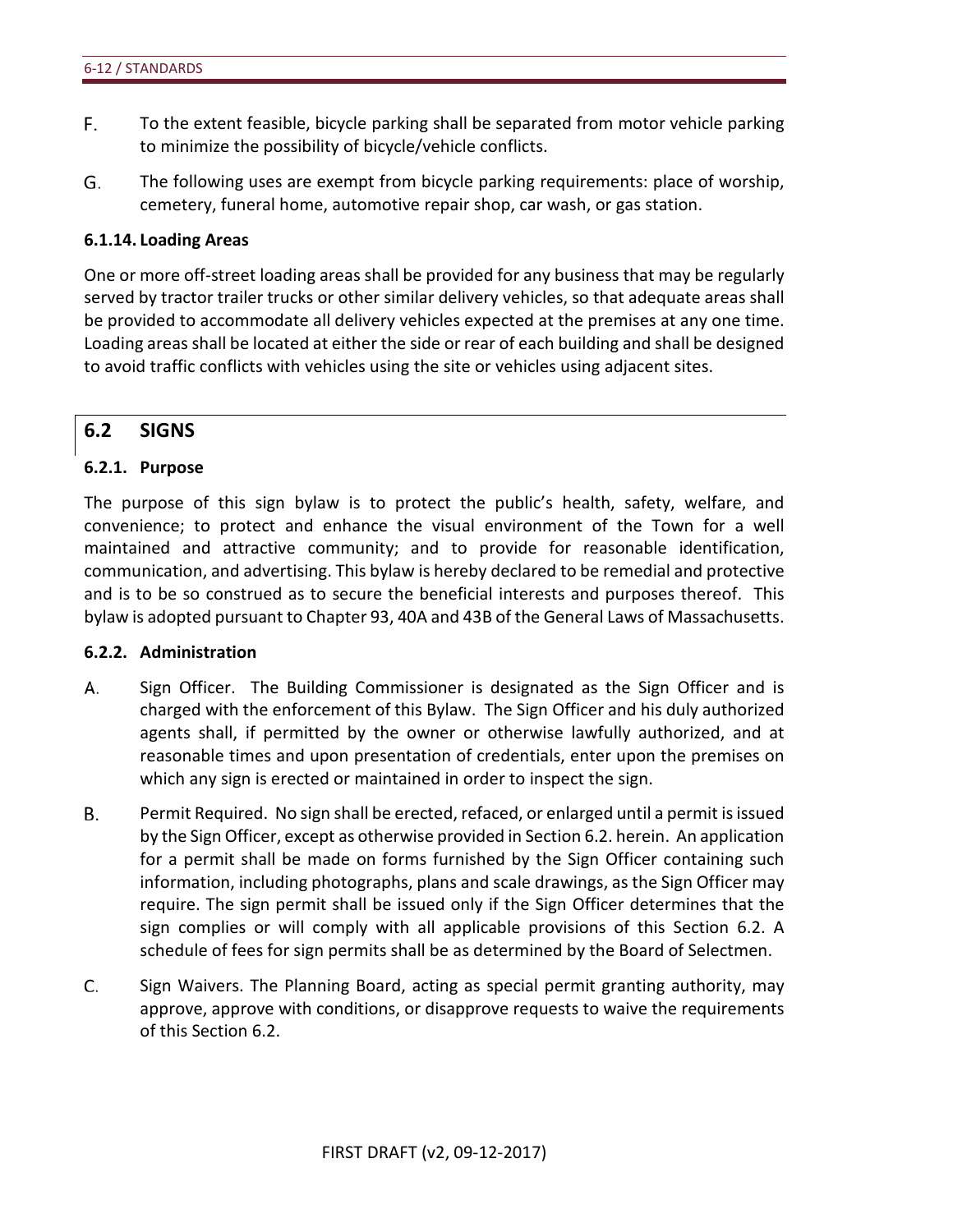# **6.2.3. Exemptions**

The following signs are exempt from the provisions of Section 6.2, unless otherwise noted.<sup>[23](#page-68-0)</sup>

- А. Signs that are not visible from a public way, a public park, and public open space. These signs shall comply with the Building Code regulations.
- **B.** Traffic control signs and safety signs, including disability access signs.
- C. Signs painted or placed on the inside of a window provided that the aggregate area of the all signs in the window shall not exceed 30 per cent of the window area.
- D. Signs or markers required or erected by local, state or federal government.
- E. Public utility identification markings.
- F. Directional signs not exceeding one (1) square foot, such as arrows or entrance and exit signs. See Section 6.2.8.C. for Transitional District requirements.
- G. Any sign limited solely to directing traffic or providing direction or setting out restrictions on the use of parking areas and not exceeding four 4 square feet in area.

# **6.2.4. Sign Standards**

All signs shall conform to the following standards.

- А. Movement. No sign shall contain any moving, flashing, or animated lights or visible moving parts. A sign consisting solely of indicators of time or temperature or of an automatically changing message shall be permitted only upon the issuance of a special permit by the Planning Board.
- **B.** Illumination. No sign shall be illuminated between the hours of 12 A.M. and 6 A.M. unless the premises on which it is located is open for business.

Signs may be illuminated only by the following means:

- 1. By a white steady stationary light of reasonable intensity shielded and directed solely at the sign.
- 2. By an interior light of reasonable intensity or by neon gas-filled tubes.
- 3. Neon lights are prohibited on free-standing signs.
- Signs containing Electronic Message Boards, which shall mean a digital sign that exhibits changing or moving illumination effects, or a sign with moving letters, symbols or changing messages which are displayed via light emitting diodes (LED), liquid crystal display (LCD), plasma, or similar display technologies, shall not be

<span id="page-68-0"></span><sup>23</sup> This section needs further legal review under *Reed v. Gilbert*.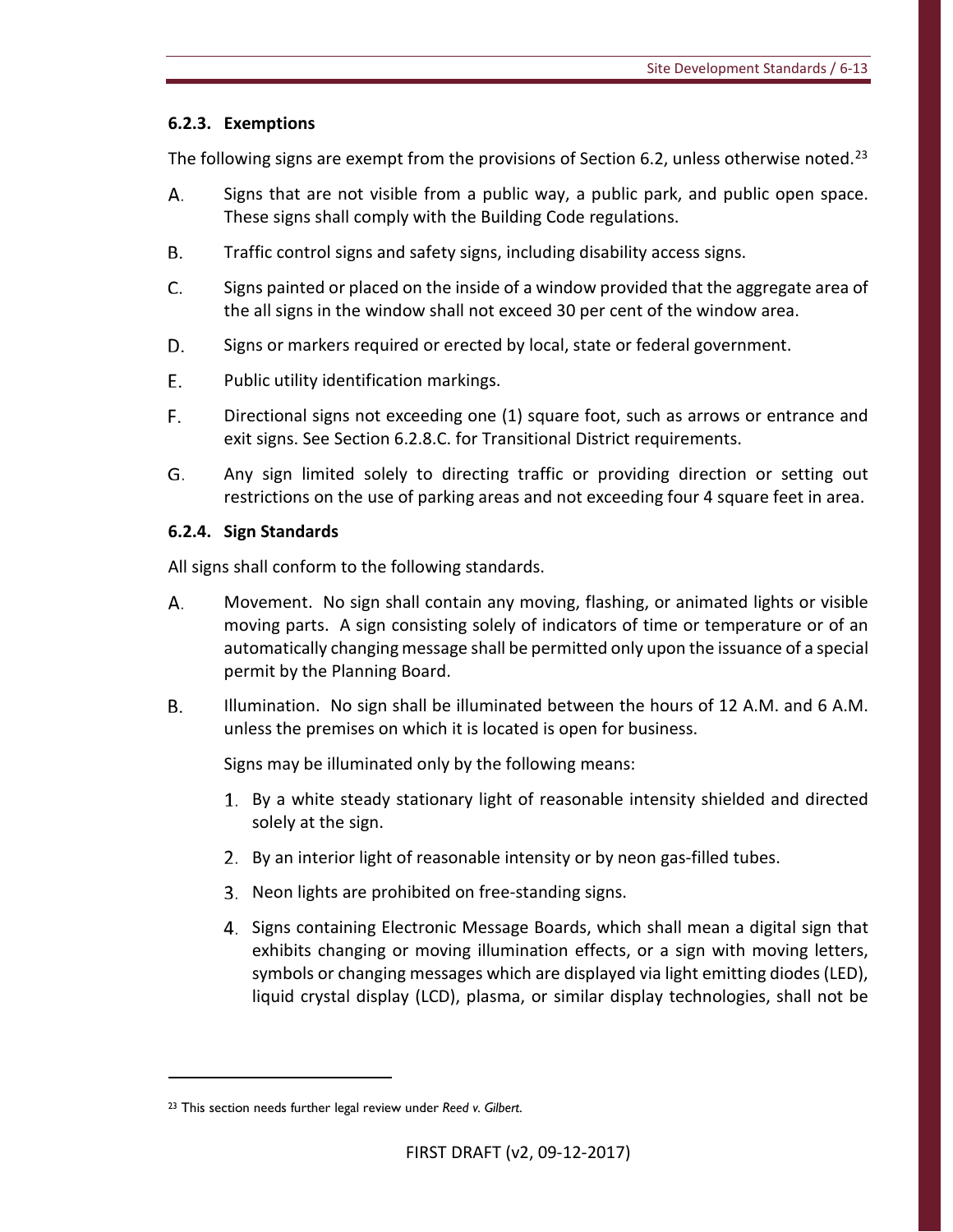allowed except by Special Permit from the Planning Board based upon findings that:

- a. The business(es) utilizing the electronic message board are located on a site of over 10 acres of land.
- b. The buildings and public entrances to the businesses are located at least 125 feet from the street.
- c. There will be no interference with traffic patterns, traffic lights or public safety.
- d. The dimensions of the message board area shall not exceed 41" H x 63" W.
- e. Electronic message boards shall not be allowed in the Town Center District.
- f. There shall be no scrolling, flashing or movement of messages or other displays.
- g. The electronic message board letters will be amber color only, with a black background.
- h. Any message must be displayed for a set period of time as determined by the Planning Board.
- i. The Planning Board may set further conditions based upon circumstances of specific site conditions.
- j. The Planning Board may waive items a) through g) above upon findings of special circumstances as determined solely by the Planning Board.
- C. Sign Electrical Permit. No sign permit shall be issued for an electrically operated sign until the local wiring inspector has issued a permit therefor. The permit shall be issued only if the proposed sign complies with all requirements and recommendations of the National Electrical Code and Massachusetts Electric Code.
- D. Color. No sign shall contain red or green lights if those colors would, in the opinion of the Police Chief, constitute a safety hazard.

# **6.2.5. Prohibited Signs.**

The following signs are prohibited.

- А. Tethered floating or inflated devices of any kind.
- **B.** Sandwich board or A-frame signs.
- C. Banners where they are intended to serve as a sign.
- D. Signs on parked motor vehicles with the primary purpose of providing signage not otherwise allowed by Section 6.2.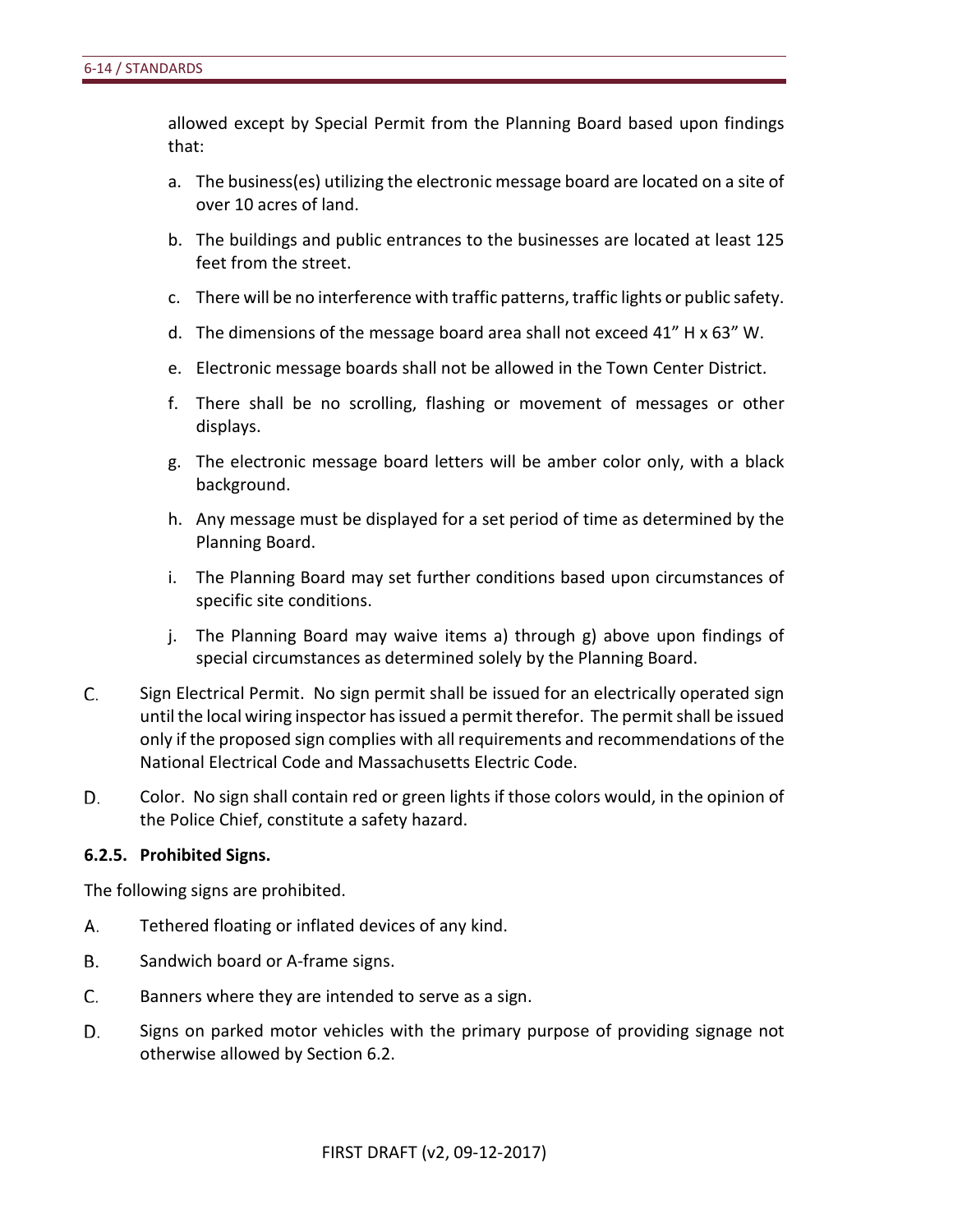# **6.2.6. Temporary Signs.**

Temporary signs which comply with this Section 6.2 shall be permitted.

- А. Temporary signs which do not comply with Section 6.2 may be authorized by a special permit by the Board of Selectmen.
- **B.** Temporary signs which are specific in nature, including but not limited to real estate signs, construction signs, yard sale signs, and election signs and other similar signs shall be permitted as a matter of right. The signs shall meet the following requirements.
	- 1. The signs shall not exceed six sq. ft. in size and shall not be more than four feet in height from ground level.
	- 2. There shall not be more than four signs per lot.
	- The signs shall be located on private property and a minimum of 10 feet from the edge of pavement.
	- The signs shall not obstruct traffic sight lines or pedestrian traffic.
	- 5. The signs shall not be illuminated.
	- The signs shall be removed within four days of the conclusion of the event.

# **6.2.7. Residence District Requirements**

Signs located in the R-40, VR, and MR Districts shall meet the following requirements.

А. Residential Uses. A permitted residential use located within these zoning districts is allowed a sign or signs not to exceed a total of eight square feet in the aggregate. This sign allowance includes, but is not limited to: address signs; home occupations signs; lawn signs; real estate signs; contractor signs; and political signs.

Signs may be freestanding, in which case they may not exceed four feet in height and shall be located at least 15 feet from any property boundary, and/or mounted on the building façade, no higher than eight feet from the base level of the building.

В. Nonresidential Uses. A permitted nonresidential use located within these zoning districts is allowed a sign or signs not to exceed 30 square feet in size in the aggregate.

Signs may be freestanding, in which case they may not exceed six feet in height and shall be located at least 15 feet from any property boundary, or mounted on the building façade no higher than 12 feet from the base level of the building.

# **6.2.8. Transitional District Requirements**

Signs located in the Transitional Districts shall meet the following requirements.

А. Accessory Signs. Accessory signs that are permitted in the R40 District may be erected in accordance with t Section 6.2.7.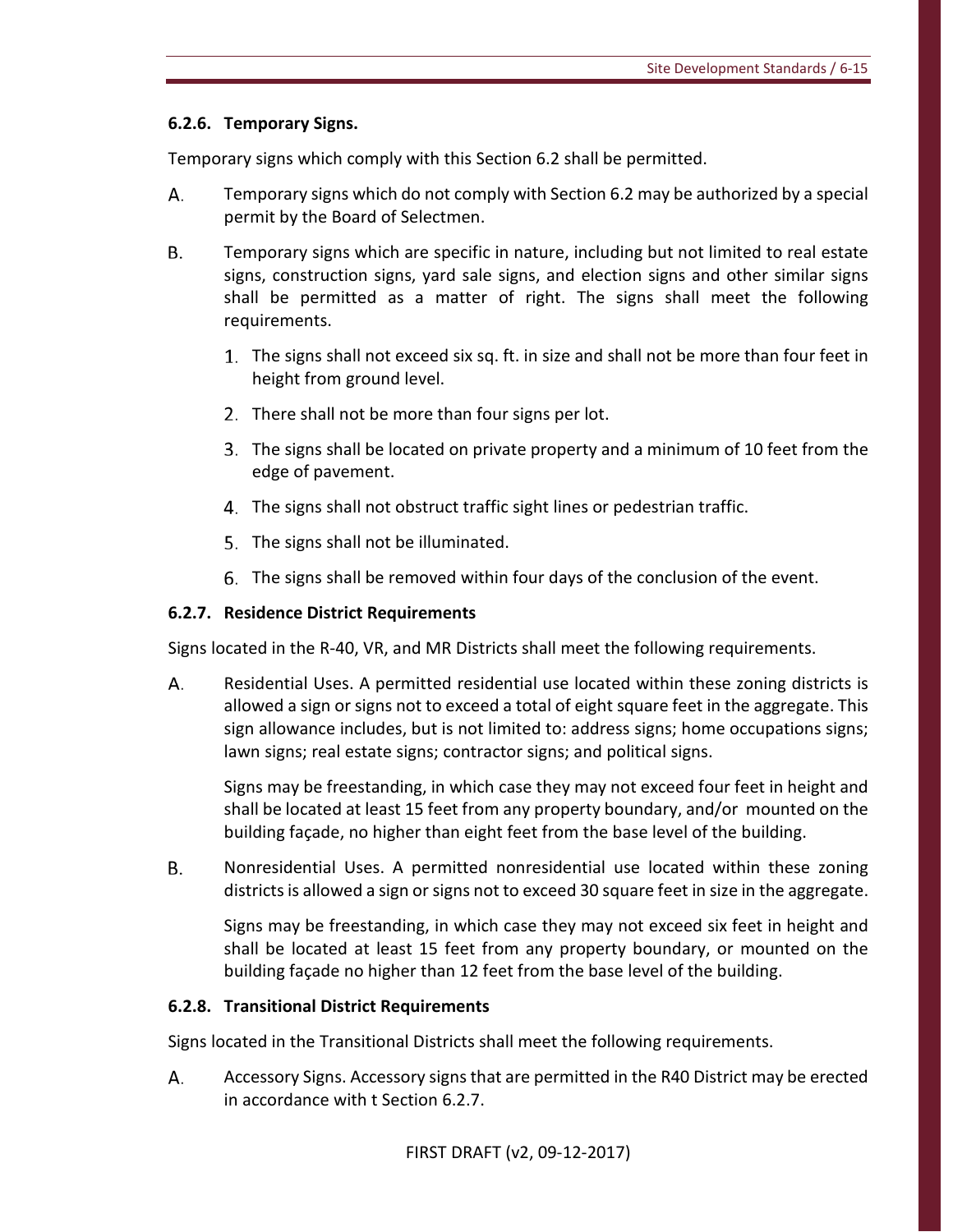$\overline{a}$ 

**B.** Attached Signs. Attached signs may be erected in compliance with Section 6.2.9.B. Attached signs shall not contain more than three colors. The sign shall not be illuminated from within. Sign lighting shall be extinguished during non-business hours.

One attached sign per permitted use not exceeding 15 square feet in size shall be allowed.

C. Freestanding Signs. Signs identifying entrance and exit points may be erected. These signs shall not exceed six square feet in size. No other freestanding signs shall be permitted.

#### **6.2.9. Business, Commercial and Industrial District Requirements**

The following requirements pertain to all districts except the R40, VR, MR, and MFD Districts:

- А. Accessory signs which are permitted in the R40 District may be erected in accordance with the provisions of Section 6.2.
- В. Attached Signs. Attached signs may be erected according to the following requirements.[24](#page-71-0)
	- 1. The sign shall be firmly affixed to the building.
	- The sign shall not project beyond the face of any other wall of the building or above the highest point of the eave.
	- The sign shall not project more than 12 inches from the face of the wall to which it is attached.
	- 4. The height of the sign shall not exceed three feet.
	- The aggregate length of these signs shall not exceed the full width of the store wall. If the store occupies the entire first floor of a detached building, the aggregate length may not exceed three-quarters of the width of the wall.
	- Stores occupying other than the first floor of a building shall not have signs exceeding three feet in length.
	- 7. If a store has a direct entrance in a wall other than the store front, there may be secondary signs affixed to that wall, the aggregate length of which shall not exceed 50 percent of the maximum permissible length of the signs on the store front.
- C. Freestanding Signs. Freestanding signs may be erected in accordance with the following requirements.

<span id="page-71-0"></span><sup>&</sup>lt;sup>24</sup> There isn't any maximum size limitation for attached signs. Is the Town okay with no size limitation?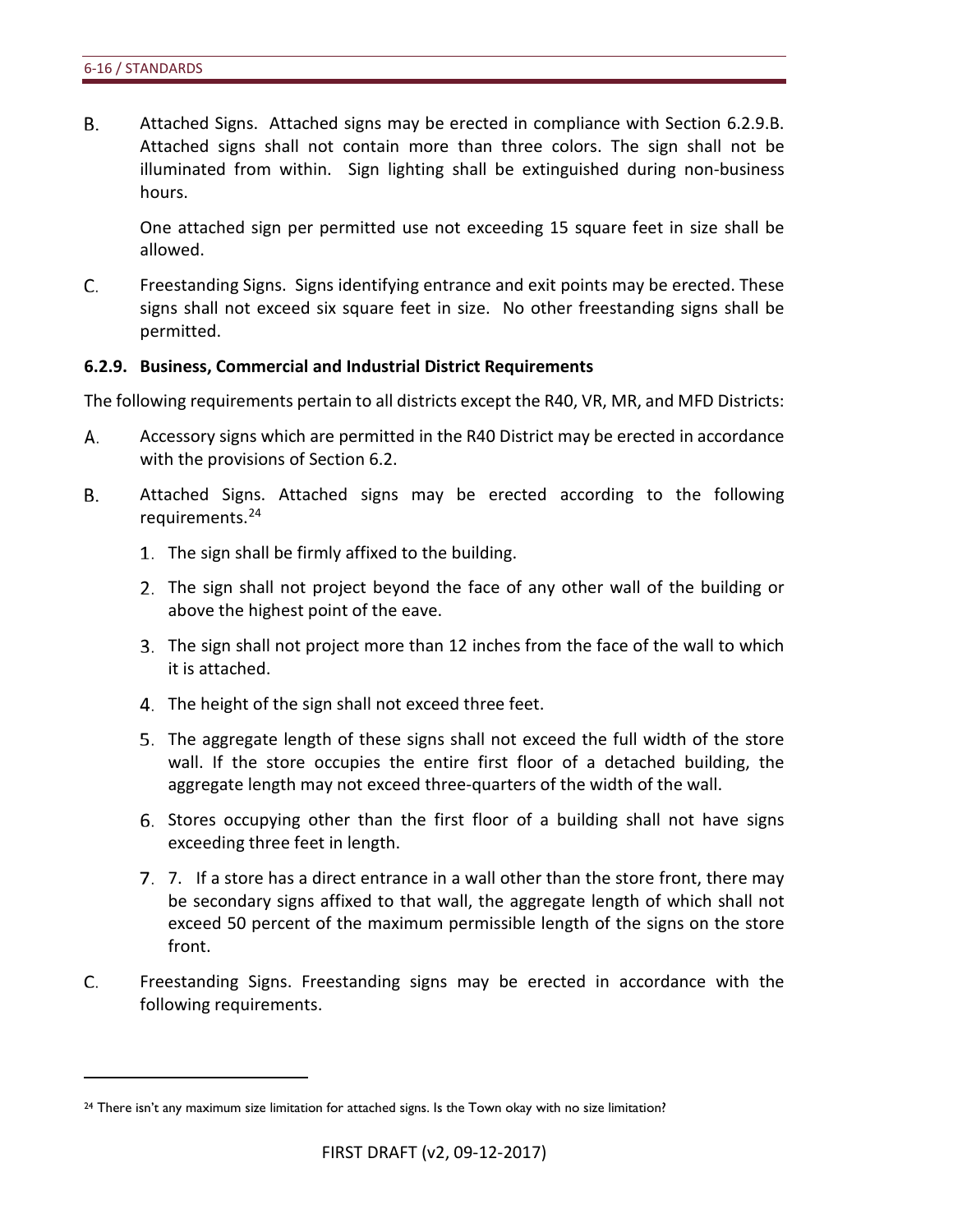- 1. Freestanding signs may not be erected within 15 feet of any street lot line or 10 feet of any side lot line.
- 2. Freestanding signs are limited to a height of 20 feet from the nearest pavement grade to the top of the sign structure.
- Freestanding signs may be double faced; however, the permitted area will be measured on one side only.
- A freestanding sign shall not exceed 60 square feet in sign area.
- A wholesale operation shall be limited to one freestanding sign with a maximum of 24 square feet.
- A professional building shall be limited to one freestanding sign with a maximum size of 20 square feet.
- 7. Shopping centers shall be limited to one freestanding sign at each entrance, but there shall not be more than two freestanding signs. Each sign may be a maximum of 60 square feet.
- D. Additional Sign Requirements
	- Awnings. Awnings used as signs shall not project more than 36 inches from the face of the wall to which they are attached. The signage on the awning must comply with the size requirements of this Section 6.2.8.B.
	- Multiple Signs. When more than one sign is permitted for a principal use, a combination of not more than two of the following types of signs shall be permitted per principal use; attached sign, awning sign, and freestanding sign.

### **6.2.10. Other Requirements**

- А. Billboards and Non-accessory Signs. All billboards and non-accessory signs erected prior to June 1, 1965 shall be permitted provided no substantial changes are made in location, size, or design of the structure.
- В. Nonconforming Accessory Signs. Accessory signs legally erected before the adoption of this bylaw which do not conform to the provisions of this Section 6.2 may continue to be maintained, provided, however, that no nonconforming accessory sign shall be permitted if it is, after the adoption of this bylaw, enlarged, refaced, or redesigned, except to conform to the requirements of this bylaw.
- C. Unsafe or Unlawful Signs. When any sign becomes unsecured, in danger of falling or otherwise unsafe or if any sign shall be unlawfully installed, erected, or maintained in violation of any of the provisions of law, the sign owner or the person or firm maintaining the sign shall, upon written notice of the Building Commissioner, immediately in the case of immediate danger, and in any other case within not more than 10 days make the sign conform to the provisions of this Section 6.2 or shall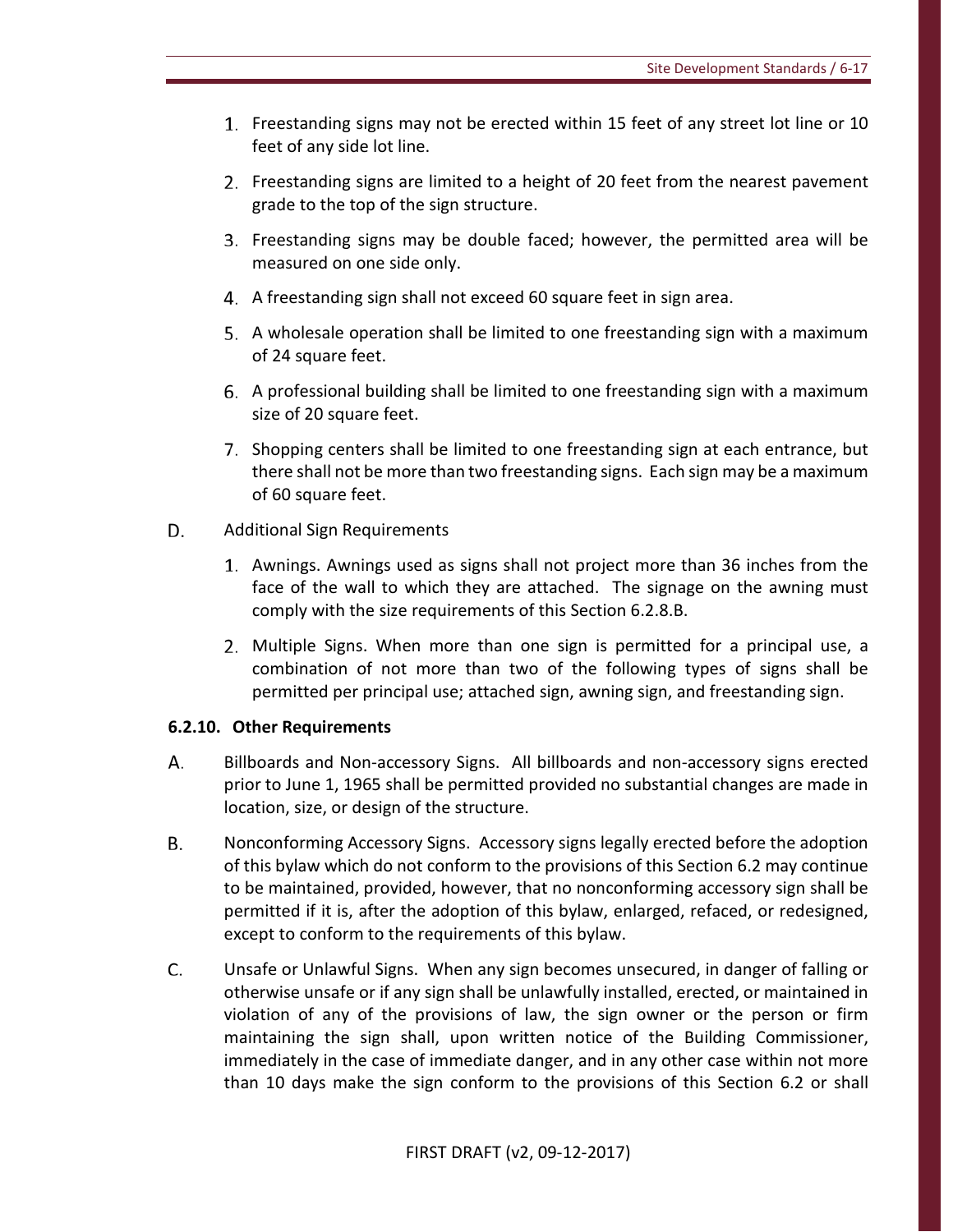remove it. If within 10 days the order is not complied with, the Building Commissioner may remove the sign at the expense of the owner or lessee.

D. Derelict Signs. Signs which become unsightly, dilapidated, illegible, or dangerous to the public safety, shall be condemned and removed by the Sign Officer. Costs may be recovered for such removal from the owner or lessor in the District Court.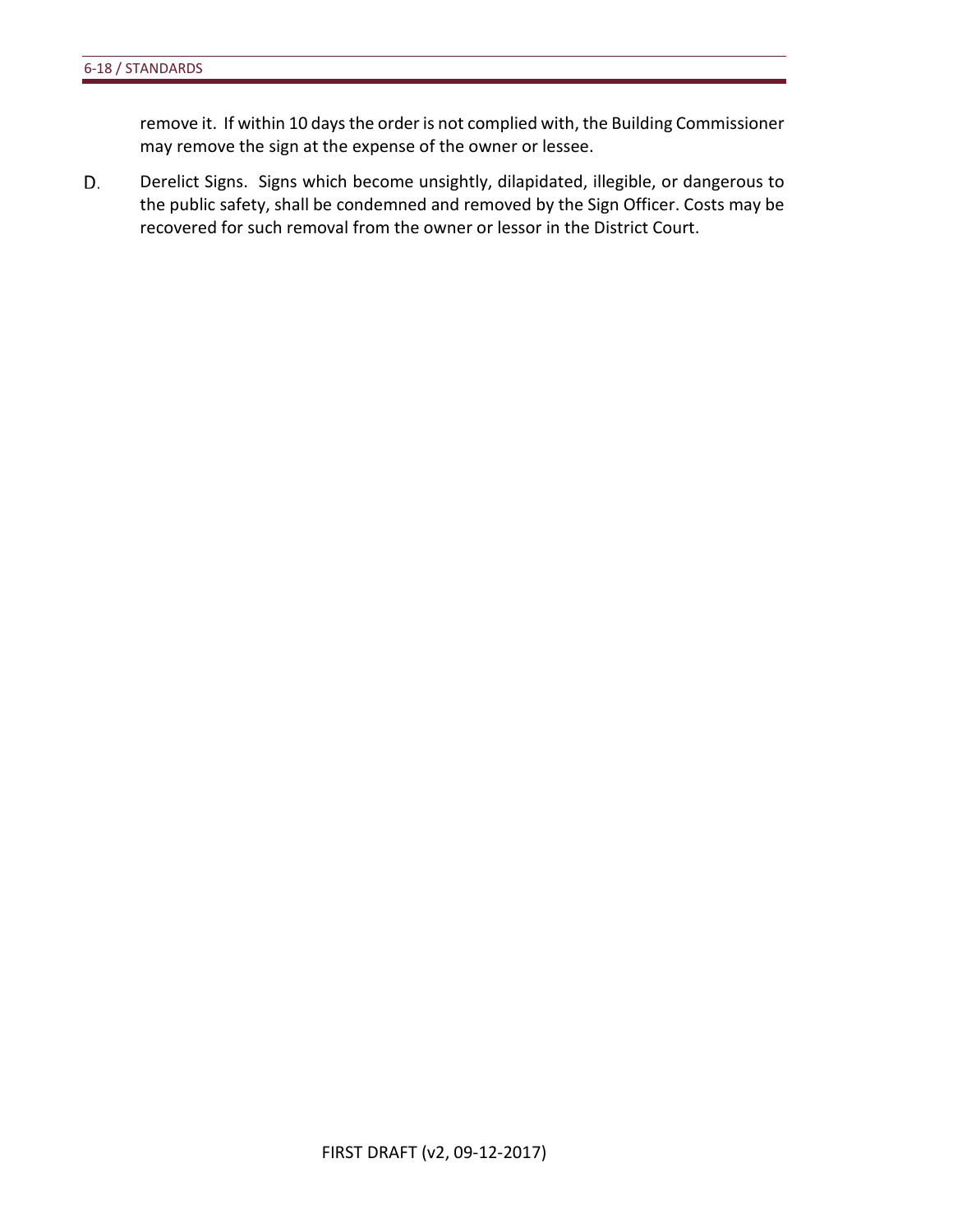# **7. SPECIAL USE REGULATIONS**

# **7.1 FAMILY SUITE**

A Family Suite is allowed as an accessory use in a single-family dwelling in R40, FA, TD, and LB districts in accordance with the following requirements. Except as noted, these requirements are not subject to relief through a variance.

- А. A family suite that contains not more than 800 sq. ft. of floor area nor more than one bedroom may be allowed as of right, or, at the option of the Owner, may be allowed by special permit from the Planning Board.<sup>[25](#page-74-0)</sup>
- В. In the case of a family suite unit as of right, subordination agreements (as required) and restriction agreements shall be completed by the applicant, submitted to the Building Commissioner, then approved and recorded with the Middlesex North Registry of Deeds by Town Counsel. These procedures shall not apply to a family suite authorized by special permit.
- C. A family suite may be enlarged to a maximum floor area not to exceed 1000 feet upon the issuance of a special permit by the Planning Board.
- D. Common entries and open decks shall not be included in the square footage calculation of the family suite.
- E. A family suite shall not contain more than one bedroom unless a special permit for a second bedroom is issued by the Planning Board prior to occupancy. In no case shall a family suite have more than two bedrooms.<sup>26</sup>
- F. The family suite shall be contiguous with the single-family dwelling with direct access or connected with a common closed entry.
- G. The family suite shall not have its own front door, however, but it may have a side or rear exit with an open deck and egress.
- H. Any structural addition of a family suite must meet all front, side, and rear setbacks and lot coverage requirements for the district unless variances are granted by the Board of Appeals in accordance with G.L. c. 40A, § 10.
- $\mathsf{L}$ No more than three related persons shall occupy the family suite.
- J. A minimum of one additional off-street parking space shall be provided, but a separate driveway is not permitted.

 $\overline{a}$ 

<span id="page-74-0"></span><sup>&</sup>lt;sup>25</sup> This is a very odd construction.

<span id="page-74-1"></span><sup>&</sup>lt;sup>26</sup> Does the Town have reasonable accommodation procedures to handle requests for a second bedroom so a person with a disability can have a live-in attendant?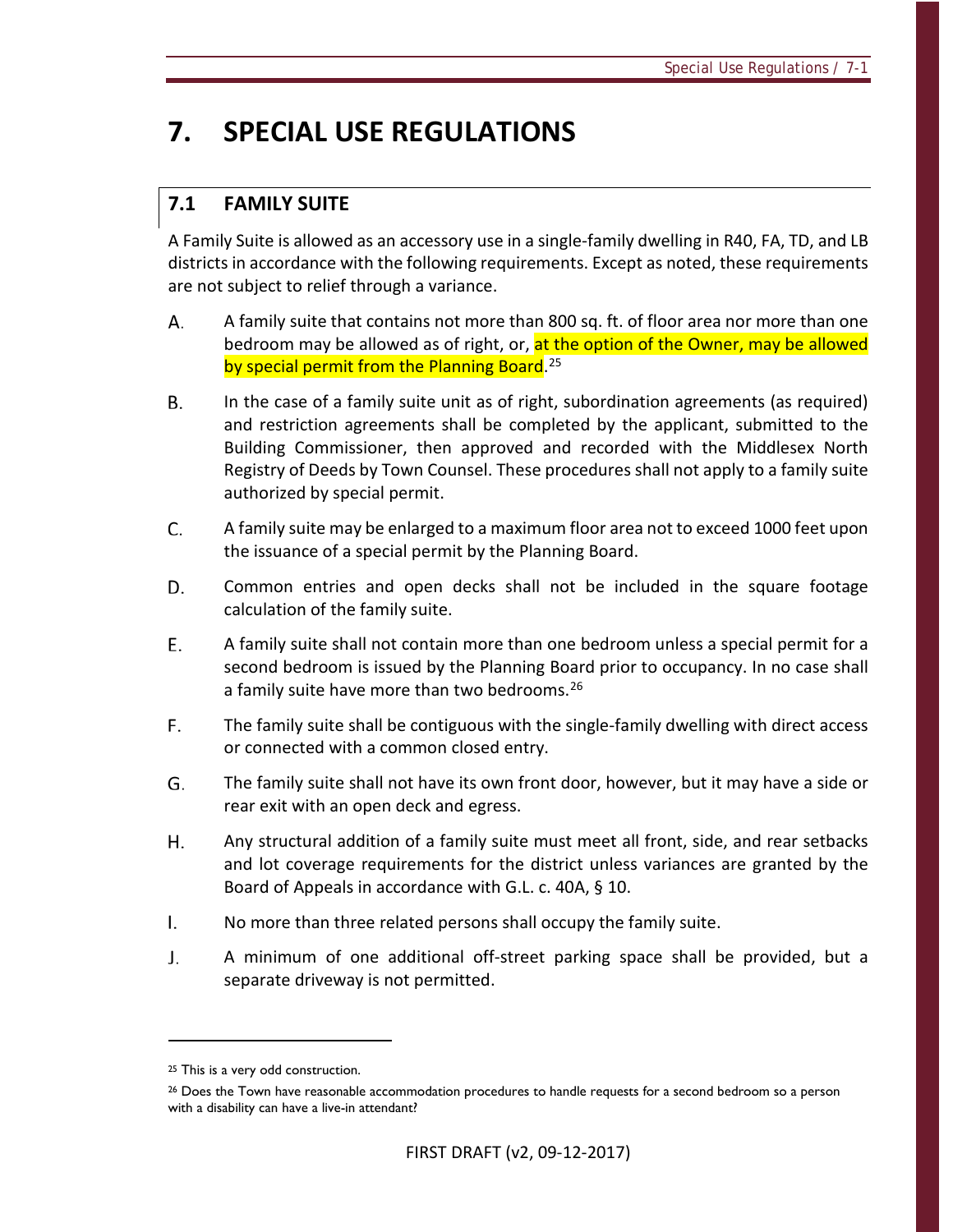- К. Annual certification by notarized affidavit shall be provided to the Building Commissioner that the owner of the property, except for bona fide temporary absence, occupies one of the two dwelling units as a primary residence. In the case of a family suite unit approved by special permit, failure to provide a certified affidavit on an annual basis shall represent sufficient cause for the Planning Board to revoke any special permit approved by it. In the case of a family suite unit approved as of right, failure to provide a certified affidavit on an annual basis shall represent sufficient cause for the Building Commissioner to issue a Notice of Zoning Violation to the owner and to undertake such remedial action as the Building Commissioner may, in his discretion, determine.
- L. The property with a family suite must comply with Title V of the State Environmental Code. Hook-up to town sewer shall be required if the service is available and, if not, as soon as town sewer becomes available.
- M. Only one family suite may be constructed in any dwelling.
- N. In the case of a family suite approved by special permit, the Planning Board may impose any conditions it deems appropriate to satisfy the Town's interest in limiting the number and degree of persons who may occupy a family suite at any one time, together with such other conditions as it may deem appropriate, if any, including but limited to, provisions calling for the termination of the special permit and all rights granted thereunder in the event of a foreclosure sale of the premises for which the special permit has been granted by a mortgagee or any lien holder of record with priority over the special permit.
- О. Nothing herein shall be construed as to require a family suite to be under its own roof.
- Ρ. Notwithstanding anything else contained in the Zoning Bylaw to the contrary, if the owner or a child of the owner has a disability and requires assistance with Activities of Daily Living (ADLs), the other dwelling unit<sup>[27](#page-75-0)</sup> may be occupied by a personal care attendant who need not be related to the owner. In such case, a letter from a licensed physician, verifying the disability and the need for assistance with ADLs is to be submitted to the Building Commissioner.
- Q. The Planning Board may impose such special conditions, safeguards and limitations on time and use as it deems appropriate.

# **7.2 HOME OCCUPATION**

 $\overline{a}$ 

А. In any Residential district, a home occupation is permitted if all of the following conditions are met:

<span id="page-75-0"></span><sup>&</sup>lt;sup>27</sup> What other dwelling unit? Does this mean the "family suite" unit, the main dwelling unit, or the second bedroom in a family suite if one is allowed by special permit?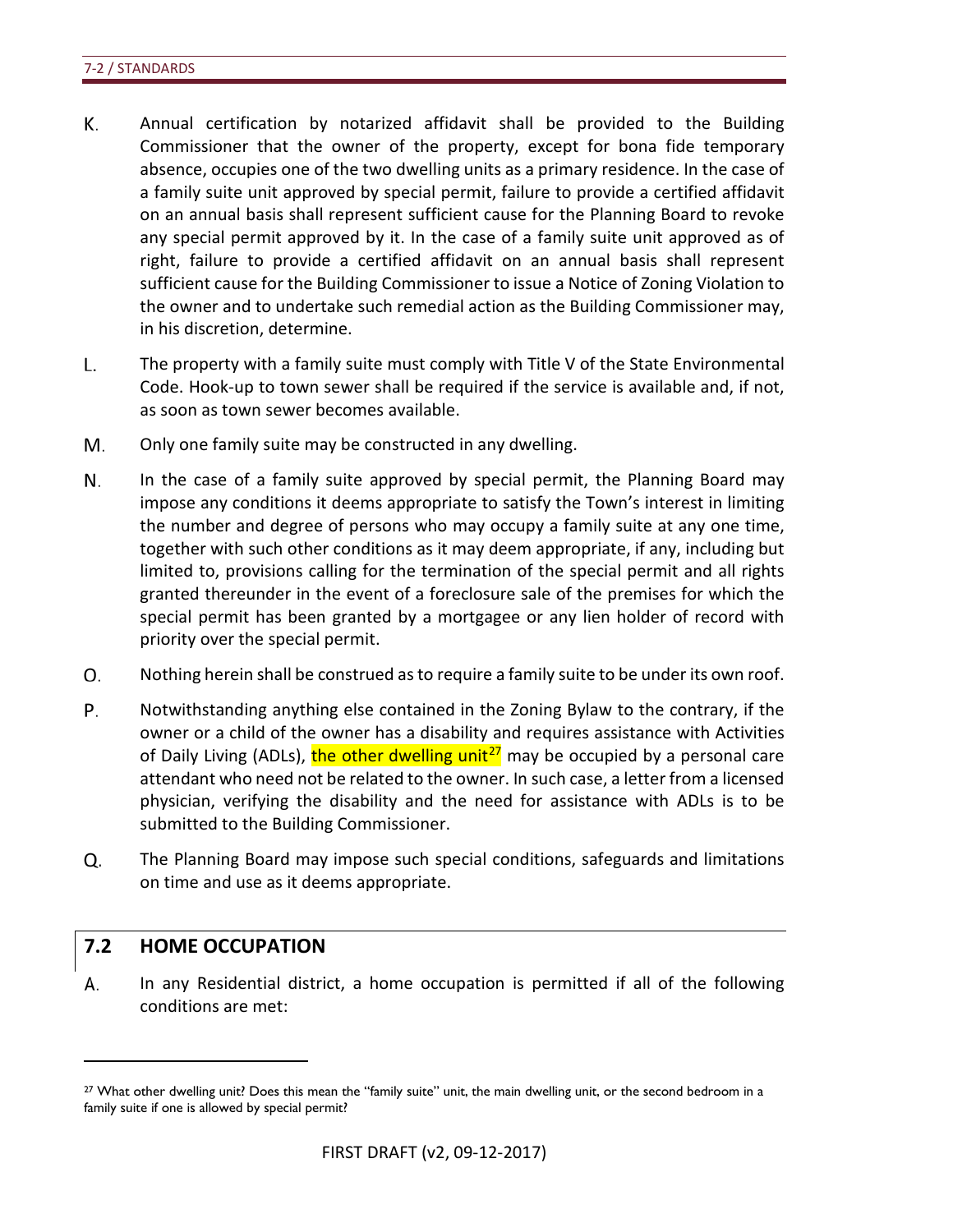- 1. No nonresident shall be employed therein.
- 2. Not more than 25 percent of the existing gross floor area of the dwelling unit in the principal building, not to exceed 600 square feet, is devoted to such use. In connection with such use, there is to be kept no stock in trade, commodities or products which occupy space beyond these limits.
- There shall be no display of goods or wares visible from the street.
- All advertising devices visible from off the lot are specifically prohibited.
- The buildings or premises occupied shall not have a detrimental impact on the neighborhood due to exterior appearance, emission of odor, gas, smoke, dust, noise, electrical disturbance, or in any other way. In a structure containing more than one dwelling unit, the use shall not become objectionable or detrimental to any residential use within the structure.
- Any such building shall include no feature of design not customary in buildings for residential use.
- В. Where permitted or allowed by special permit in the use regulations, a physician may operate an office from her residence with up to one nonresident employee.

# **7.3 ADULT USE ESTABLISHMENTS**

### **7.3.1. Purpose**

The purpose of this section is to regulate the location of the adult use establishments; to prevent the associated secondary effects of these establishments; and to protect and promote the general welfare, health and safety of the residents of Tewksbury.

### **7.3.2. Special Permit Required**

The operation of an adult use establishment shall require a special permit from the Planning Board. The Planning Board may impose such conditions, safeguards and limitations as it deems appropriate to protect the neighborhood or the Town including, but not limited to:

- А. Screening of parking areas or other parts of the premises from adjoining premises or from the street by specified walls, fences, plantings or other devices;
- **B.** Modification of the exterior features or appearances of the structure(s);
- C. Limitation of size, number of occupants, method and time of operation and extent of facilities;
- D. Regulation of number, design and location of access drives, drive-up windows and other traffic features;
- E. Requirement for performance bonds or other security; and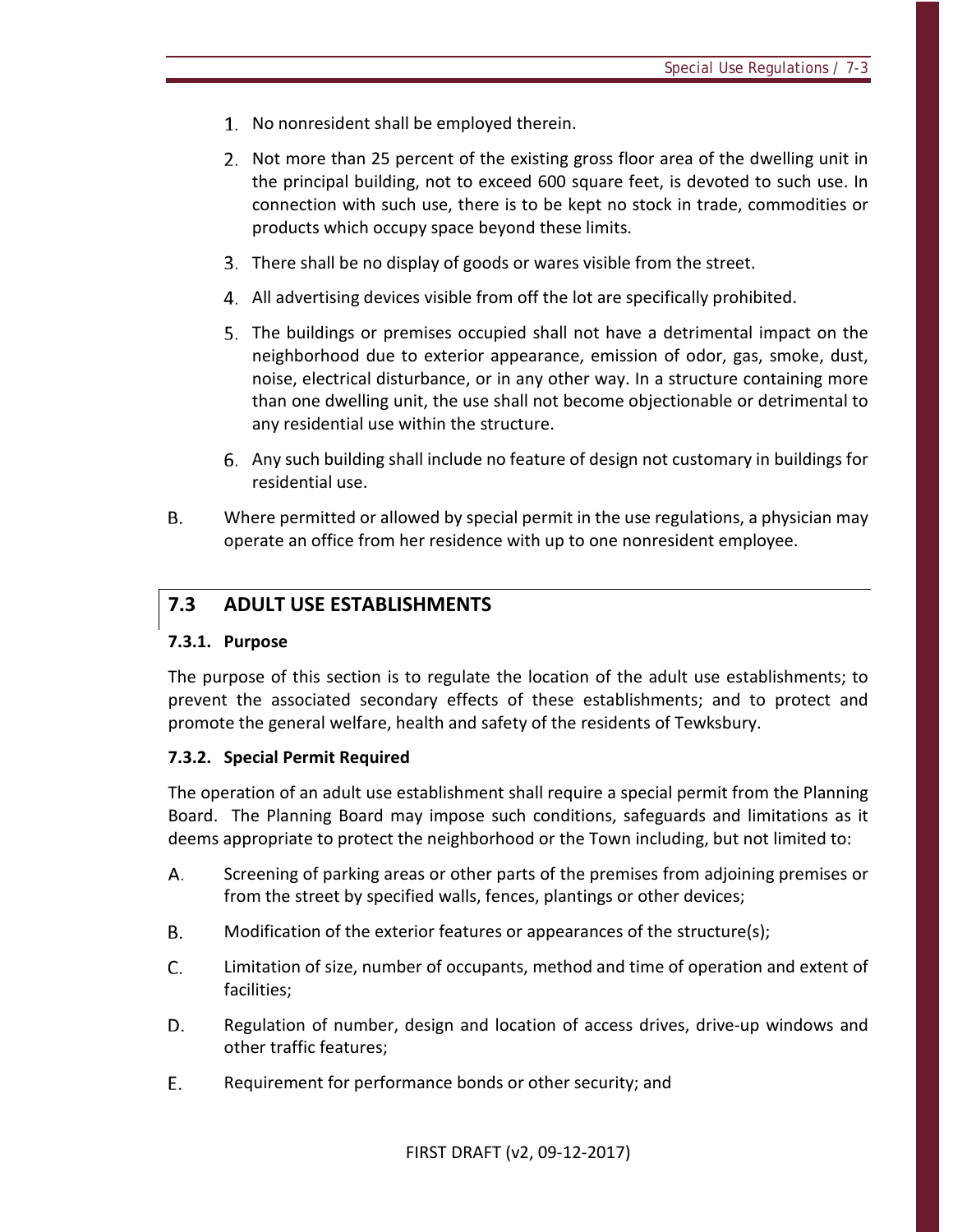F. Installation and certification of mechanical or other devices to limit present or potential hazard to human health, safety, welfare or the environment resulting from smoke, odor, particulate matter, toxic matter, glare, noise, vibration or any other objectionable impact generated by the use of land.

### **7.3.3. Conditions**

Development or operation of adult use establishments shall meet the following conditions:

- А. Adult use establishments shall be restricted to operation within the heavy industry district or the office research district only.
- **B.** There shall be no more than
	- one (1) adult bookstore permit, adult video permit or adult paraphernalia permit granted for each 15,000 residents of the Town as listed in the last state census; prior to a second adult bookstore permit being issued there shall be 30,000 residents of the Town as listed in the last state census; or
	- 2. one adult motion picture theater permit granted for each 24,000 residents of the Town as listed in the last federal census; or
	- one adult cabaret permit for each 24,000 residents of the Town as listed in the last federal census.
- C. No adult use establishment permit shall be allowed to display for advertisements or other purpose any signs, placards other like materials to the general public on the exterior of the building or on the interior, through glass or other like transparent.
- D. No adult use establishment permit shall be granted if such proposed location is within 1320 feet of another presently existing or permitted adult use establishment.
- Е. No adult use establishment permit shall be granted if such proposed location is within 1320 feet of an establishment licensed under G.L. c. 138, §12; a public school or playground; a municipal building or use; a cemetery; a commercial amusement center or park a hospital or nursing home; a private or religious, sectarian or denominational school, building or use including churches, parish houses and rectories.
- F. No permit shall be granted for an adult use establishment in an area otherwise properly zoned if the specific location is within 1000 foot radius of an interstate highway ramp where said ramp intersects with a town or state owned roadway.
- G. No permit shall be granted for an adult use establishment in an area otherwise properly zoned if the specific location is within a 1320 foot radius of an R40 or MFD District unless the use is physically separated from the residential districts by an interstate right of way, with no direct access from the right of way to the residential, heavy industrial and office research district.
- Η. No special permit for an adult use establishment shall be granted to any person convicted of violating the provisions of G.L. c. 119, § 63 or G.L. c. 272, § 28.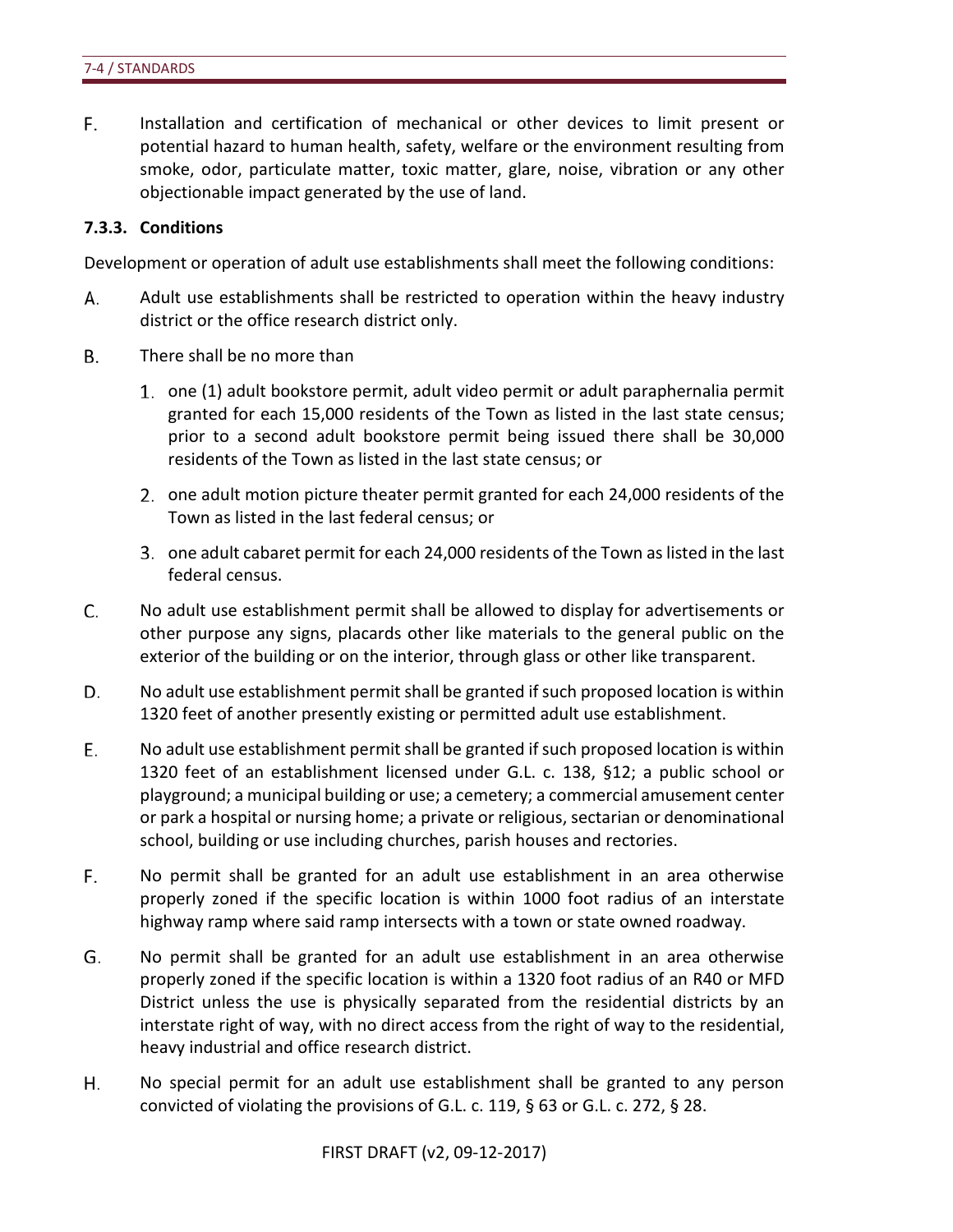- $\mathbf{L}$ The hours in which adult use establishments are open to the public shall be limited as follows: adult bookstore, adult paraphernalia store, adult video store or similar adult use establishment between the hours of 9:00 A.M. and 9:00 P.M., adult motion picture theater, adult cabaret club similar adult use establishment between the hours of 4:00 P.M. and 12:00 Midnight.
- J. Design Standards. Development or operation of adult use establishments shall meet the following design standards:
	- The yard space, building height and any other provisions of the Zoning Bylaws applicable to the Commercial districts shall apply to lots within the Adult Entertainment District unless contrary to the provisions contained in this section.
	- A landscaped buffer which shall be a minimum of 60 feet in depth designed to mitigate the impact of the adult use establishment on abutting properties shall be required by the Planning Board between the use and the adjacent properties.
	- 3. No adult use establishment may have any flashing lights visible from outside the establishment or theater.

# **7.3.4. Signs[28](#page-78-0)**

 $\overline{a}$ 

- No adult use establishment shall be eligible to apply for a special permit requesting a А. freestanding accessory sign.
- **B.** Adult use advertisement signs may only be located on a building in which there is operating an adult use establishment pursuant to a special permit issue by the Planning Board.
- C. The highest point on any adult use advertisement sign may be no higher than twentyfour feet above ground level.
- D. No adult use advertisement sign may contain any moving, flashing or animated lights, or visible moving or movable parts.

# **7.3.5. Mandatory Findings by the Planning Board**

The Planning Board shall not issue a special permit unless, without exception, it finds that:

- А. The proposed use is in harmony with the purpose and intent of this Bylaw.
- **B.** The proposed use complies with all applicable requirements of this Bylaw.
- C. The proposed use will not prove injurious to the safety or general welfare of the neighborhood into which it proposes to locate nor will the proposed use prove destructive of property values.

<span id="page-78-0"></span><sup>&</sup>lt;sup>28</sup> This section, along with draft Section 6.2, need further legal review.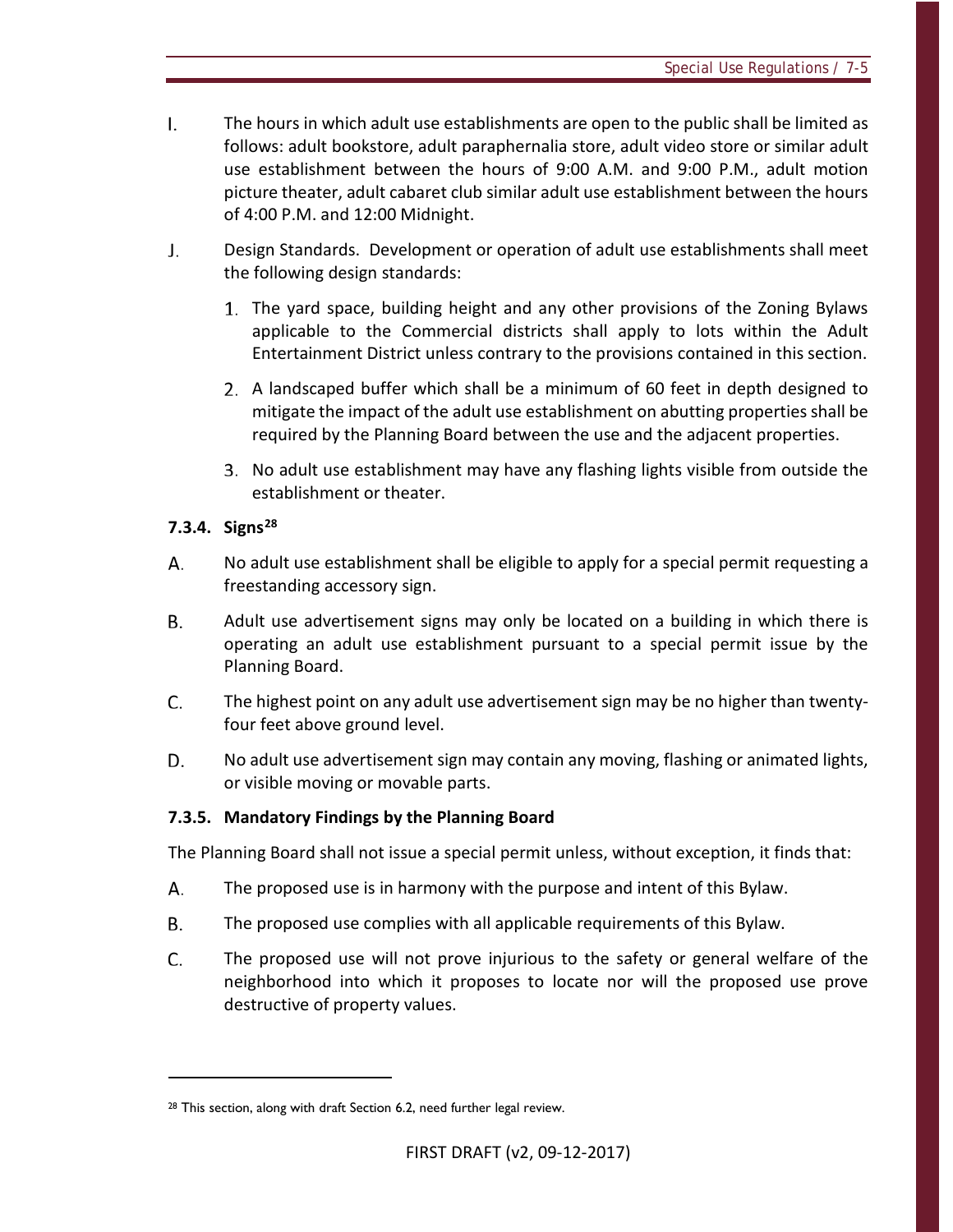### **7.3.6. Regulations and Fees**

The Planning Board shall adopt and, from time to time, amend regulations, not inconsistent with the provisions of this Bylaw or G.L. c. 40A or other applicable provision of the General Laws, and shall file a copy of said regulations with the Town Clerk. Such regulations shall prescribe as a minimum the size, form, contents, style, and number of copies of plans and specification, the town boards or agencies form which the Planning Board shall request permits. The Planning Board may adopt, and from time to time, amend fees sufficient to cover reasonable costs incurred by the town in the review and administration of the Special Permit.

# **7.4 LARGE-SCALE GROUND MOUNTED SOLAR PHOTOVOLTAIC FACILITIES**

### **7.4.1. Purpose**

The purpose of this Section 7.5 is to regulate the creation of new large- scale ground-mounted solar photovoltaic installations by providing standards for the placement, design, construction, operation, monitoring, modification and removal of such installations that address public safety, minimize impacts on scenic, natural and historic resources and to provide adequate financial assurance for the eventual decommissioning and removal of such installations. The provisions set forth in this section shall apply to the construction, operation, and/or repair of large-scale ground-mounted solar photovoltaic installations.

# **7.4.2. Applicability**

This section applies to large-scale ground-mounted solar photovoltaic installations proposed to be constructed after the effective date of this section. This section also pertains to physical modifications that materially alter the type, configuration, or size of these installations or ·related equipment. A Large-scale Ground Mounted Solar Photovoltaic Facility shall be defined as a Solar Photovoltaic system that is structurally mounted on the ground and is not roof-mounted and has a minimum nameplate capacity of 250 kW DC. There shall be no ground mounted Solar Photovoltaic system allowed unless as permitted in this Bylaw.

# **7.4.3. General Requirements for All Large-Scale Solar Power Generation Installation**

The following requirements are common to all solar photovoltaic installations to be sited in specific designated locations.

А. Compliance with laws, bylaws and regulations. The construction and operation of all large-scale solar photovoltaic installations shall be consistent with, and insofar as pertinent, compliant with all applicable local, state and federal requirements, including but not limited to all applicable safety, construction, electrical, and communications requirements. All buildings and fixtures forming part of a solar photovoltaic installation shall be constructed in accordance with the State Building Code in force and applicable at any relevant time.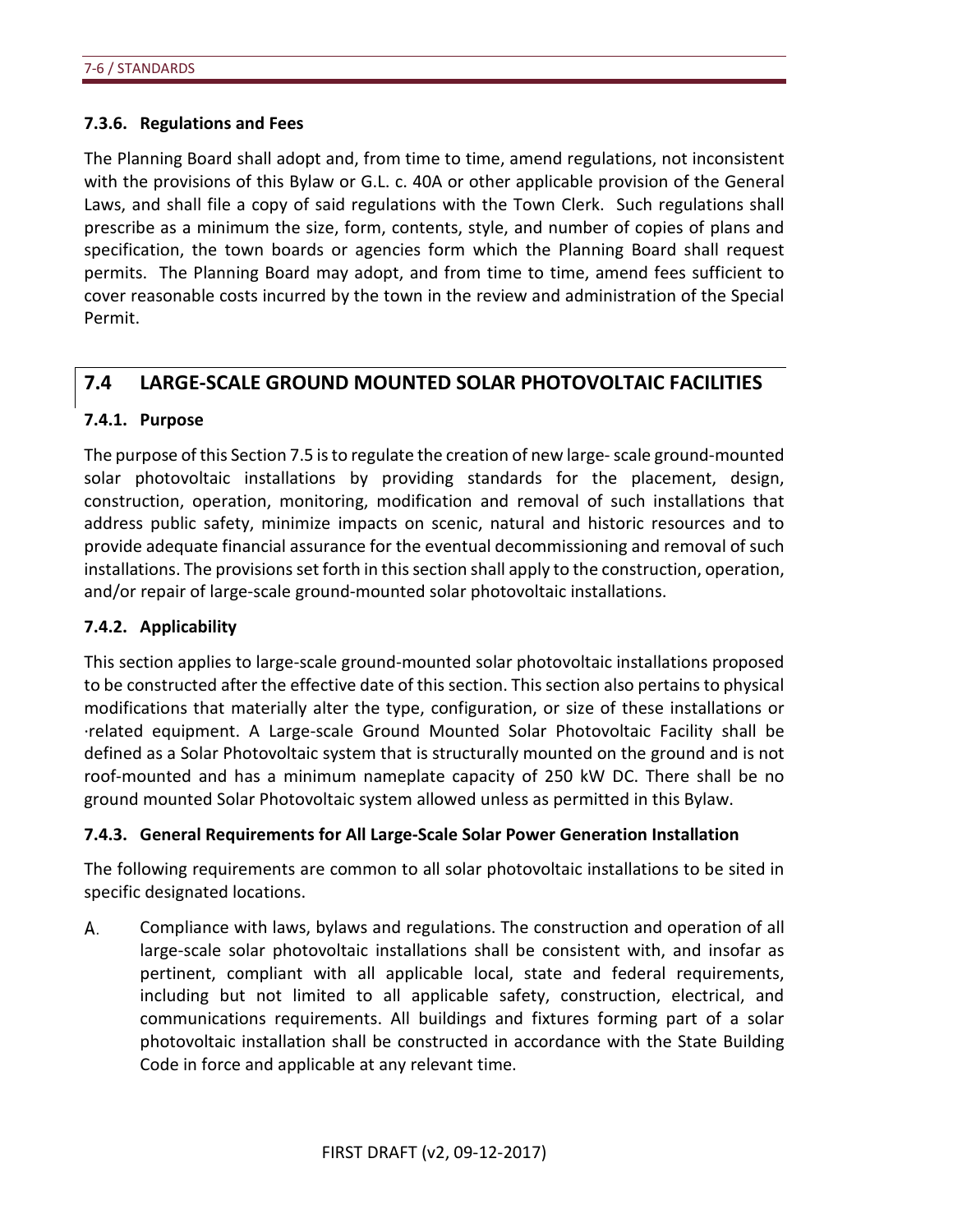- В. Building permit and building inspection. No large-scale ground-mounted solar photovoltaic installation shall be constructed, installed, or modified as provided in this section, nor shall construction or installation be commenced without first obtaining the necessary or appropriate permits.
- C. Special Permit. All large-scale ground-mounted solar photovoltaic installations shall require a special permit from the Planning Board prior to the issuance of a building permit.
- D. General. All applications for a large-scale ground-mounted solar photovoltaic installation shall be submitted in accordance with the Planning Board's rules and regulations governing site plans as may be amended from time to time. All substantive plans or other technical documents submitted in support of the application shall have been prepared by engineers or surveyors licensed to practice in Massachusetts.

# **7.4.4. Additional Information**

An addition to the information required for a site plan application, the following additional information shall be submitted for each large- scale ground-mounted solar photovoltaic installation:

- А. Drawings of the solar photovoltaic installation showing the proposed layout of the system and any potential shading from nearby structures.
- В. One or three-line electrical diagram detailing the solar photovoltaic installation, associated components, and electrical interconnection methods, with all National Electrical Code compliant disconnects and overcurrent devices.
- C. Documentation of the major system components to be used, including the PV panels, mounting system, and inverter.
- D. Name, address, and contact information for proposed system installer.
- E. The name, contact information and signature of any agents representing the applicant in connection with the special permit application process, or general project oversight following the issuance of any special permit.
- F. Documentation of actual or prospective access and control of the project site.
- G. An operation and maintenance plan.
- H. Description of financial surety.
- $\mathsf{L}$ Vegetated buffer plan showing size, type and amount of trees/shrubs to be installed to protect street(s) and residential homes from view of site, which buffer as approved within the reasonable discretion of the Planning Board, is hereby required for any installation pursuant to this section.
- J. Site Control. The applicant shall submit documentation of actual or prospective access and control of the project site sufficient to allow for construction and operation of the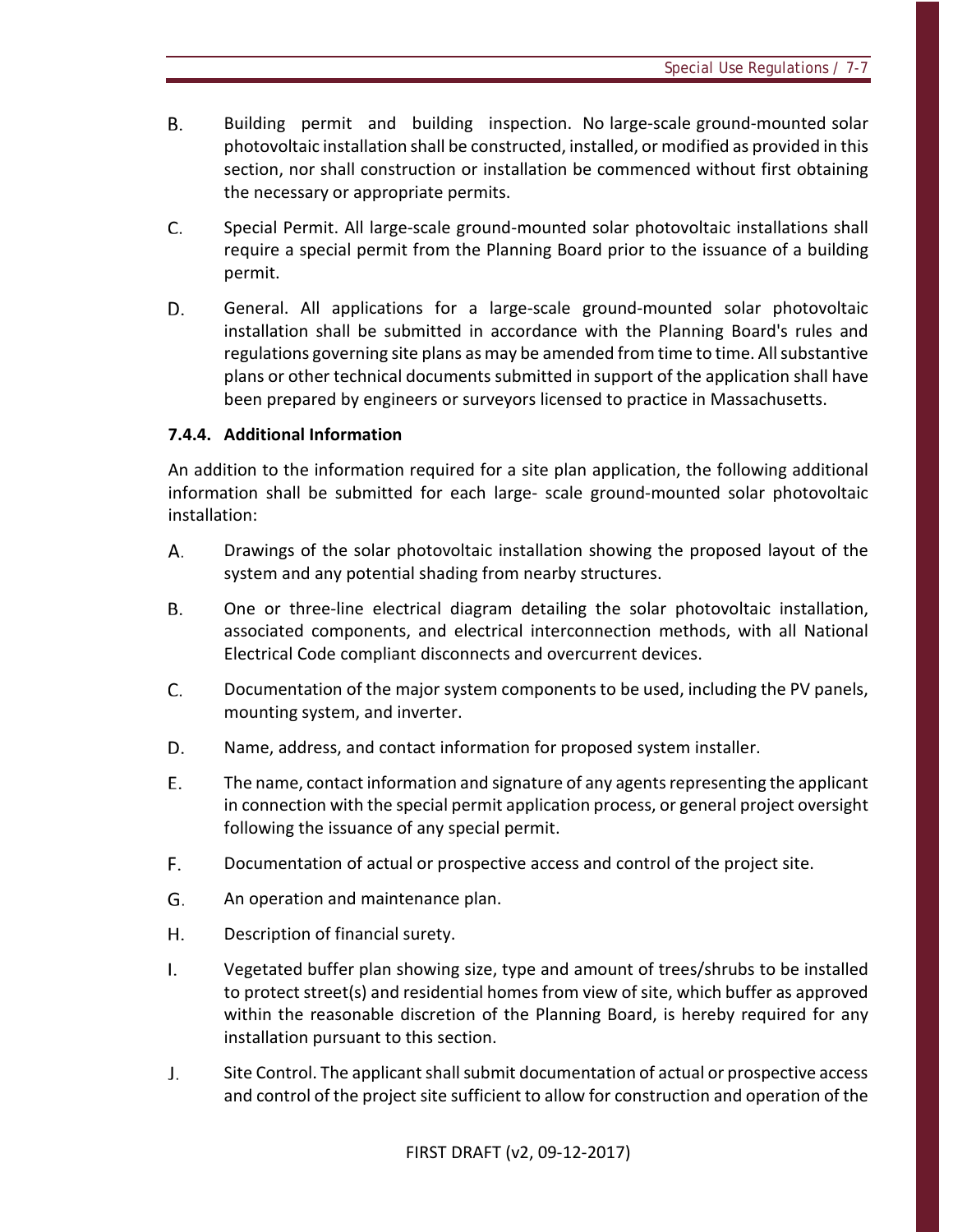proposed solar photovoltaic installation. Fencing, if installed, shall be compatible with the scenic character of the Town and satisfactory to the Planning Board, and shall not consist of barbed wire or razor wire.

- К. Operations and Maintenance Plan. The applicant shall submit a plan for the operation and maintenance of the large-scale ground-mounted solar photovoltaic installation, which shall include measures for maintaining safe access to the installation as well as general procedures for operational maintenance of the installation and emergency shutdown of the site if needed.
- L. Utility Notification. No large-scale ground-mounted solar photovoltaic installation shall be approved by the Planning Board until satisfactory evidence has been submitted to the Planning Board that the electric utility has been informed of the applicant's intent to install an interconnected customer-owned generator.

#### **7.4.5. Dimension and Density Requirements**

For large-scale ground-mounted solar photovoltaic installations, the following dimensional requirements shall apply.

- А. The minimum lot or parcel size for any installation shall be 20 acres.
- Β. Setbacks: 50 feet front and 20 feet side and rear yard setbacks, provided that such setbacks shall be 200 feet to any adjoining residential lot line unless waived by the Planning Board based upon findings of sufficient buffering and screening and a determination that the waiver is in the best interest of the Town.
- C. Height: The height of any or all structures comprising the large-scale ground-mounted solar photovoltaic facility shall not exceed 20 feet above the pre-existing natural grade underlying each particular structure unless waived by the Planning Board based upon findings of sufficient buffering and screening and a determination that the waiver is in the best interest of the Town.

#### **7.4.6. Appurtenant Structures**

All structures appurtenant to large-scale ground- mounted solar photovoltaic installations shall be subject to the dimensional requirements of the zoning district in which they are located. All such appurtenant structures, including, but not limited to, equipment shelters, storage facilities, transformers, and substations, shall be architecturally compatible and harmonious with each other. Whenever feasible, in the reasonable opinion of the Planning Board, structures should be sheltered from view by vegetation and/or joined or clustered to avoid adverse visual impacts.

#### **7.4.7. Design Standards**

The following standards shall apply to all large-scale ground-mounted solar photovoltaic installations in addition to those contained in the Rules and Regulations Governing Site Plans.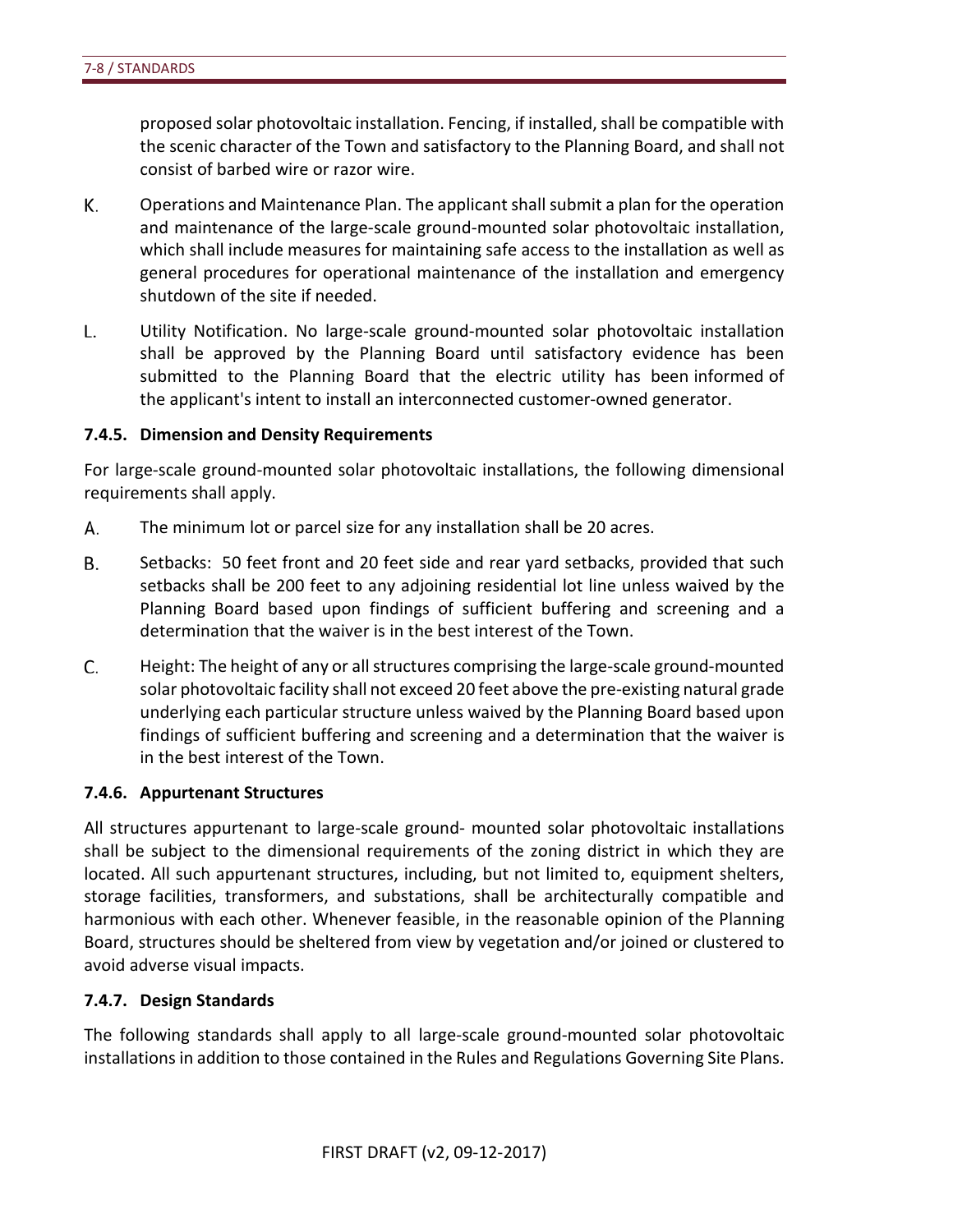- А. Signage. Signs on large-scale ground-mounted solar photovoltaic installations shall comply with all provisions of this Zoning Bylaw relative to signs. A sign consistent with said provisions shall be required to identify the owner of the premises, as well as the operator of the solar photovoltaic installation, if different from the owner, and provide a twenty-four-hour emergency contact phone number. Solar photovoltaic installations shall not be used for displaying any advertising except for reasonable identification of the manufacturer or' operator of the solar photovoltaic installation.
- В. Utility connections. Reasonable efforts, as determined by the Planning Board, shall be made to place all utility connections from the solar photovoltaic installation underground, depending on appropriate soil conditions, shape, and topography of the site and any requirements of the electric utility. If an existing above ground connection solution already exists, however, this can be used if it meets the requirements of the electric utility. Electrical transformers for utility interconnections may be aboveground if required by the electric utility concerned with the project.
- C. Glare. The plan shall show how the abutting properties and local traffic will be protected from glare or reflected light from the installation.

### **7.4.8. Safety and Environmental Standards**

Emergency services. The large-scale solar photovoltaic installation applicant shall provide a copy of the project summary, electrical schematic, and site plan to the local Fire Chief and concerned electric utility. Upon request, the applicant shall cooperate with local emergency services in developing an emergency response plan. All means of shutting down the solar photovoltaic installation shall be clearly marked. The applicant shall identify a responsible person for public inquiries throughout the life of the installation.

А. Solar photovoltaic installation conditions. The large-scale ground-mounted solar photovoltaic installation applicant shall maintain the facility in good condition. Maintenance shall include, but not be limited to, painting, structural repairs, and integrity of security measures. Site access shall be maintained to a level acceptable to the local Fire Chief and emergency medical services. The applicant shall be responsible for the cost of maintaining the solar photovoltaic installation and any access road(s), unless accepted as a public way.

### **7.4.9. Abandonment or Decommissioning**

Any large-scale ground-mounted solar photovoltaic installation that has reached the end of its useful life or has been abandoned consistent with Subsection 6613of this section shall be removed. The applicant shall physically remove the installation no more than 150 days after the date of discontinued operations. The applicant shall notify the Planning Board by certified mail of the proposed date of discontinued operations and plans for removal. Decommissioning shall consist of: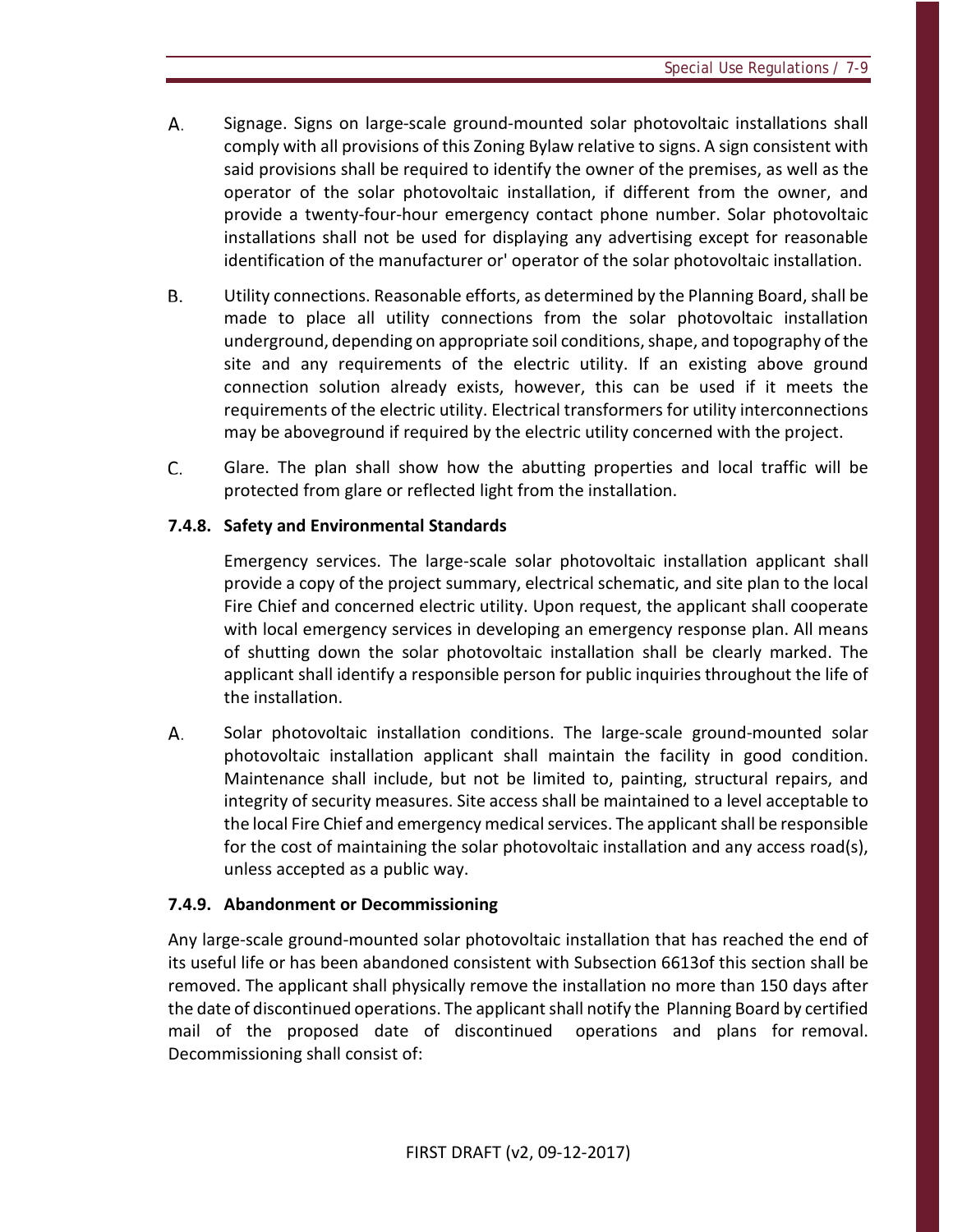- А. Physical removal of all large-scale ground-mounted solar photovoltaic installations, structures, equipment, security barriers and transmission lines from the site.
- **B.** Disposal of all solid and hazardous waste in accordance with local, state, and federal waste disposal regulations.
- C. Stabilization or re-vegetation of the site as necessary to minimize erosion. The Planning Board may allow the owner or operator to leave landscaping or designated below-grade foundations in order to minimize erosion and disrupt ion to existing vegetation. All disturbed areas shall be covered with a minimum of six inches of good quality top soil before seeding.

### **7.4.10. Abandonment**

Absent notice of a proposed date of decommissioning or written notice of extenuating circumstances deemed reasonable by the written acknowledgment of the Planning Board, which shall not be unreasonably refused, the solar photovoltaic installation shall be considered abandoned when it fails to operate for more than one year without the written consent of the Planning Boa rd. The failure to operate shall be conclusively determined based on the records showing the power supplied by the installation to the grid. If the applicant of the large-scale ground-mounted solar photovoltaic installation fails to remove the installation in accordance with the requirements of this section within 150 days of abandonment or the proposed date of decommissioning, the Town may enter the property and physically remove the installation.

### **7.4.11. Financial Surety**

As a condition of the Site Plan Special Permit, the Planning Board shall require the applicant to provide surety in an amount approved by the Planning Board to be necessary to ensure the proper removal of the installation. The form of the surety shall be through an escrow account, surety bond, or other means of like character acceptable to the Planning Board. The amount of the surety shall be based on a fully inclusive estimate of the costs associated with removal and site restoration, prepared by a qualified engineer. The amount shall include a mechanism for calculating increased removal costs due to inflation or the increased market rate cost of the equipment and services necessary to achieve the removal and site restoration. In no case shall the amount of the surety exceed 125% of the cost of removal and compliance with the additional requirements set forth herein. Such surety will not be required for municipally or state-owned facilities.

# **7.5 REMOVAL OF SAND, GRAVEL, QUARRY OR OTHER EARTH MATERIALS**

No sod, loam, sand, gravel or quarry stone shall be removed for sale (except when incidental to and in conformity with the construction of a building for which a permit has been issued in accordance with the Building Laws), except by special permit from the Board of Appeals.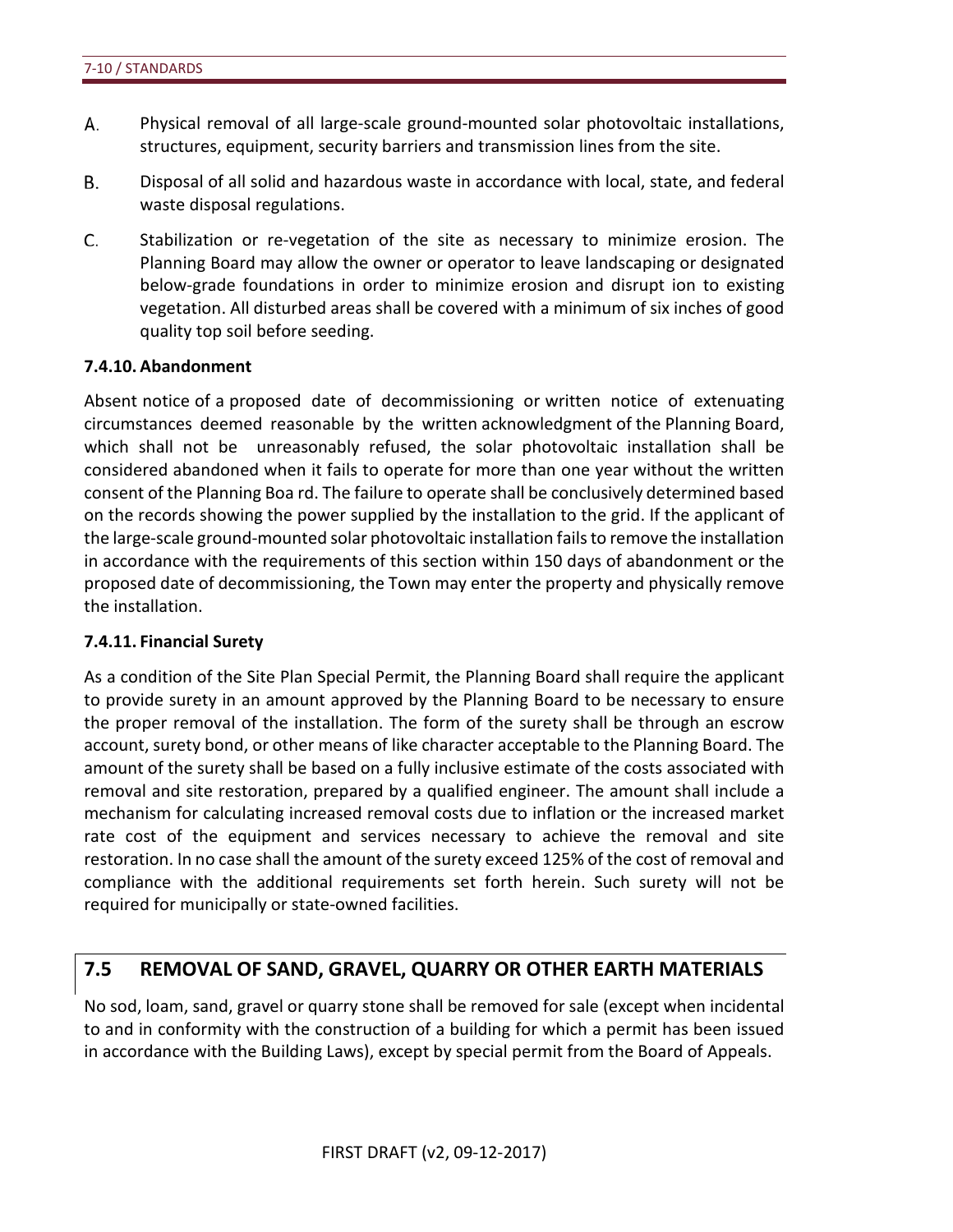# **8. OTHER DEVELOPMENT REGULATIONS**

# **8.1 NONCONFORMING USES AND STRUCTURES**

# **8.1.1. Applicability**

- А. This Bylaw shall not apply to structures or uses lawfully in existence or lawfully begun, or to a building or special permit issued before the first publication of notice of the public hearing required by G.L. c. 40A, § 5 at which this Zoning Bylaw, or any relevant part thereof, was adopted. Lawfully pre-existing nonconforming uses and structures may continue, provided that no modification of the use or structure is accomplished unless authorized under this Section 8.1.
- Nonconforming Uses. The Board of Appeals may issue a special permit to extend a Β. nonconforming use in only if it determines that such change or extension shall not be substantially more detrimental than the existing nonconforming use to the neighborhood. The Board of Appeals shall not allow an existing nonconforming use to be changed to another nonconforming use.
- C. Nonconforming Structures. The Board of Appeals may issue a special permit to reconstruct, extend, alter, or change a nonconforming structure only if it determines that such reconstruction, extension, alteration, or change shall not be substantially more detrimental than the existing nonconforming structure to the neighborhood.
- D. Variance Required. The reconstruction, extension or structural change of a nonconforming structure in such a manner as to increase an existing nonconformity, or create a new nonconformity, including the extension of an exterior wall at or along the same nonconforming distance within a required yard, shall require the issuance of a variance from the Board of Appeals; provided, however, that this provision shall not apply to nonconforming single and two family residential structures, which shall be governed by Section 8.1.2 below.

# **8.1.2. Pre-Existing Nonconforming Single and Two Family Residential Structures**

- А. Pre-Existing Nonconforming single-family and two-family residential structures may be reconstructed, extended, altered, or structurally changed upon the issuance of a building permit if the Building Commissioner determines that the proposed reconstruction, extension, alteration, or change does not increase the nonconforming nature of the structure. The following five conditions shall not be deemed to increase the nonconforming nature of a single-family or two-family residential structure and shall be used in the Building Commissioner's determination.
	- 1. Any reconstruction, extension, alteration, or change to a structure which complies with all current setback, yard, building coverage, and building height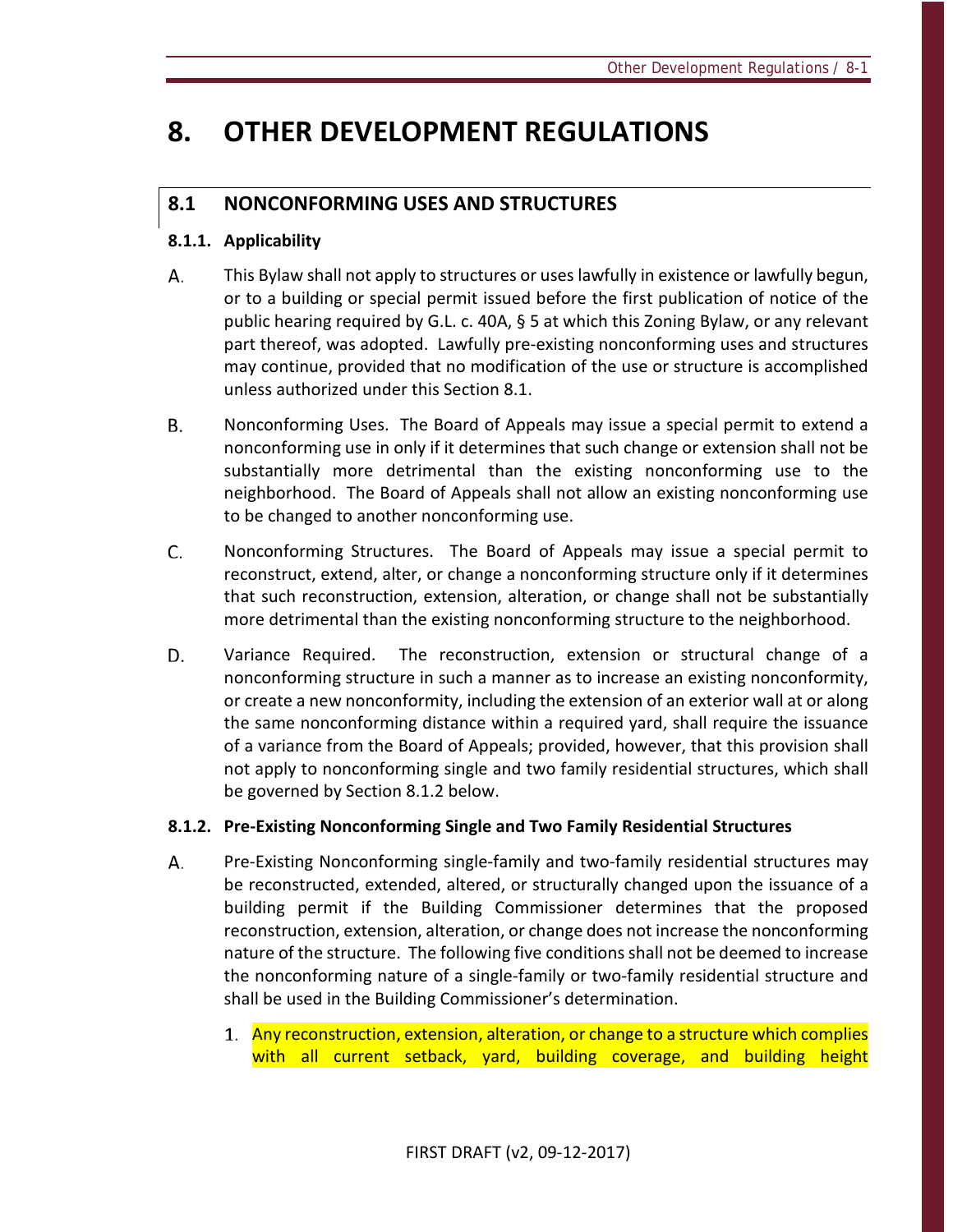requirements<sup>[29](#page-85-0)</sup> but is located on a lot with insufficient area, where the reconstruction, extension, or alteration or change will also comply with all of said current requirements.

- Any reconstruction, extension, alteration, or change to a structure which complies with all current setback, yard, building coverage, and building height requirements but is located on a lot with insufficient frontage, where the reconstruction, extension, or alteration or change will also comply with all current requirements.
- Any reconstruction, extension, alteration, or change to a structure which encroaches upon one or more required yard or setback areas, where the reconstruction, extension or alteration or change will comply with all current setback, yard, building coverage and building height requirements; the provisions of this subsection shall apply regardless of whether the lot complies with current area and frontage requirements.
- Any extension, alteration, or change to the side or face of a structure which encroaches upon a required yard or setback area, where the extension or alteration or change will not encroach upon such area to a distance greater than the existing structure; the provisions of this subsection shall apply regardless of whether the lot complies with current area and frontage requirements. The setbacks for this provision shall not be less than 25 feet on the front and 10 feet on the side and rear.
- Any extension, alteration, or change to a nonconforming structure which will not increase the footprint of the existing structure provided that existing height restrictions shall not be exceeded. The setbacks for this provision shall not be less than 25 feet on the front and 10 feet on the side and rear.
- В. If the Building Commissioner determines that the nonconforming nature of the structure would be increased by the proposed reconstruction, extension, alteration, or change, the Board of Appeals may allow the proposed reconstruction, extension, alteration, or change if it finds that the proposed modification will not be substantially more detrimental to the neighborhood than the existing nonconforming structure.

### **8.1.3. Abandonment or Non-Use**

A nonconforming use or structure which has been abandoned or not used for a period of two years, shall lose its protected status and be subject to all provisions of this Zoning Bylaw.

#### **8.1.4. Reconstruction after Catastrophe or Demolition**

A nonconforming structure may be reconstructed after a catastrophe or after demolition, provided that the owner shall apply for a building permit and start

 $\overline{a}$ 

<span id="page-85-0"></span><sup>29</sup> Do you want to maintain this policy? Needs discussion.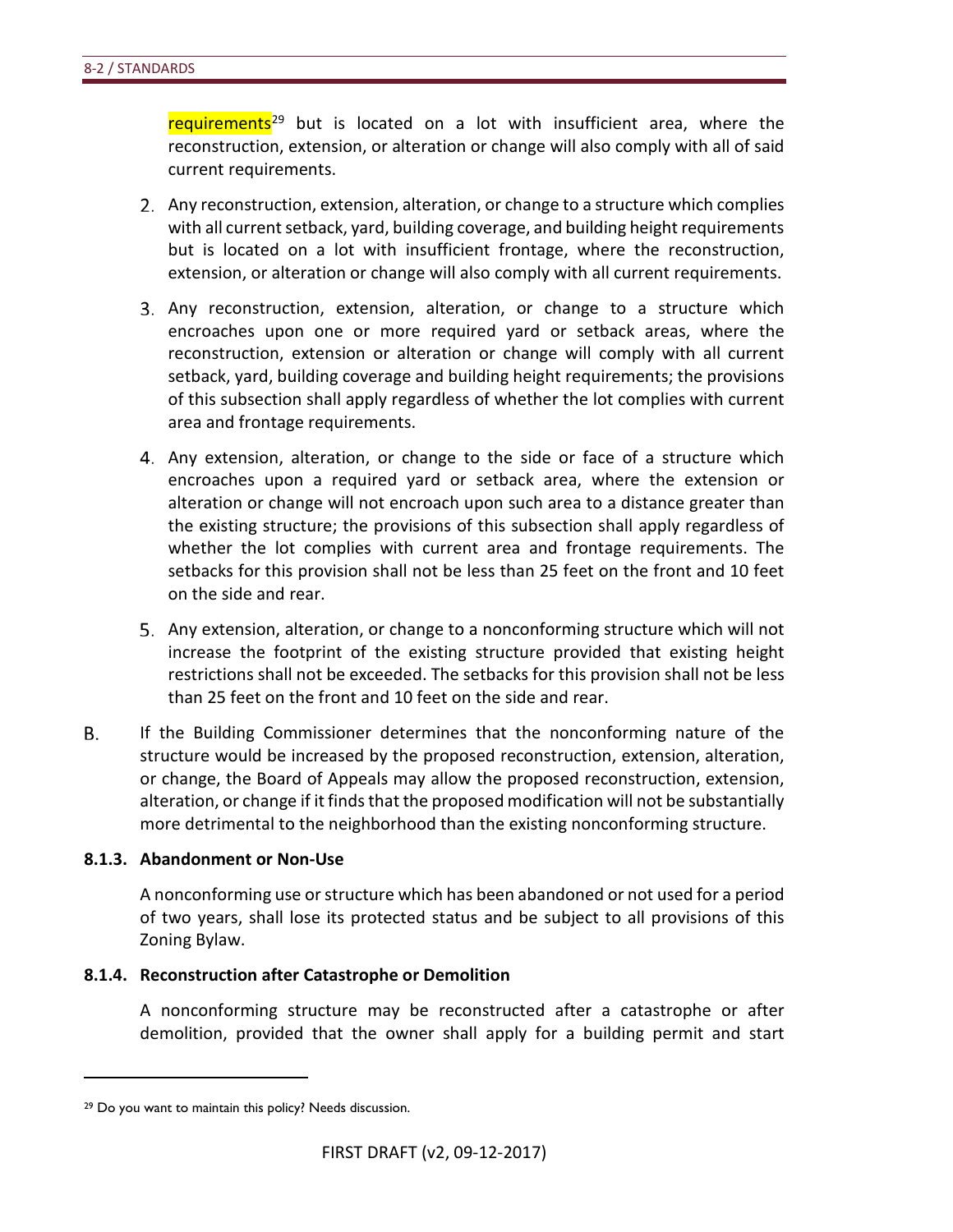operations for reconstruction on said premises within two years after such catastrophe or demolition, and provided that the building(s) as reconstructed shall be only as great in volume or area as the original nonconforming structure or provided that the building meets all applicable requirements for yards, setback, and height. In the event that the proposed reconstruction would cause the structure to exceed the volume or area of the original nonconforming structure or exceed applicable requirements for yards, setback, and/or height, a special permit shall be required from the Board of Appeals.

### **8.1.5. Reversion to Nonconformity**

No nonconforming use shall, if changed to a conforming use, revert to a nonconforming use.

# **8.2 MULTIFAMILY DWELLINGS**

# **8.2.1. Purpose**

The purpose of this Section 8.2 is to regulate the development of multifamily dwellings by establishing eligibility requirements and reasonable conditions for construction. This section is not intended to supersede, modify, or conflict with the powers and duties delegated to the Planning Board pursuant to the Subdivision Control Law, G.L. c. 41, §§ 81K - 81GG.

# **8.2.2. Applicability**

This section applies to the construction of multifamily dwellings in any district in which they are allowed as of right or by special permit from the Planning Board in accordance with Section 5 of this Bylaw.

# **8.2.3. Submission Requirements and Procedures**

Application for a special permit under this Section 8.2 shall be in accordance with the Planning Board's rules and regulations and Section 3.5 of this Bylaw. Where multifamily dwellings are a permitted use, approval shall be subject to Site Plan Review by the Planning Board under Section <mark>3.</mark>6.

# **8.2.4. Design Standards for Multifamily Dwellings by Special Permit**

In any district where multifamily dwellings are allowed subject to a special permit from the Planning Board, they shall meet the following standards:

А. Any site proposed for multifamily dwellings shall have a minimum lot area of four acres and a minimum frontage of 150 feet on a public or private way that is open for public use. However, the Planning Board may waive the minimum lot frontage to not less than 40 feet on a public way provided that a suitable private access road into the site area can be constructed with the reduced frontage.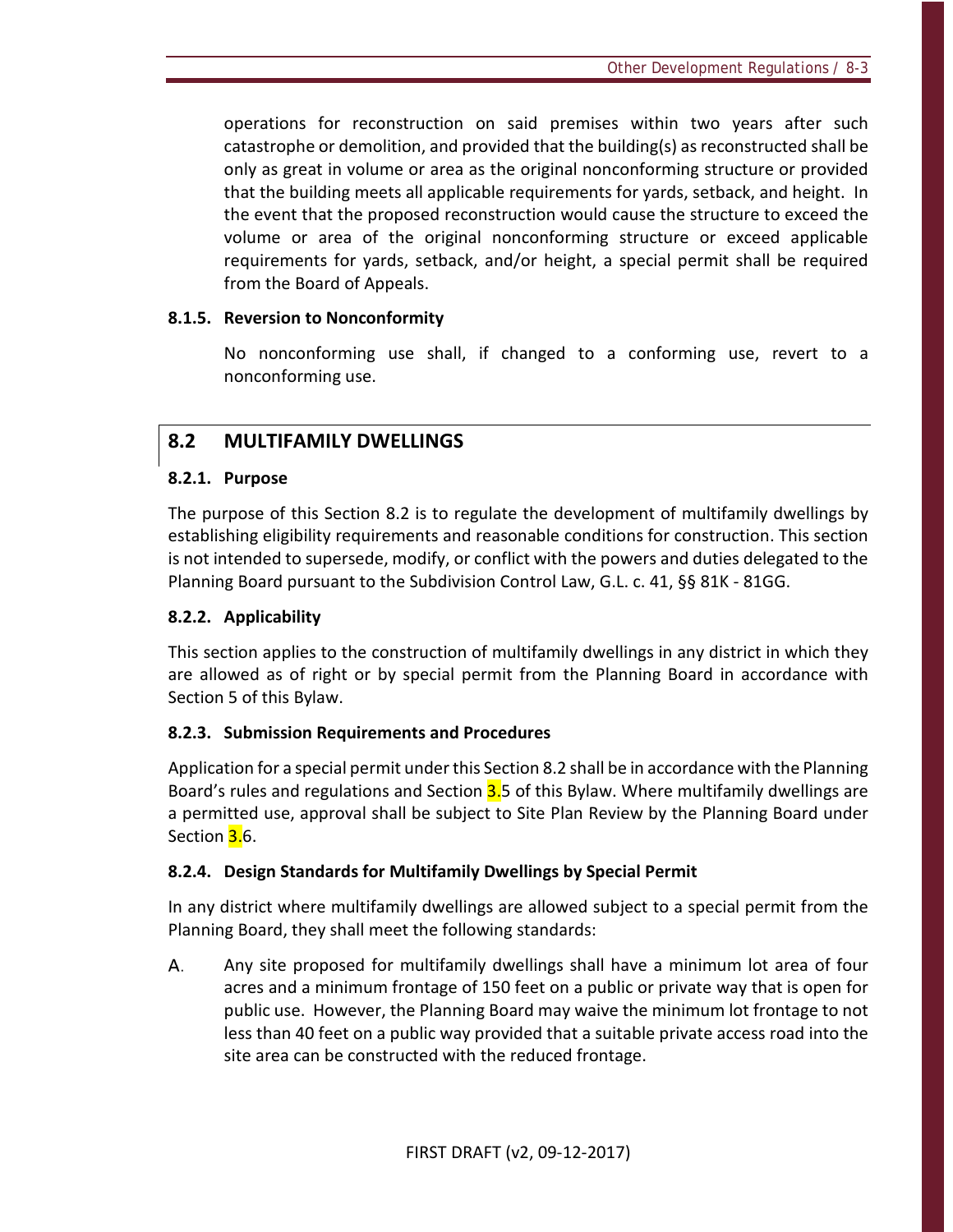- **B.** Maximum density shall be seven units per acre nor more than 14 bedrooms per acre. This will allow for flexibility in the number of bedrooms per unit to vary from one to three bedrooms. The ratio of three-bedroom market rate units to three-bedroom affordable units (as required under Section 8.3) shall be 1 to 1. No more than 5 percent of the total site area within the wetlands and/or flood plain shall be used in calculating maximum density for the site. If more than 5 percent of the site is in wetlands or flood plains, the portion that exceeds 5 percent shall be deleted from the area used to determine maximum density.
- C. The maximum coverage of the site available for use by all buildings, including garages, and carports shall not exceed 30 percent of the site area.
- D. Maximum building height shall be 45 feet unless waived by the Planning Board.
- Ε. No building within the development shall be constructed within 50 feet of any perimeter of site.
- F. All lighting shall be directed away from adjoining property.
- G. Services.

 $\overline{a}$ 

- All utilities shall be installed underground using standards established by the Planning, Health, Building, and Public Works Departments of the Town of Tewksbury. Sewage shall be disposed of by means of adequate connections as required by state and local Departments and Board of Health.
- 2. If curbside pick-up of trash and recycling materials is not viable, there shall be shared waste disposal facilities (such as dumpsters for household trash and dumpsters for recycling) adequately sized for the development as determined by the Board of Health.
- Η. The distance between the buildings that are structurally connected by roofing, fencing, or other means but not enclosed or heated shall be determined by the Planning Board. Distance parameters will be determined on the aesthetics, created by the design, practicality of design, and the effect on the development by the design. The Planning Board shall determine any distance parameters between buildings not covered under this Zoning Bylaw.
- I. Any roadway or access drive located i within 50 feet of a property line shall be shielded from the property line by a buffer of shielding-type trees satisfactory to the Planning Board between the roadway and property line for the entire length of the roadway within the 50-foot area. This planting shall be in addition to any existing vegetation between the property line and the proposed roadway<sup>30</sup> and shall be placed a maximum of 10 feet apart.

<span id="page-87-0"></span><sup>&</sup>lt;sup>30</sup> If the existing vegetation provides enough buffer, why require additional plantings? Needs discussion.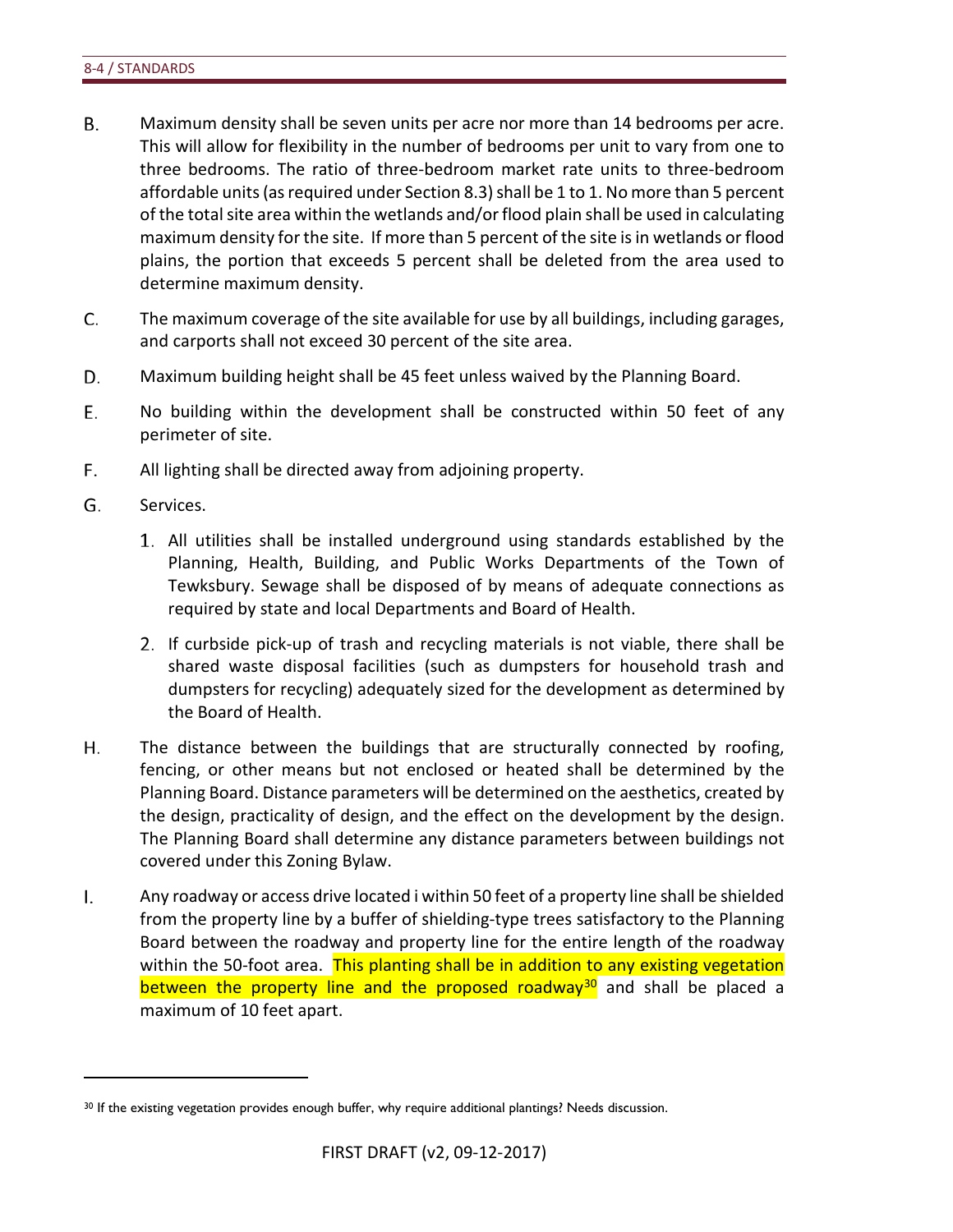- J. Walkways, tables, benches, or flowering bushes or trees may be allowed in 50- to 100 foot buffer areas at the discretion of the Planning Board to improve the aesthetics of the site and views from surrounding areas.
- К. Television, radio, and communications services shall be supplied by a central system with underground connections.
- $\mathsf{L}$ . Not less than 60 percent of the upland area of the site available for use shall be set aside as open space. The open space shall remain free from structures, parking and drives, and such area shall be left either in its natural state, attractively landscaped, or developed for outdoor recreational facilities. Unless waived by the Planning Board, suitable recreational facilities shall be provided within the required open space. The owner or owners shall be responsible for the maintenance of common areas, including but not limited to snow plowing within the site limits and rubbish disposal. No outside burning of rubbish or inside incineration shall be permitted.
- Any application for a Multifamily Dwelling special permit shall comply with Section 8.3 M. of this Bylaw.

# **8.2.5. Design Standards for Permitted Multifamily Dwellings in the TC, VR Districts**

In the TC and VR districts, multifamily dwellings with not more than eight units per building are permitted as of right, subject to Site Plan Review by the Planning Board under Section 3.6, provided comply with the following design standards:

- А. The proposed site shall have a minimum lot area of one acre and a minimum lot frontage of 150 feet on Main Street.
- **B.** Maximum density shall be 12 units per acre. No more than 5 percent of any wetlands or flood plain on the site shall be used in calculating maximum density.
- C. The maximum coverage of the site available for use by all buildings, including garages, and carports shall not exceed 35 percent of the site area.
- D. Maximum building height shall be 45 feet unless waived by the Planning Board.
- E. No building within the development shall be constructed within 50 feet of the lot line of an abutting single-family dwelling.
- F. All other design standards in Section 8.2.5 shall apply.

### **8.2.6. Off-Street Parking**

А. Provision shall be made for not less than two parking spaces per unit, one of which shall be completely enclosed. Detached parking garages will be permitted and designed so as to complement the building design and site layout, but shall not be constructed within setback areas.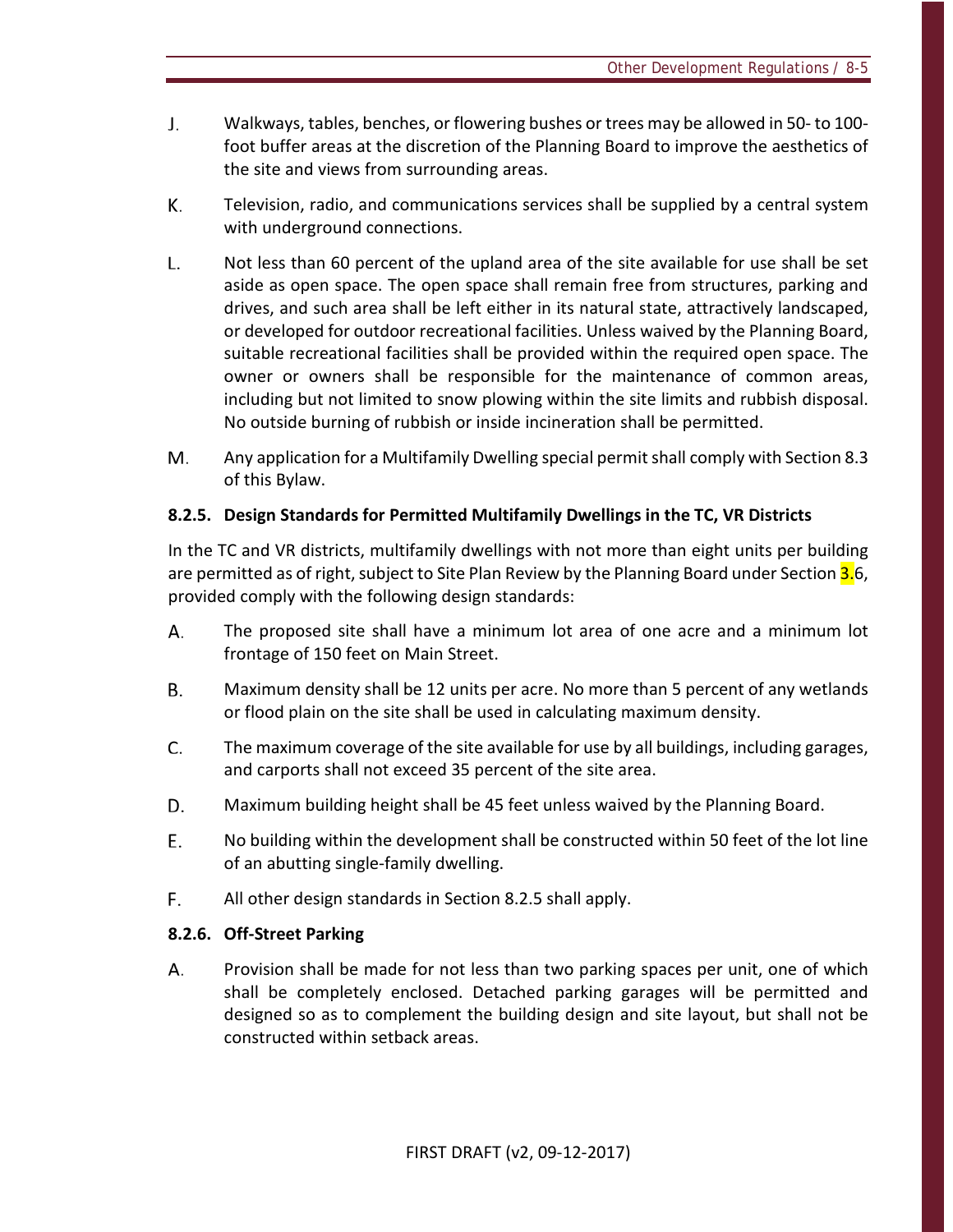- **B.** Enclosed parking spaces shall be 10 feet wide and 20 feet long and unenclosed parking spaces shall be not less than 9 feet wide and 18.5 feet long unless waived by the Planning Board.
- C. Additional enclosed or unenclosed parking spaces shall be provided for guests and recreational areas as indicated below:
	- Guest: 1 parking space per two dwelling units
	- 2. Tennis Court: 2 parking spaces per court
	- 3. Recreation buildings/swimming pools: 1 parking space per 10 dwelling units, but not less than 10 parking spaces

#### **8.2.7. Criteria for Waivers**

Where the Planning Board is specifically authorized to waive a requirement in this Section 8.2, the Board shall base its decision upon findings that the waivers will provide for improved aesthetics created by the design, and practicality of design to lessen environmental, neighborhood, and public service impacts.

#### **8.2.8. Design Guidelines**

Whether proposed by special permit or through site plan review, multifamily dwellings shall comply with design guidelines, if any, adopted by the Planning Board and kept on file with the Town Clerk and Department of Community Development.

# **8.3 AFFORDABLE HOUSING REQUIREMENTS**

#### **8.3.1. Purposes**

The purpose of this Section 8.3 is to provide affordable housing choices throughout the Town, and to provide for a diverse, balanced and inclusive community, with housing for people of all income levels as a matter of basic fairness and social responsibility.

#### **8.3.2. Applicability**

 $\overline{a}$ 

Any special permit application to the Planning Board for construction of dwelling units on one or more contiguous parcels in the Multiple Family District or for an Open Space Residential Design special permit under Section 8.4 shall be subject to the provisions of this Section 8.3.<sup>[31](#page-89-0)</sup> In the Multiple Family District, the Planning Board shall deny a special permit application if, in its opinion, the land or parcels of land held in common ownership were subdivided or

<span id="page-89-0"></span><sup>&</sup>lt;sup>31</sup> I assume the Town will want multifamily dwellings in the TC and VR districts to include affordable units, too, but wel need direction. This needs discussion from the committee.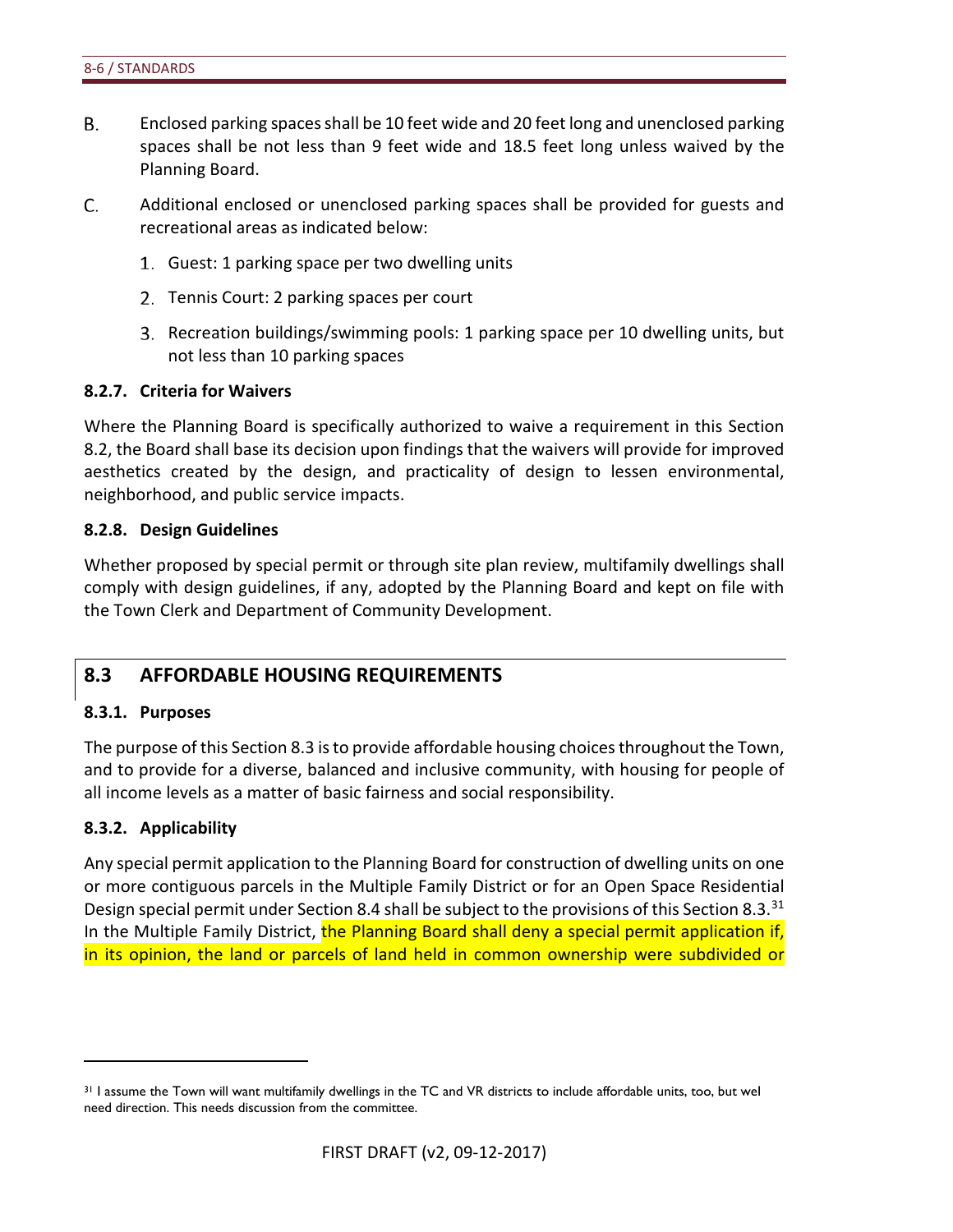otherwise modified in a manner that results in a reduction of the potential number of Affordable Housing Units.<sup>[32](#page-90-0)</sup>

### **8.3.3. Basic Requirements**

- А. An application for a Multiple Unit Development special permit shall require that at least 15 percent of the total dwelling units in the development be established as affordable housing as defined in Section 2. The calculation of the number of designated affordable units shall be rounded to the next whole number for units equal to 0.5 or greater.
- В. An application for an Open Space Residential Design special permit shall require that at least 10 percent of the total dwelling units shall be established in perpetuity as affordable housing. For purposes of this provision, "total dwelling units" shall mean the Basic Maximum Number from the Determination of Yield under Section XX. Dwelling units in addition to this number achieved through other density bonus provisions of this Bylaw shall not be subject to this Section 8.3. The calculation of the number of affordable units shall be rounded to the next whole number for units equal to 0.5 or greater.
- C. The Planning Board may waive the construction of affordable housing in a proposed development for an equivalent fee-in-lieu-of units payment made Tewksbury Affordable Housing Trust Fund, subject to the provisions and policies of the Tewksbury Local Housing Partnership for the creation of affordable housing.<sup>[33](#page-90-1)</sup> A fee in lieu of affordable units shall be allowed only for creation of homeownership units.
- D. Timing of construction, provision or payments of fees-in-lieu of affordable units. Where feasible, affordable units shall be provided coincident to the development of market-rate units, but in no event shall the development of affordable units be delayed beyond the schedule noted below.

Market-rate Unit % Affordable Housing Unit %

| Up to 30%       | None required |
|-----------------|---------------|
| 30% plus 1 unit | At least 10%  |
| Up to 50%       | At least 30%  |
| Up to 75%       | At least 50%  |
| 75% plus 1 unit | At least 70%  |

 $\overline{a}$ 

<span id="page-90-0"></span><sup>&</sup>lt;sup>32</sup> I've tried to revise the Applicability section to reflect the fact that under 8.2.3, you require affordable units in OSRDs in addition to multiple family projects. It looks as though OSRD was added to this section at some point but the Applicability paragraph wasn't changed. Have you had any issues with the highlighted language? Needs discussion.

<span id="page-90-1"></span><sup>33</sup> How is the fee calculated? That information really should be here in the Zoning Bylaw so applicants can anticipate what the Town will require them to pay. Otherwise, an applicant could be held up in a dispute over fees with a committee that is not the SPGA … potentially problematic.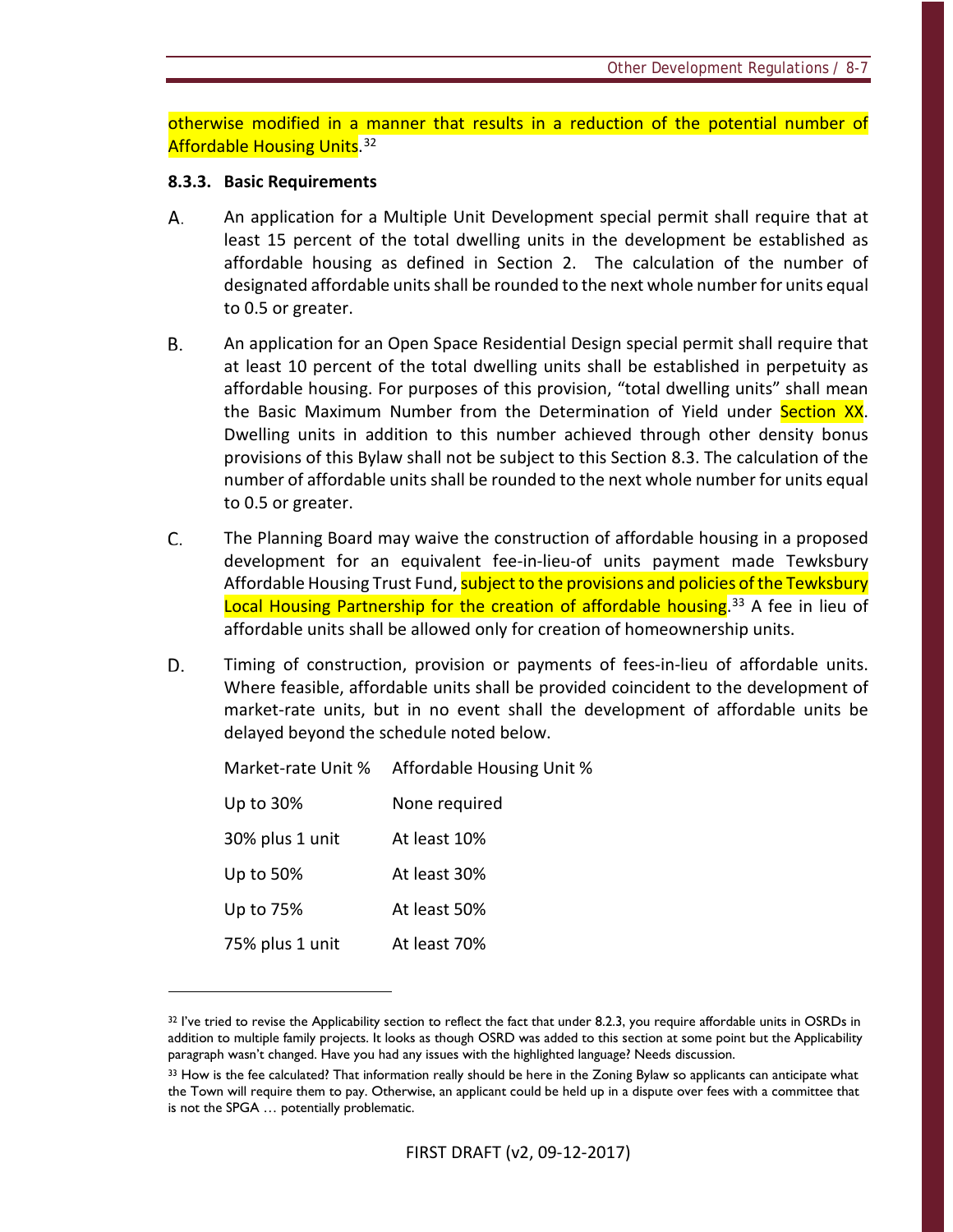Up to 90% 100%

Fractions of units shall not be counted.

### **8.3.4. Location of Affordable Housing Units**

All affordable units constructed or rehabilitated under this Bylaw shall be situated within the development so as not to be in less desirable locations than market-rate units in the development and shall, on average, be no less accessible to public amenities, such as open space, as the market-rate units. Affordable units within market-rate developments shall be integrated with the rest of the development and shall be compatible in design, appearance, construction, and quality of materials with other units. Interior features of affordable units shall comply in all respects to the minimum design and construction standards of the Department of Housing and Community Development for the Local Initiative Program.

### **8.3.5. Marketing Plan for Affordable Units**

Affordable units shall be rented or sold in accordance with an affirmative fair housing marketing plan approved by the Department of Housing and Community Development.

### **8.3.6. Preservation of Affordability; Restrictions on Resale**

No building permit shall be issued until the applicant executes an enforceable agreement with the Town, in a form acceptable to Town Counsel, and provides evidence acceptable to the Department of Community Development that the agreement has been recorded at the Middlesex North Registry of Deeds. The agreement shall provide for long-term affordability of the affordable units in the development and for compliance with the requirements of the Local Initiative Program for units eligible for the Subsidized Housing Inventory.

For an affordable homeownership unit, no certificate of occupancy shall be issued until the applicant submits documentation acceptable to the Department of Community Development that an affordable housing deed rider in a form acceptable to Town Counsel and the Department of Housing and Community Development has been signed by the homebuyer and recorded at the Middlesex North Registry of Deeds.

### **8.3.7. Planning Board Regulations**

The Planning Board shall adopt rules and regulations to administer this Section 8.2, including submission requirements, procedures, and fees, and may also adopt guidance documents to assist in the implementation of this Section.

# **8.4 OPEN SPACE RESIDENTIAL DEVELOPMENT**

### **8.4.1. Purpose**

The Purposes of OSRD are to:

А. Further the goals and policies of the Town of Tewksbury's Master Plan;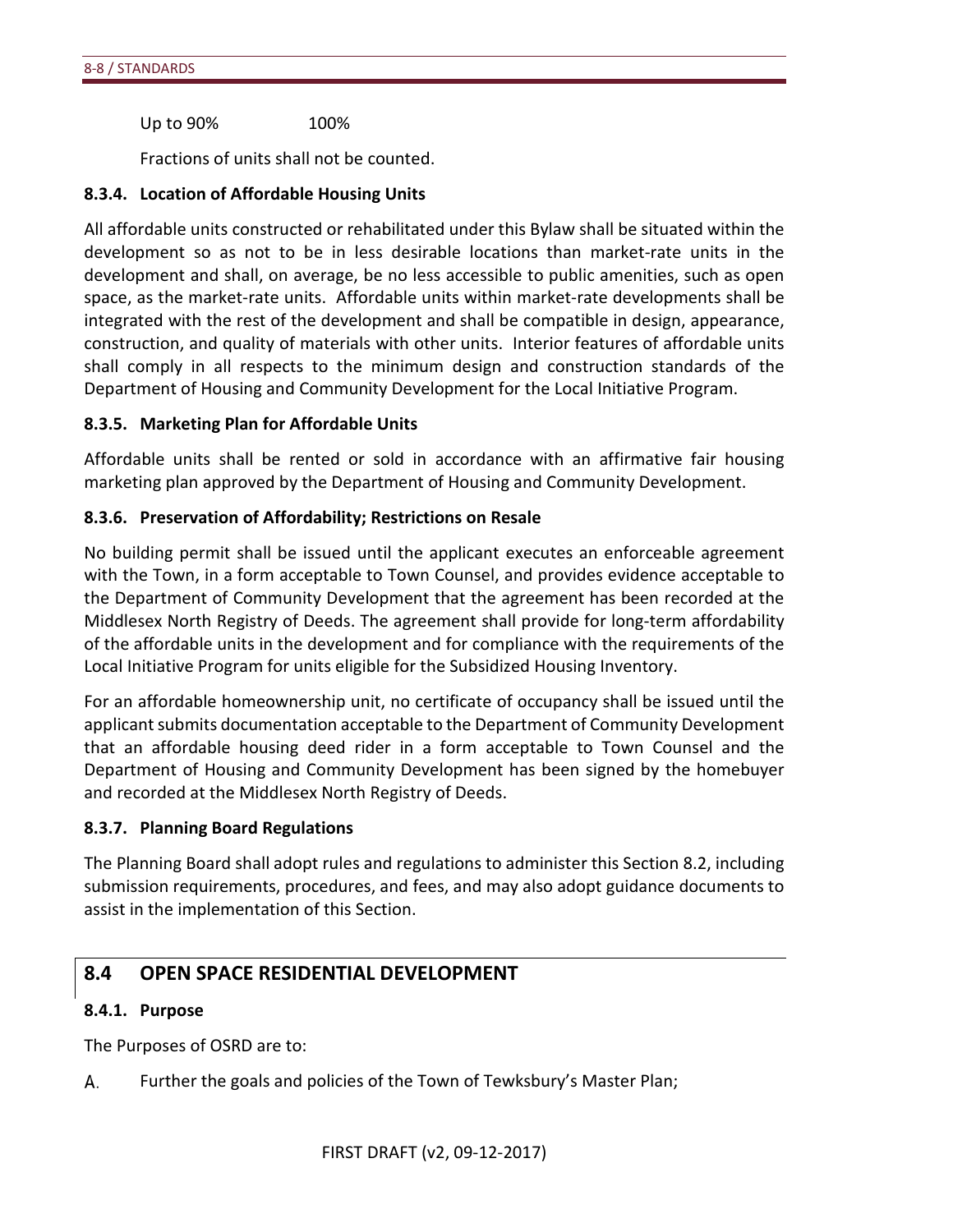- **B.** Allow for greater flexibility and creativity in the design of residential subdivision developments;
- C. Encourage preservation of open space, agricultural land, forestry land, wildlife habitat, other natural resources including aquifers, waterbodies and wetlands, and historical resources in a manner that is consistent with Tewksbury's Master Plan;
- D. Encourage a more creative and thoughtful approach to land development that decreases burden on municipal economy, minimizes disturbance and loss of undeveloped open space and utilizes and incorporates existing topography and natural features of the land to achieve a more environmentally sound design than with a conventional subdivision approach;
- E. Control suburban sprawl and maintain the character of the Town by conserving open space, scenic areas, views, streams, increasing recreational opportunities and other community assets;
- F. Promote efficiency and economy of street and utility layout; lessening storm run-off, erosion and sedimentation; retain natural drainage courses and wetlands; and in general promoting the health, safety, convenience and welfare of residential areas and of the Town of Tewksbury as a whole;
- G. Encourage development in harmony with the natural area, and promote alternative construction methods to typical strip residential developments lining roadsides in the Town.

# **8.4.2. Eligibility**

To be eligible for consideration as an OSRD, the proposed tract of land shall consist of at least three acres in the R40 or Farming district.

# **8.4.3. Housing Types**

Housing Units shall be single family detached units. No common wall or multi- family structures shall be allowed.

# **8.4.4. Special Permit Required**

The Planning Board may authorize an OSRD pursuant to the grant of a Special Permit. Such special permits shall be acted upon in accordance with the following provisions:

# **8.4.5. Pre-Application Process**

The applicant is strongly encouraged to request a pre-application review at a regular business meeting of the Planning Board. The purpose of a pre-application review is to minimize the applicant's costs of engineering and other technical experts, and to commence negotiations with the Planning Board at the earliest possible stage in the development. At the preapplication review, the applicant may outline the proposed OSRD, seek preliminary feedback from the Planning Board or its technical experts, and set a timetable for submittal of a formal application.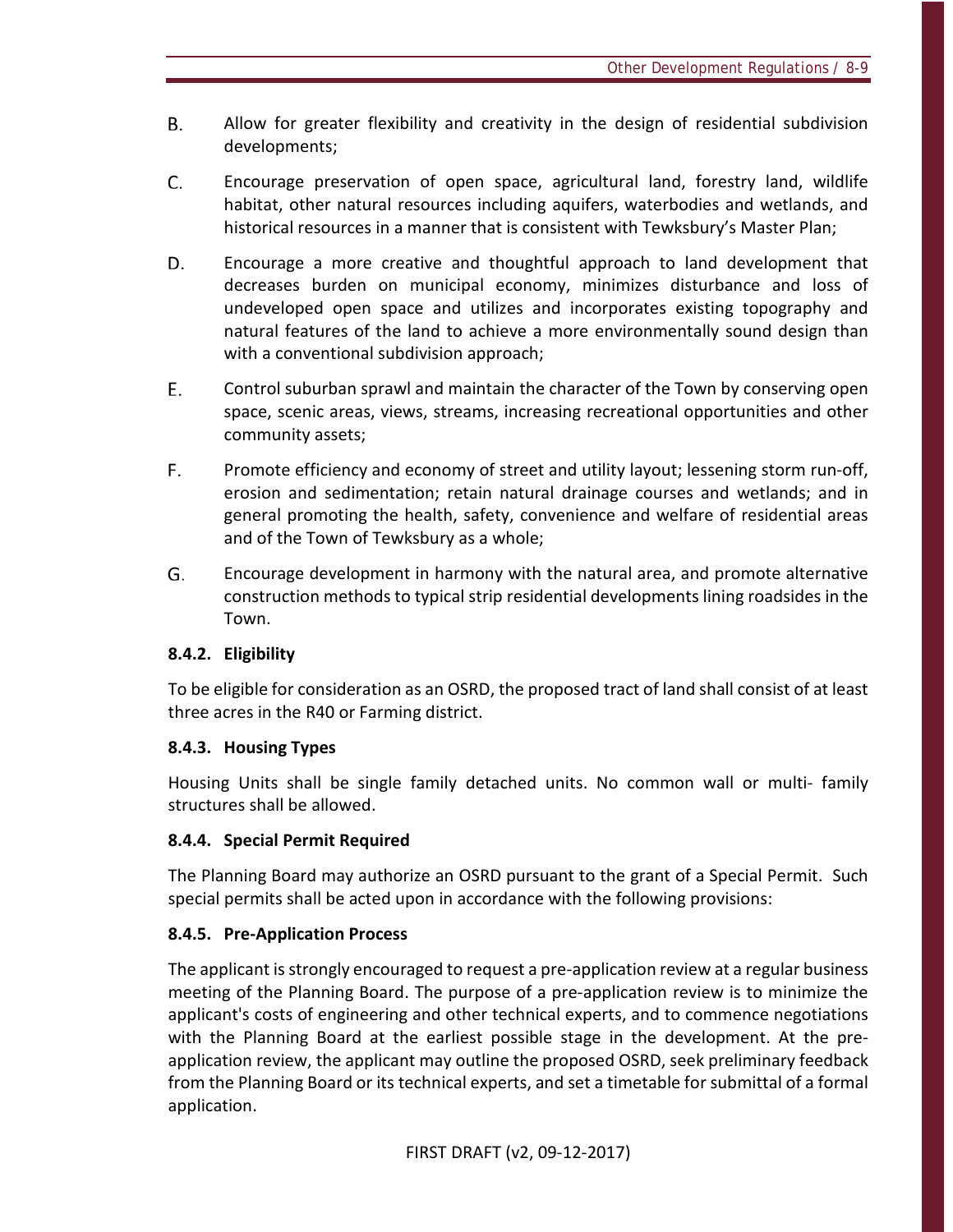### **8.4.6. Design Process**

At the time of the application for a Special Permit for OSRD, the applicant must demonstrate to the Planning Board that the following design process was performed by a registered landscape architect and considered in determining the layout of proposed streets, house lots, and open space.

- А. Step One: Identify Areas of Concern.
	- 1. Protected Land Areas (such as wetlands, riverfront areas, and floodplains regulated by state or federal law); environmentally sensitive land areas including unprotected elements of the natural landscape such as steep slopes, mature woodlands, prime farmland, meadows, wildlife habitats; and culturally significant features such as historic and archeological sites and scenic views shall be identified and delineated as determined by the Conservation Commission, the Planning Board or the Department of Environmental Protection.
	- The Potentially Developable Area will be identified and delineated. To the maximum extent feasible, the Potentially Developable Area shall consist of land outside identified as environmentally sensitive areas.
- В. Step Two: Locating House Sites. Locate the approximate sites of individual houses within the Potentially Developable Area and include the delineation of private yards and areas of shared amenities, so as to reflect an integrated community, with emphasis on consistency with the Town's historical development patterns.
- C. Step Three: Aligning the Streets. Align streets and driveways in order to access the house sites. Common Driveways may be allowed subject to the requirements of the Planning Board's Rules and Regulations.
- D. Step Four: Lot Lines. Establish lot lines for each of the individual parcels and open space.

### **8.4.7. Site Specific Design Standards**

- А. Basic Maximum Number of Units shall be determined by one of the following methods:
	- Determination of Yield Formula. The Basic Maximum Number shall be derived from the following calculation to determine the total number of lots (or dwelling units):

Total Number of Lots =  $TA - (0.5 \times WA) - (0.1 \times TA)$ Existing minimum lot area (1 acre)

TA = Total Area of Parcel (Acres) WA = Wetlands and Riverfront Areas of Parcel (Acres)

The calculation of the number of Basic Maximum Number of Housing Units shall be rounded to the next whole number for units equal to 0.5 or greater.

```
FIRST DRAFT (v2, 09-12-2017)
```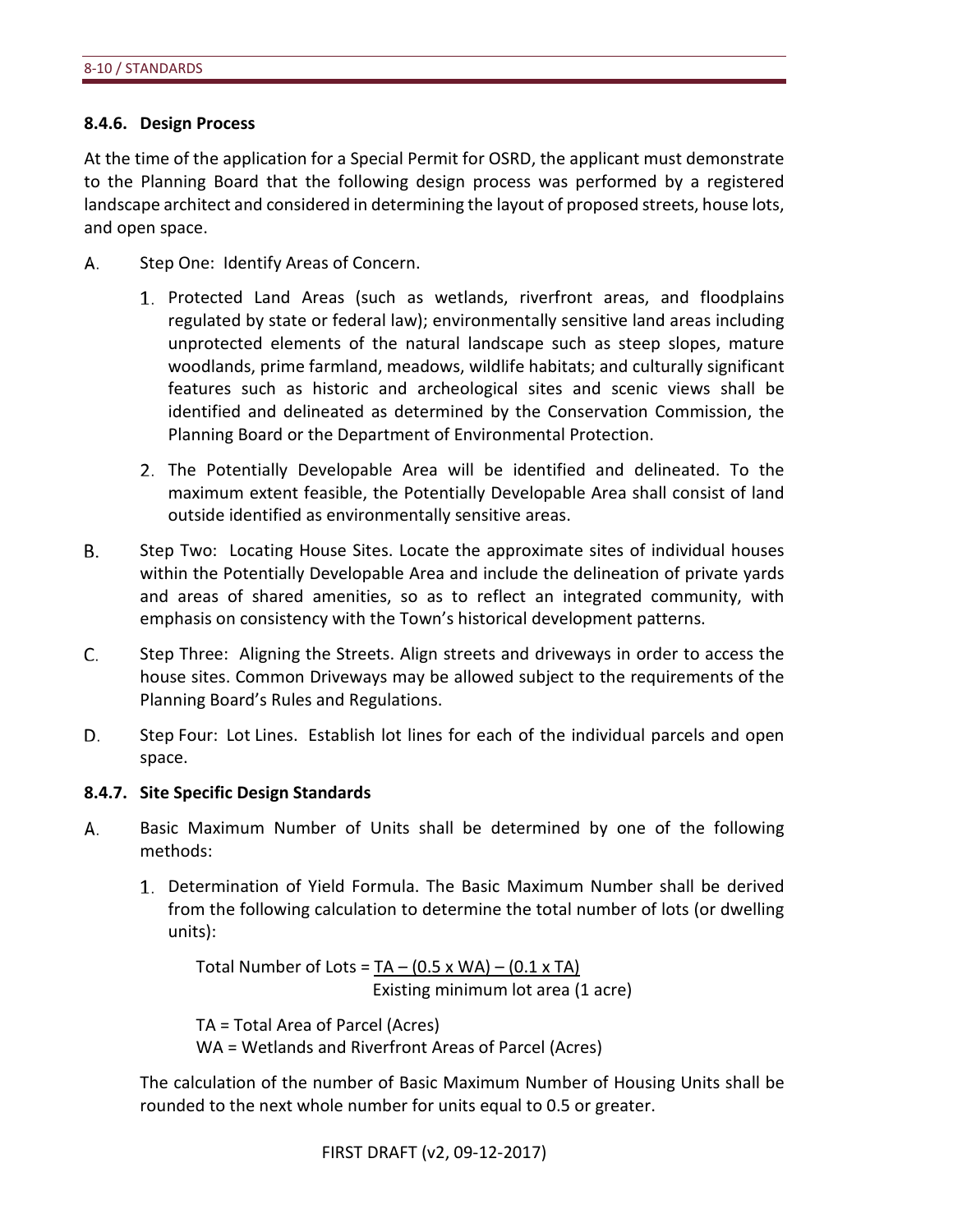OR:

- Determination of Yield Plan. The Basic Maximum Number shall be derived from a Yield Plan. The Yield Plan shall show the maximum number of lots (or dwelling units) that could be placed upon the site under a conventional subdivision. The proponent shall have the burden of proof with regard to the Basic Maximum Number of lots (or dwelling units) resulting from the design and engineering specifications shown on the Yield Plan.
- **B.** Dimensional Requirements. Lots sizes may be reduced in area from the minimum requirements of the Zoning Bylaw according to the following schedule:

R40 and Farming Districts, 43,560 sq. ft. (one acre) to 10,000 sq. ft.

The Planning Board may waive lot size requirements when significant benefit relating to the Purpose and Intent of the OSRD Special Permit are found as determined by the Planning Board.

- c. Flexible Frontage
	- The combined frontage of the lots of an Open Space Residential Design shall equal or exceed 50 feet for each lot created. [For example, in an R40 development, to create a six-lot development, the combined frontage of the parcels must be a minimum of 300 feet, not to include frontage on existing public ways.)
	- 2. Provided that all other requirements of this bylaw are met, the minimum frontage required for individual lots within an Open Space Residential Design shall be 40 feet with the exception described in 7544.d.3.below. Each lot shall have adequate access on a public or private way which meets the standards in this Section.
	- To the extent feasible, protected open space shall be located adjacent to public ways. Any building lot which fronts on an existing public or private road shall have the frontage normally required in the zoning district.
- C. Groups of house lots and location of open space shall be as determined by the Planning Board.
- D. Open Space Requirement.
	- A minimum of 50 percent of the proposed tract of land shall be Open Space.
	- 2. No more than 5 percent of the designated open space may be comprised of wetlands or land having an average grade greater than 25 percent.
	- Wastewater and stormwater management systems serving the OSRD may be located within the open space.
	- Open Space Ownership. At the applicant's request and approval of the Planning Board, the open space may be owned by: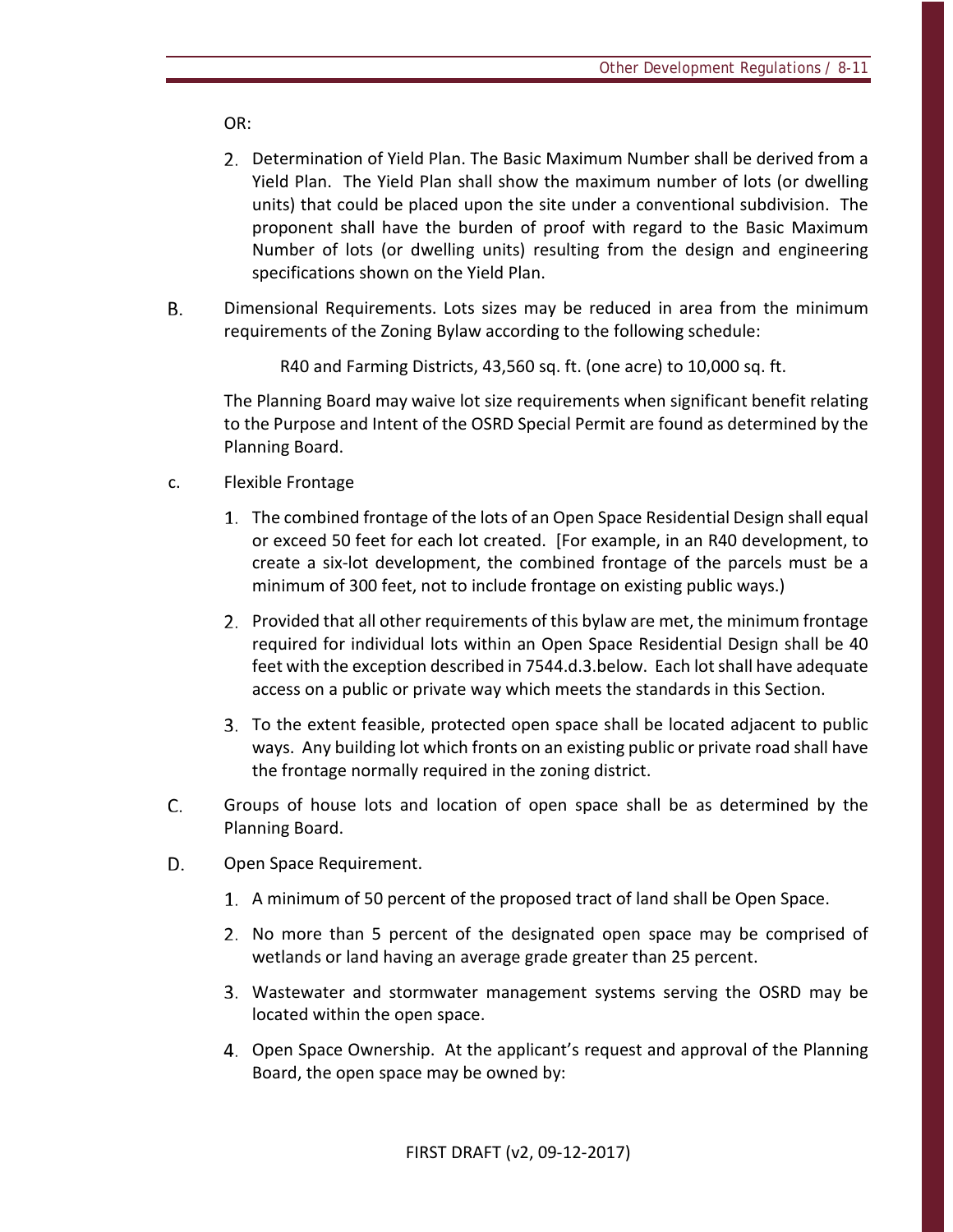- a. A private owner for agricultural, horticultural, forestry or any other purpose not inconsistent with a prepared conservation restriction;
- b. A non-profit organization or agency of the Commonwealth, with their consent, whose principal purpose is the conservation of open space for any of the purposes set forth herein;
- c. The Tewksbury Conservation Commission; or
- d. A homeowners association (HOA) with documentation that is provided by the applicant and reviewed and approved by Town Counsel and the Planning Board.

Selection of ownership option (a), (b) or (d) requires:

- The conveyance of a conservation restriction as outlined herein; and
- The granting of an access easement over such land sufficient to ensure its perpetual maintenance as agricultural, conservation, or recreation land. Such easement shall provide that in the event the trust or other owner fails to maintain the open space in reasonable condition, the Town of Tewksbury may after notice to the lot owners and public hearing, enter upon such land to maintain it in order to prevent or abate a nuisance. The cost of such maintenance by the Town of Tewksbury shall be assessed against the properties within the development and/or to the owner of the open space. Pursuant to G.L. c. 40 § 58 the Town of Tewksbury may file a lien against the lot or lots to ensure payment for such maintenance. Pursuant to G.L. c. 40 § 57 the Town of Tewksbury may also deny any application for, or revoke or suspend a building permit or any local license or permit, due to neglect or refusal by any property owner to pay any maintenance assessments levied.
- 5. Open Space Recording. In order to ensure that the corporation, non-profit organization, or trust will properly maintain the unsubdivided land or open space, an instrument(s) shall be recorded with the Middlesex North Registry of Deeds which shall provide as a minimum the following requirements:
	- a. A legal description of the unsubdivided land or open space;
	- b. A statement of the purposes for which the unsubdivided land or open space is intended to be used and the restrictions on its use and alienation;
	- c. The type and name of the corporation, non-profit organization, or trust which will own, manage and maintain the unsubdivided land or open space;
	- d. Provision for the management, maintenance, operation improvement and repair of the unsubdivided land or open space and facilities therein, including provisions for obtaining and maintaining adequate insurance and levying and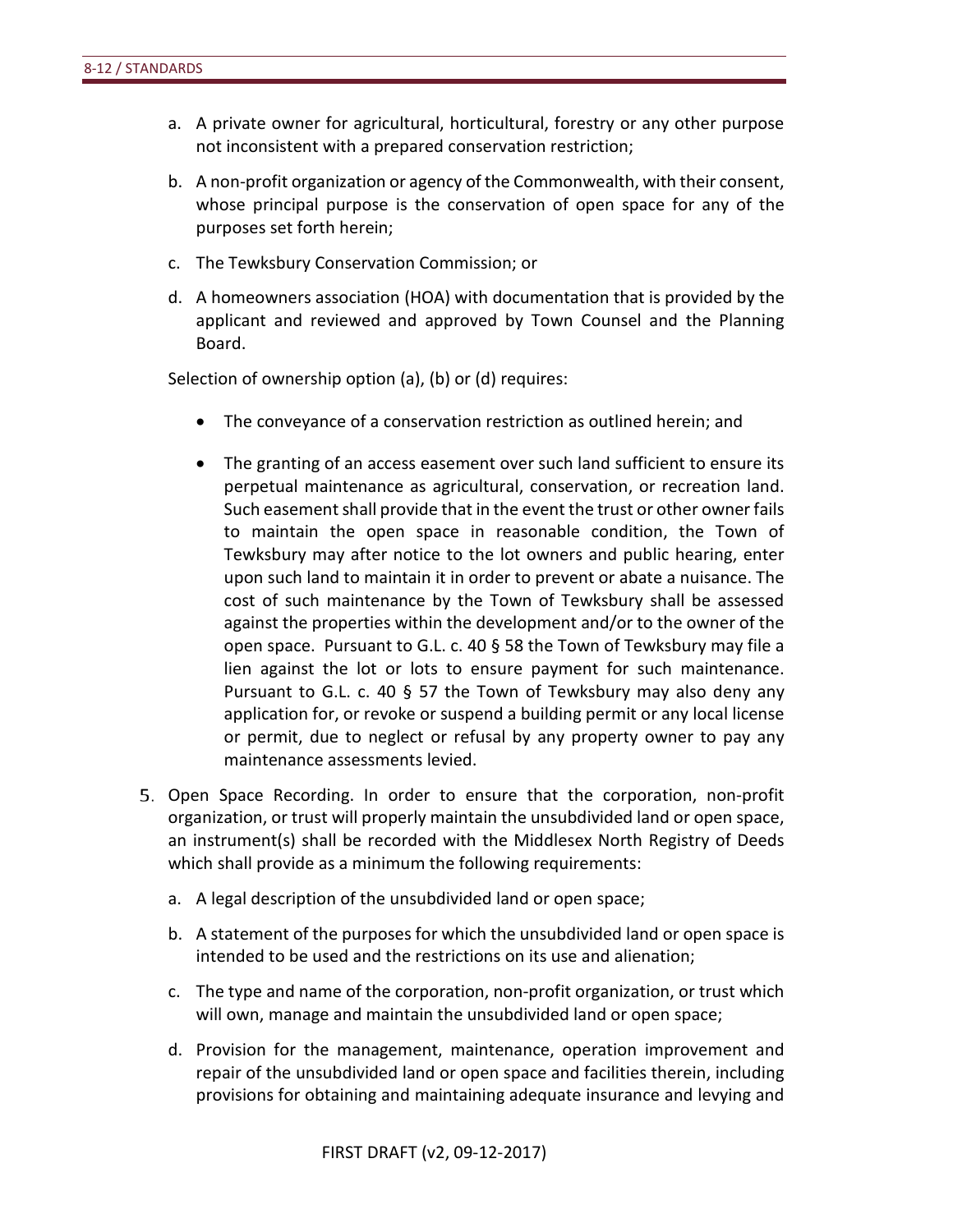collecting from the dwelling owners common charges to pay for expenses associated with the subdivided land or open space, including real estate taxes. It shall be provided that common charges are to be allocated among the dwelling owners in proportion to their ownership or beneficial interests in the corporation, non-profit organization or trust, and that each dwelling owner's share of the common charge shall be a lien against his real estate in the cluster development, which shall have priority over all other liens with the exception of municipal liens and first mortgages of record;

The method by which such instrument(s) may be amended.

### **8.4.8. Special Permit Procedures and Decision**

- А. Application. Submission requirements and procedures for an OSRD special permit shall conform to the Planning Board's rules and regulations and Section 3.5 of this Bylaw, and shall include a Sketch Plan. The Planning Board shall adopt rules and regulations relative to the size, form, number and contents of the Sketch Plan.
- **B.** Relationship Between the OSRD Special Permit and OSRD Definitive Subdivision Plan.
	- The issuance of an OSRD Special Permit allows the applicant to submit an Open Space Definitive Subdivision Plan to the Planning Board for approval under the Subdivision Control Law. Any OSRD Special Permit issued by the Planning Board shall specifically state that the Open Space Definitive Subdivision Plan shall substantially comply with the OSRD Special Permit.
	- An Open Space Definitive Subdivision Plan will be considered not to substantially comply with the OSRD Special Permit if the Planning Board determines that any of the following conditions exist:
		- a. an increase in the number of building lots;
		- b. a significant decrease in the open space acreage;
		- c. a significant change in the lot layout;
		- d. a significant change in the general development pattern which adversely affects natural landscape features and open space preservation;
		- e. significant changes to the storm water management facilities; and/or,
		- f. significant changes in the wastewater management systems.
		- g. significant change or receipt of information which deviates from the information used as a basis for the approval of the OSRD Special Permit issued by the Planning Board.
	- If the Planning Board determines that the Open Space Definitive Subdivision Plan does not substantially comply with the OSRD Special Permit, the Board may disapprove the OSRD Definitive Subdivision Plan.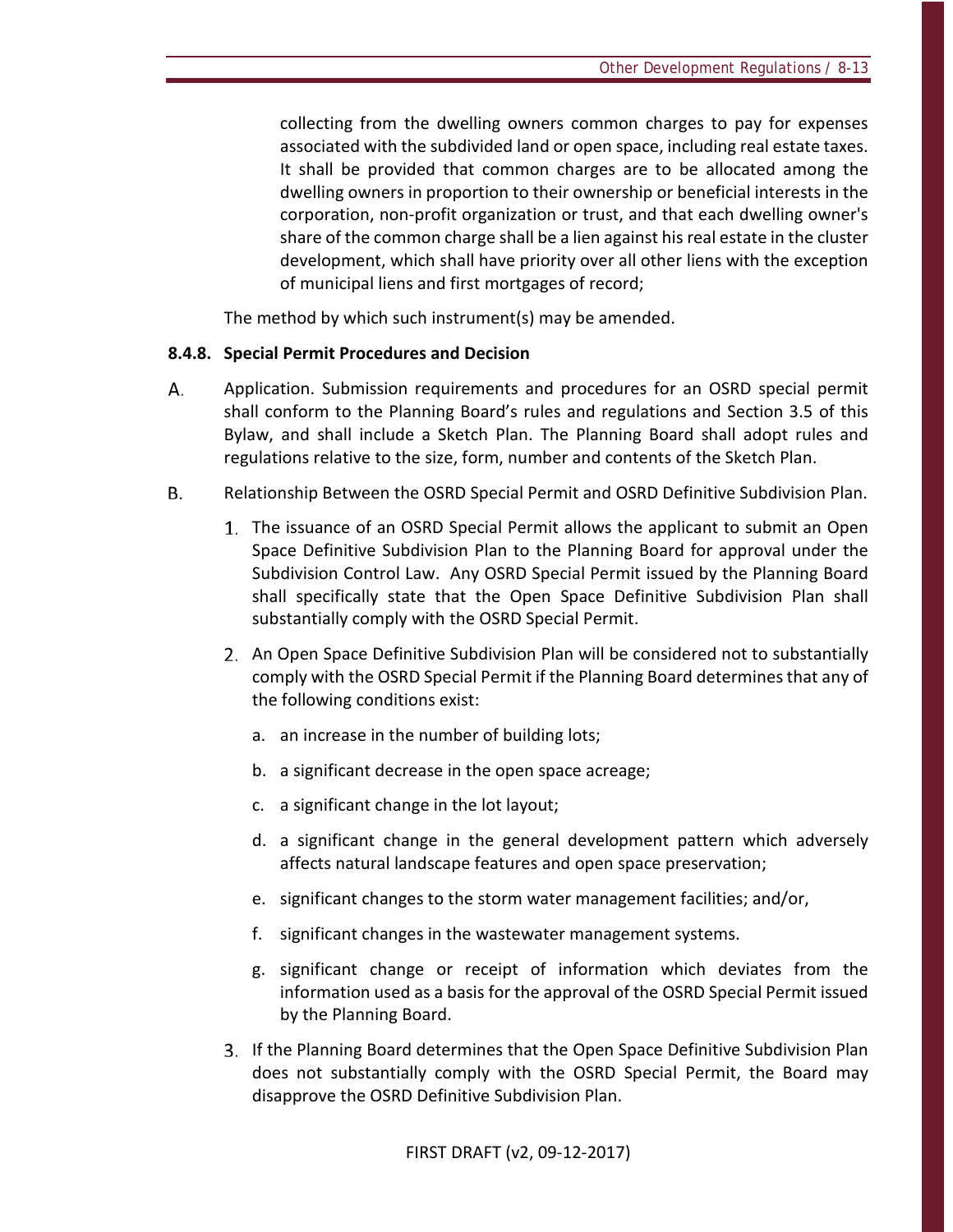- The Planning Board may conditionally approve an Open Space Definitive Subdivision Plan that does not substantially comply with the OSRD Special Permit. However, such conditional approval must identify where the plan does not substantially comply with the OSRD Special Permit and shall require that the OSRD Special Permit be amended to be in compliance with the significant changes identified by the Planning Board. The Planning Board shall also require that the applicant file an application to amend the OSRD Special Permit within a specified time period.
- The public hearing on the application to amend the OSRD Special Permit shall be limited to the significant changes identified by the Planning Board in their conditional approval of the Open Space Definitive Subdivision Plan.
- C. Other Information. The submittals and permits of this Section 8.4 shall be in addition to any other requirements of the Subdivision Control Law or any other provisions of this Zoning Bylaw. To the extent permitted by law, the Planning Board shall coordinate the public hearing required for an application for a Special Permit for a OSRD with the public hearing required for approval of a Definitive Subdivision Plan.
- D. Decision. The Planning Board may grant a special permit for an OSRD that complies in all respects with this Section 8.4 if the Board determines that the proposed OSRD will have a less detrimental impact on the tract than a conventional development proposed for the tract, after considering the following factors:
	- whether the OSRD furthers the goals and policies of the open space/master plan.
	- whether the OSRD achieves greater flexibility and creativity in the design of residential developments than a conventional subdivision plan;
	- whether the OSRD promotes permanent preservation of open space, agricultural land forestry land, other natural resources including waterbodies and wetlands, and historical and archeological resources;
	- whether the OSRD promotes a less sprawling and more efficient form of development that consumes less open land and conforms to existing topography and natural features better than a conventional subdivision;
	- whether the OSRD reduces the total amount of disturbance on the site;
	- whether the OSRD facilitates the construction and maintenance of streets, utilities, and public service in a more economical and efficient manner.
	- whether the OSRD and its supporting narrative documentation complies with all sections of this zoning bylaw.
	- whether the OSRD complies with the recommendations of the Department of Public Works, the Board of Health and the Conservation Commission.